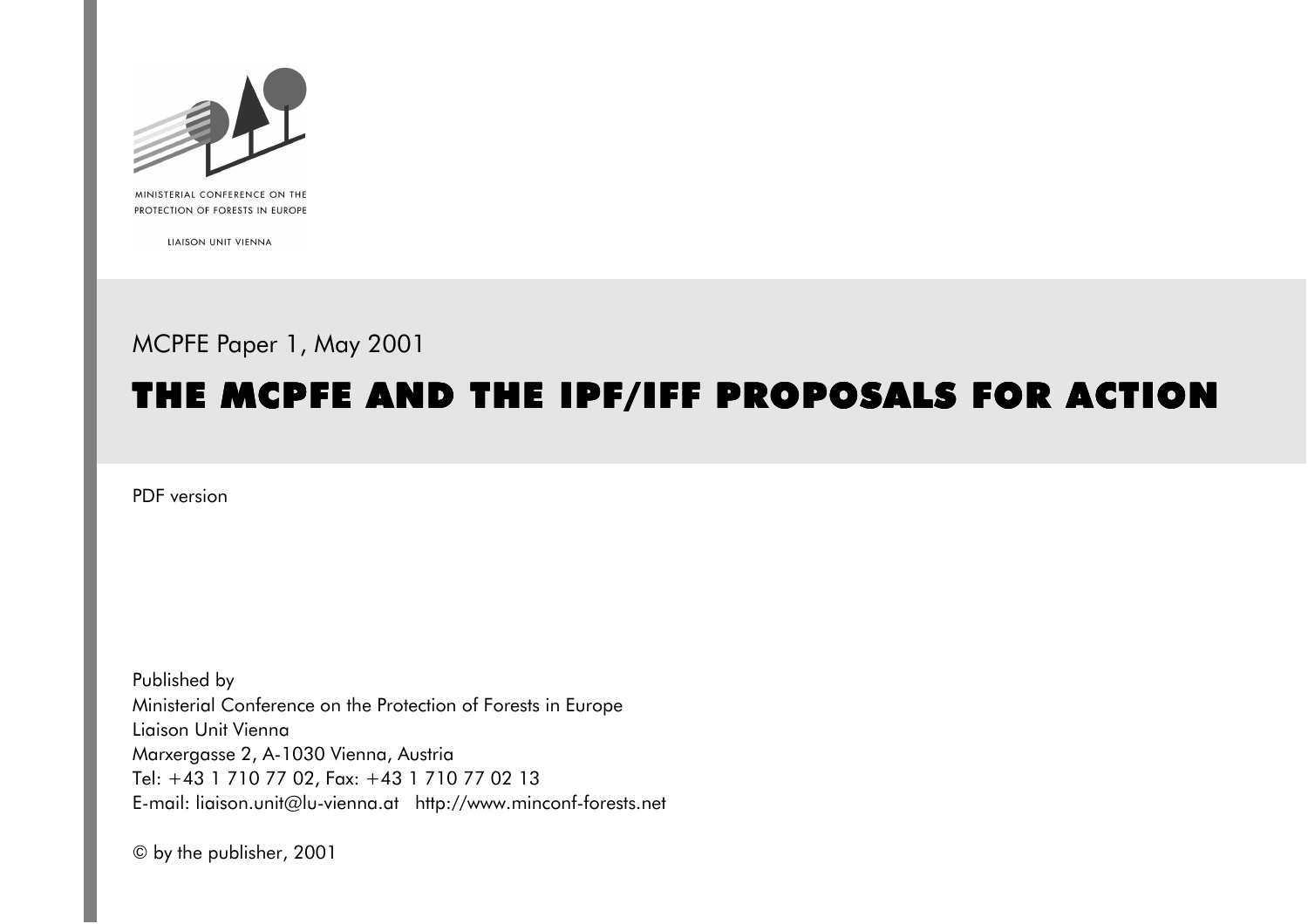# **TABLE OF CONTENTS**

|          | Annexes: Detailed assessment of the relation and linkages between the work of the MCPFE and the IPF/IFF proposals for action 20 |  |
|----------|---------------------------------------------------------------------------------------------------------------------------------|--|
| Annex 1: |                                                                                                                                 |  |
|          |                                                                                                                                 |  |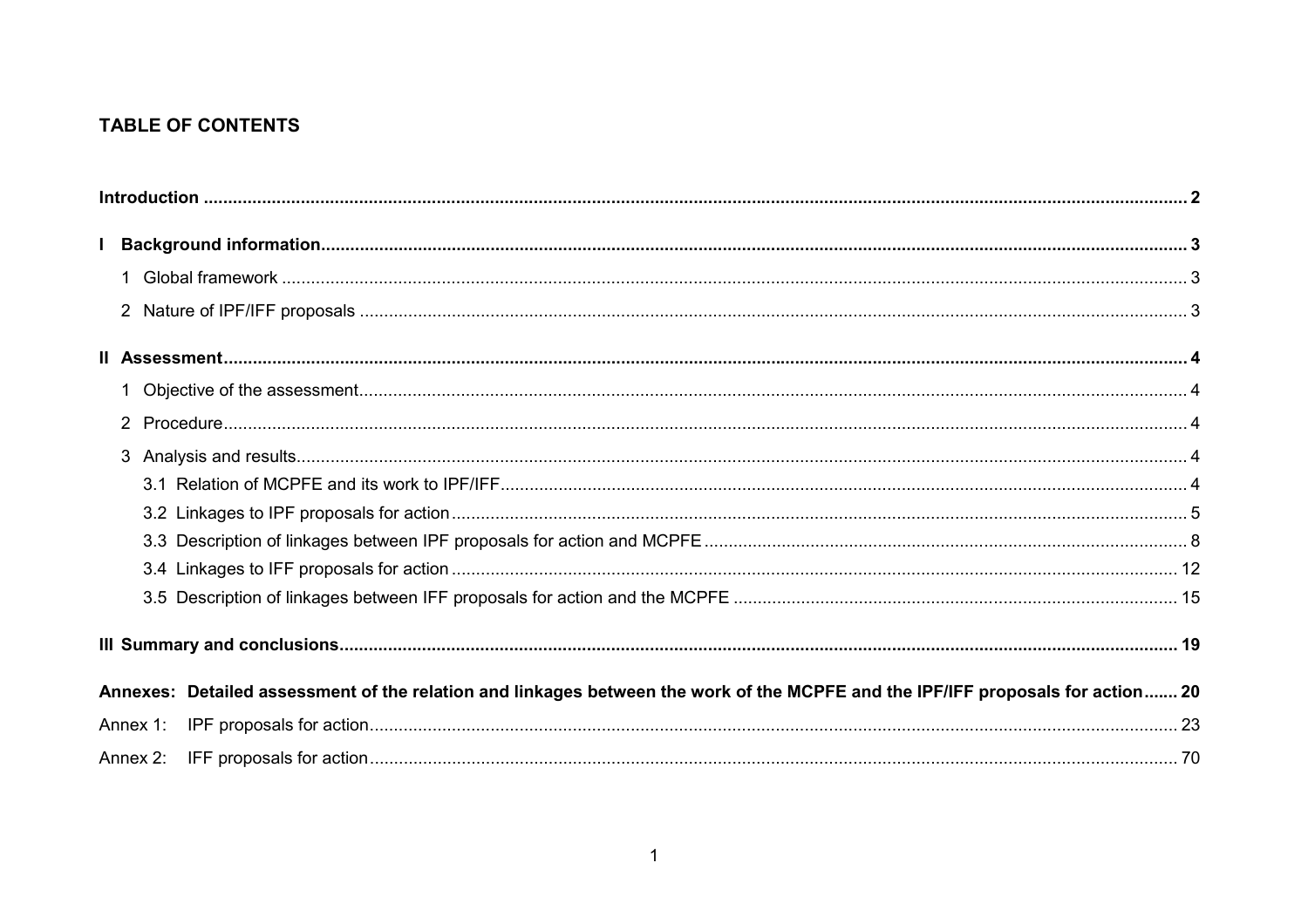#### <span id="page-2-0"></span>**INTRODUCTION**

The assessment of the relation between the work of the MCPFE and the IPF/IFF proposals for action was carried out in autumn 2000. Its aim is to make visible linkages of MCPFE work to the proposals for action agreed upon by IPF and IFF. The results of the assessment were presented at the Third Expert Level Meeting of the MCPFE (25-26 September 2000, Vienna/Austria).

The potential use of the assessment can be twofold. On the one hand, it provides a useful tool for action at the national level in European countries in implementing the IPF/IFF proposals for action. On the other hand, it could also facilitate the global dialogue on forests by pointing out those areas which have been successfully addressed at the regional level in Europe and in which the MCPFE could contribute by introducing expertise and experiences.

For purposes of this publication, the assessment has been up-dated, reflecting the state of linkages as identified in May 2001.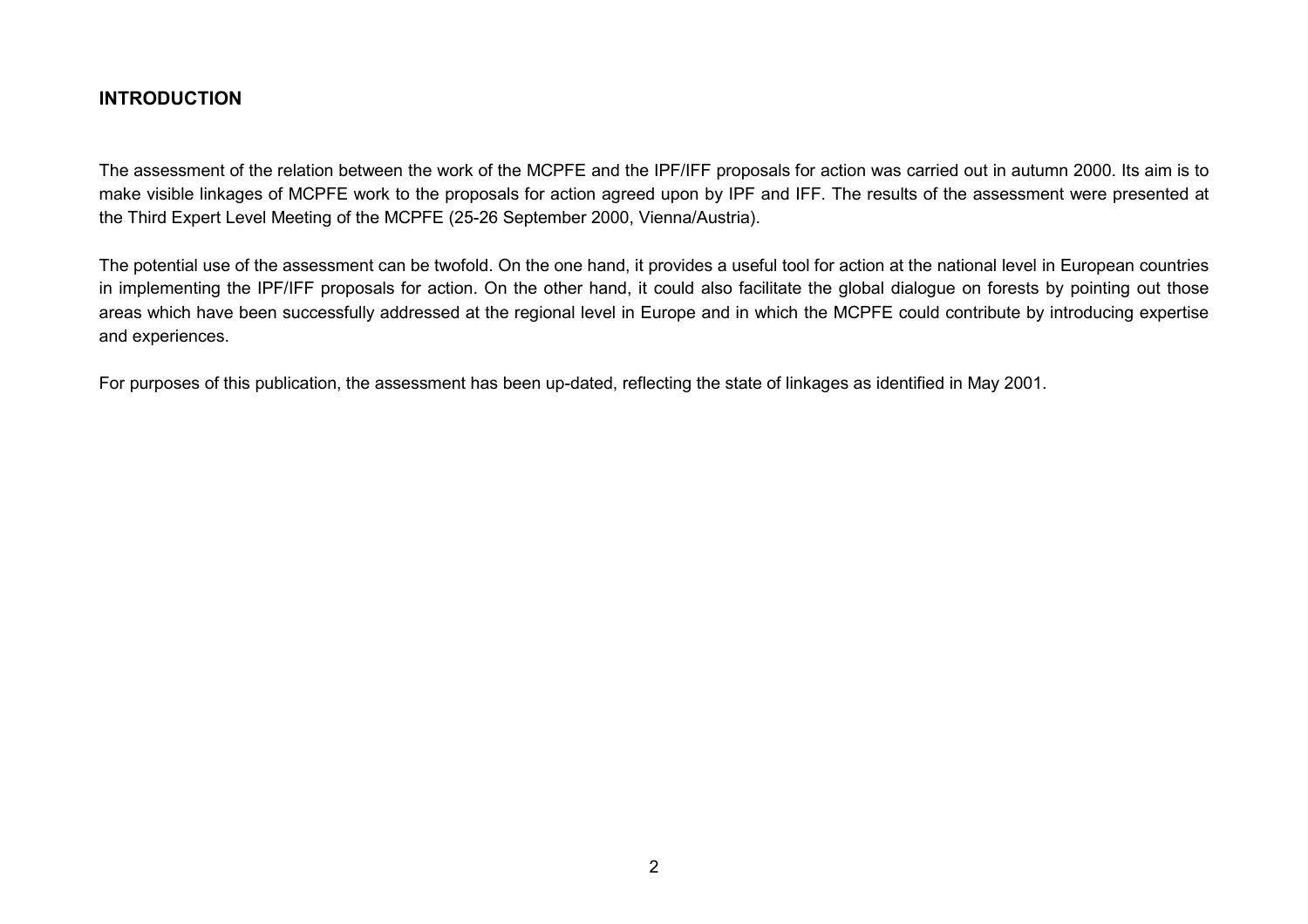## <span id="page-3-0"></span>**I BACKGROUND INFORMATION**

#### **1 Global framework**

The International Arrangement on Forests recommended by the IFF at its fourth session and endorsed by the Commission on Sustainable Development (CSD) at its eighth session in May 2000 will perform six functions in order to achieve its objective. Principle function (a) of the International Arrangement is to "*facilitate and promote the implementation of IPF/IFF proposals for action* as well as other actions, which may be agreed upon, including through national forest programmes and other integrated programmes relevant to forests; catalyse, mobilise, and generate financial resources; and mobilise and channel technical and scientific resources to this end, including by taking steps towards the broadening and development of mechanisms and/or further initiatives to enhance international co-operation." Thus, the International Arrangement underlines the relevance of enhanced efforts in the implementation of the IPF and IFF proposals for action in order to progress towards the objective of sustainable management, conservation and sustainable development of forests.

#### **2 Nature of IPF/IFF proposals**

The more than 280 proposals for action identified by IPF and IFF aim to promote multidisciplinary action consistent with the Forest Principles and Agenda 21, Chapter 11. They are meant to complement, supplement and elaborate upon these UNCED decisions in a holistic and comprehensive way. Like the Forest Principles and Agenda 21, the IPF Proposals are of a non-legally binding nature.

The proposals address a broad range of issues, and they are characterised by numerous thematic inter-linkages and overlaps. They include measures to be taken at national, regional and international levels. Although most of the proposals are of particular relevance for action at the national level, they are characterised by linkages to the international forest regime which need to be taken into consideration when implementing them.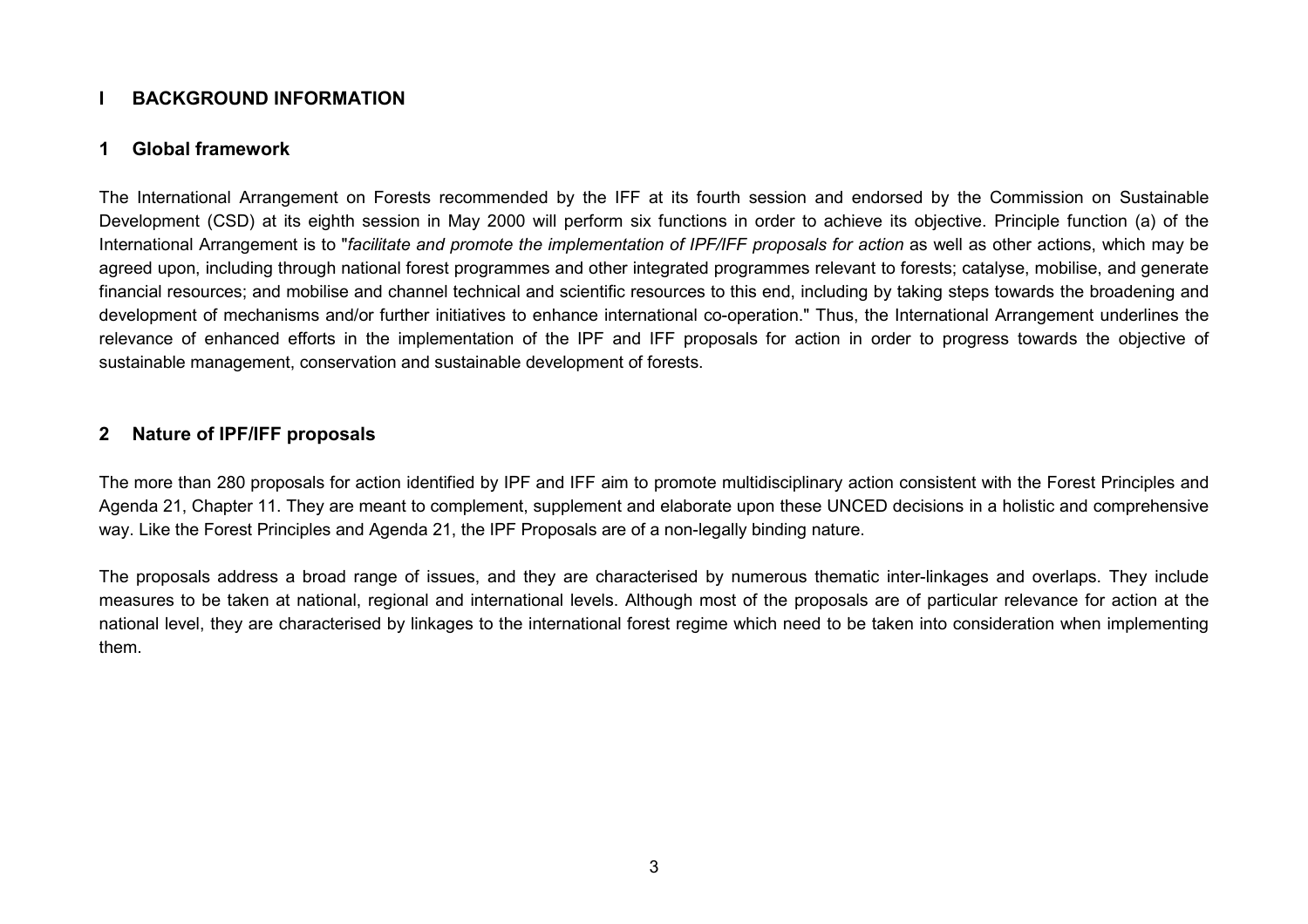#### <span id="page-4-0"></span>**II ASSESSMENT**

#### **1 Objective of the assessment**

The assessment of the relation between the MCPFE Work Programme and the IPF/IFF proposals for action aims to make visible the linkages between MCPFE activities and the proposals. The assessment reveals those thematic areas which were identified as priority issues both by lPF/IFF and by the MCPFE, and – as a natural result – also points towards those areas which have not been taken up at the pan-European level so far. Furthermore, it visualises the degree in which the MCPFE contributes to the implementation of the respective proposals for action.

#### **2 Procedure**

The assessment was carried out by systematically screening all IPF and IFF proposal for action and by examining linkages between each individual proposal for action and the elements of the MCPFE Work Programme.

#### **3 Analysis and results**

In the following, the results of the assessment of the relation between the MCPFE Work Programme and the IPF/IFF proposals for action are summarised. The detailed analysis of the assessment - indicating linkages between each individual IPF and IFF proposal for action and the elements of the MCPFE Work Programme – is included in the Annexes to this background paper ("Annexes: Detailed assessment of the relation and linkages between the work of the MCPFE and the IPF/IFF proposals for action").

#### *3.1 Relation of MCPFE and its work to IPF/IFF*

The relation between the global forest policy dialogue and the MCPFE in general can be described as a mutually supportive and stimulating process, aimed at the overall objective of the sustainable management, conservation and sustainable development of forests. The discussion and decisions taken at the global level have been continuously taken up and further developed in the pan-European context, and - through its signatory countries - the MCPFE has also contributed to the deliberations of IPF and IFF.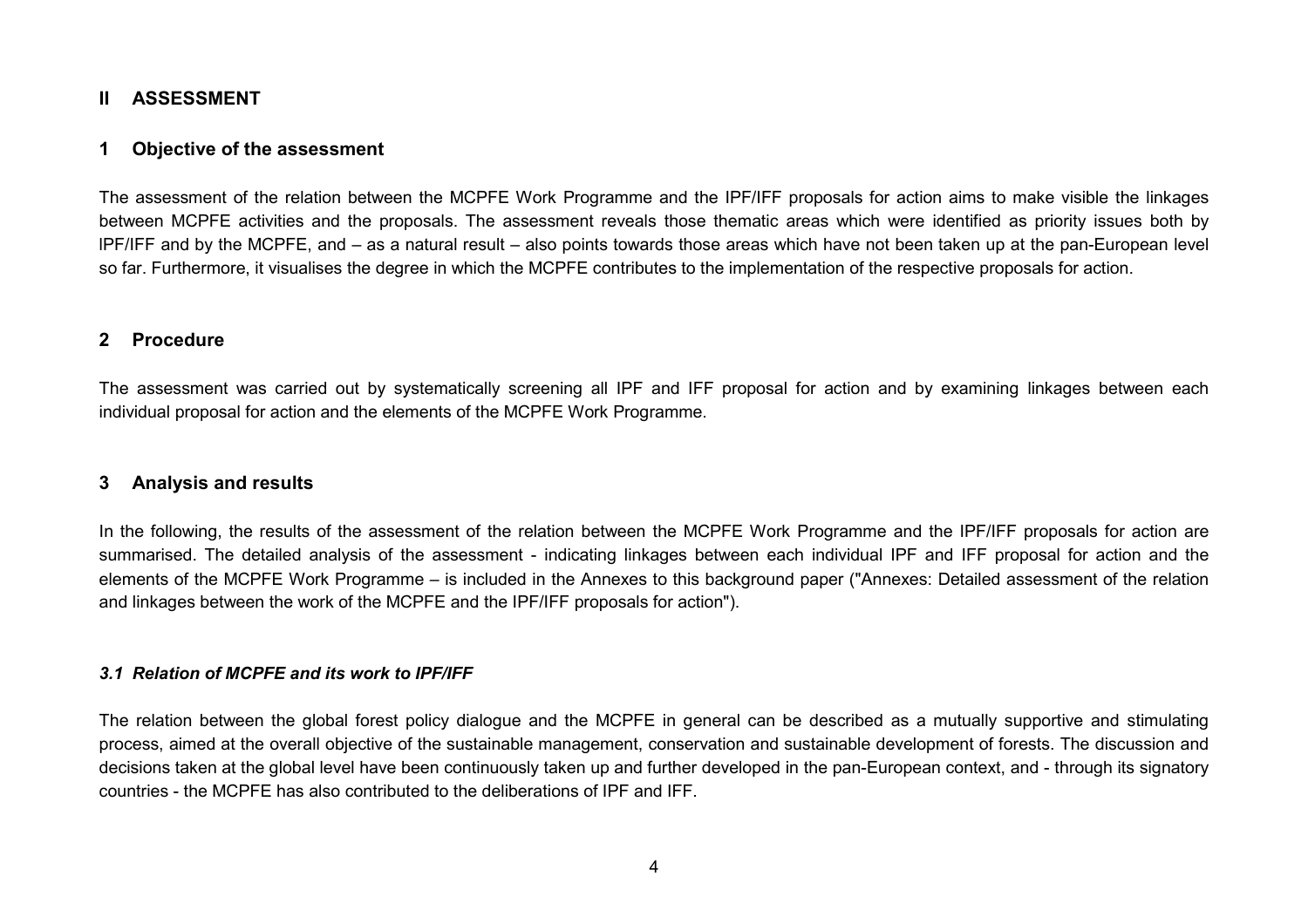<span id="page-5-0"></span>The inter-linkage between the global policy dialogue and the MCPFE is accordingly also reflected in the relation of the work of the MCPFE to the more than 280 IPF/IFF proposals for action. The assessment of the proposals for action indicated that the MCPFE contributes to a number of priority issues addressed under programme elements of the IPF and IFF programmes of work. In some case, as e.g. with regard to National Forest Programmes, the IPF/IFF proposals for action constitute the explicit reference for the work of the MCPFE. The assessment also underlines the significance of the MCPFE as a regional platform for further prioritisation and enhanced co-ordination, thus providing an effective linkage between the global and national levels.

However, the assessment also reveals several thematic areas addressed at the global level that are only partially or not at all dealt with by the MCPFE. In part, this clearly underlines the specificity of the MCPFE as a regional platform for the particular European conditions. Obviously, not all of the issues addressed under IPF and IFF programme elements are of the same relevance in the particular pan-European context as they are at the global level.

#### *3.2 Linkages to IPF proposals for action*

The IPF proposals for action, which were endorsed by UNGASS in June 1997, cover five broad categories:

- I. Implementation of United Nations Conference on Environment and Development (UNCED) decisions related to forests at the national and international levels, including an examination of sectoral and cross-sectoral linkages (Programme element I);
- II. International cooperation in financial assistance and technology transfer (Programme element II);
- III. Scientific research, forest assessment, and development of criteria and indicators for sustainable forest management (Programme element III);
- IV. Trade and environment in relation to forest products and services (Programme element IV);
- V. International organizations and multilateral institutions, and instruments, including appropriate legal mechanisms (Programme element V).

The assessment of the relation between the proposals for action attached to these categories and the work of the MCPFE reveals considerable variations with regard to those areas where linkages have been established and those ones where no or only few linkages could be observed.

An overview of the linkages established between the IPF proposals for action and the elements of the MCPFE Work Programme is given in Table 1. The table also indicates the degree of these linkages, using the following classification: "strong", "considerable", "weak/no linkage".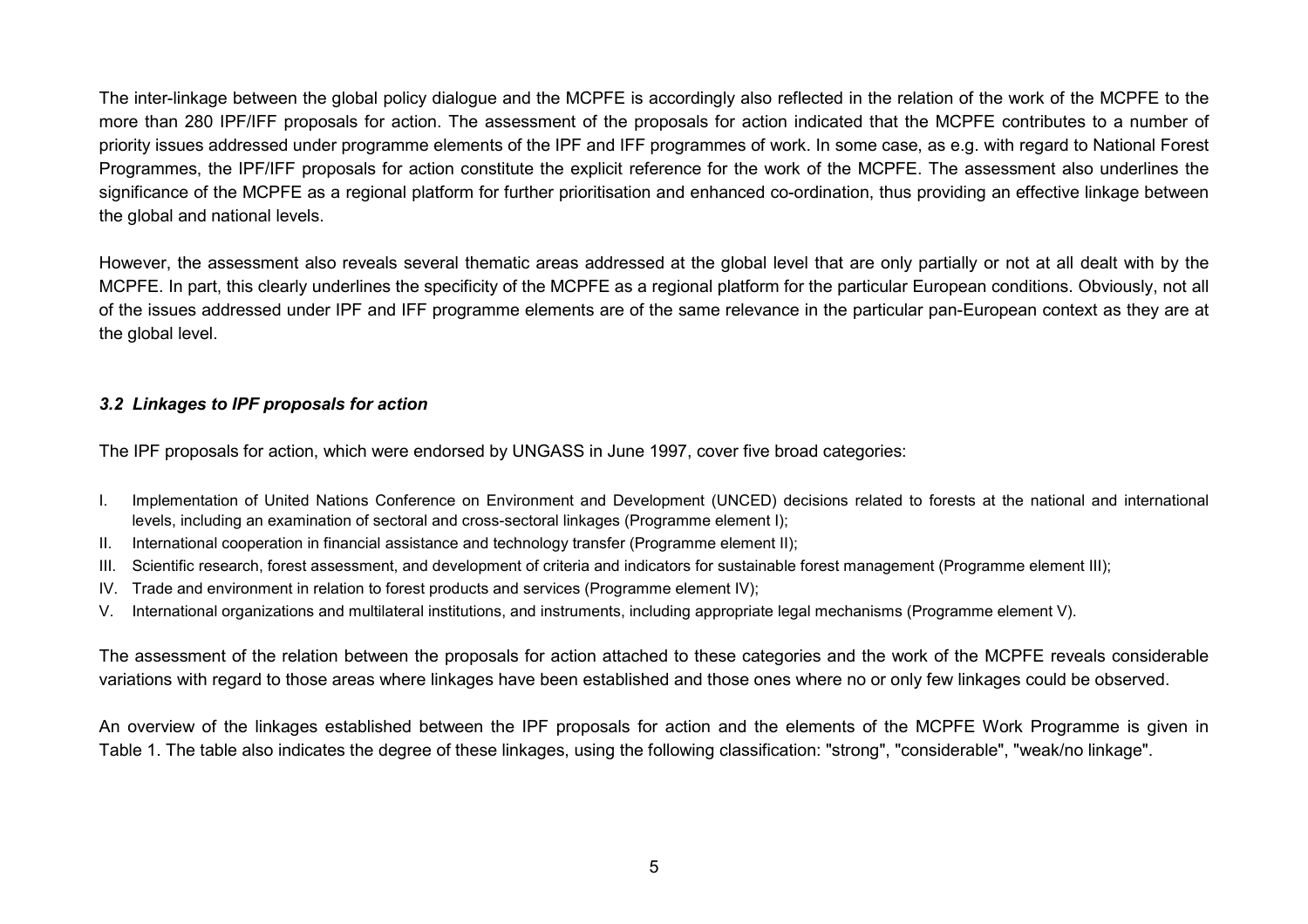# *Table 1: IPF proposals for action – overview of linkages to MCPFE Work Programme*

| Element ("Category") |                                                                                                           |             | Sub-element                                                                             | <b>Linkage to MCPFE</b>                                                                                                                                                                                                                                                         |        | Degree of Linkage |                     |
|----------------------|-----------------------------------------------------------------------------------------------------------|-------------|-----------------------------------------------------------------------------------------|---------------------------------------------------------------------------------------------------------------------------------------------------------------------------------------------------------------------------------------------------------------------------------|--------|-------------------|---------------------|
|                      |                                                                                                           |             |                                                                                         | <b>Work Programme Element</b>                                                                                                                                                                                                                                                   | Strong | Consider<br>able  | Weak/ no<br>linkage |
|                      | Implementation of UNCED<br>decisions related to forests at the                                            |             | A. Progress through national forest<br>and land-use programmes                          | WP Element 4.1 - National Forest Programmes<br>WP Element 1.2 - Public Participation                                                                                                                                                                                            | X      |                   |                     |
|                      | national and international levels,<br>including an examination of sectoral<br>and cross-sectoral linkages |             | Underlying causes of deforestation<br>and forest degradation                            | Strasbourg Resolutions S1 - S6<br>Helsinki Resolutions H1, H2<br>WP Element 1.1 - Public Relations                                                                                                                                                                              |        | X                 |                     |
|                      |                                                                                                           | $C_{\cdot}$ | <b>Traditional forest-related</b><br>knowledge                                          | WP Element 1.2 - Public Participation<br>WP Element 4.1 - National Forest Programmes                                                                                                                                                                                            |        |                   | X                   |
|                      |                                                                                                           |             | D. Fragile ecosystems affected by<br>desertification and drought                        | WP Element 3.1 - Biological and Landscape Diversity<br>WP Element 4.1 - National Forest Programmes                                                                                                                                                                              |        | X                 |                     |
|                      |                                                                                                           | Е.          | Impact of airborne pollution on<br>forests                                              | Strasbourg Resolutions S1, S2, S5, S6<br>WP Element 4.2 - Criteria and Indicators for SFM                                                                                                                                                                                       | X      |                   |                     |
|                      |                                                                                                           |             | F. Needs and requirements of<br>developing and other countries<br>with low forest cover | WP Element 1.2 - Public Participation<br>WP Element 2.2 - Renewable Resources -<br>Goods and Services<br>WP Element 2.4 - Countries in Transition<br>WP Element 3.1 - Biological and Landscape Diversity<br>WP Element 4.1 - National Forest Programmes<br>Lisbon Resolution L2 |        | X                 |                     |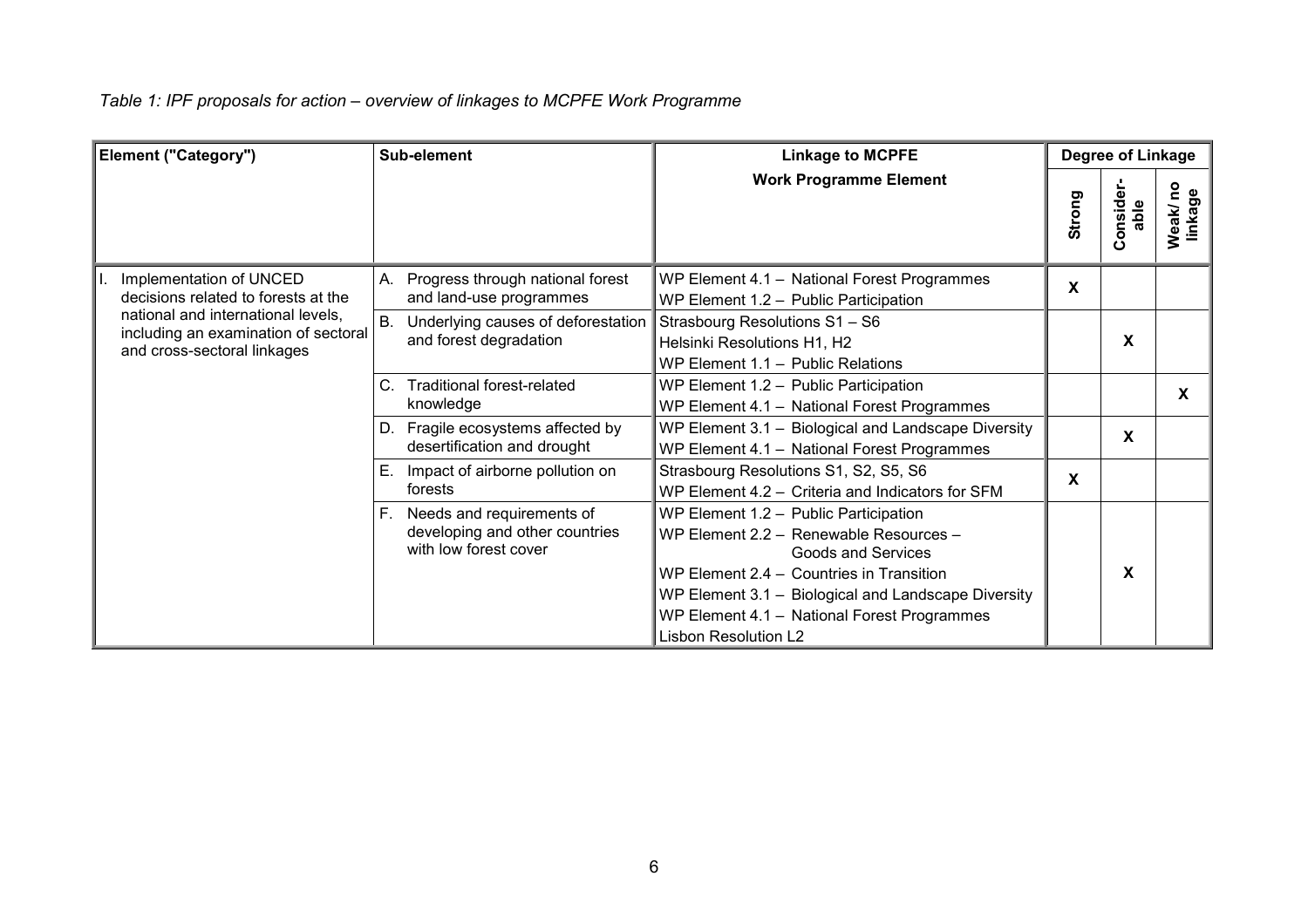| <b>Element ("Category")</b>                                                                                                        | Sub-element                                                           | <b>Linkage to MCPFE</b>                                                                                               | Degree of linkage |                   |                           |
|------------------------------------------------------------------------------------------------------------------------------------|-----------------------------------------------------------------------|-----------------------------------------------------------------------------------------------------------------------|-------------------|-------------------|---------------------------|
|                                                                                                                                    |                                                                       | <b>Work Programme Element</b>                                                                                         | Strong            | Consider-<br>able | Weakino<br>linkage        |
| II. International co-operation in                                                                                                  | Financial assistance<br>А.                                            |                                                                                                                       |                   |                   | X                         |
| financial assistance and technology<br>transfer                                                                                    | B.<br>Technology transfer and capacity<br>building and information    | WP Element 2.3 - Training, Education and<br><b>Gender Aspects</b><br>WP Element 2.4 - Countries in Transition         |                   | X                 |                           |
| III. Scientific research, forest<br>assessment, and development of<br>criteria and indicators for<br>sustainable forest management | Assessment of multiple benefits of<br>Α.<br>forests                   | WP Element 4.2 - Criteria and Indicators for SFM<br>WP Element 2.1 - Rural Development<br><b>Lisbon Resolution L2</b> | X                 |                   |                           |
|                                                                                                                                    | В.<br>Forest research                                                 | Strasbourg Resolutions S1, S4, S6                                                                                     |                   |                   | $\boldsymbol{\mathsf{X}}$ |
|                                                                                                                                    | Methodologies for proper valuation<br>of multiple benefits of forests | WP Element 2.2 - Renewable Resources -<br><b>Goods and Services</b><br><b>Lisbon Resolution L1</b>                    |                   | X                 |                           |
|                                                                                                                                    | Criteria and Indicators for SFM<br>D.                                 | WP Element 4.2 – Criteria and Indicators for SFM<br><b>Lisbon Resolution L2</b>                                       | X                 |                   |                           |
| IV. Trade and environment in relation to forest products and services                                                              |                                                                       | WP Element 2.2 - Renewable Resources -<br><b>Goods and Services</b>                                                   |                   |                   | X                         |
| V. International organisations and multilateral institutions, and instruments,<br>including appropriate legal mechanisms           |                                                                       | <b>Lisbon General Declaration</b>                                                                                     |                   |                   | X                         |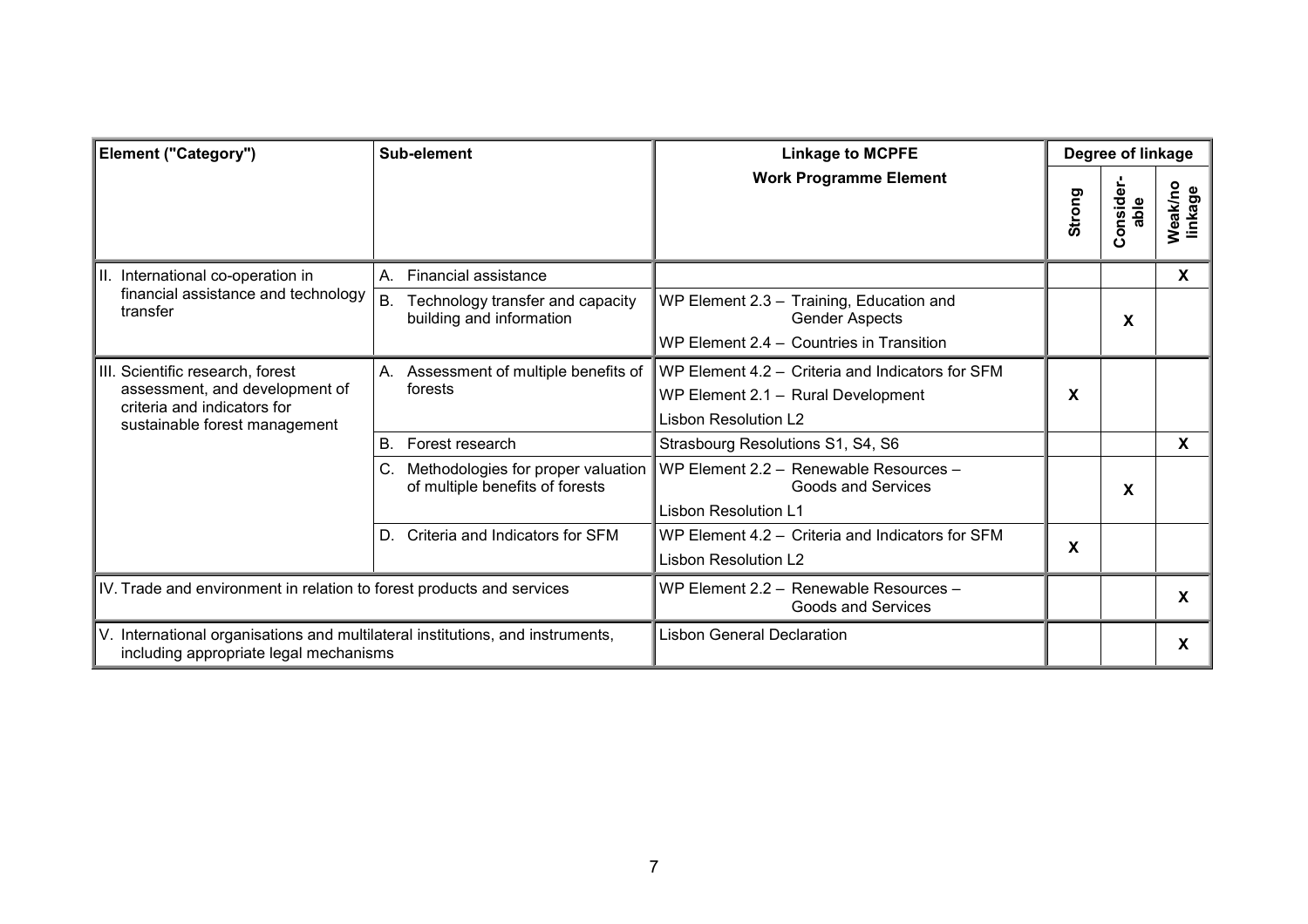#### <span id="page-8-0"></span>*3.3 Description of linkages between IPF proposals for action and MCPFE*

*IPF Category I*

The contribution of the MCPFE to the implementation of the proposals for action under Category I covers a broad range of thematic areas, which are as follows:

- A. As re-iterated by the United Nations Forum on Forests (UNFF), National Forest Programmes (NFPs) provide an integrated approach to the implementation of the IPF proposals for action and other forest related conventions and instruments. The MCPFE has taken up the issue of NFPs in its Work Programme and initiated a working process. This working process is aimed to further clarify the meanings and dimensions of elements and principles of NFPs and to determine further steps with a view to the next Ministerial Conference. Through its work, the MCPFE contributes to the implementation of the related IPF proposals for action. In the IPF proposals for action special emphasis is given to the development of appropriate participatory mechanisms. The MCPFE addresses the issue of participation both within its work on NFPs and as a separate element of the Work Programme. Work on this element has been mandated to the Team of Specialists on Participation and Partnership in Forestry under the FAO/ECE/ILO Joint Committee Team of Specialists on Participation in Forestry<sup>1</sup>.
- B. The MCPFE also puts strong emphasis on effectively meeting the problem of forest degradation and deforestation. Linkages to the IPF proposals for action have been established with regard to studying and analysing underlying causes of forest degradation and with regard to providing information on them. The extensive research and monitoring networks established in the follow-up of the Strasbourg Conference provide in-depth knowledge and necessary data on underlying causes of forest degradation. Timely, reliable and accurate factual information on this work and its findings is broadly made available through regular reporting within the MCPFE and through publications and the world wide web, therefore providing a foundation for public understanding and decision-making.
- C. Linkages to sub-element "traditional forest related knowledge" have only be established by the MCPFE through its work on NPFs. It was mentioned by the participants of the Workshop on the Role of National Forest Programmes in the Pan-European Context that customary and traditional rights and secure land-tenure arrangements relevant elements of NFPs also in the pan-European context.

<sup>&</sup>lt;sup>1</sup> The Team of Specialists published the working paper "Public Participation in Forestry in Europe and North America" in September 2000 (International Labour Office, WP. 163). The paper, *inter alia*, introduces a working definition and principles for public participation.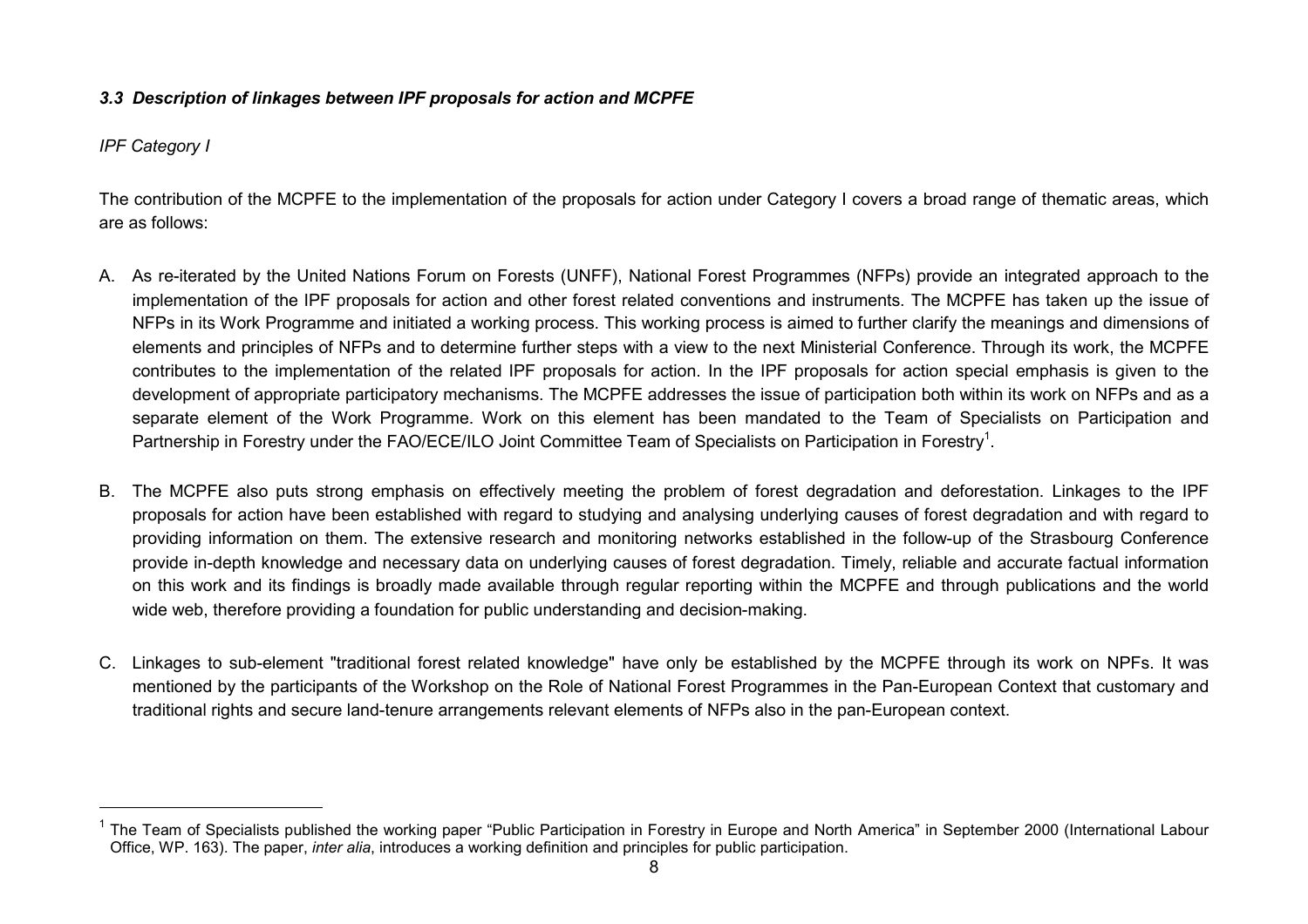- D. One important aspect of safeguarding fragile forest ecosystems affected by desertification and drought that is included in IPF's proposals for action is the establishment of protected areas. Also the MCPFE has identified Protected Forest Areas (PFAs) as one of its priority issues which is dealt with by special working groups under its Work Programme Element "Biodiversity and Conservation". Linkages between the work of the MCPFE and the IPF proposals for action related to fragile forest ecosystems have also been established in the context of NFPs.
- E. A strong linkage could be identified between the IPF proposals for action on impact of airborne pollution on forests and the follow-up work of Strasbourg Resolution S1. In the follow-up to Resolution S1 a broad scientific and technical co-operation was initiated which has succeeded in establishing a broad scientific base on impacts of airborne pollutants on forest ecosystems in Europe and in providing comprehensive information on these impacts. Data obtained e.g. from the European Network on Permanent Sample Plots for Monitoring of Forest Ecosystems is used for reporting on the related quantitative indicators of the Pan-European Criteria and Indicators (C&I) for Sustainable Forest Management (SFM), thus constituting an important basis for political decision making at the national and pan-European levels.
- F. To a certain extent, linkages have also been established between IPF sub-element "needs and requirements of developing and other countries with low forest cover" and the work of the MCPFE on effectively addressing the major concerns and needs of Countries with Economies in Transition (CITs). Both the IPF and the MCPFE put special emphasis on measures enhancing capacity building. Also actions of the MCPFE regarding the development of appropriate policy tools (NFPs; C&I for SFM) and mechanisms (public participation) as well as regarding protected forest areas and wood and substitutes are linked to the IPF proposals for action.

*IPF Category II*

- A. Questions of international co-operation in financial assistance, as dealt with under IPF's Category II, have not been on the agenda of the MCPFE. Consequently, no linkages between the work of the MCPFE and the respective IPF proposals for action could be identified.
- B. However, the MCPFE contributes to enhanced technology transfer and capacity building and information through actions directed towards enhanced capacity building, notably through the promotion of the development of educational and training programmes and through activities on forestry assistance to CITs. In general, the geographic focus of the MCPFE with regard to technology transfer lies on Central and Eastern European Countries.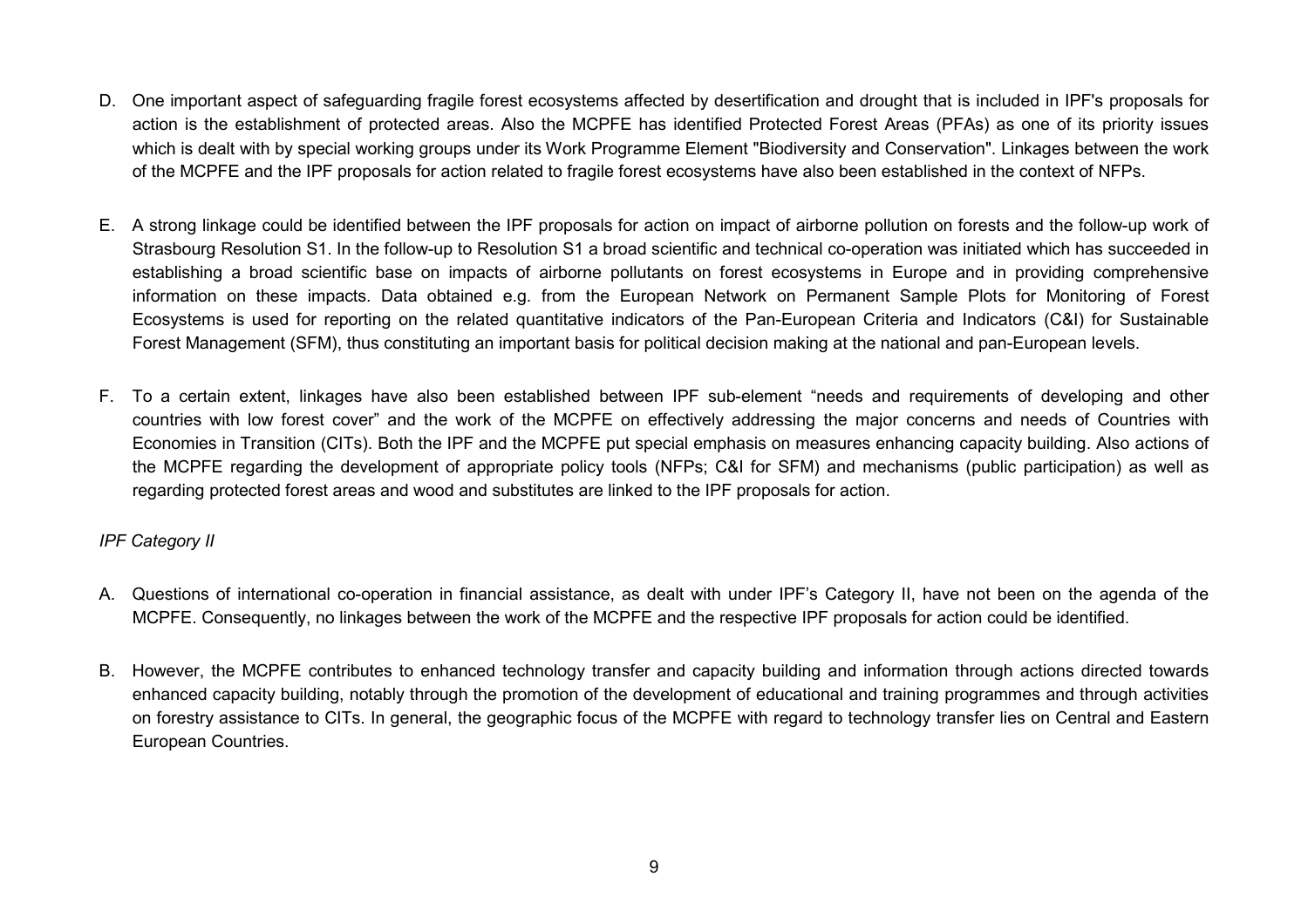#### *IPF Category III*

- A. The IPF proposals for action related to the assessment of the multiple benefits of all types of forests notably focus on criteria and indicators for sustainable forest management and their integration into national forest assessments. With its work on criteria and indicators the MCPFE has established a strong linkage to the IPF proposals for action, a fact that underlines the significance of the MCPFE in linking the national level to the global one. Through the Pan-European Criteria and Indicators for Sustainable Forest Management the MCPFE provides a common pan-European reference framework for the development and implementation of national criteria and indicators and for the collection of data and reporting on European Forests at the pan-European level. The inclusion of most of the quantitative pan-European indicators into the Temperate and Boreal Forest Resource Assessment 2000 (TBFRA-2000) allows to obtain concise and reliable data on European forest resources and their multiple benefits. At the same time the MCPFE remains fully committed to the further improvement and development of the pan-European indicators in order to be able to better identify and assess the multiple benefits derived from forests.
- B. As the main addressees of the IPF proposals for action on forest research are scientific bodies, bodies established under global conventions as well as international financing institutions, the only linkage between the MCPFE and the proposals relates to the extension of on-site research as done e.g. in the follow-up of Strasbourg Resolutions S1, S4 and S6.
- C. The issue of methodologies for the proper valuation of the multiple benefits of forests is also being addressed by the MCPFE in its work on valuation of goods and services. As part of the MCPFE Work Programme, the Czech Republic convened a seminar on valuation of forest goods and services in November 2000 which notably focused on the valuation of non-marketed goods and services including biodiversity aspects and which discussed positive externalities of forests as well as non-market social services.
- D. As was already stated, a strong linkage could be identified between the IPF proposals for action dealing with criteria and indicators for SFM and the work of the MCPFE on C&I. This includes the provision of the Pan-European Criteria and Indicators for SFM as a reference framework for the development of national sets of C&I, their use as a basis for collecting data and reporting on forests as well as their further improvement in co-operation with relevant scientific and technical bodies. In autumn 2000 the MCPFE established an "Advisory Group" to develop proposals for improved indicators by mid 2002. In addition, with the "Pan-European Operational Level Guidelines" the MCPFE has developed a common pan-European tool which translates the international commitments to the operational level of sustainable forest management.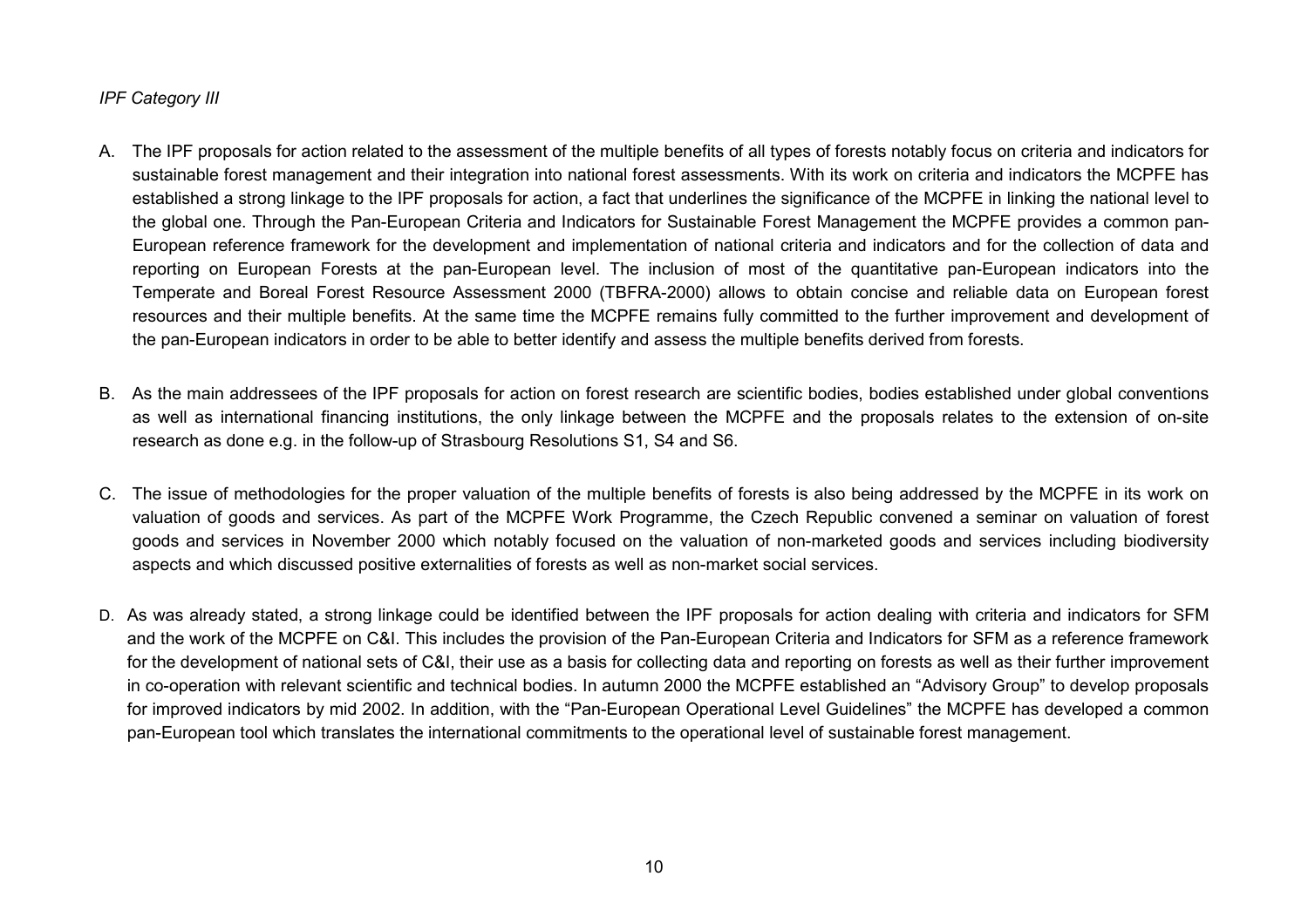#### *IPF Category IV*

A linkage between the work of the MCPFE and the IPF proposals for action related to trade and environment has only been established with regard to certain aspects of the topic. For example, in contributing to the MCPFE Work Programme, UN-ECE has been investigating the competitive climate for wood products and paper packaging and is planning a seminar on strategies to stimulate and promote the sound use of wood and other forest-based products as environmentally friendly and renewable materials in 2001.

Another aspect related to trade and environment is certification of SFM. The work of the MCPFE on this issue focuses on the assessment of the potential impacts of forest certification systems on SFM, according to the commitment made in Lisbon Resolution L1. The task of assessing the impact of SFM certification programmes has been the objective of the EU-FAIR research project "Policy Analysis of Certification of Forest Management as a Policy Instrument to Promote Multifunctional Sustainable Forest Management." The report of this project has been jointy published by the MCPFE and the European Commission the in spring 2000.

#### *IPF Category V*

The proposals for action under Category V are directed towards international organisations and institutions and they refer to options for continuation of the intergovernmental policy dialogue. Therefore, these proposals are not related to the work of the MCPFE.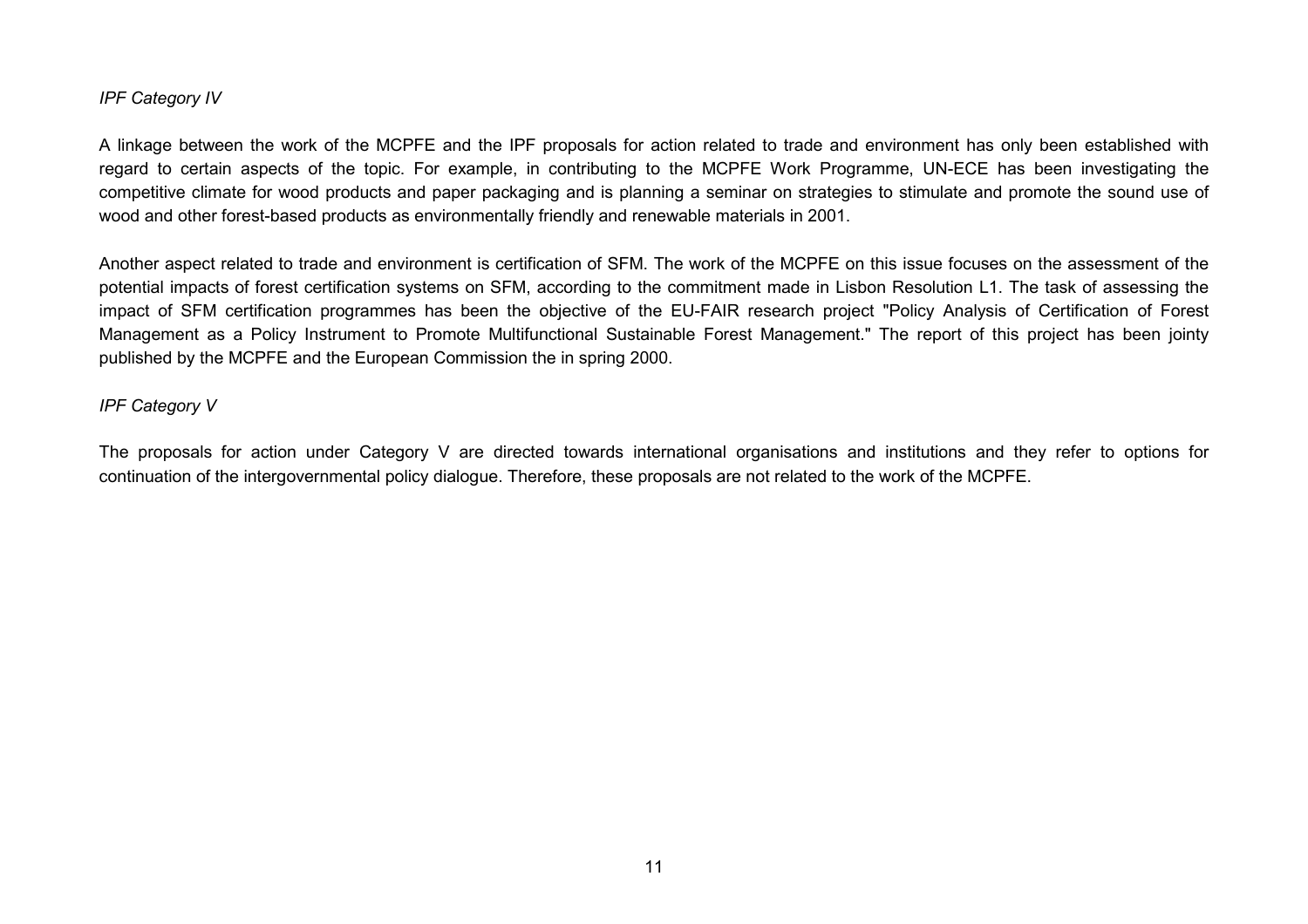#### <span id="page-12-0"></span>*3.4 Linkages to IFF proposals for action*

The work of IFF was conducted according to three categories ("programme elements") which in the course of IFF negotiation process have been "re-structured" as follows:

- A. Promoting and facilitating implementation (programme element I.a)
- B. Monitoring progress in implementation (programme element I.b)
- C. Matters left pending on the need for financial resources (programme element II.a)
- D. Trade and environment (programme element II. b)
- E. Transfer of environmentally sound technologies to support sustainable forest management (programme element II.c)
- F. Issues that need further clarification (programme element II.d)
	- 1. Underlying causes of deforestation (programme element II.d (i))
	- 2. Traditional forest-related knowledge (programme element II.d (ii))
	- 3. Forest conservation and protected areas (programme element II.d (iii))
	- 4. Forest research (programme element II.d (iv))
	- 5. Valuation of forest goods and services (programme element II.d (v))
	- 6. Economic instruments, tax policies and land tenure (programme element II.d (vi))
	- 7. Future supply of and demand for wood and non-wood forest products and services (programme element II.d (vii))
	- 8. Assessment, monitoring and rehabilitation of forest cover in environmentally critical areas (programme element II.d (viii))
- G. Forest-related work of international and regional organizations and under existing instruments (programme element II.e)

Also for each of these IFF programme elements and sub-elements a number of proposals for action were agreed upon. In terms of contents, the IFF proposals for action aim to reinforce and complement the IPF proposals and – in some areas – extend the scope of what had been agreed upon by the IPF.

Table 2 gives an overview of the linkages between the IFF proposals for action and the elements of the MCPFE Work Programme and indicates the degree of these linkages.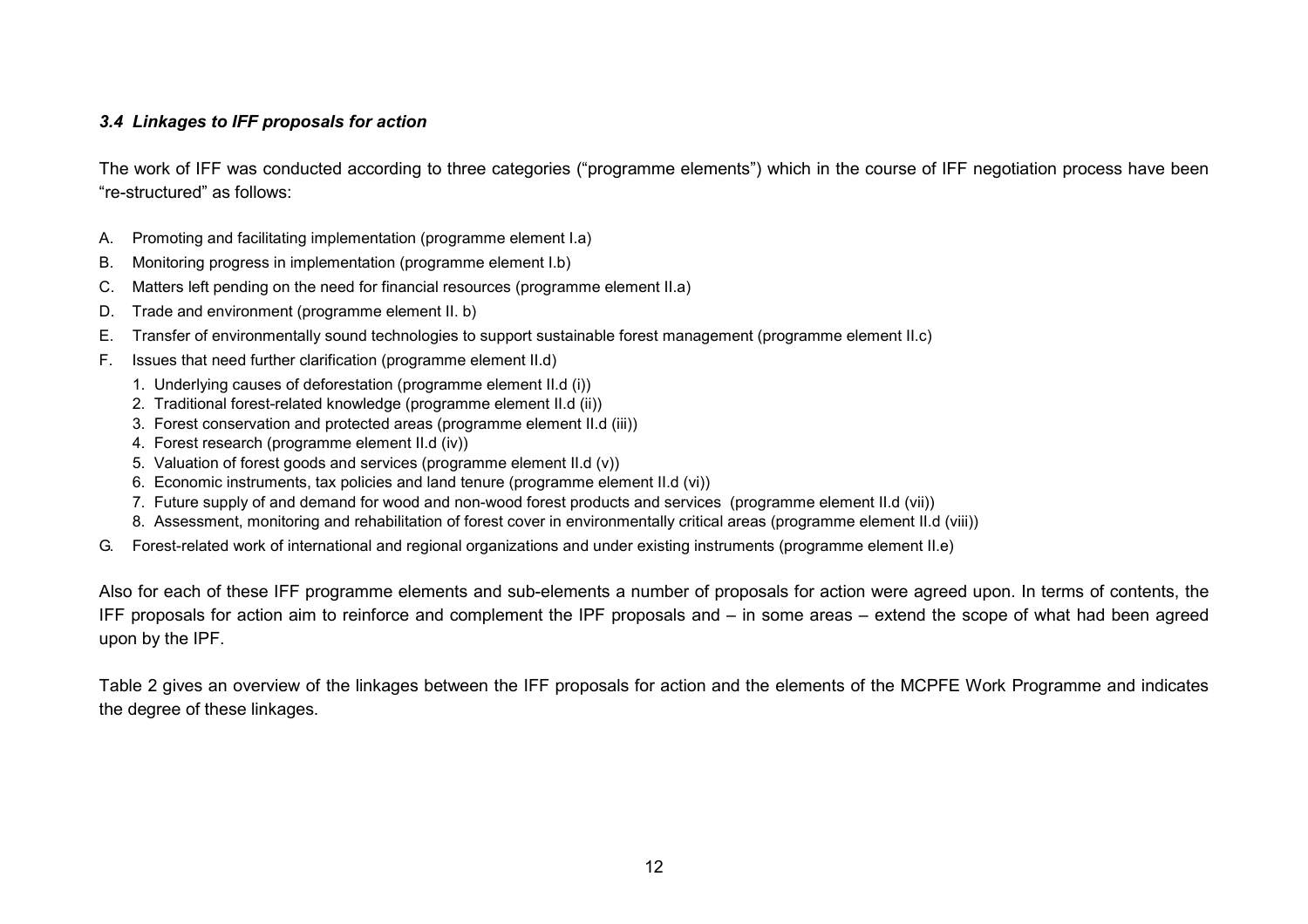# *Table 2: IFF proposals for action – overview of linkages to MCPFE Work Programme*

| Element |                                                                                                 | Sub-element                                                                | <b>Linkage to MCPFE</b>                                                                                                                                                       |        | Degree of linkage |                     |  |  |
|---------|-------------------------------------------------------------------------------------------------|----------------------------------------------------------------------------|-------------------------------------------------------------------------------------------------------------------------------------------------------------------------------|--------|-------------------|---------------------|--|--|
|         |                                                                                                 |                                                                            | <b>Work Programme Elements</b>                                                                                                                                                | Strong | Consider<br>able  | Weak/ no<br>linkage |  |  |
|         |                                                                                                 | A. Promoting and facilitating implementation (programme element I.a)       | <b>Lisbon General Declaration</b><br>WP Element 4.1 - National Forest Programmes<br>WP Element 2.4 - Countries in Transition                                                  | X      |                   |                     |  |  |
|         | Monitoring progress in implementation (programme element I.b)<br>B.                             |                                                                            | <b>Lisbon Resolution L2</b><br>WP Element 4.2 - Criteria and Indicators for SFM                                                                                               |        | X                 |                     |  |  |
|         | Matters left pending on the need for financial resources (programme<br>C.<br>element II.a)      |                                                                            |                                                                                                                                                                               |        |                   | X                   |  |  |
|         | D. Trade and environment (programme element II.b)                                               |                                                                            | WP Element 2.2 - Renewable Resources -<br><b>Goods and Services</b>                                                                                                           |        |                   | X                   |  |  |
|         | Transfer of environmentally sound technologies to support SFM<br>Е.<br>(programme element II.c) |                                                                            | WP Element 2.2 - Renewable Resources -<br>Goods and Services<br>WP Element 2.3 - Training, Education and<br><b>Gender Aspects</b><br>WP Element 2.4 - Countries in Transition |        | X                 |                     |  |  |
| F.      | Issues that need further<br>clarification (programme<br>element II.d)                           | Underlying causes of deforestation<br>(programme element II.d (i))         | WP Element 1.2 - Public Participation<br>WP Element 4.1 - National Forest Programmes<br><b>Lisbon Resolution L2</b><br>Strasbourg Resolutions S1, S3, S6                      |        | X                 |                     |  |  |
|         |                                                                                                 | 2.<br>Traditional forest-related knowledge<br>(programme element II.d (ii) |                                                                                                                                                                               |        |                   | X                   |  |  |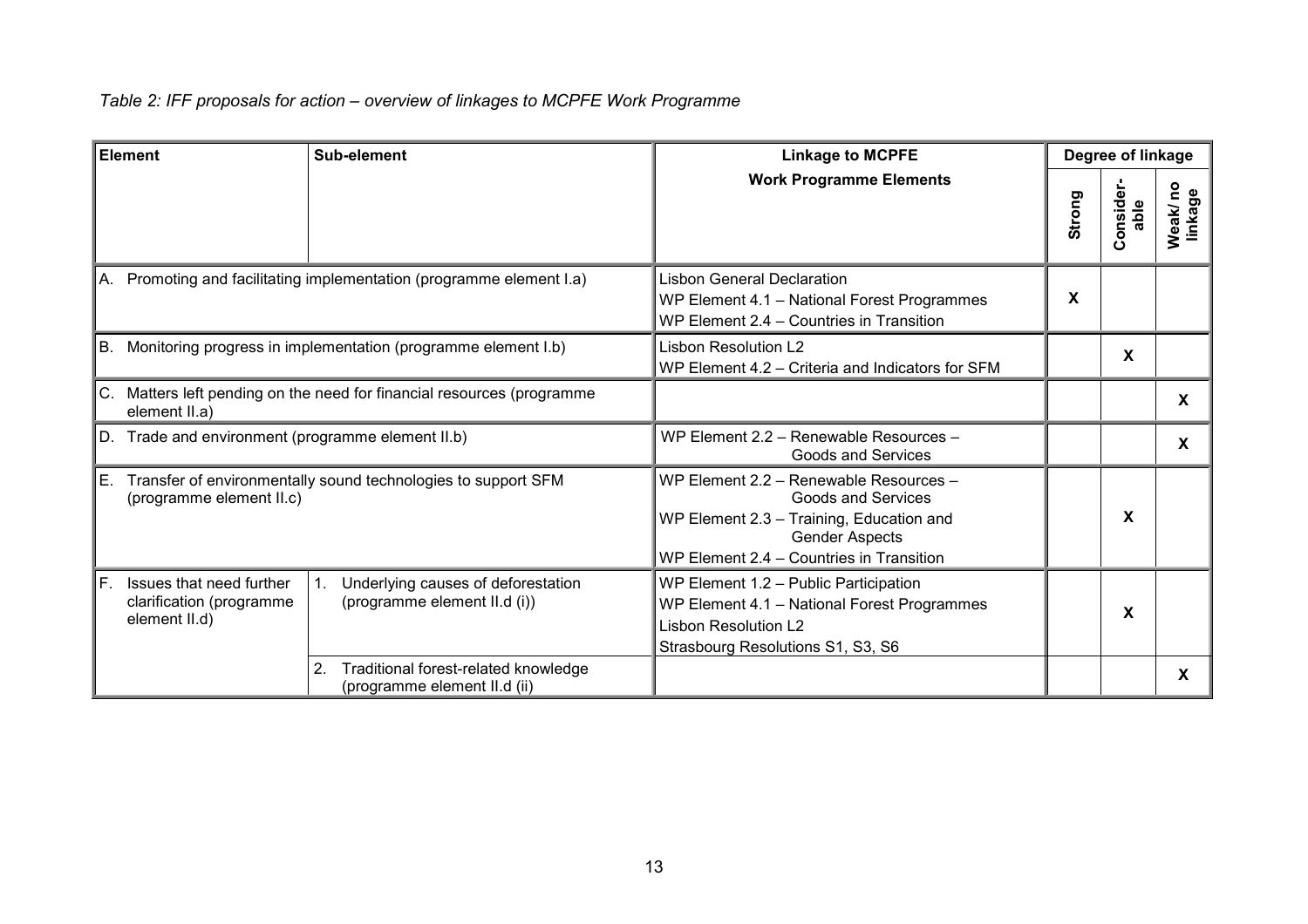| Sub-element<br><b>Element</b>                 |                                                                                                                                         | <b>Linkage to MCPFE</b>                                                                                                                                                                                              | Degree of linkage |                           |                     |
|-----------------------------------------------|-----------------------------------------------------------------------------------------------------------------------------------------|----------------------------------------------------------------------------------------------------------------------------------------------------------------------------------------------------------------------|-------------------|---------------------------|---------------------|
|                                               |                                                                                                                                         | <b>Work Programme Elements</b>                                                                                                                                                                                       | Strong            | Consider-<br>able         | Weak/ no<br>linkage |
|                                               | Forest conservation and protected areas<br>3.<br>(programme element II.d (iii))                                                         | WP Element 3.1 - Biological and Landscape<br><b>Diversity</b><br>WP Element 4.1 - National Forest Programmes<br>Helsinki Resolutions H1, H2<br>Lisbon General Declaration - WP-CEBLDF<br><b>Lisbon Resolution L2</b> |                   | X                         |                     |
|                                               | Forest research (programme element II.d<br>4.<br>(iv))                                                                                  | Strasbourg Resolutions S1, S3, S6<br><b>Helsinki Resolution H3</b><br>Lisbon Resolution L2                                                                                                                           |                   |                           | $\mathbf{x}$        |
|                                               | Valuation of forest goods and services<br>5.<br>(programme element II.d (v))                                                            | WP Element 2.2 - Renewable Resources -<br>Goods and Services<br>WP Element 4.2 - Criteria and Indicators for SFM                                                                                                     |                   | $\boldsymbol{\mathsf{X}}$ |                     |
|                                               | Economic instruments, tax policies and land<br>6.<br>tenure (programme element II.d (vi))                                               | WP Element 2.1 - Rural Development                                                                                                                                                                                   |                   |                           | $\mathsf{X}$        |
|                                               | Future supply of and demand for wood and<br>7.<br>non-wood forest products and services<br>(programme element II.d (vii))               | WP Element 2.1 - Rural Development<br>WP Element 2.2 - Renewable Resources -<br><b>Goods and Services</b><br>WP Element 4.2 - Criteria and Indicators for SFM                                                        |                   | $\mathbf{x}$              |                     |
|                                               | Assessment, monitoring and rehabilitation of<br>8.<br>forest cover in environmentally critical areas<br>(programme element II.d (viii)) | Strasbourg Resolutions S1, S3<br><b>Lisbon Resolution L2</b>                                                                                                                                                         |                   |                           | X                   |
| existing instruments (programme element II.e) | G. Forest-related work of international and regional organisations and under                                                            | <b>Lisbon General Declaration</b><br><b>Lisbon Resolution L2</b><br>WP Element 1.1 - Public Relations<br>WP Element 2.4 - Countries in Transition<br>WP Element 4.1 - National Forest Programmes                     |                   | $\mathbf{x}$              |                     |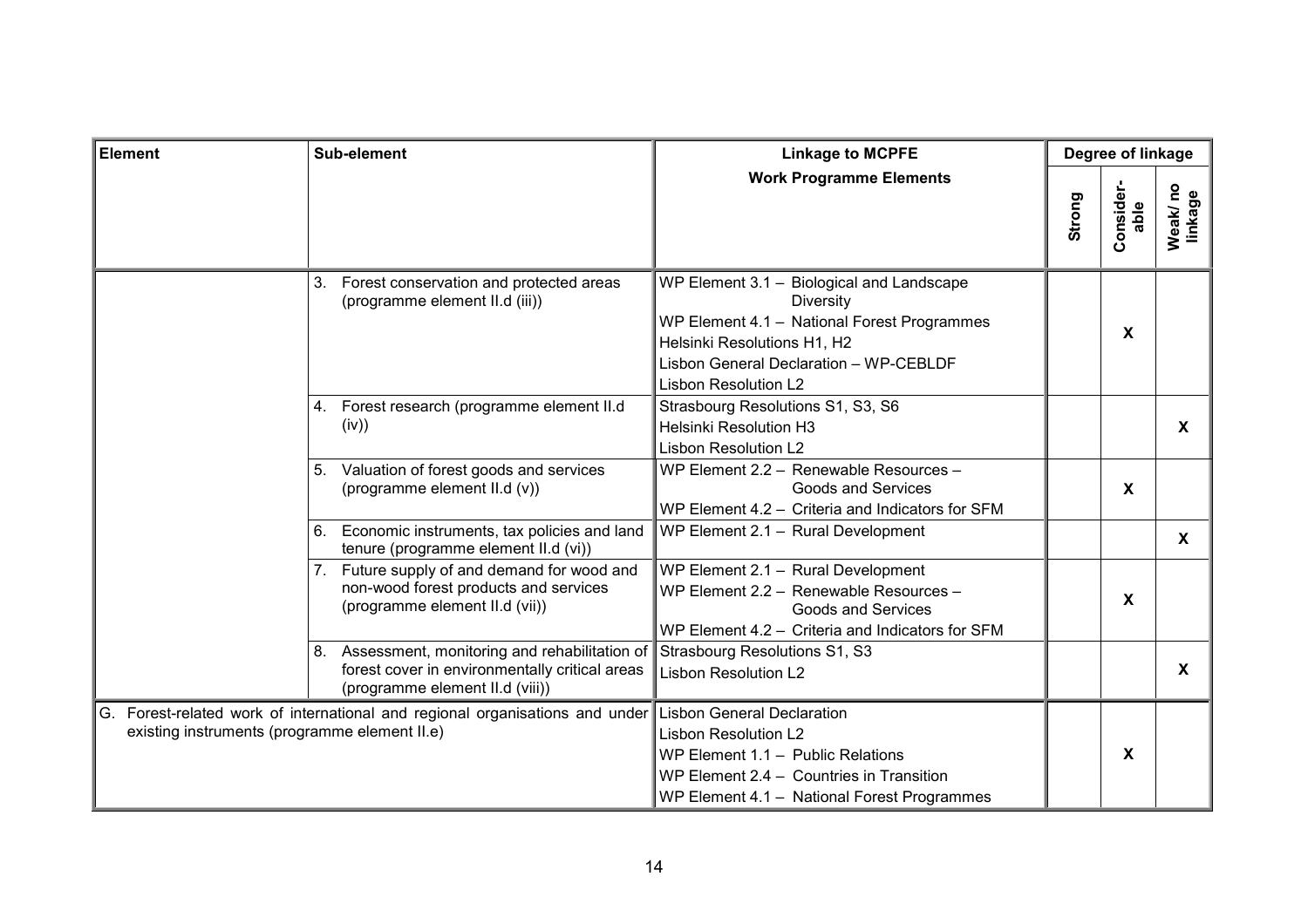#### <span id="page-15-0"></span>*3.5 Description of linkages between IFF proposals for action and the MCPFE*

#### *IFF Programme element I.a*

The proposals for action under programme element I.a "Promoting and facilitating implementation" confirm the relevance of NFPs as integrated approaches to the implementation of the IPF and IFF proposals for action and put further emphasis on the development of appropriate participatory mechanisms and on co-ordinated, inter-sectoral planning. IFF also encourages further assistance by the international community in implementing these proposals, which in the pan-European context should notably be directed towards CITs. Thus, the significance of the work of the MCPFE on the issue of NFPs and related topics – as e.g. the further work on participation and partnership in forestry and the activities on assistance to CITs – is confirmed.

#### *IFF Programme element I.b*

The IFF proposals related to element I.b "Monitoring progress in implementation" focus on the collection and reporting of information on forests/SFM and on the further development and implementation of criteria and indicators for SFM. Both aspects – the further development and improvement of the pan-European indicators as well as further improvement and harmonisation of data collection and pan-European reporting – constitute important elements of the MCPFE Work Programme.

#### *IFF Programme element II.a*

As was already stated with regard to the IPF proposals for action, questions related to the provision of financial resources exceed the scope of those issues that have been dealt with at the pan-European level so far. Therefore, no linkage to IFF programme element II.a "Matters left pending on the need for financial resources" could be identified.

#### *IFF Programme element II.b and II.c*

The IFF proposals for action on programme elements II.b "Trade and environment" and II.c "Transfer of environmentally sound technologies to support sustainable forest management" aim to enhance the effective implementation of the IPF proposals for action on the issue. Therefore, those linkages that had been established between these IPF proposals and the work of the MCPFE also exist with regard to the IFF proposals.

One particular aspect, which has been included into the IFF proposals for action under programme element II.c and which had not been addressed by the IPF proposals, is to undertake steps to ensure equal opportunities for women with regard to environmentally sound technologies, know-how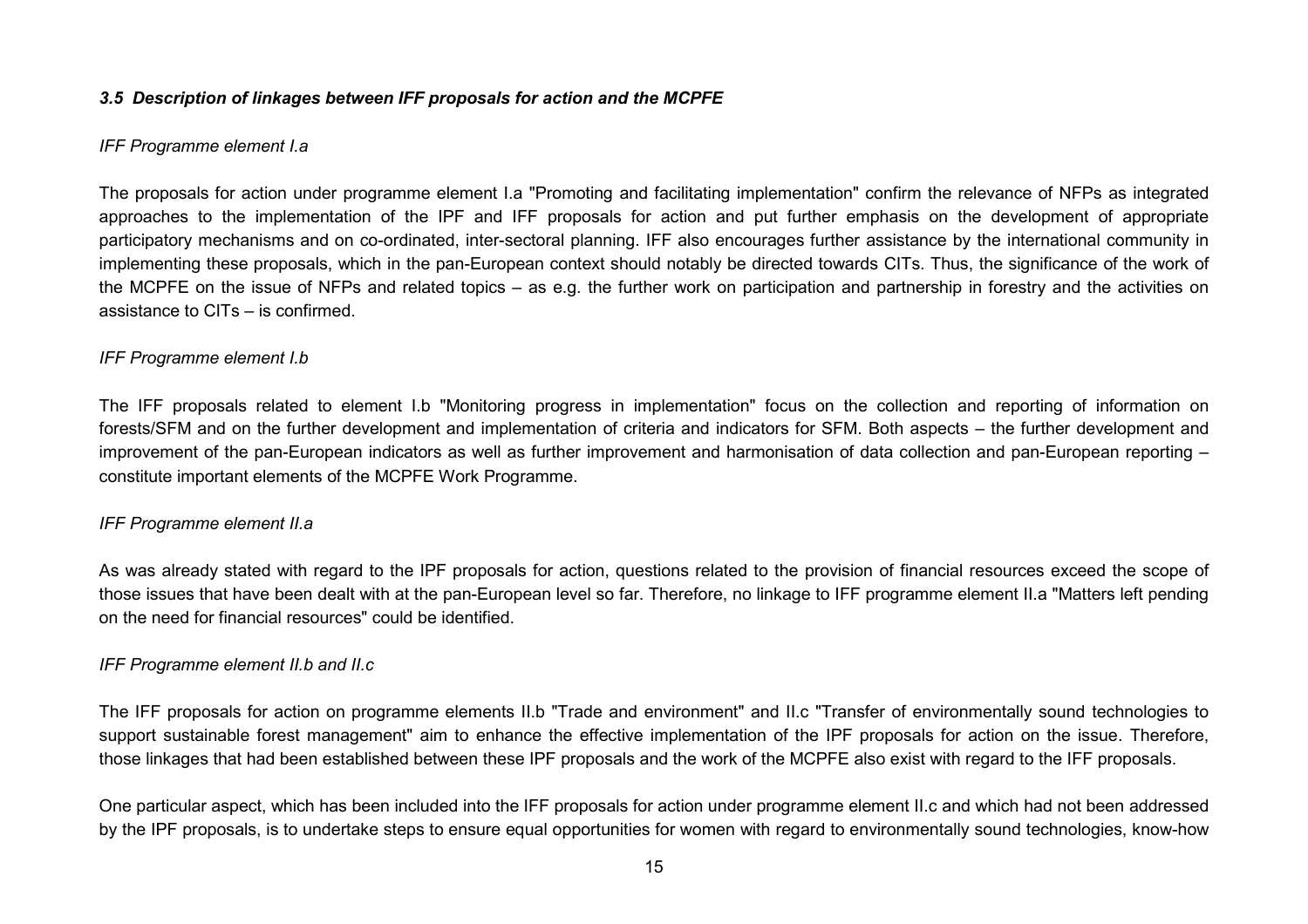and extension services. Also the MCPFE addresses the role of women in forestry, taking a broader view on the issue. In contributing to the MCPFE Work Programme, the seminar "Women in Forestry – Strategies to increase women's participation in the forest sector in Europe and North America" was convened by the Government of Portugal and the Joint FAO/ECE/ILO Committee on Forest Technology, Management and Training in co-operation with IUFRO on 2-6 April 2001 in Viseu/Portugal. The seminar explored the actual situation of women in the forestry sector (representation of women in workforce and decision making, opportunities and main obstacles, etc.) and elaborated a number of recommendations for future action.

#### *IFF Programme element II.d*

IFF programme element II.d includes several issues most of which had already been addressed by IPF and which – according to IFF – need further clarification.

- 1. IFF stressed the importance of the IPF proposals for action related to underlying causes of deforestation and forest degradation and put further emphasis on certain aspects of the issue. For example, the importance of creating appropriate participatory mechanisms in decision-making about forests was further highlighted by IFF. This issue also constitutes an important element of the MCPFE Work Programme, both as a separate element and in the context of NFPs. Furthermore, the IFF proposals underline the importance of aspects of land tenure and ownership as well as of traditional rights of indigenous people and forest owners. In its work on NFPs the MCPFE also addresses these aspects in the pan-European context. With the "Pan-European Operational Level Guidelines for Sustainable Forest Management", endorsed by the ministers in Resolution L2, the MCPFE has developed a common pan-European tool which aims to further promote sustainable forest management in Europe by translating the international commitments down to the operational level, thus also responding to central recommendations of the IFF proposals. Finally, the multiple information activities of the MCPFE in the follow-up of the Strasbourg Resolutions contribute to create awareness in the society at large on the importance of issues related to deforestation and forest degradation.
- 2. With regard to those aspects of traditional forest related knowledge included in the IPF proposals for action on this thematic area, no linkages to the work of the MCPFE could be observed.
- 3. In its work the MCPFE has established various linkages to IFF sub-element forest conservation and protected areas. In general, the commitment to the conservation, protection and sustainable management of European forests constitutes the central driving force behind the MCPFE process. The common definition of the MCPFE of sustainable forest management, Helsinki Resolution H2 on "General Guidelines for the Conservation of the Biodiversity of European Forests" and the "Work Programme on the Conservation and Enhancement of Biological and Landscape Diversity in Forest Ecosystems 1997-2000" (WP-CEBLDF) are examples of the particular commitment to the effective protection and conservation of European forests and their biological diversity. This commitment responds to the IFF proposals for action, some of which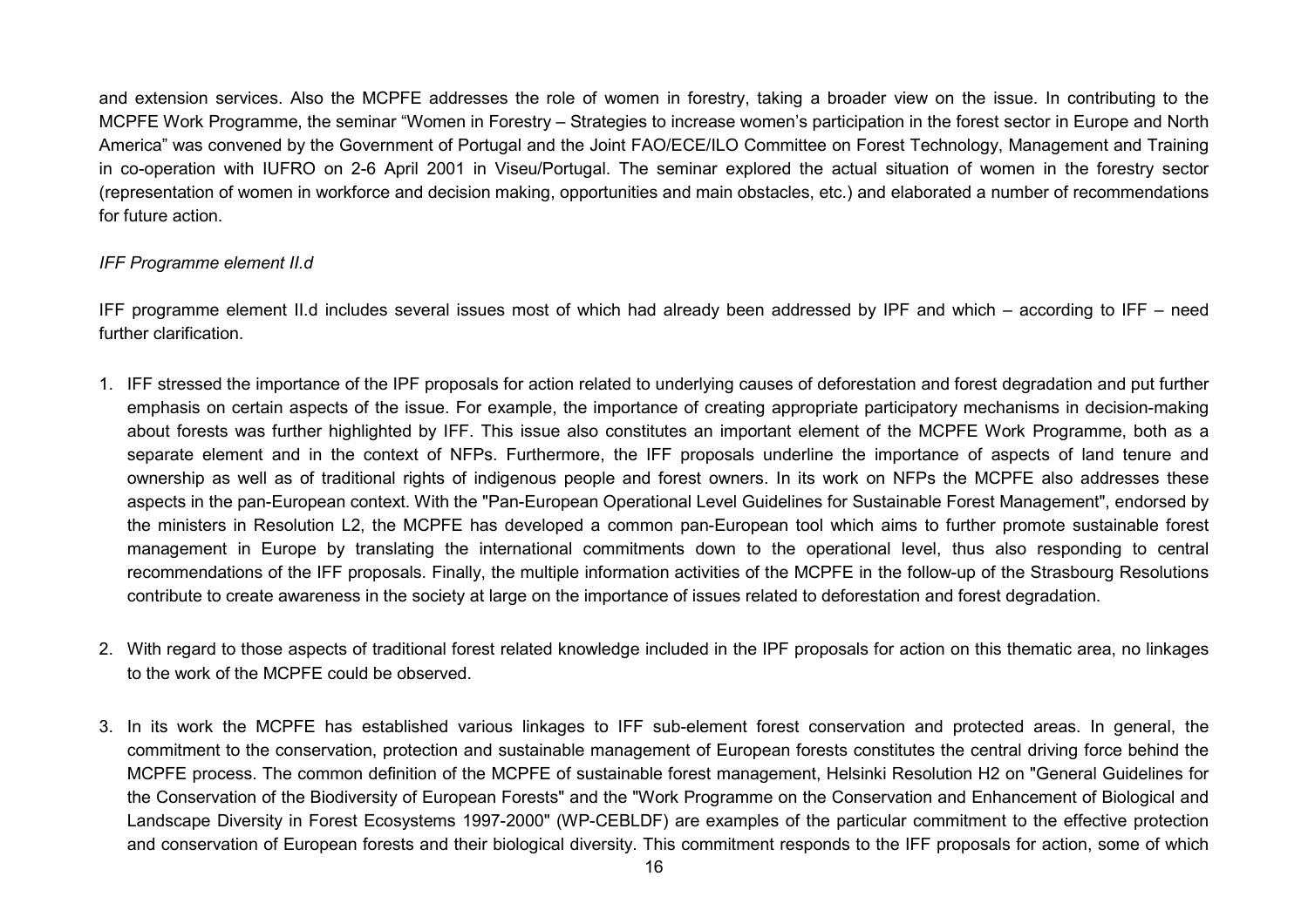are formulated in a rather general way. However, the MCPFE has also established linkages to several of the more detailed proposals for action. For example, the IFF proposals for action constitute the reference for the work of the MCPFE on the definition of criteria for setting priorities for forest conservation (Action 2.1 of the WP-CEBLDF). One important aspect of the work of the MCPFE on the issue biological and landscape diversity is the elaboration of a pan-European approach to definitions and classifications of Protected Forest Areas (PFAs), which is also one of the central stipulations of the IFF proposals for action.

- 4. The IFF proposals for action on forest research mostly focus on actions to be carried out at the national level or by ITFF member organisations, and many of the proposals are related to questions of funding and financing. However, the MCPFE contributes to one certain aspect mentioned in the proposals in various ways, namely to enhancing access to forest-related information by all interested parties. Data collected on most of the quantitative pan-European indicators in the frame of the TBFRA-2000, the database on assistance to CITs established in the follow-up of Helsinki Resolution H3 and the multitude of information collected in the follow-up of the Strasbourg Resolutions which are all made broadly available on the internet and through the reporting activities of the MCPFE, can be mentioned as examples for the provision and distribution of forest-related information by the MCPFE.
- 5. In its work on valuation of forest goods and services derived from forests the MCPFE focuses on a range of open questions related, thus supporting the development of approaches for valuation as encouraged by IFF. Furthermore, the efforts of the MCPFE in improving the pan-European indicators for SFM also aim to improve collection of quantitative data on the range of forest goods and services, as urged in the proposals.
- 6. A linkage between the work of the MCPFE and the IPF proposals for action related to economic instruments, tax policies and land tenure can loosely be seen with regard to the relation of the forest sector to other sectors in the context of rural development.
- 7. With its work on rural development, the valuation of forest goods and services and on wood and substitutes the MCPFE also contributes to various aspects identified by IFF with regard to future supply of and demand for wood and non-wood forest products and services. In addition, the further development of indicators also includes measuring non-wood products derived from forests.
- 8. By periodically reporting on the Pan-European Criteria and Indicators for SFM and through the collaborative activities initiated as a result of the Strasbourg Conference the MCPFE contributes to enhanced co-operation and co-ordination of activities concerning forests in environmentally critical areas and to the systematic collection, analysis and dissemination of information, including social and economic data.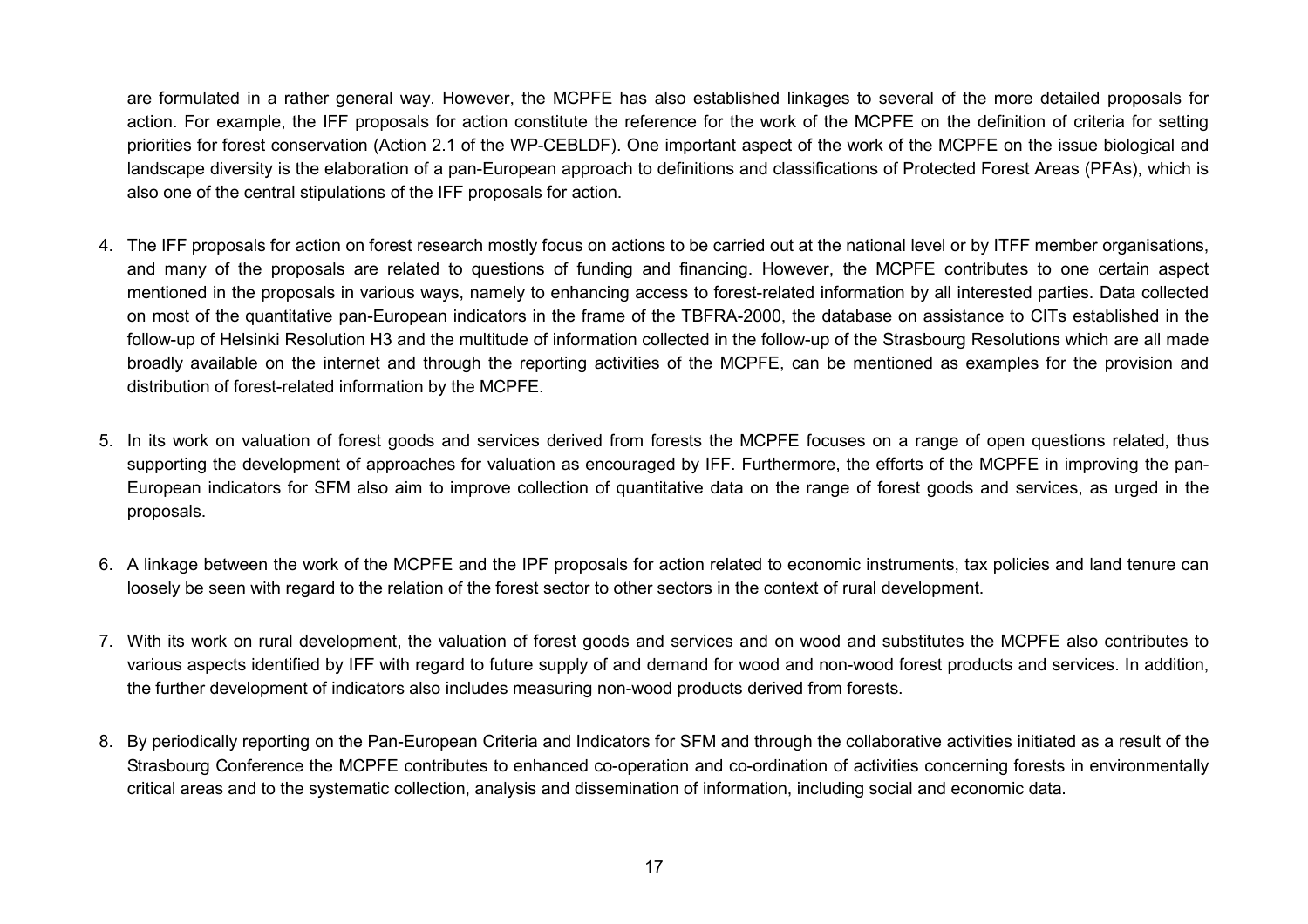#### *IFF Programme element II.e*

The proposals for action under programme element II.e aim to encourage participation and achieve support of interested parties, including international and regional organisations and instruments, in implementing the IFF proposals for action and to foster synergies between these organisations and instruments. The ministers responsible for forests in Europe clearly expressed their commitment to "take national as well as cooperative actions towards the implementation of the decisions of the United Nations General Assembly Special Session (UNGASS) concerning the proposals for action agreed at the ad-hoc Intergovernmental Panel on Forests (IPF) and contributing to the work of the Intergovernmental Forum on Forests under the United Nations Commission on Sustainable Development (UNCSD/IFF)" at the Third Ministerial Conference on the Protection of Forests in Europe.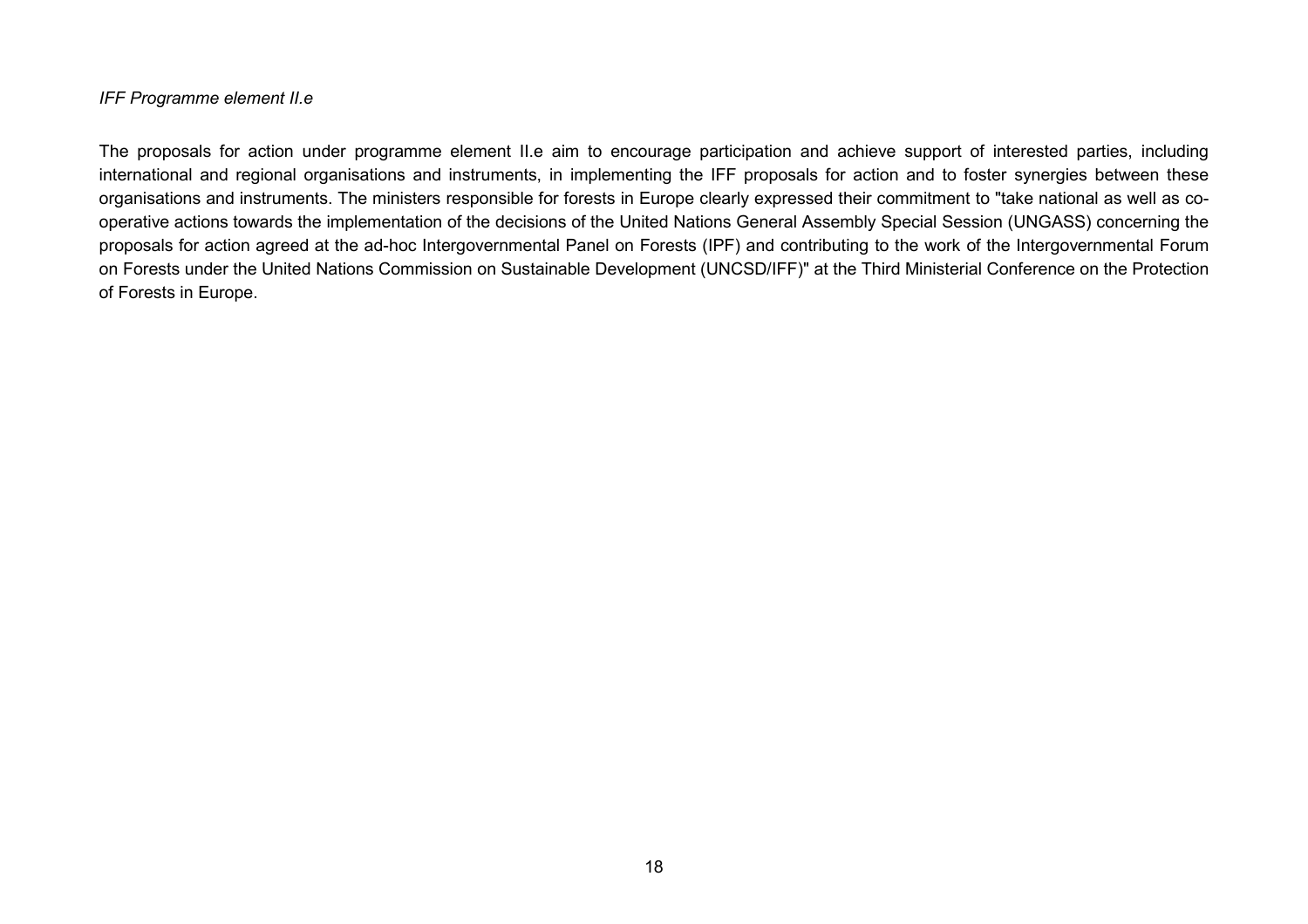### <span id="page-19-0"></span>**III SUMMARY AND CONCLUSIONS**

The more than 280 proposals for action reflect the consensus achieved under the IPF and the IFF on the commitment of governments to the sustainable management, conservation and sustainable development of all types of forests.

The MCPFE in its work addresses a number of priority issues covered by the proposals for action and plays an important role as a regional platform for enhanced co-ordination between the global and national levels. The assessment visualises several strong linkages between the MCPFE Work Programme and the IPF/IFF proposals for action, and in some areas the IPF/IFF proposals for action constitute the explicit reference for work of the MCPFE. Important thematic areas of the work of the MCPFE that are strongly linked to the proposals for action are National Forest Programmes; Criteria and Indicators for SFM as well as impacts of airborne pollution on forests.

Linkages of a considerable degree have also been established with a number of other issues, including conservation and protected areas; deforestation and forest degradation; fragile ecosystems; needs and requirements of Countries with Economies in Transition as well as transfer of technologies to support SFM; wood and non-wood forest goods and services, including valuation, the relation to substitutes and the role of these products in rural development.

However, the assessment also reveals several thematic areas addressed at the global level that are only partially or not at all dealt with by the MCPFE. For example, issues related to international co-operation in financial assistance, trade and environment, traditional forest related knowledge and economic instruments as well as tax policies have not been considered in the work of the MCPFE. With regard to these areas it could in particular be assessed if the MCPFE could contribute to enhance synergies with national policy processes and to improve coherence between the global and the national levels.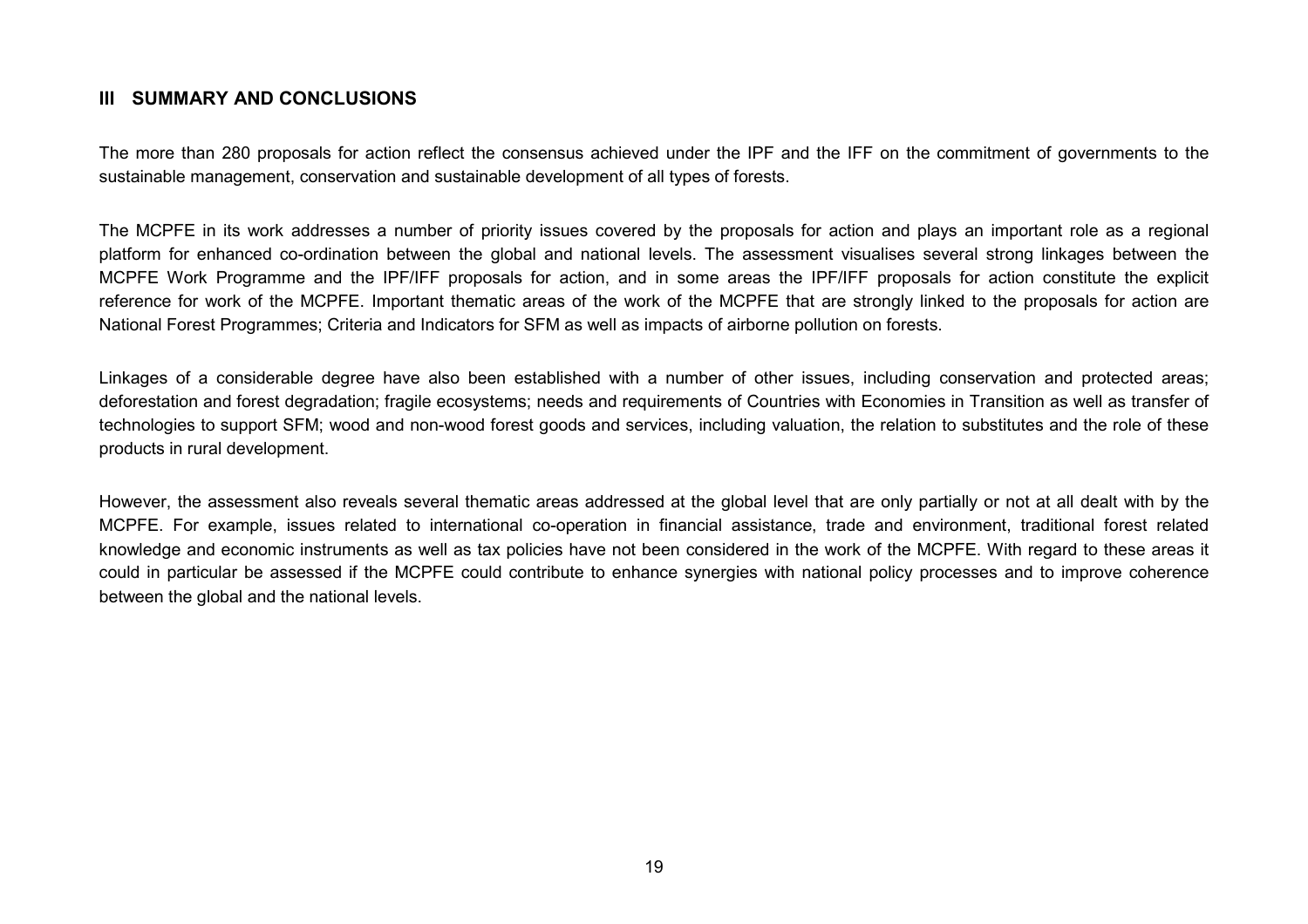# **ANNEXES**

<span id="page-20-0"></span>**Detailed Assessment of the Relation and Linkages Between the Work of the MCPFE and the IPF/IFF Proposals for Action**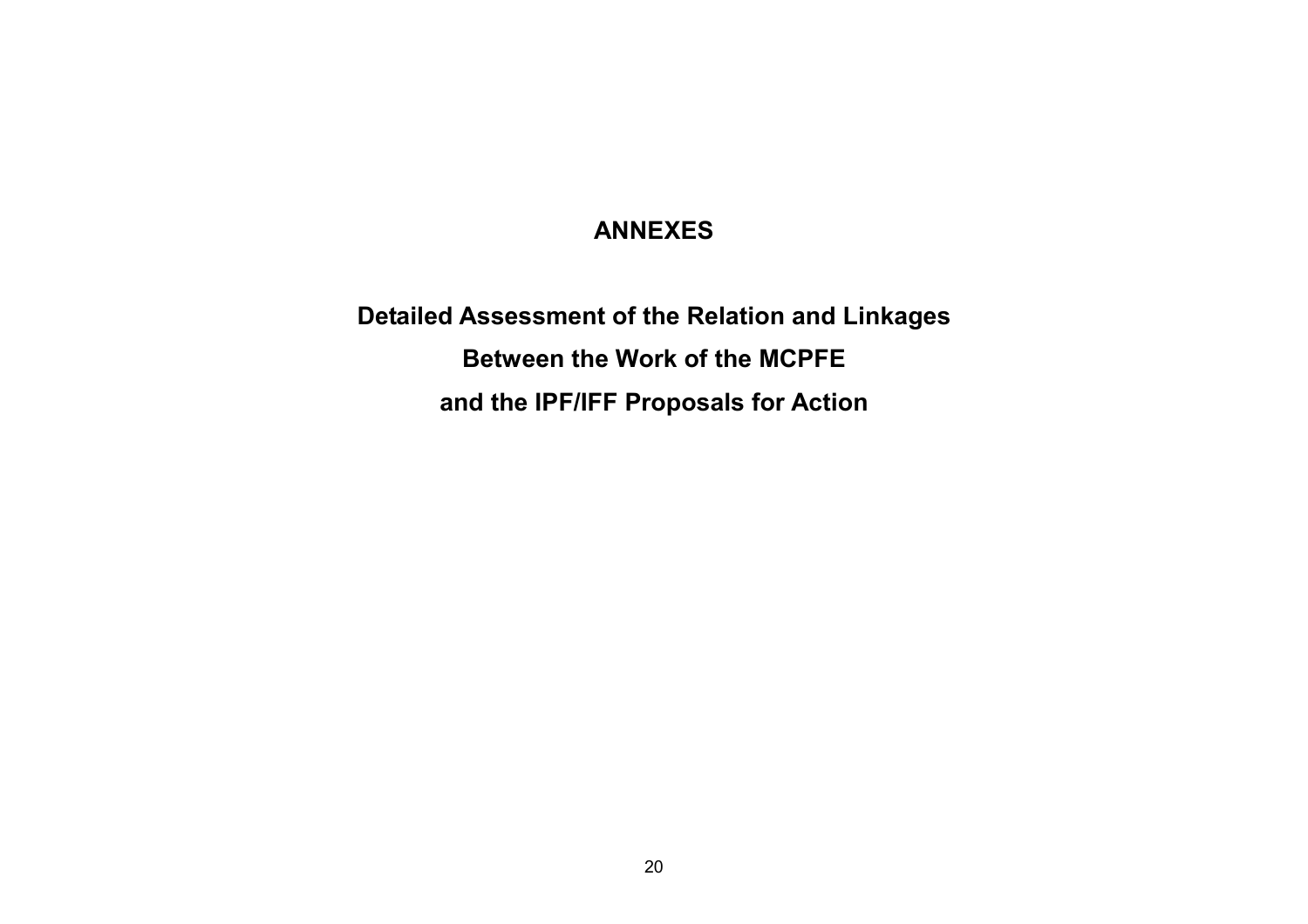## **TABLE OF CONTENTS**

| I. Implementation of UNCED decisions related to forests at the national and international levels, including an examination of sectoral and |  |
|--------------------------------------------------------------------------------------------------------------------------------------------|--|
|                                                                                                                                            |  |
|                                                                                                                                            |  |
|                                                                                                                                            |  |
|                                                                                                                                            |  |
|                                                                                                                                            |  |
|                                                                                                                                            |  |
|                                                                                                                                            |  |
|                                                                                                                                            |  |
|                                                                                                                                            |  |
|                                                                                                                                            |  |
|                                                                                                                                            |  |
|                                                                                                                                            |  |
|                                                                                                                                            |  |
|                                                                                                                                            |  |
|                                                                                                                                            |  |
|                                                                                                                                            |  |
|                                                                                                                                            |  |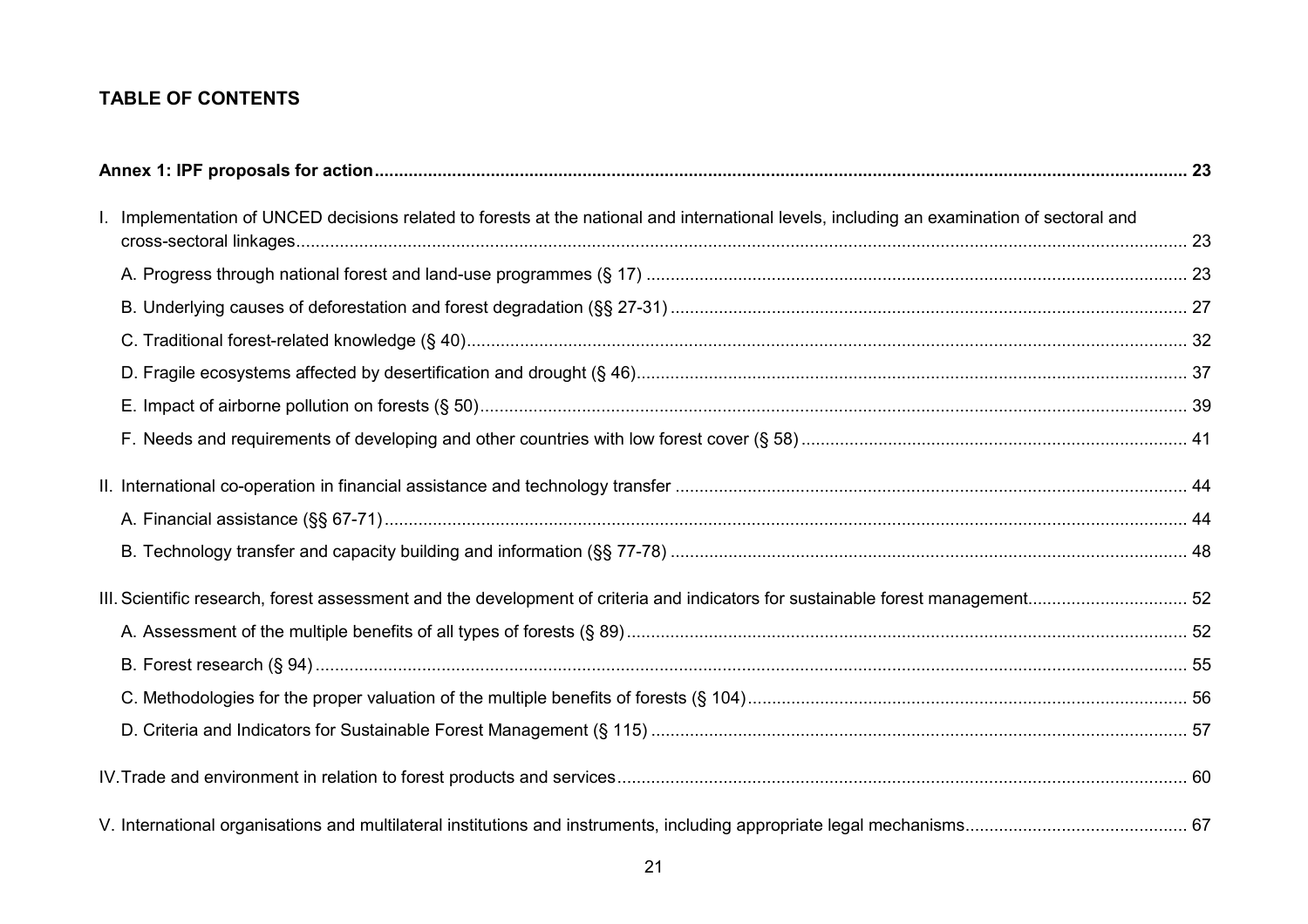| I. Promoting and facilitating the implementation of the proposals for action of the Intergovernmental panel on forests, and reviewing, |  |
|----------------------------------------------------------------------------------------------------------------------------------------|--|
|                                                                                                                                        |  |
|                                                                                                                                        |  |
|                                                                                                                                        |  |
|                                                                                                                                        |  |
|                                                                                                                                        |  |
|                                                                                                                                        |  |
|                                                                                                                                        |  |
|                                                                                                                                        |  |
|                                                                                                                                        |  |
|                                                                                                                                        |  |
|                                                                                                                                        |  |
|                                                                                                                                        |  |
|                                                                                                                                        |  |
|                                                                                                                                        |  |
|                                                                                                                                        |  |
|                                                                                                                                        |  |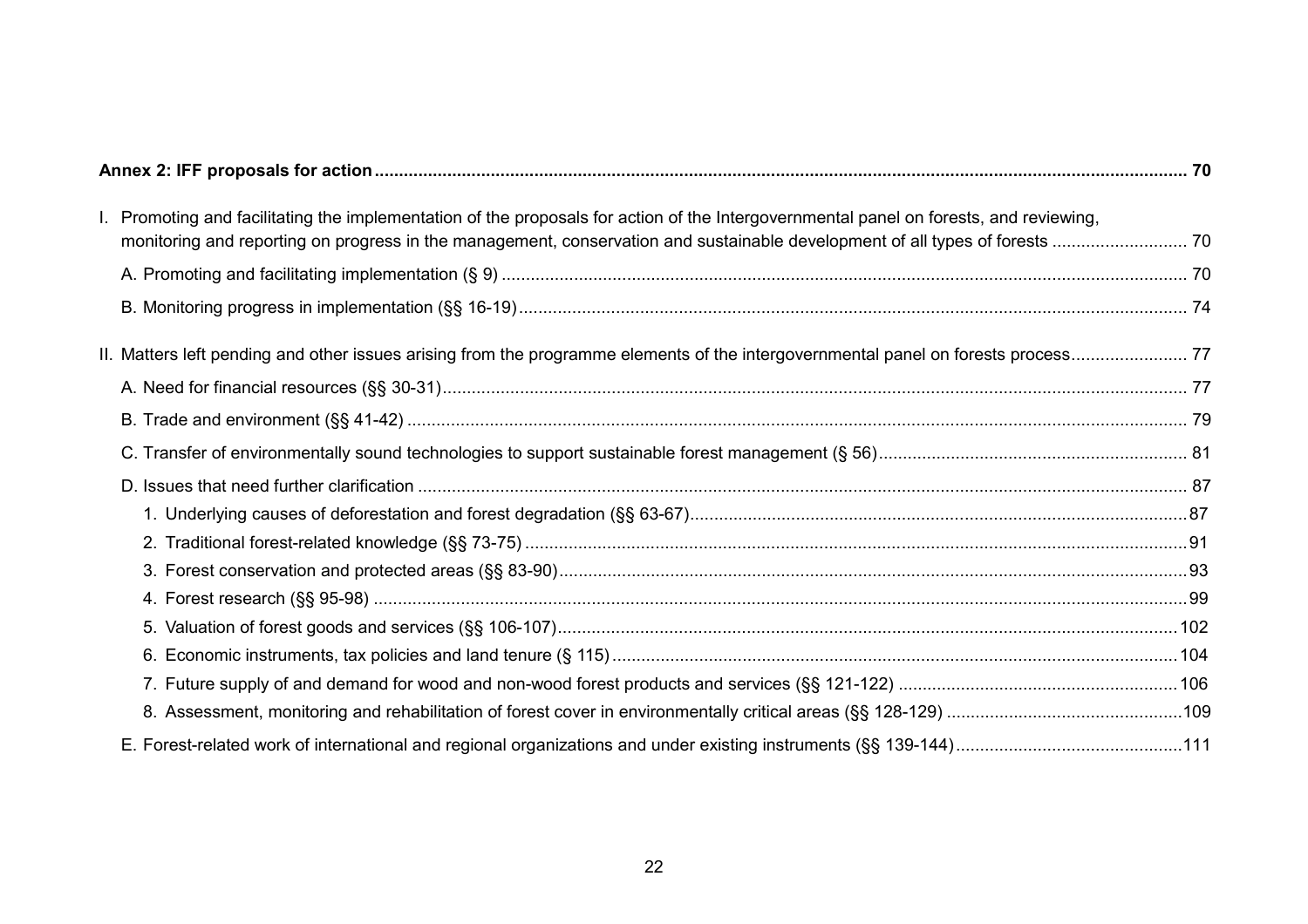## <span id="page-23-0"></span>**ANNEX 1: IPF PROPOSALS FOR ACTION**

**I. Implementation of UNCED decisions related to forests at the national and international levels, including an examination of sectoral and cross-sectoral linkages**

## *A. Progress through national forest and land-use programmes (§ 17)*

| <b>IPF Proposals for Action (§ 17)</b>                                                                                                                                                                                                                                                                                                                                                                                                                                                                                                                                                                                                                                                                                                                                                                                                                                                                                                                                                                                          | <b>Linkage to MCPFE Work Programme</b> | <b>Comments</b>                                                                                                                                                                                                                                                                                                                                                                                                                                                                                                                                                                                                                                                                                                                                                                                                                                                                                                                        |
|---------------------------------------------------------------------------------------------------------------------------------------------------------------------------------------------------------------------------------------------------------------------------------------------------------------------------------------------------------------------------------------------------------------------------------------------------------------------------------------------------------------------------------------------------------------------------------------------------------------------------------------------------------------------------------------------------------------------------------------------------------------------------------------------------------------------------------------------------------------------------------------------------------------------------------------------------------------------------------------------------------------------------------|----------------------------------------|----------------------------------------------------------------------------------------------------------------------------------------------------------------------------------------------------------------------------------------------------------------------------------------------------------------------------------------------------------------------------------------------------------------------------------------------------------------------------------------------------------------------------------------------------------------------------------------------------------------------------------------------------------------------------------------------------------------------------------------------------------------------------------------------------------------------------------------------------------------------------------------------------------------------------------------|
| 17. The Panel:                                                                                                                                                                                                                                                                                                                                                                                                                                                                                                                                                                                                                                                                                                                                                                                                                                                                                                                                                                                                                  |                                        |                                                                                                                                                                                                                                                                                                                                                                                                                                                                                                                                                                                                                                                                                                                                                                                                                                                                                                                                        |
| (a) Encouraged countries, in accordance with their national Work Programme Element 4.1:<br>sovereignty, specific country conditions and national legislation National Forest Programmes<br>to develop, implement, monitor and evaluate national forest<br>programmes, which include a wide range of approaches for<br>sustainable forest management taking into consideration the<br>following: consistency with national, sub-national or local<br>policies and strategies and as appropriate international<br>agreements; partnership and participatory mechanisms to<br>involve interested parties; recognition and respect for<br>customary and traditional rights of inter alia indigenous people<br>and local communities; secure land tenure arrangements;<br>holistic, intersectoral and iterative approaches; eco-system<br>approaches, which integrate the conservation of biological<br>diversity and the sustainable use of biological resources;<br>adequate provision and valuation of forest goods and services; |                                        | The IPF Proposals for Action on national<br>forest programmes constitute a reference for<br>the work of the MCPFE on this issue.<br>Forest Programmes<br>(NFPs)<br>National<br>constitute a separate element of the MCPFE<br>Work Programme.<br>As one action of the MCPFE Work<br>Programme, a workshop on "The Role of<br>National Forest Programmes in the Pan-<br>European Context" was convened in<br>September 1999 (action one under Element<br>4.1 of the MCPFE Work Programme). As a<br>result, it was agreed that the approach and<br>IPF principles and elements regarding NFPs<br>are relevant for Europe, whereas differences<br>in importance might appear.<br>Furthermore, in preparation of the Second<br>MCPFE Workshop on National Forest<br>Programmes in July 2001, meanings and<br>dimensions of the principles and elements of<br>NFPs in the pan-European context were<br>explored by means of a questionnaire. |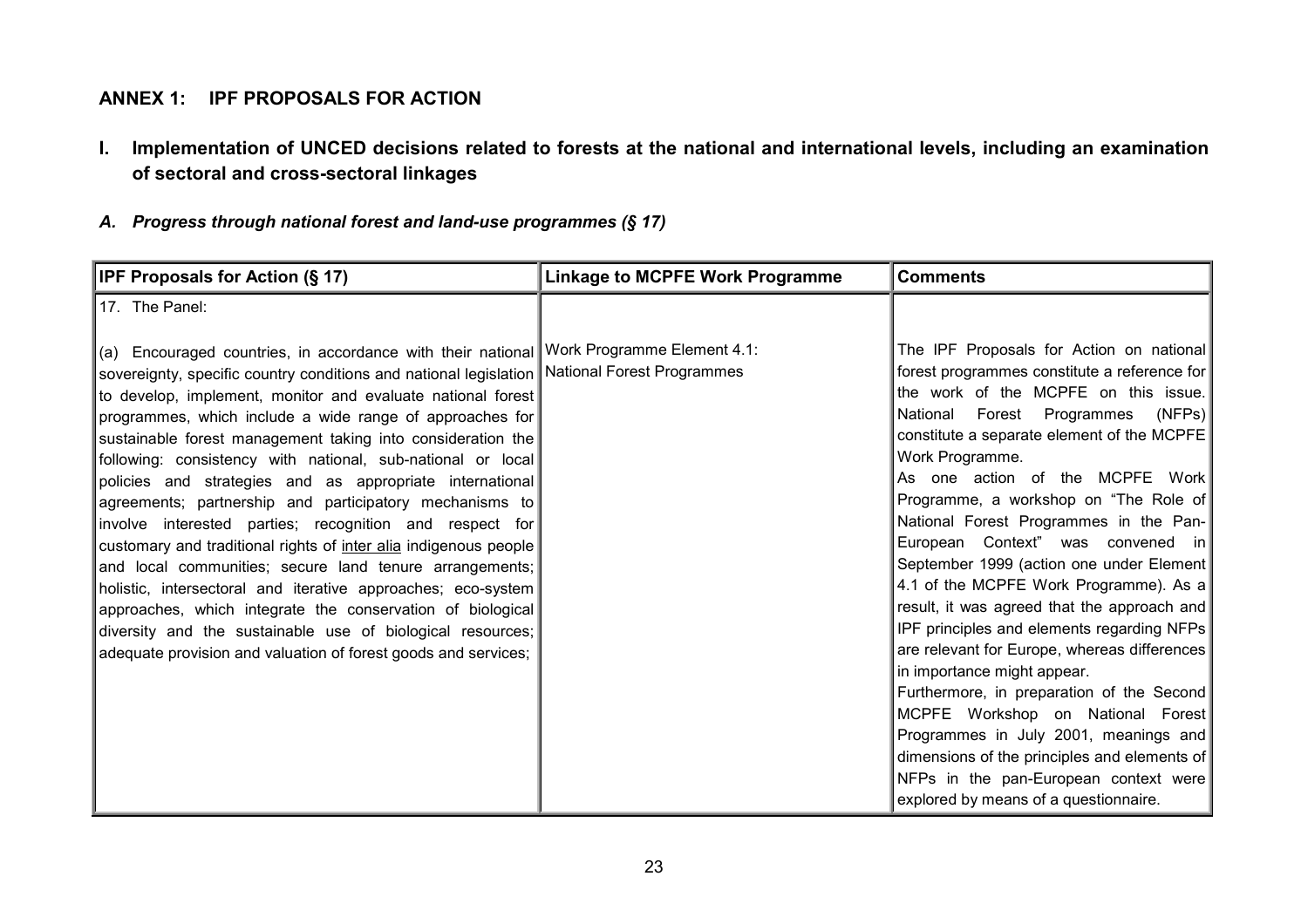| IPF Proposals for Action (§ 17)                                                                                                                                                                                                                                                                                                                  | <b>Linkage to MCPFE Work Programme</b>                     | <b>Comments</b>                                                                                                                                                                                                                                               |
|--------------------------------------------------------------------------------------------------------------------------------------------------------------------------------------------------------------------------------------------------------------------------------------------------------------------------------------------------|------------------------------------------------------------|---------------------------------------------------------------------------------------------------------------------------------------------------------------------------------------------------------------------------------------------------------------|
| (b) Called for improved cooperation in support of the Work Programme Element 4.1:<br>management, conservation and sustainable development of all National Forest Programmes<br>types of forests, and urged all countries to use national forest<br>programmes, as appropriate, as a basis for international<br>cooperation in the forest sector; |                                                            | By determining common objectives and<br>actions on the issue of NFPs, the MCPFE<br>contributes to improved international co-<br>operation and to the use of NPFs as a basis<br>for this co-operation.                                                         |
| (c) Stressed the need for international cooperation in the<br>adequate provision of ODA, as well as possible new and<br>additional funding from the GEF and other appropriate<br>innovative sources of finance for the effective development,<br>implementation, monitoring and evaluation of national forest<br>programmes;                     |                                                            |                                                                                                                                                                                                                                                               |
| (d) Encouraged countries to integrate suitable criteria and Work Programme Element 4.1:<br>indicators for sustainable forest management as appropriate National Forest Programmes<br>into the overall process of the formulation, implementation,<br>monitoring and evaluation of national forest programmes on a<br>step by step basis;         |                                                            | The importance of the Pan-European<br>Criteria and Indicators for Sustainable Forest<br>the basis<br>Management as<br>for the I<br>development of monitoring instruments<br>within an iterative NPF process was<br>highlighted by the MCPFE.                  |
| (e) Urged countries to develop, test and implement Work Programme Element 4.1:<br>appropriate participatory mechanisms to integrate timely and National Forest Programmes<br>continuous multidisciplinary research into all stages of the<br>planning cycle;                                                                                     | Work Programme Element 1.2:<br><b>Public Participation</b> | The MCPFE addresses participation both<br>within its work on further clarification of<br>principles and elements of NFPs and as a<br>separate element of the Work Programme.<br>The work also includes, but is not limited to<br>aspects related to research. |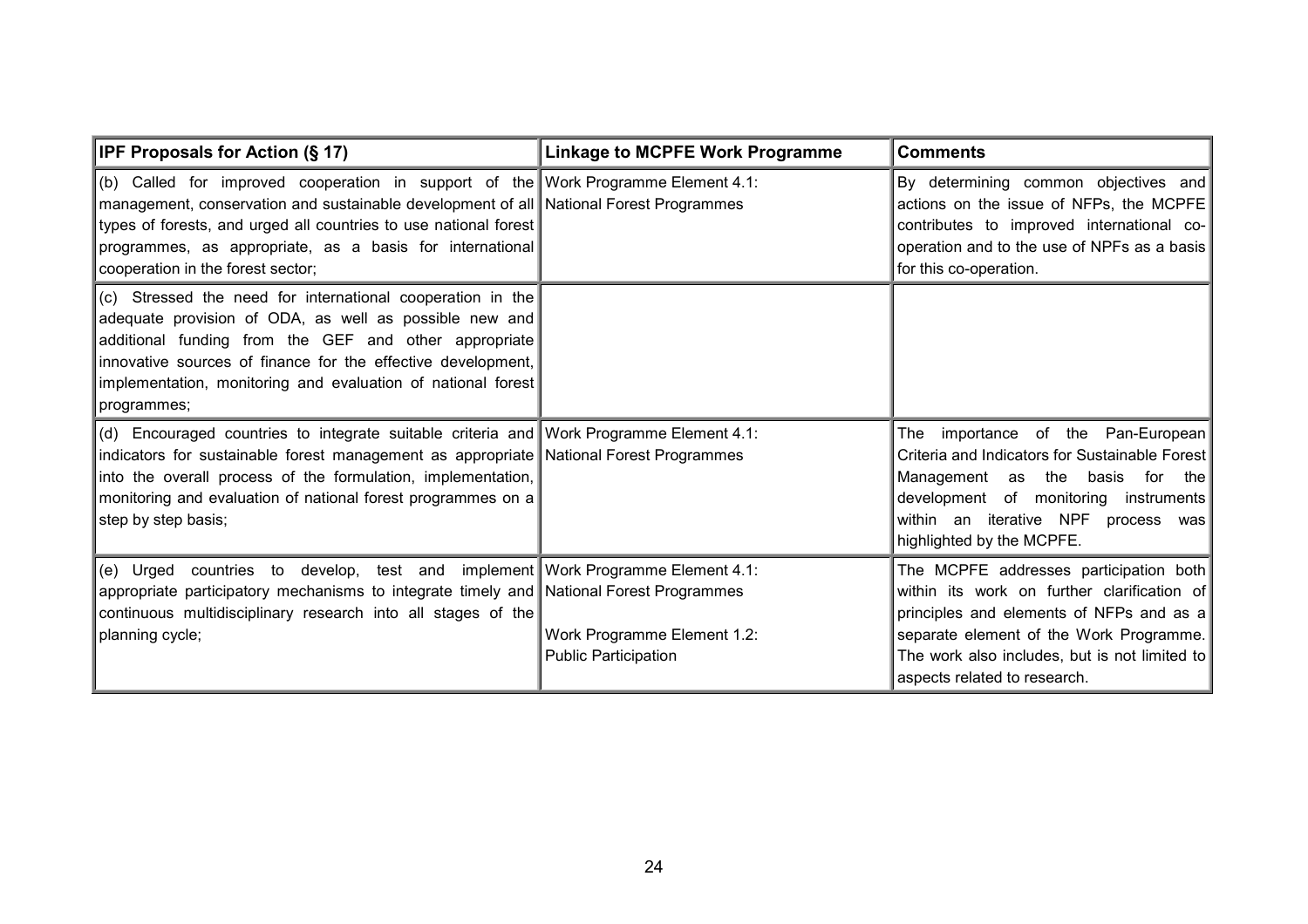| <b>IPF Proposals for Action (§ 17)</b>                                                                                                                                                                                                                                                                                                                                                                                                                                                                                                                                                                                                   | <b>Linkage to MCPFE Work Programme</b> | <b>Comments</b>                                                                                                                                                                                                                                                                                                                                                                                                                                                                                                               |
|------------------------------------------------------------------------------------------------------------------------------------------------------------------------------------------------------------------------------------------------------------------------------------------------------------------------------------------------------------------------------------------------------------------------------------------------------------------------------------------------------------------------------------------------------------------------------------------------------------------------------------------|----------------------------------------|-------------------------------------------------------------------------------------------------------------------------------------------------------------------------------------------------------------------------------------------------------------------------------------------------------------------------------------------------------------------------------------------------------------------------------------------------------------------------------------------------------------------------------|
| (f) Encouraged countries to elaborate systems, including Work Programme Element 4.1:<br>inter alia private and community forest management systems, National Forest Programmes<br>for planning, implementing, monitoring and evaluating national<br>forest programmes that identify and involve where appropriate Work Programme Element 1.2:<br>a broad participation of indigenous people, forest dwellers, Public Participation<br>forest owners and local communities in meaningful decision-<br>  making regarding the management of state forest lands in their<br>proximity, within the context of national laws and legislation; |                                        | MCPFE<br>identified<br>appropriate<br>The .<br>involving all<br>participatory mechanisms<br>interested parties as an essential element of<br>NFPs in the pan-European context. Thus,<br>further clarification of the meanings and<br>dimensions of this element as well as the<br>work of the MCPFE on Work Programme<br>Element "Public Participation" (conceptual<br>framework) contribute to and facilitate the<br>elaboration of systems identifying and<br>involving participation as encouraged in the<br>IPF proposal. |
| (g) Urged countries, particularly in developing countries and Work Programme Element 4.1:<br>countries with economies in transition, to include capacity National Forest Programmes<br>building as an objective of national forest programmes, paying<br>particular attention to training, extension services and<br>technology transfer and financial assistance from developed<br>countries taking due account of local, traditional forest related<br>knowledge;                                                                                                                                                                      |                                        | In the discussion at the Workshop on the<br>Role of NPFs in the Pan-European Context,  <br>capacity building was identified as an<br>essential element of NFPs.                                                                                                                                                                                                                                                                                                                                                               |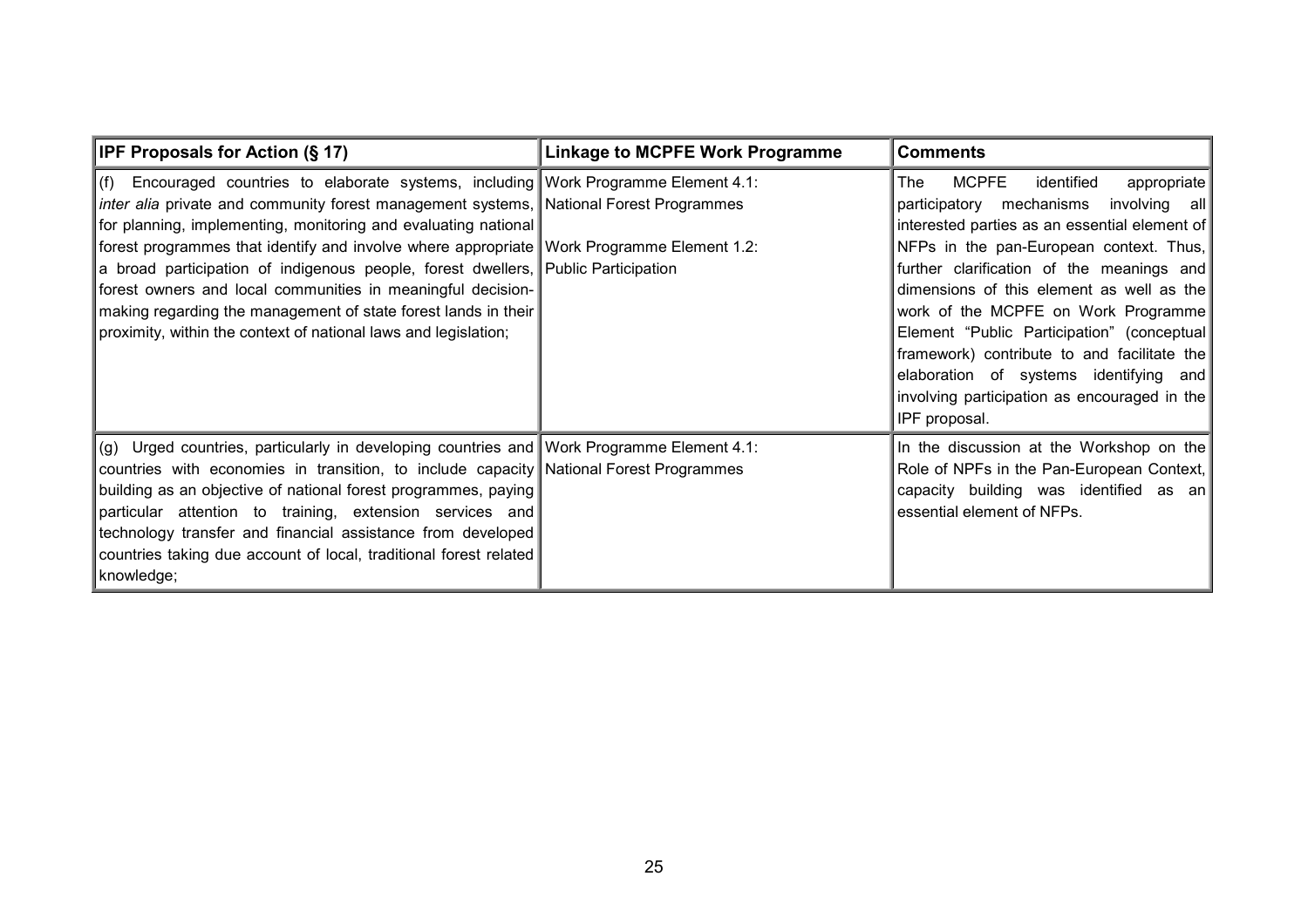| <b>IPF Proposals for Action (§ 17)</b>                                                                                                                                                                                                                                                                                             | <b>Linkage to MCPFE Work Programme</b>                     | <b>Comments</b>                                                                                                                                                                                                                                                                                                                                                                                                                                          |
|------------------------------------------------------------------------------------------------------------------------------------------------------------------------------------------------------------------------------------------------------------------------------------------------------------------------------------|------------------------------------------------------------|----------------------------------------------------------------------------------------------------------------------------------------------------------------------------------------------------------------------------------------------------------------------------------------------------------------------------------------------------------------------------------------------------------------------------------------------------------|
| (h) Encouraged countries to establish sound national Work Programme Element 4.1:<br>coordination mechanisms or strategies among all interested National Forest Programmes<br>parties, based on consensus building principles, to promote the<br>implementation of national forest programmes;                                      |                                                            | <b>MCPFE</b><br>contributes<br><b>The</b><br>the  <br>to<br>establishment of co-ordination mechanisms<br>or strategies by further exploring such co-<br>ordinative structures in the context of NFP<br>elements "decentralisation", "participation"<br>and "holistic and intersectoral approaches".                                                                                                                                                      |
|                                                                                                                                                                                                                                                                                                                                    | Work Programme Element 1.2:<br><b>Public Participation</b> | Furthermore, also the findings of the<br>FAO/ECE/ILO Joint Committee Team of<br>Specialists on Participation in Forestry<br>$MC$ PFE<br>provide valuable<br>input.<br>The<br>mandated the Team of Specialists, which<br>been established by the<br>Joint l<br>had<br><b>FAO/ECE/ILO</b><br>Committee<br><b>Forest</b><br>on<br>Technology, Management and Training, to<br>clarify the concept of participation and to<br>develop a conceptual framework. |
| (i) Encouraged countries to further develop the concept and<br>practice of partnership, which could include partnership<br>agreements, in the implementation of national forest<br>programmes, as one of the potential approaches for improved<br>coordination and cooperation between all national and<br>international partners. |                                                            |                                                                                                                                                                                                                                                                                                                                                                                                                                                          |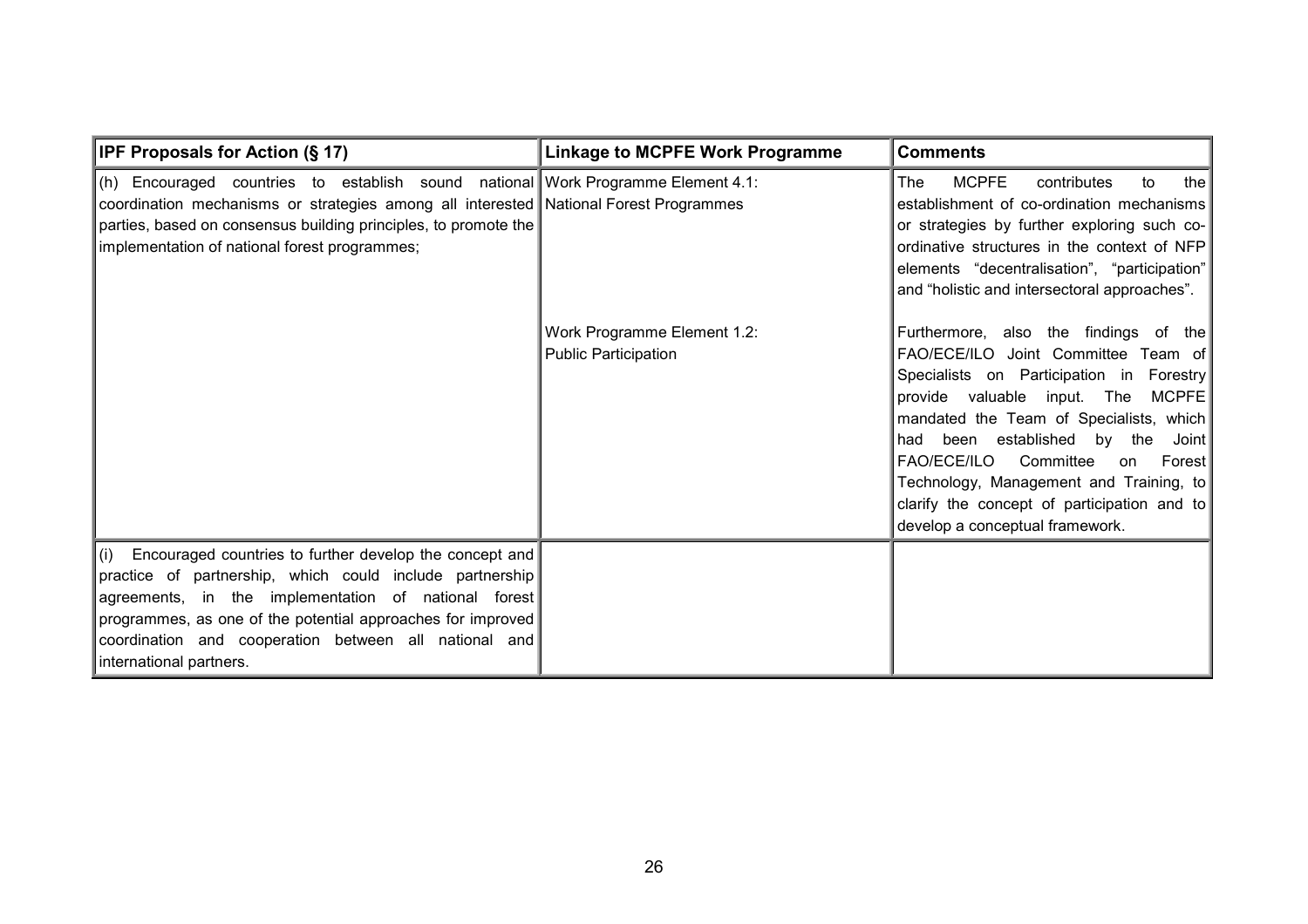# <span id="page-27-0"></span>*B. Underlying causes of deforestation and forest degradation (§§ 27-31)*

| <b>IPF Proposals for Action (§§ 27-31)</b>                                                                                                                                                                                                                                                                                                | <b>Linkage to MCPFE Work Programme</b>                                                                                                                                                                                                                                                                                                                                                                                                               | <b>Comments</b>                                                                                                                                                                                                                                                                                                                                                                                                                                                                                                                              |
|-------------------------------------------------------------------------------------------------------------------------------------------------------------------------------------------------------------------------------------------------------------------------------------------------------------------------------------------|------------------------------------------------------------------------------------------------------------------------------------------------------------------------------------------------------------------------------------------------------------------------------------------------------------------------------------------------------------------------------------------------------------------------------------------------------|----------------------------------------------------------------------------------------------------------------------------------------------------------------------------------------------------------------------------------------------------------------------------------------------------------------------------------------------------------------------------------------------------------------------------------------------------------------------------------------------------------------------------------------------|
| 27. The Panel urged countries, as relevant and<br>with the<br>support<br>international<br>appropriate,<br>of<br>organizations and the participation of major groups<br>where relevant<br>(a) To prepare in-depth studies of the underlying<br>causes at the national and international levels of<br>deforestation and forest degradation; | <b>Strasbourg Resolutions</b><br>S1: European Network on Permanent Sample Plots<br>for Monitoring of Forest Ecosystems<br>S2: Conservation of Forest Genetic Resources<br>S3: Decentralised European Data Bank on Forest<br>Fires<br>S4: Adapting the Management of Mountain Forests<br>to New Environmental Conditions<br>S5: Expansion of the Eurosilva Network of Research<br>on Tree Physiology<br>S6: European Network for Research into Forest | The resolutions adopted at the First Ministerial<br>Conference on the Protection of Forests in<br>Europe (Strasbourg, 1990) initiated a broad<br>technical and scientific co-operation which<br>provides in-depth knowledge and necessary<br>data for common measures for effectively<br>protecting Europe's forests. Past and on-going<br>activities in the follow-up of these Resolutions<br>have notably also been focusing on underlying<br>causes of forest degradation and deforestation<br>at national and regional levels, including |
|                                                                                                                                                                                                                                                                                                                                           | Ecosystems                                                                                                                                                                                                                                                                                                                                                                                                                                           | ecological, economic and social aspects within<br>the forest sector and in other sectors.                                                                                                                                                                                                                                                                                                                                                                                                                                                    |
| comprehensively the<br>(b) To<br>analyse<br>perspective of the causes of deforestation and forest S1: European Network on Permanent Sample Plots<br>degradation in the world, and other international<br>of deforestation<br>underlying<br>causes<br>degradation, including transboundary economic forces;                                | historical Strasbourg Resolutions<br>for Monitoring of Forest Ecosystems<br>and forest S3: Decentralised European Data Bank on Forest<br><b>Fires</b><br>S4: Adapting the Management of Mountain Forests<br>to New Environmental Conditions<br>S6: European Network for Research into Forest<br>Ecosystems                                                                                                                                           | The historical dimension of the causes of<br>deforestation and forest degradation in Europe<br>is duly being taken into account through<br>permanent monitoring activities in the follow-up<br>Strasbourg Resolutions S1 and S3.<br>οf<br>Furthermore, networks of permanent pilot sites<br>will be established in the follow-up of<br>Resolutions S4 and S6.                                                                                                                                                                                |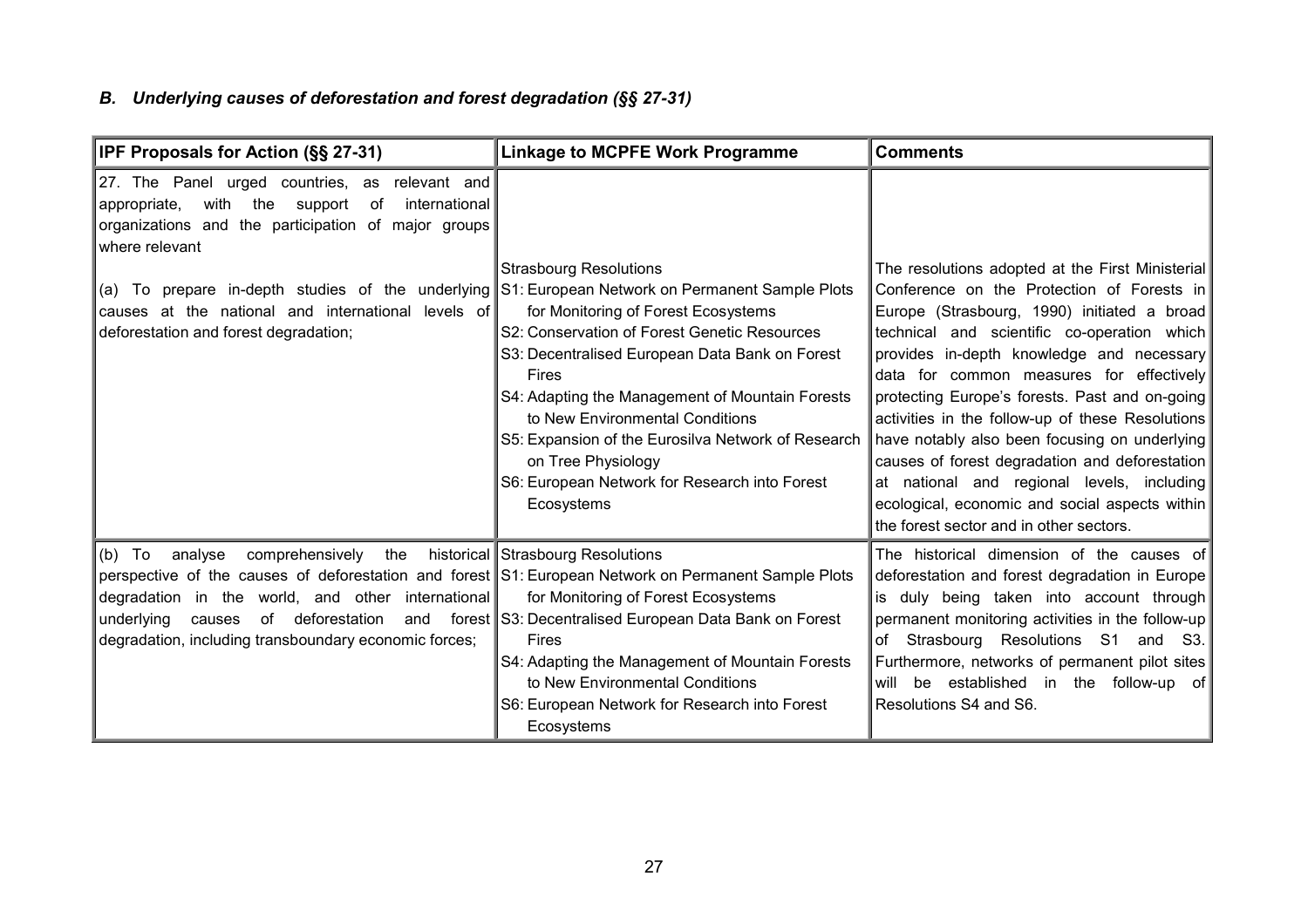| IPF Proposals for Action (§§ 27-31)                                                                                                                                                                                                                                                                                                                                                                       | <b>Linkage to MCPFE Work Programme</b>                                                                                                                                                                                                                                                                                                                                                               | <b>Comments</b>                         |
|-----------------------------------------------------------------------------------------------------------------------------------------------------------------------------------------------------------------------------------------------------------------------------------------------------------------------------------------------------------------------------------------------------------|------------------------------------------------------------------------------------------------------------------------------------------------------------------------------------------------------------------------------------------------------------------------------------------------------------------------------------------------------------------------------------------------------|-----------------------------------------|
| (c) To provide new factual information on<br>significance of transboundary pollution.                                                                                                                                                                                                                                                                                                                     | the Strasbourg Resolutions<br>S1: European Network on Permanent Sample Plots<br>for Monitoring of Forest Ecosystems<br>S2: Conservation of Forest Genetic Resources<br>S4: Adapting the Management of Mountain Forests<br>to New Environmental Conditions<br>S5: Expansion of the Eurosilva Network of Research<br>on Tree Physiology<br>S6: European Network for Research into Forest<br>Ecosystems | See comments on proposal § 27(a) above. |
| 28. The Panel urged countries:<br>(a) To assess long term trends in their supply and<br>demand for wood and to consider actions to promote the<br>sustainability of their wood supply and their means for<br>meeting demand, with a special emphasis on investment<br>in sustainable forest management and the strengthening<br>of institutions for forest resource and forest plantations<br>management; |                                                                                                                                                                                                                                                                                                                                                                                                      |                                         |
| (b) To recognize and enhance the role of forest<br>plantations as an important element of sustainable forest<br>management complementary to natural forests;                                                                                                                                                                                                                                              |                                                                                                                                                                                                                                                                                                                                                                                                      |                                         |
| (c) To support the convening as soon as possible of a<br>global workshop on the international underlying causes<br>of deforestation and forest degradation and their<br>relationship to national underlying<br>causes<br>−ofl<br>deforestation and forest degradation.                                                                                                                                    |                                                                                                                                                                                                                                                                                                                                                                                                      |                                         |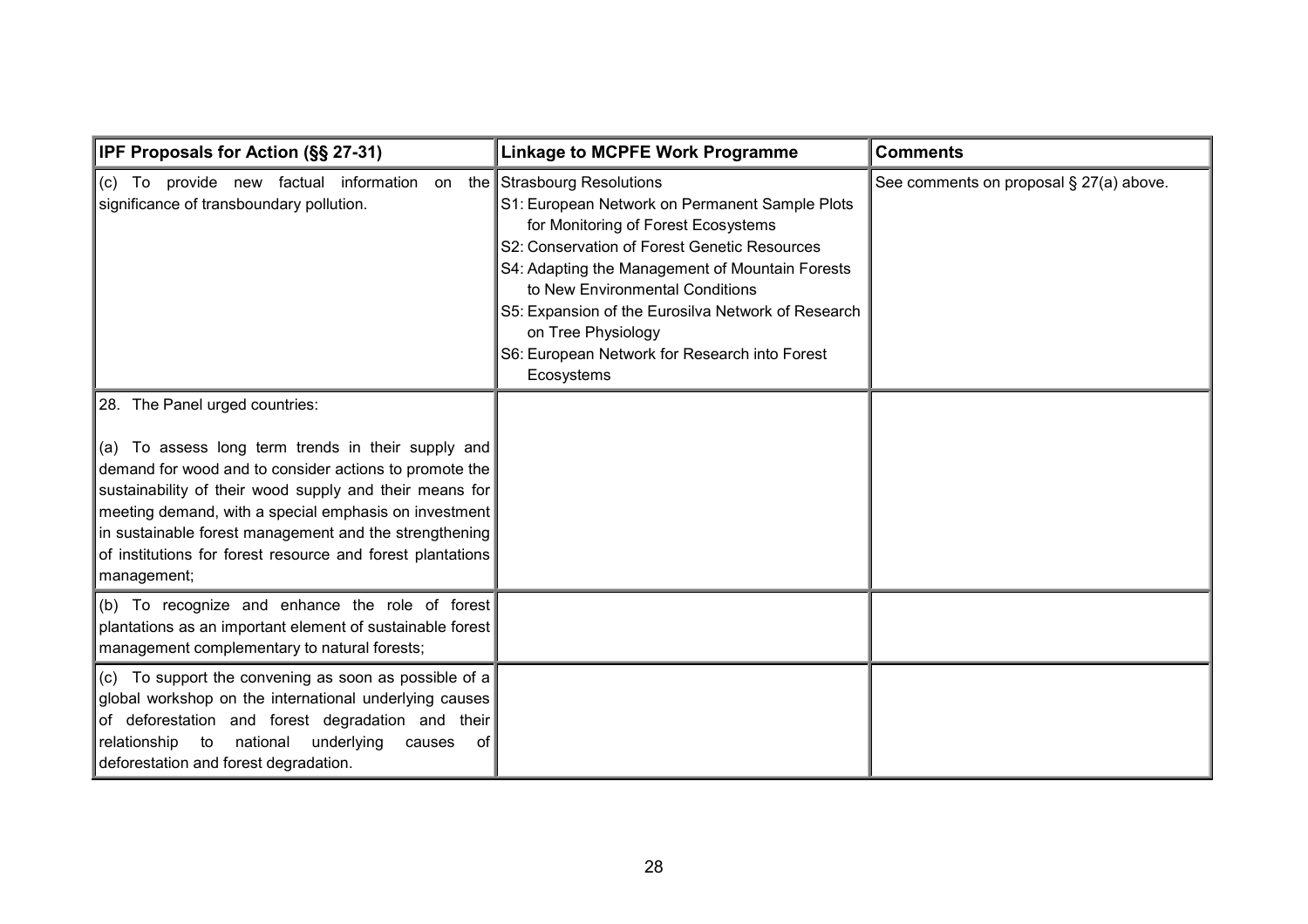| <b>IPF Proposals for Action (§§ 27-31)</b>                                                                                                                                                                                                                                                               | <b>Linkage to MCPFE Work Programme</b> | <b>Comments</b> |
|----------------------------------------------------------------------------------------------------------------------------------------------------------------------------------------------------------------------------------------------------------------------------------------------------------|----------------------------------------|-----------------|
| [29. The Panel also encouraged countries to undertake<br>as needed the following activities:                                                                                                                                                                                                             |                                        |                 |
| (a) To formulate and implement national strategies,<br>through an open and participatory process, for<br>addressing the underlying causes of deforestation; and if<br>appropriate to define policy goals for national forest<br>cover, as inputs to the implementation of national forest<br>programmes; |                                        |                 |
| (b) To develop mechanisms, such as environmental<br>impact assessment (EIA), through an open and<br>participatory process, to improve policy formulation and<br>coordination;                                                                                                                            |                                        |                 |
| $\vert$ (c) To formulate policies aiming at securing land tenure<br>for local communities and indigenous people, including<br>policies as appropriate aimed at the fair and equitable<br>sharing of the benefits of forests.                                                                             |                                        |                 |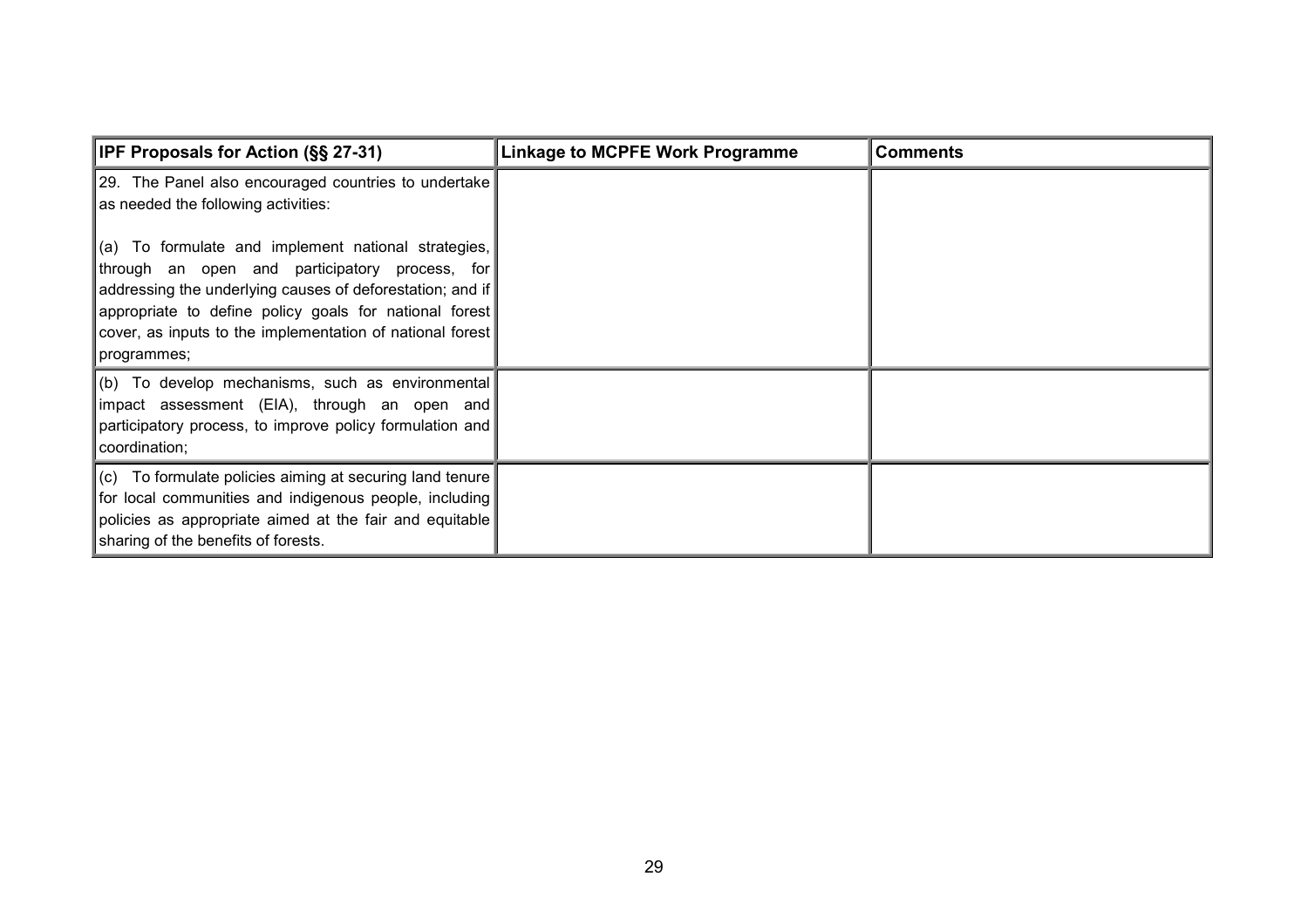| <b>IPF Proposals for Action (SS 27-31)</b>                                                                                                                                                                                                                                                                                                                                         | <b>Linkage to MCPFE Work Programme</b>                                                                                                                                                                                                                                                                                                                                                                                                                                                                                                                                                                                              | <b>Comments</b>                                                                                                                                                                                                                                                                                                                                                                                                                                                                                                                                                                                                                                                                                                                                                                                                                                                                                                                                           |
|------------------------------------------------------------------------------------------------------------------------------------------------------------------------------------------------------------------------------------------------------------------------------------------------------------------------------------------------------------------------------------|-------------------------------------------------------------------------------------------------------------------------------------------------------------------------------------------------------------------------------------------------------------------------------------------------------------------------------------------------------------------------------------------------------------------------------------------------------------------------------------------------------------------------------------------------------------------------------------------------------------------------------------|-----------------------------------------------------------------------------------------------------------------------------------------------------------------------------------------------------------------------------------------------------------------------------------------------------------------------------------------------------------------------------------------------------------------------------------------------------------------------------------------------------------------------------------------------------------------------------------------------------------------------------------------------------------------------------------------------------------------------------------------------------------------------------------------------------------------------------------------------------------------------------------------------------------------------------------------------------------|
| 30. The Panel also encouraged countries<br>and inter-national organizations:                                                                                                                                                                                                                                                                                                       |                                                                                                                                                                                                                                                                                                                                                                                                                                                                                                                                                                                                                                     |                                                                                                                                                                                                                                                                                                                                                                                                                                                                                                                                                                                                                                                                                                                                                                                                                                                                                                                                                           |
| provide timely, reliable and Strasbourg Resolutions, notably<br>(a) To<br>of deforestation and forest<br>causes<br>the multiple roles of forests, as a<br>decision-making;                                                                                                                                                                                                         | accurate information on the underlying S1: European Network on Permanent Sample<br>Plots for Monitoring of Forest Ecosystems<br>degradation where needed, as well as on S3: Decentralised European Data Bank on Forest<br><b>Fires</b><br>foundation for public understanding and S6: European Network for Research into Forest<br>Ecosystems<br>Helsinki Resolutions, notably:<br>H1: General Guidelines for the Sustainable<br>Management of Forests in Europe<br>H2: General Guidelines for the Conservation of<br>the Biodiversity of European Forests<br>MCPFE Work Programme, notably Element 1.1:<br><b>Public Relations</b> | Information on the underlying causes of deforestation and forest<br>degradation is provided through multiple reporting, publishing and<br>public awareness activities in the follow-up of the Strasbourg<br>Resolutions. For example, results of the monitoring activities<br>carried out in the follow-up of Strasbourg Resolution S1 are<br>published annually by UN/ECE and the European Commission.<br>Furthermore, a decentralised database containing Forest Fire<br>Statistics (S3) and on research into forest ecosystems<br>(containing 1,198 institutions, scientists and projects) have been<br>established in the internet.<br>In addition, the MCPFE contributes to providing information on<br>the multiple roles of forests through its manifold reporting (e.g. on<br>the Pan-European Criteria and Indicators for SFM) and public<br>relations activities (including a broad range of publications and<br>the MCPFE internet web-sites). |
| (b) To assist developing countries to<br>promote an integrated approach towards<br>the formulation and application of national<br>policy frameworks and in conducting<br>strategic analyses of relevant political,<br>legal and institutional policies that have<br>contributed to deforestation and forest<br>degradation as well as of those that have<br>had a positive effect. |                                                                                                                                                                                                                                                                                                                                                                                                                                                                                                                                                                                                                                     |                                                                                                                                                                                                                                                                                                                                                                                                                                                                                                                                                                                                                                                                                                                                                                                                                                                                                                                                                           |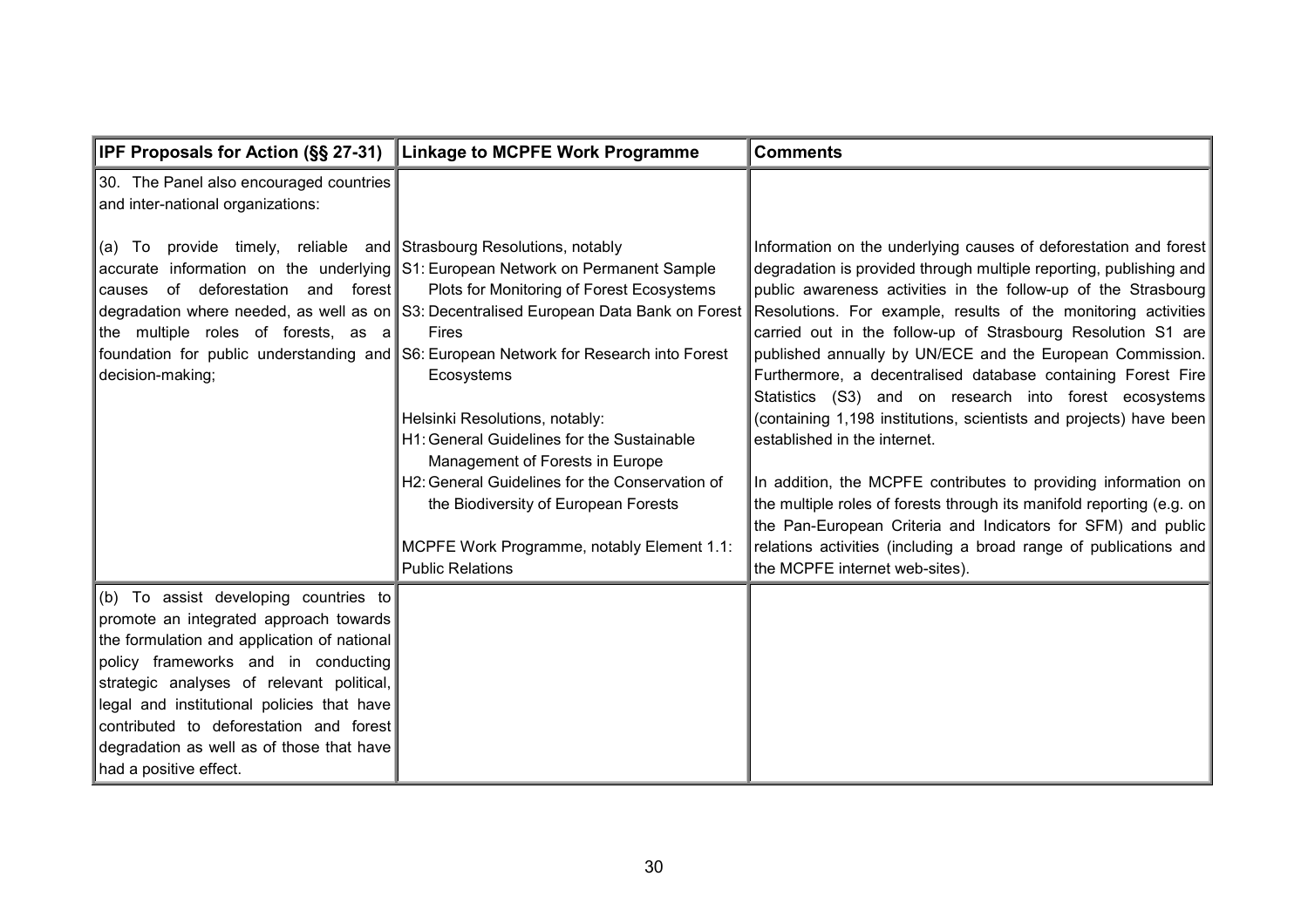| <b>IPF Proposals for Action (§§ 27-31)</b>                                                                                                                                                                                                                                                                                                                                                                                | <b>Linkage to MCPFE Work</b><br>Programme | <b>Comments</b> |
|---------------------------------------------------------------------------------------------------------------------------------------------------------------------------------------------------------------------------------------------------------------------------------------------------------------------------------------------------------------------------------------------------------------------------|-------------------------------------------|-----------------|
| 31. The Panel,                                                                                                                                                                                                                                                                                                                                                                                                            |                                           |                 |
| (a) Encouraged countries to undertake case studies using the "diagnostic<br>framework" described above in order to:                                                                                                                                                                                                                                                                                                       |                                           |                 |
| Identify underlying causes of deforestation and forest degradation;<br>(i)<br>Develop and test the usefulness of the framework as an analytical tool in<br>(ii)<br>assessing options for utilization of forest and forest lands;<br>Refine it, disseminate the results and apply it more widely as<br>(iii)<br>appropriate;                                                                                               |                                           |                 |
| (b) Urged developed countries, UNDP and other multilateral and<br>international organizations, including regional development banks, to assist<br>developing countries and countries with economies in transition in these<br>activities;                                                                                                                                                                                 |                                           |                 |
| (c) Invited interested parties to lend support as appropriate to the<br>preparation of the programme of work for forest biological diversity of the<br>Convention on Biological Diversity, with respect to analysing measures for<br>mitigating the underlying causes of biodiversity loss, as stated in Decision<br>III/12 adopted by the Conference of the Parties to the Convention on<br><b>Biological Diversity.</b> |                                           |                 |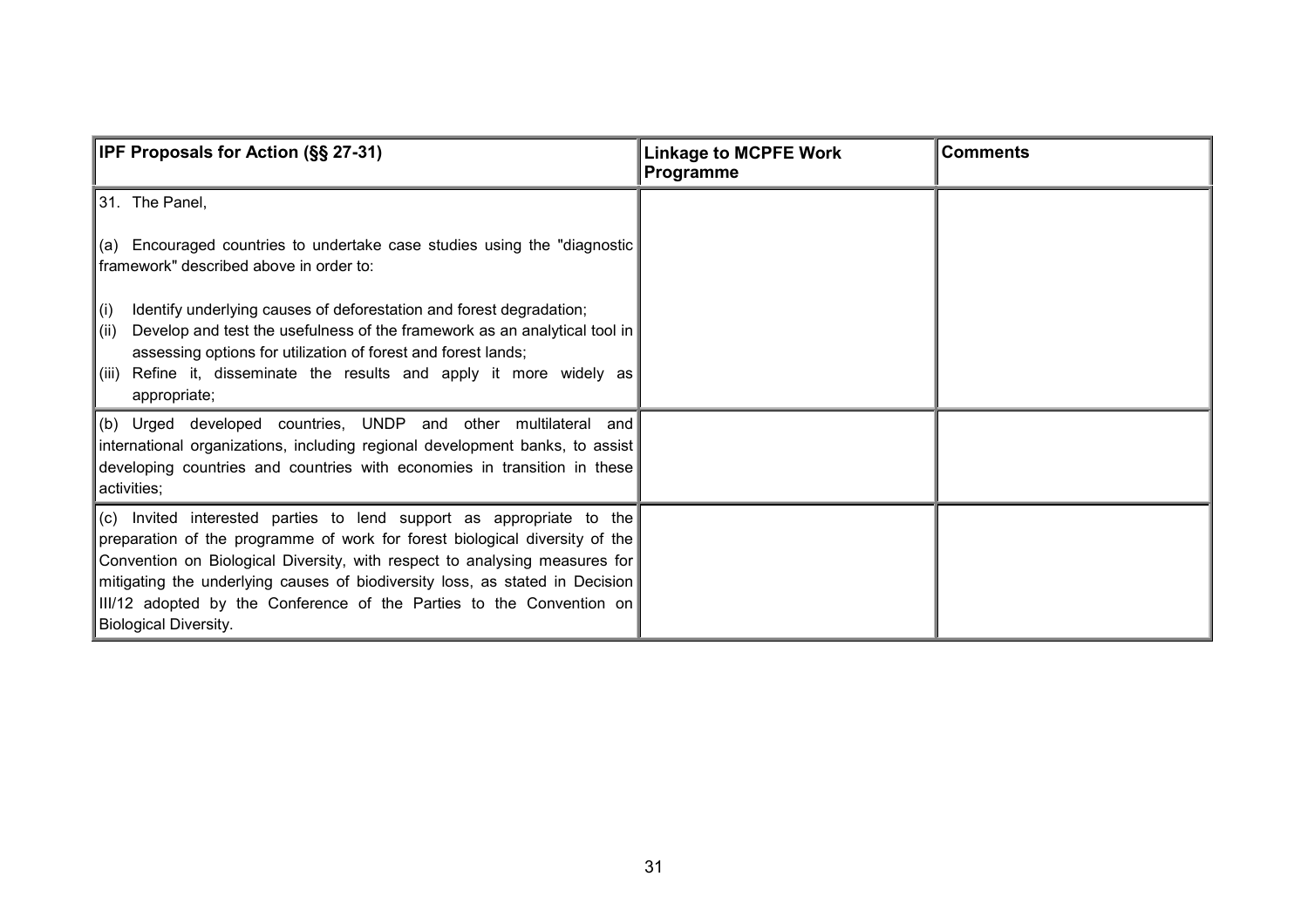## <span id="page-32-0"></span>*C. Traditional forest-related knowledge (§ 40)*

| <b>IPF Proposals for Action (§ 40)</b>                                                                                                                                                                                                                                                                                                                                                                                                                                                                                                                                                                                                                                      | <b>Linkage to MCPFE Work Programme</b> | <b>Comments</b> |
|-----------------------------------------------------------------------------------------------------------------------------------------------------------------------------------------------------------------------------------------------------------------------------------------------------------------------------------------------------------------------------------------------------------------------------------------------------------------------------------------------------------------------------------------------------------------------------------------------------------------------------------------------------------------------------|----------------------------------------|-----------------|
| 40. Recognizing that indigenous people and those forest dependent<br>people who possess TRFK, and hence could play an important role in<br>sustainable forest management, the Panel:                                                                                                                                                                                                                                                                                                                                                                                                                                                                                        |                                        |                 |
| (a) Taking into account the decisions arising from the Third meeting<br>of the Conference of the Parties to the Convention on Biological<br>Diversity, in particular those related to the implementation of article $8$<br>(j), invited governments, international agencies, research institutions,<br>representatives of indigenous people and those forest dependent<br>people who possess TFRK, and non-governmental organisations to<br>promote activities aimed at advancing international understanding on<br>the role of TFRK in the management, conservation and sustainable<br>development of all types of forests that complement those<br>undertaken by the CBD; |                                        |                 |
| (b) Invited countries and relevant international organisations,<br>especially the Conference of the Parties to the Convention on<br>Biological Diversity to collaborate with indigenous people and those<br>forest dependent people who possess TFRK to promote an<br>internationally acceptable understanding of TFRK and to identify,<br>respect, preserve and maintain TRFK, including innovations and<br>practices that are relevant for the conservation of forest biological<br>diversity and the sustainable use of forest biological resources;                                                                                                                     |                                        |                 |
| (c) Invited countries to explore further at appropriate levels different<br>options for policy, institutional and legal frameworks required to<br>support the application of intellectual property rights and/or other<br>protection regimes to TFRK, the fair and equitable sharing of its<br>benefits, and the possible development of formal agreements by<br>which TFRK can be accessed;                                                                                                                                                                                                                                                                                |                                        |                 |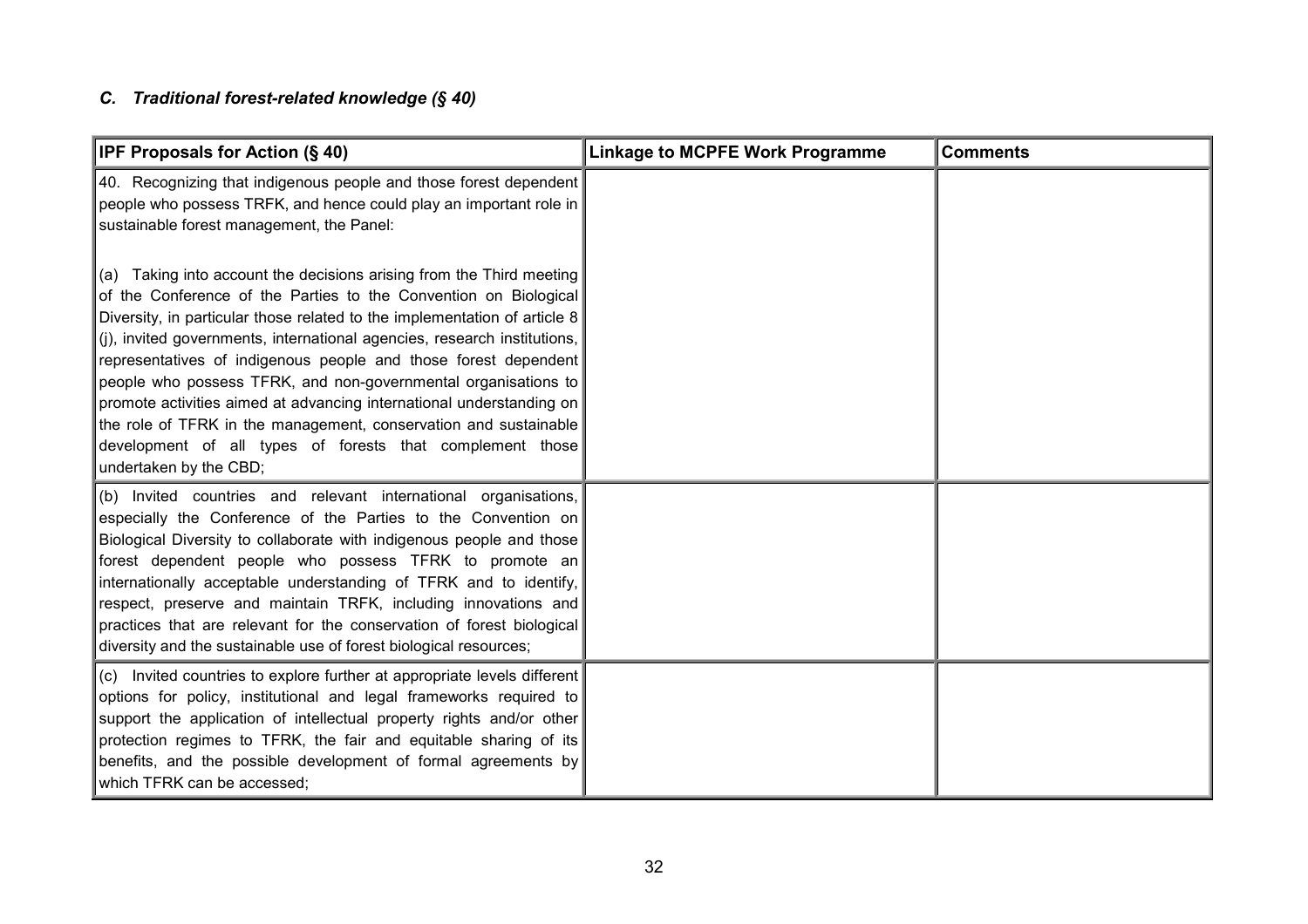| IPF Proposals for Action (§ 40)                                                                                                                                                                                                                                                                                                                                                                                                                                      | <b>Linkage to MCPFE Work Programme</b> | <b>Comments</b>                                                                                                                                                                                                                                                                                  |
|----------------------------------------------------------------------------------------------------------------------------------------------------------------------------------------------------------------------------------------------------------------------------------------------------------------------------------------------------------------------------------------------------------------------------------------------------------------------|----------------------------------------|--------------------------------------------------------------------------------------------------------------------------------------------------------------------------------------------------------------------------------------------------------------------------------------------------|
| (d) Urged countries, in implementing their forest programmes, to Work Programme Element 4.1:<br>take measures to rehabilitate and protect TFRK, taking into account National Forest Programmes<br>that an essential condition for the effective protection and<br>rehabilitation of TFRK is the integrity and cultural survival of forest<br>dependent people;                                                                                                       |                                        | The participants of the first MCPFE<br>workshop on "The Role of National<br>Forest Programmes in the Pan-<br>European Context" inter alia identified<br>customary and traditional rights and<br>secure land-tenure arrangements as<br>relevant elements of NFPs in the pan-<br>European context. |
| (e) Called on countries in the context of their national legal systems<br>to promote and provide opportunities for the participation, inter alia, of<br>indigenous people and those forest dependent people who possess<br>TFRK and forest owners in the planning, development and<br>implementation of national forest policies and programmes taking into<br>account principles 2(d) and 5(a) of the Forest Principles;                                            |                                        |                                                                                                                                                                                                                                                                                                  |
| (f) Called on countries, with the full support of relevant international<br>organisations, to work with all interested parties to bring together<br>knowledge and experience of the approaches that work in practice,<br>including credit, rewards and the recognition of the fair and equitable<br>sharing of benefits and where appropriate the preparation of technical<br>guidelines on TFRK application;                                                        |                                        |                                                                                                                                                                                                                                                                                                  |
| (g) Called on countries, with the assistance of international<br>organizations where appropriate, to support national, regional and<br>international efforts that will enhance the capacity of indigenous<br>people and those forest dependent people who possess TFRK and<br>appropriate forest owners to participate, inter alia, in agreements that<br>apply TFRK for sustainable forest management, and to promote<br>partnerships among all interested parties; |                                        |                                                                                                                                                                                                                                                                                                  |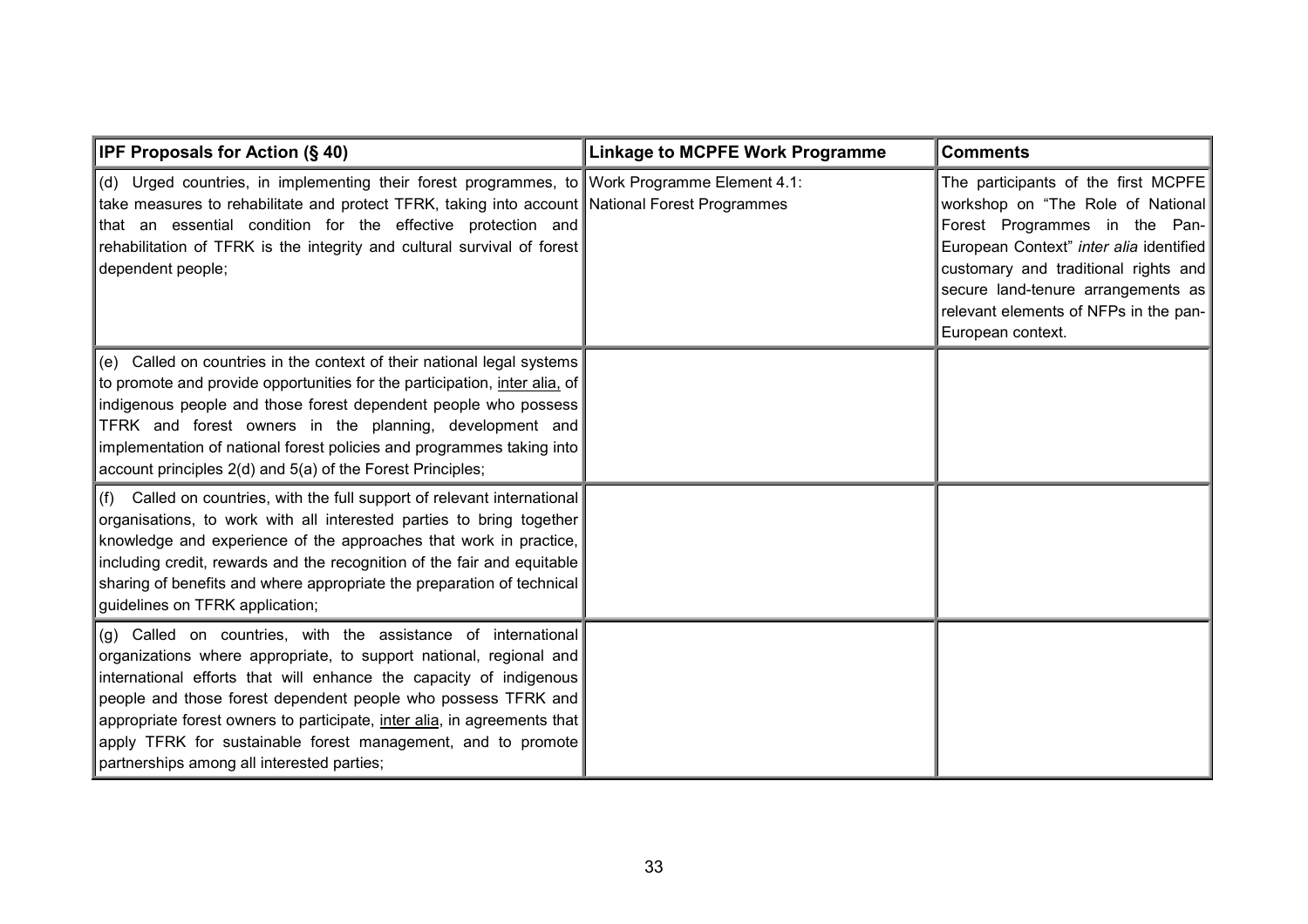| <b>IPF Proposals for Action (§ 40)</b>                                                                                                                                                                                                                                                                                                                                                                                                                                                                                                                                                                                                                               | <b>Linkage to MCPFE Work Programme</b> | <b>Comments</b> |
|----------------------------------------------------------------------------------------------------------------------------------------------------------------------------------------------------------------------------------------------------------------------------------------------------------------------------------------------------------------------------------------------------------------------------------------------------------------------------------------------------------------------------------------------------------------------------------------------------------------------------------------------------------------------|----------------------------------------|-----------------|
| $\ $ (h) Encouraged countries to recognize and support traditional<br>resource use systems incorporating TFRK including, where<br>appropriate, through the development of new instruments and<br>mechanisms that enhance the security of forest-dependent groups;                                                                                                                                                                                                                                                                                                                                                                                                    |                                        |                 |
| $\ $ (i) Urged countries to work with communities and build on their<br>knowledge to establish stronger linkages between traditional and<br>emerging national sustainable forest management systems;                                                                                                                                                                                                                                                                                                                                                                                                                                                                 |                                        |                 |
| $ $ (j) Encouraged countries and relevant international organisations to $ $<br>identify ways to inventory, store, catalogue and retrieve TFRK and to<br>support its effective protection and application, including developing<br>local and indigenous capacity, and to examine opportunities to apply<br>TFRK relating to the management of particular types of forests to<br>other similar forest ecosystems, doing so only with the free and<br>informed consent of the holders of TFRK. The Panel also encouraged<br>countries and international organisations to work out a<br>methodological framework of compatibility between TFRK and new<br>technologies; |                                        |                 |
| $\vert$ (k) Urged countries with the support of international organizations,<br>to promote research on TFRK in regional and national institutions,<br>with the full involvement of the holders of that knowledge, to maintain<br>and enhance the capacity of such institutions, and to advance the<br>wider understanding and use of the knowledge gained;                                                                                                                                                                                                                                                                                                           |                                        |                 |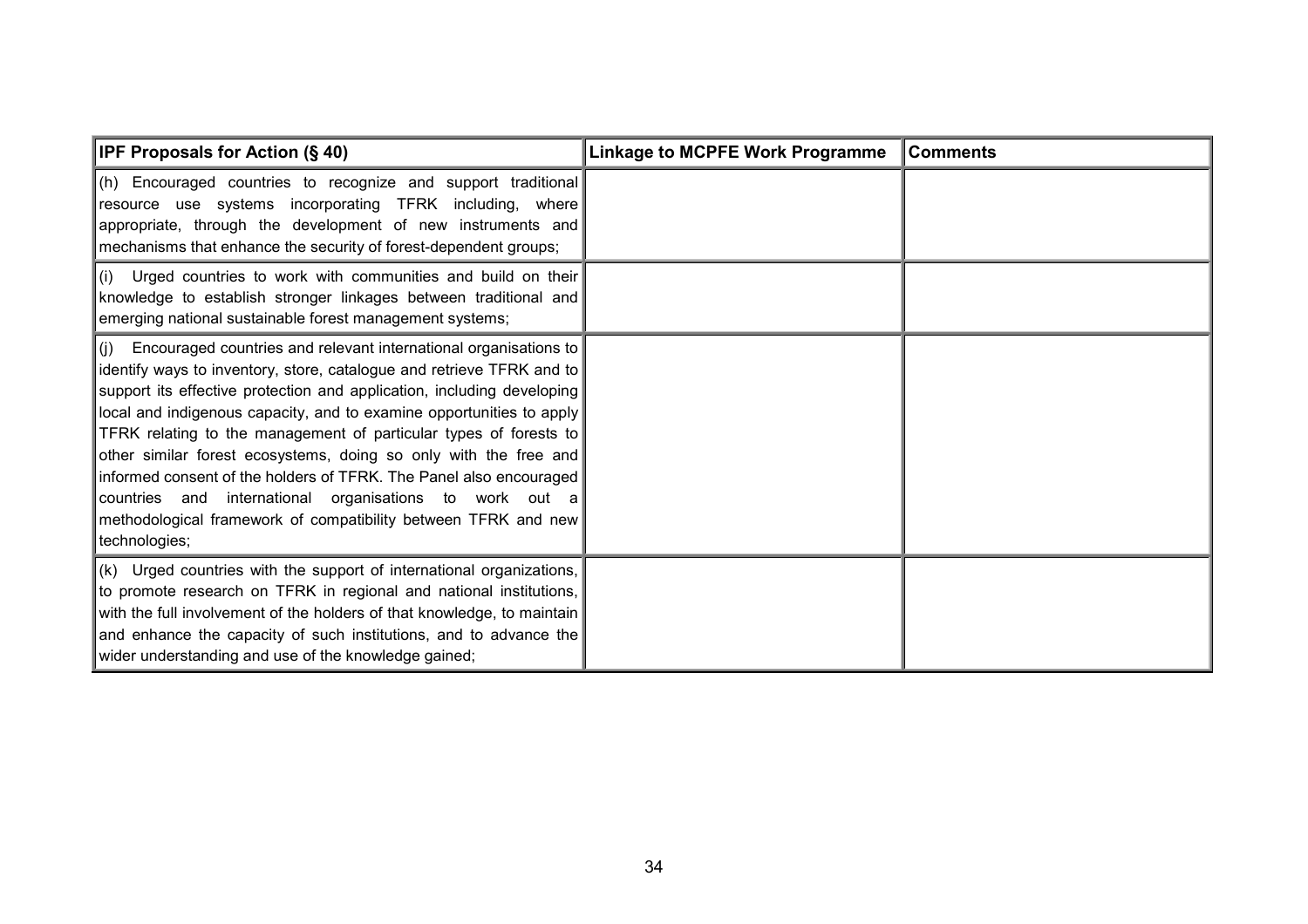| <b>IPF Proposals for Action (§ 40)</b>                                                                                                                                                                                                                                                                                                                                                                                                                                                                                                                                                                                                                                                 | <b>Linkage to MCPFE Work Programme</b> | <b>Comments</b> |
|----------------------------------------------------------------------------------------------------------------------------------------------------------------------------------------------------------------------------------------------------------------------------------------------------------------------------------------------------------------------------------------------------------------------------------------------------------------------------------------------------------------------------------------------------------------------------------------------------------------------------------------------------------------------------------------|----------------------------------------|-----------------|
| $\vert$ (I) Urged countries, national institutions and academic centres to<br>incorporate TFRK in forest management training as a way to<br>sensitize forest managers to the importance of respect for and<br>protection of TFRK; to the need to observe the principle of fair and<br>equitable sharing of benefits; and to the advantages of using it and<br>the disadvantages of ignoring it. They should also emphasize the<br>importance of recognizing TFRK in developing national criteria and<br>indicators for the sustainable management of forests within the<br>context of national forest programmes, and where appropriate in<br>forest management certification schemes; |                                        |                 |
| (m) Invited countries with the support of donors and international<br>organizations to assist financially and otherwise existing networks<br>promoting the sharing of TFRK on mutually agreed terms, as well as<br>of technology and profits arising from the use of such knowledge<br>among concerned groups and institutions in collaboration with all<br>involved parties including inter alia indigenous people and those<br>forest dependent people who possess TFRK;                                                                                                                                                                                                             |                                        |                 |
| $(n)$ Encouraged countries in collaboration with indigenous people<br>and those forest dependent people who possess TFRK to promote<br>digital mapping (using geographic information systems and<br>geographic position systems), combined, where appropriate, with<br>social mapping for assisting with the establishment of forest holdings,<br>assisting planning and management partnerships; and assisting in<br>the location and storage of cultural and geographical information<br>required to support the management, protection and use of TFRK;                                                                                                                             |                                        |                 |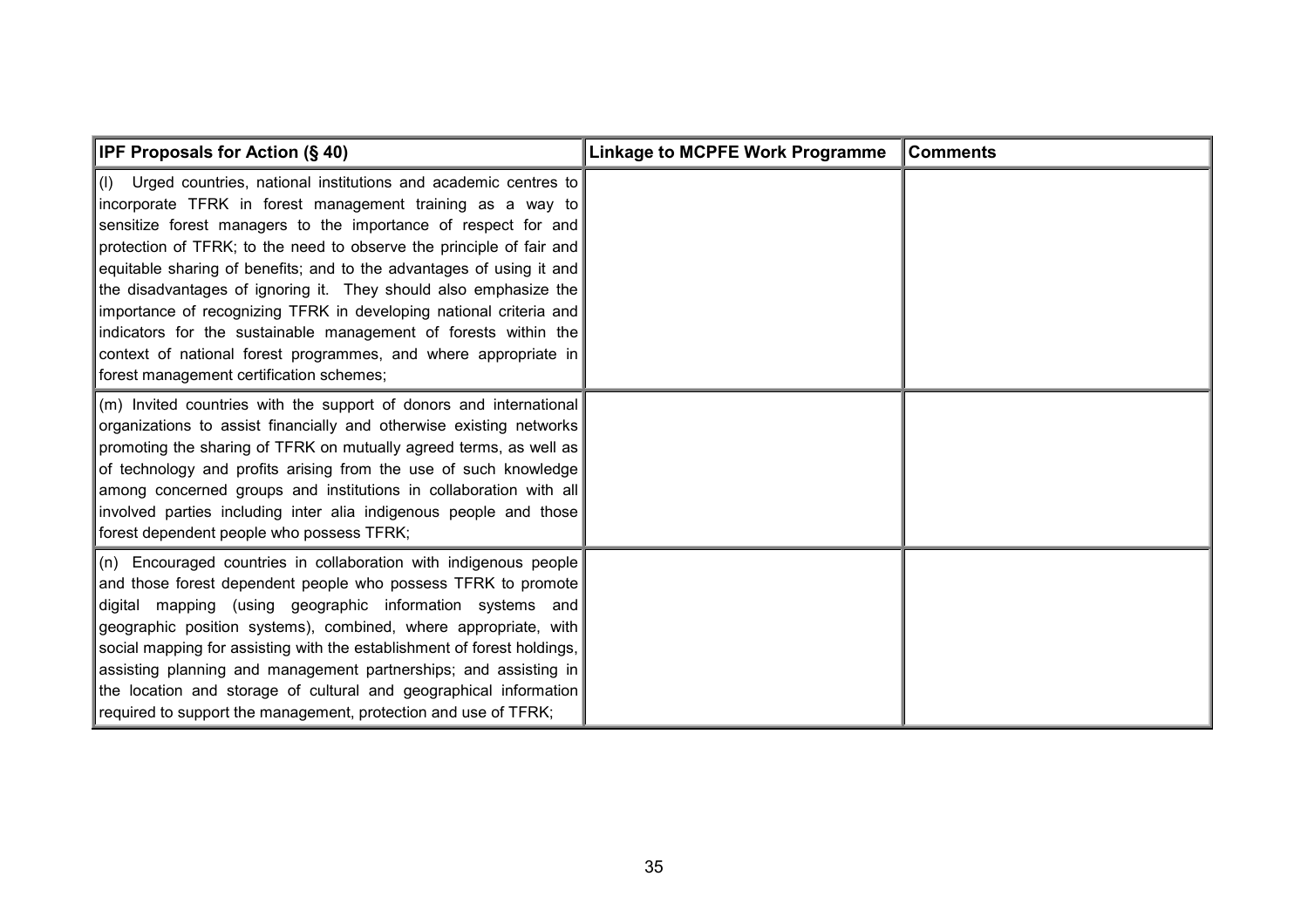| <b>IPF Proposals for Action <math>(\S 40)</math></b>                                                                                                                                                                                                                                                                                                                                                                                                                                                                                                   | <b>Linkage to MCPFE Work Programme</b> | <b>Comments</b> |
|--------------------------------------------------------------------------------------------------------------------------------------------------------------------------------------------------------------------------------------------------------------------------------------------------------------------------------------------------------------------------------------------------------------------------------------------------------------------------------------------------------------------------------------------------------|----------------------------------------|-----------------|
| (o) Invited WIPO together with UNCTAD, taking into account the<br>decision III/14 of the Third Conference of the Parties to the<br>Convention on Biological Diversity (CBD), to undertake a study aimed<br>at advancing international understanding of the relationship between<br>intellectual property and TFRK and to develop ways and means to<br>promote effective protection of TFRK, in particular against illegal<br>international trafficking, and also to promote the fair and equitable<br>sharing of benefits arising from such knowledge; |                                        |                 |
| (p) Encouraged countries to undertake additional pilot studies on<br>the relationship between IPR systems and TFRK, at the national<br>level, in accordance with the decision of the Third meeting of the<br>Conference of the Parties to the Convention on Biological Diversity;                                                                                                                                                                                                                                                                      |                                        |                 |
| (q) Requested the Secretary-General in collaboration with the<br>Convention on Biological Diversity to produce a compilation of<br>international instruments and national legislation, including draft<br>legislation, pertaining to the protection and use of TFRK, and the fair<br>and equitable sharing of benefits arising from such knowledge, and<br>encouraged countries to exchange information on national<br>experiences in this field;                                                                                                      |                                        |                 |
| $\circledR$ Urged countries to consider developing mechanisms, subject to<br>national legislation, to ensure the fair and equitable sharing of<br>benefits, including payments where appropriate, with local and<br>indigenous communities from the use of traditional technologies<br>developed by them for sustainable forest management.                                                                                                                                                                                                            |                                        |                 |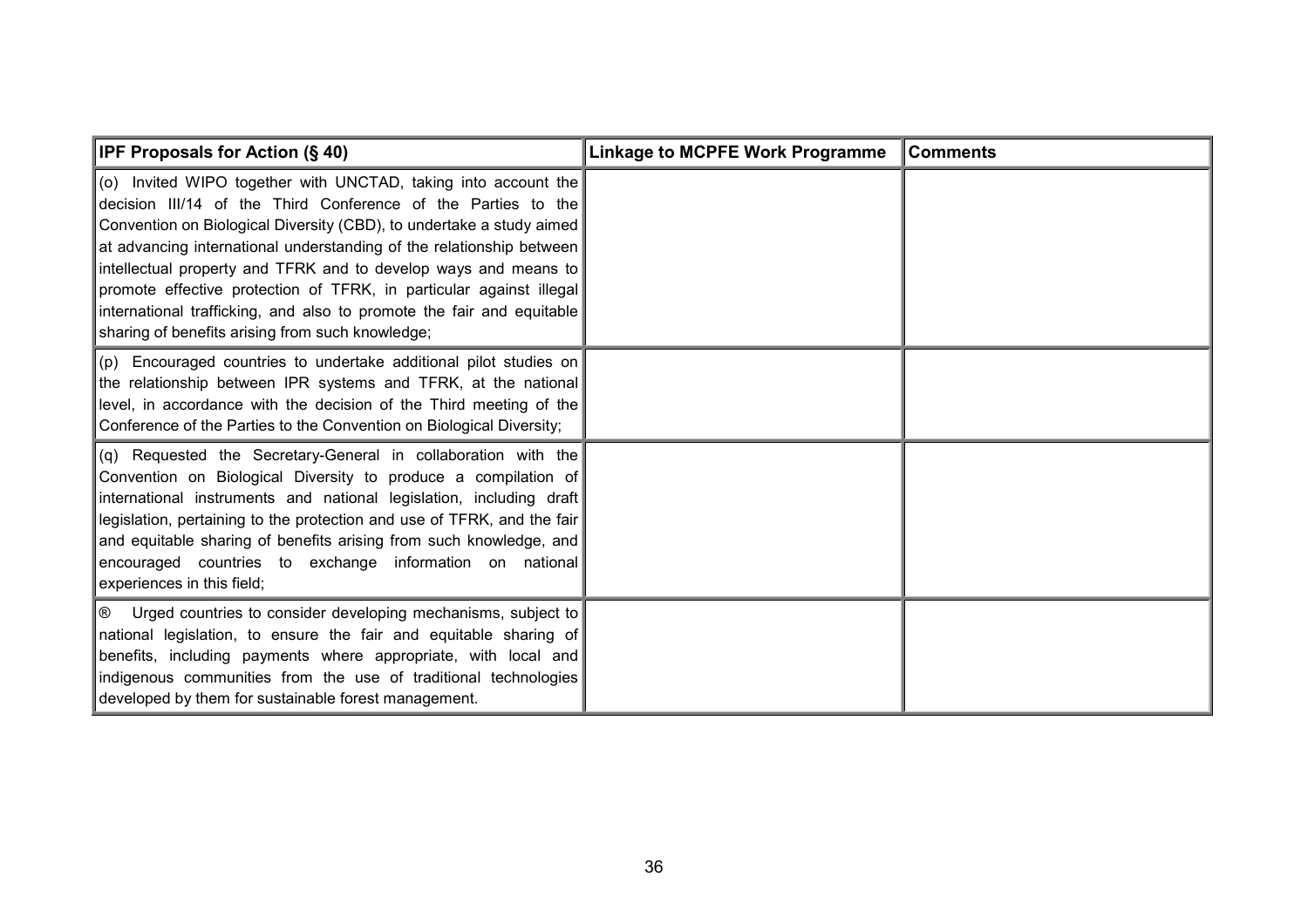### *D. Fragile ecosystems affected by desertification and drought (§ 46)*

| IPF Proposals for Action (§ 46)                                                                                                                                                                                                                                                                                                                                                                                                                                                                                      | <b>Linkage to MCPFE Work Programme</b>                           | <b>Comments</b>                                                                                                                                                                                                                                                                                                                                                                                                                                                                                                                                                                                                              |
|----------------------------------------------------------------------------------------------------------------------------------------------------------------------------------------------------------------------------------------------------------------------------------------------------------------------------------------------------------------------------------------------------------------------------------------------------------------------------------------------------------------------|------------------------------------------------------------------|------------------------------------------------------------------------------------------------------------------------------------------------------------------------------------------------------------------------------------------------------------------------------------------------------------------------------------------------------------------------------------------------------------------------------------------------------------------------------------------------------------------------------------------------------------------------------------------------------------------------------|
| 46. The Panel:<br>(a) Urged countries and international organizations to<br>undertake national and international action to address the<br>complex issues related to dry-land forest ecosystems in<br>countries affected by desertification and drought, inter alia, by<br>adopting an integrated approach to the development and<br>implementation of national forest and/or dryland programmes<br>and other forest and/or dryland policies and by coordinating<br>action, where appropriate, at the regional level; | Work Programme Element 4.1:<br><b>National Forest Programmes</b> | Through its work on NFPs the MCPFE<br>contributes to and facilitates the adoption of<br>integrated approaches to the development and<br>implementation of national forest programmes.                                                                                                                                                                                                                                                                                                                                                                                                                                        |
| (b) Called on countries to continue to analyse past<br>experiences and to monitor trends in forests and related<br>ecosystems affected by desertification and drought, including<br>biophysical, ecological, economic, social, land tenure and<br>institutional factors;                                                                                                                                                                                                                                             |                                                                  |                                                                                                                                                                                                                                                                                                                                                                                                                                                                                                                                                                                                                              |
| (c) Urged countries to establish protected areas to safeguard Work Programme Element 3.1:<br>forest and related ecosystems, their water supplies and Biological and Landscape Diversity<br>historical and traditional uses in appropriate localities in areas<br>affected by drought, particularly in arid, semi-arid and dry sub<br>humid regions;                                                                                                                                                                  |                                                                  | In the work of the MCPFE following the Lisbon<br>Conference protected forest areas were<br>identified as a priority issue. This work on<br>protected forest areas, which is integrated in<br>Objective 2 of the "Work-Programme on the<br>Conservation and Enhancement of Biological<br>and Landscape Diversity in Forest Ecosystems<br>1997-2000", is inter alia based on Helsinki<br>Resolution H2 which states that the signatory<br>states commit themselves to "the establishment<br>of a coherent ecological network of climax,<br>primary and other special forests" at both<br>regional and national levels (H2 §6). |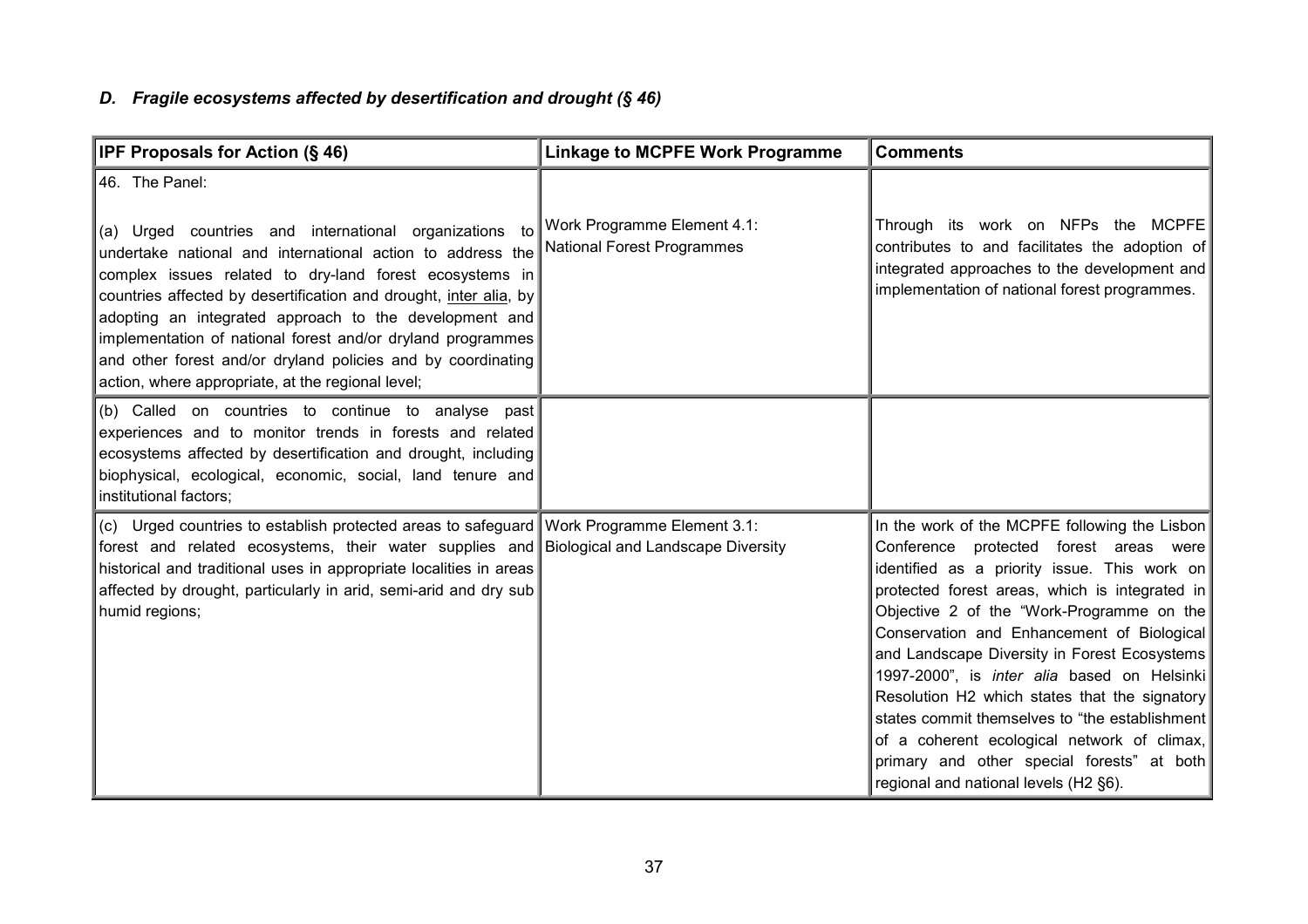| <b>IPF Proposals for Action (§ 46)</b>                                                                                                                                                                                                                                                                                                                                                                                                                   | Linkage to MCPFE Work Programme   Comments |                                                                                                                                                                                                                                                                                                                                                                                                                                                                                                   |
|----------------------------------------------------------------------------------------------------------------------------------------------------------------------------------------------------------------------------------------------------------------------------------------------------------------------------------------------------------------------------------------------------------------------------------------------------------|--------------------------------------------|---------------------------------------------------------------------------------------------------------------------------------------------------------------------------------------------------------------------------------------------------------------------------------------------------------------------------------------------------------------------------------------------------------------------------------------------------------------------------------------------------|
| (d) Called on countries, donors and international organizations to<br>support education, training, extension systems and participatory<br>research involving indigenous and local communities embodying<br>traditional lifestyles in order to develop resource management<br>approaches that will reduce the pressure on forests in fragile<br>ecosystems affected by desertification and drought;                                                       |                                            |                                                                                                                                                                                                                                                                                                                                                                                                                                                                                                   |
| (e) Urged countries and international organizations to strengthen Work Programme Element 4.1:<br>and further develop partnerships and collaboration between local National Forest Programmes<br>communities, governments, non-governmental organizations and<br>other major groups in order to promote the sustainable<br>management and regeneration of natural vegetation in eco-<br>systems affected by desertification and drought;                  |                                            | The MCPFE identified all basic principles and elements<br>NFPs agreed upon by IPF/IFF, including<br>ot<br>participation, decentralisation, as well as empowerment<br>of regional and local government structures to be of<br>relevance in the pan-European context. Further<br>clarification of the meanings and dimensions of these<br>element as well as the work of the MCPFE on Work<br>Programme Element "Public Participation" could<br>contribute to implementing the proposal for action. |
| international<br>agencies<br>(f) Urged<br>donors,<br>recipient<br>and<br>Governments to develop efficient and coordinated programmes of<br>international cooperation and action on forests and related<br>ecosystems affected by desertification and drought, within the<br>context of the Convention to Combat Desertification and the<br>broader mandate of the Panel, the Forest Principles and Agenda<br>21;                                         |                                            |                                                                                                                                                                                                                                                                                                                                                                                                                                                                                                   |
| (g) Invited the Committee on Science and Technology of the<br>Conference of the Parties to the Convention to Combat<br>Desertification to support research on appropriate plant species<br>for use in arid, semi-arid and dry sub-humid land restoration, on<br>rehabilitation of existing vegetation, on related water management<br>techniques and on the potential for multipurpose trees and the<br>supply of timber and non-timber forest products. |                                            |                                                                                                                                                                                                                                                                                                                                                                                                                                                                                                   |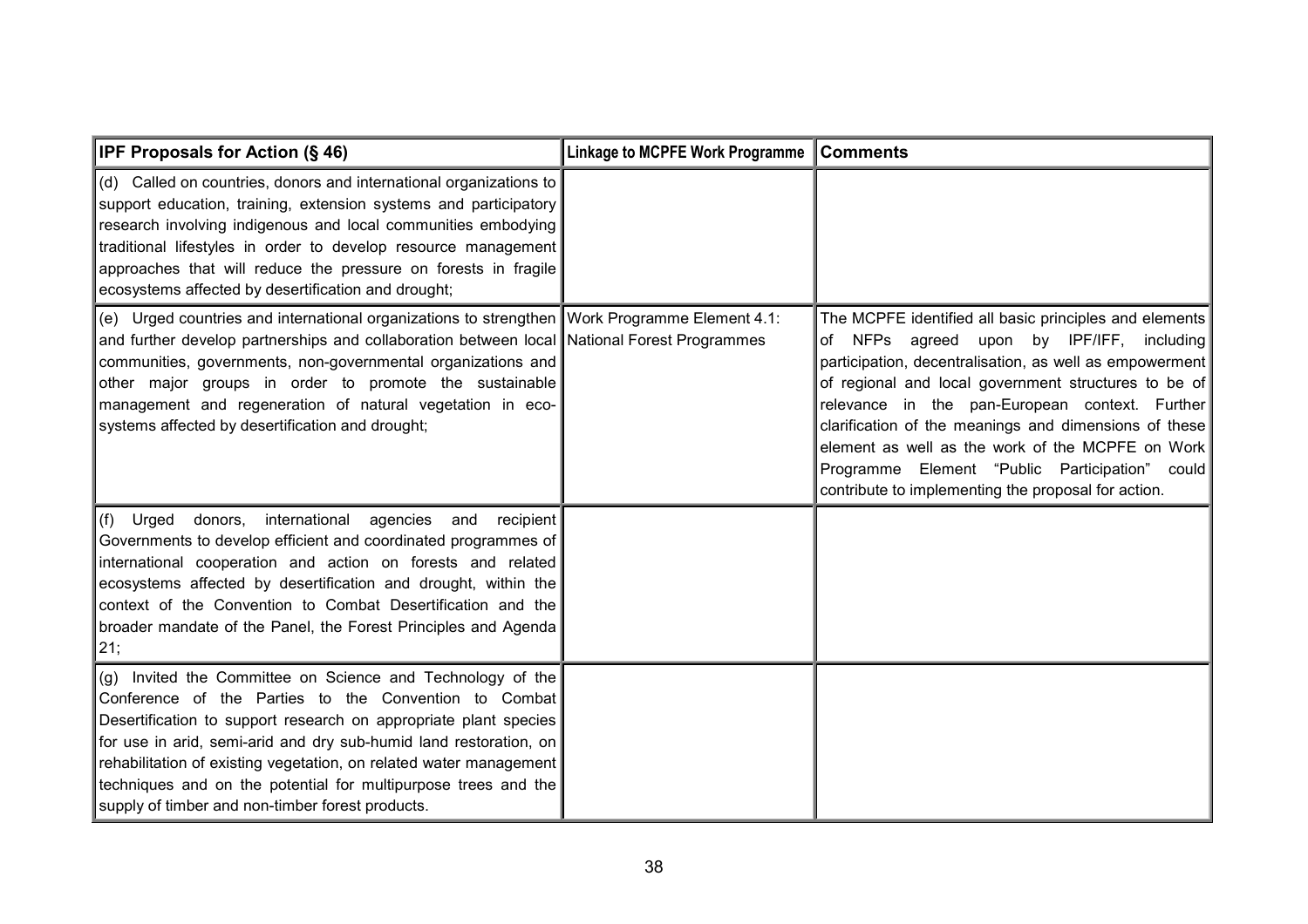## *E. Impact of airborne pollution on forests (§ 50)*

| <b>IPF Proposals for Action (§ 50)</b>                                                                                                                                                                                                                                                                                                                                                                                                                                                                                                                                                                                                                            | <b>Linkage to MCPFE Work Programme</b>                                                                                         | <b>Comments</b>                                                                                                                                                                                                                                                                                                                                                                                                                                                                                                                                                                                                                                                                                                                                                |
|-------------------------------------------------------------------------------------------------------------------------------------------------------------------------------------------------------------------------------------------------------------------------------------------------------------------------------------------------------------------------------------------------------------------------------------------------------------------------------------------------------------------------------------------------------------------------------------------------------------------------------------------------------------------|--------------------------------------------------------------------------------------------------------------------------------|----------------------------------------------------------------------------------------------------------------------------------------------------------------------------------------------------------------------------------------------------------------------------------------------------------------------------------------------------------------------------------------------------------------------------------------------------------------------------------------------------------------------------------------------------------------------------------------------------------------------------------------------------------------------------------------------------------------------------------------------------------------|
| 50. The Panel:<br>Encouraged countries to adopt a preventative approach to<br>(a)<br>the reduction of damaging air pollution, which may include<br>long-range transboundary air pollution, in national strategies<br>for sustainable development;                                                                                                                                                                                                                                                                                                                                                                                                                 |                                                                                                                                |                                                                                                                                                                                                                                                                                                                                                                                                                                                                                                                                                                                                                                                                                                                                                                |
| (b) Encouraged<br>countries to strengthen<br>cooperation for building scientific knowledge, such as S1: European Network on Permanent Sample<br>techniques for monitoring and analysing airborne causes of<br>deforestation and forest degradation, and to cooperate in S2: Conservation of Forest Genetic Resources<br>activities related to the impact of air-borne pollution on forest S5: Expansion of the Eurosilva Network of<br>health, including the provision of access to existing data by<br>potential users including managers and policy makers and the S6: European Network for Research into Forest<br>dissemination of information to the public; | international Strasbourg Resolutions<br>Plots for Monitoring of Forest Ecosystems<br>Research on Tree Physiology<br>Ecosystems | The resolutions adopted at the First<br>Ministerial Conference on the Protection of<br>Forests in Europe (Strasbourg, 1990)<br>initiated a broad technical and scientific co-<br>operation throughout the European continent<br>which<br>provides<br>in-depth<br>scientific<br>including<br>knowledge,<br>techniques<br>for l<br>monitoring and analysis of air-borne causes<br>of deforestation and forest degradation and<br>the impact of air-borne pollution on forest<br>health. The knowledge and data obtained<br>are the basis for political decision making at<br>the national and pan-European levels.<br>Access to existing data is made available to<br>potential users and the public, e.g. by means<br>of regular publications and the internet. |
| (c) Recommended that existing regional<br>monitoring the impact of air-borne pollution on forest health in S1: European Network on Permanent Sample<br>affected countries should continue and be extended to other<br>regions where necessary;                                                                                                                                                                                                                                                                                                                                                                                                                    | programmes Strasbourg Resolution<br>Plots for Monitoring of Forest Ecosystems                                                  | The European Network on Permanent<br>Sample Plots for Monitoring of Forest<br>Ecosystems covers the whole ECE-Region.                                                                                                                                                                                                                                                                                                                                                                                                                                                                                                                                                                                                                                          |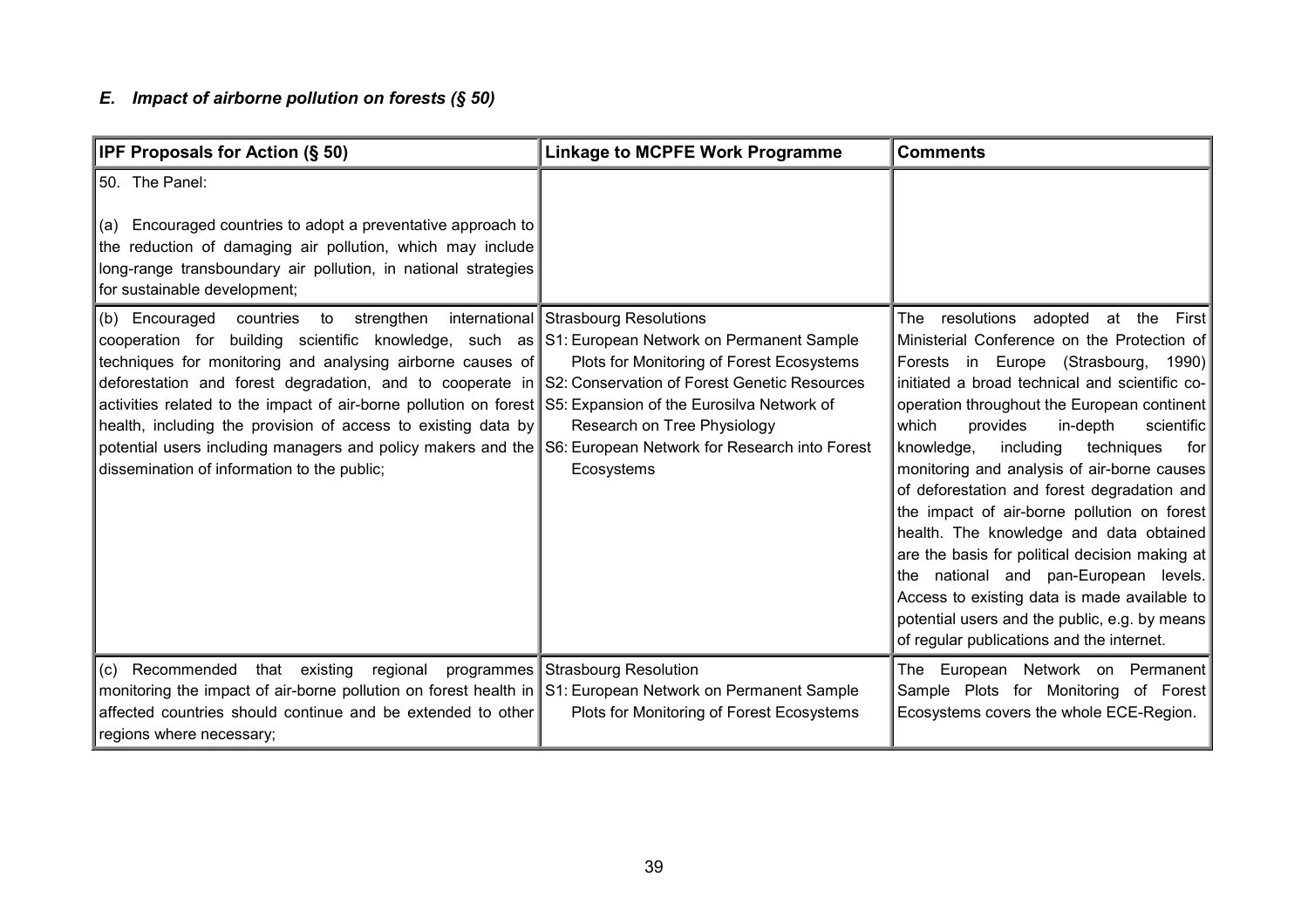| <b>IPF Proposals for Action <math>(\S 50)</math></b>                                              | <b>Linkage to MCPFE Work Programme</b>       | Comments                                     |
|---------------------------------------------------------------------------------------------------|----------------------------------------------|----------------------------------------------|
| (d) Encouraged the development of methods for the Strasbourg Resolution                           |                                              | Impacts of airborne pollutants are measured  |
| assessment and monitoring of national level criteria and S1: European Network on Permanent Sample |                                              | by several pan-European quantitative         |
| indicators for air-borne pollutants in the context of sustainable                                 | Plots for Monitoring of Forest Ecosystems    | indicators under Criterion 2 (Maintenance of |
| forest management;                                                                                |                                              | Forest Ecosystem Health and Vitality) of the |
|                                                                                                   | Work Programme Element 4.2:                  | pan-European set of C&I. Data on the         |
|                                                                                                   | Criteria and Indicators for SFM              | impacts of airborne pollutants have recently |
|                                                                                                   | 4.2.1 Improvement of Pan-European Indicators | been collected through the Temperate and     |
|                                                                                                   | for SFM                                      | Boreal Forest Resource Assessment 2000       |
|                                                                                                   | 4.2.2 Toward Harmonising Data Collection and | (TBFRA-2000).                                |
|                                                                                                   | <b>Reporting Systems</b>                     |                                              |
|                                                                                                   | 4.2.3 Pan-European Reporting on SFM          |                                              |
| $\vert$ (e) Recommended countries to consider entering into                                       |                                              |                                              |
| international agreements as appropriate on the reduction of                                       |                                              |                                              |
| long-range transboundary air pollution.                                                           |                                              |                                              |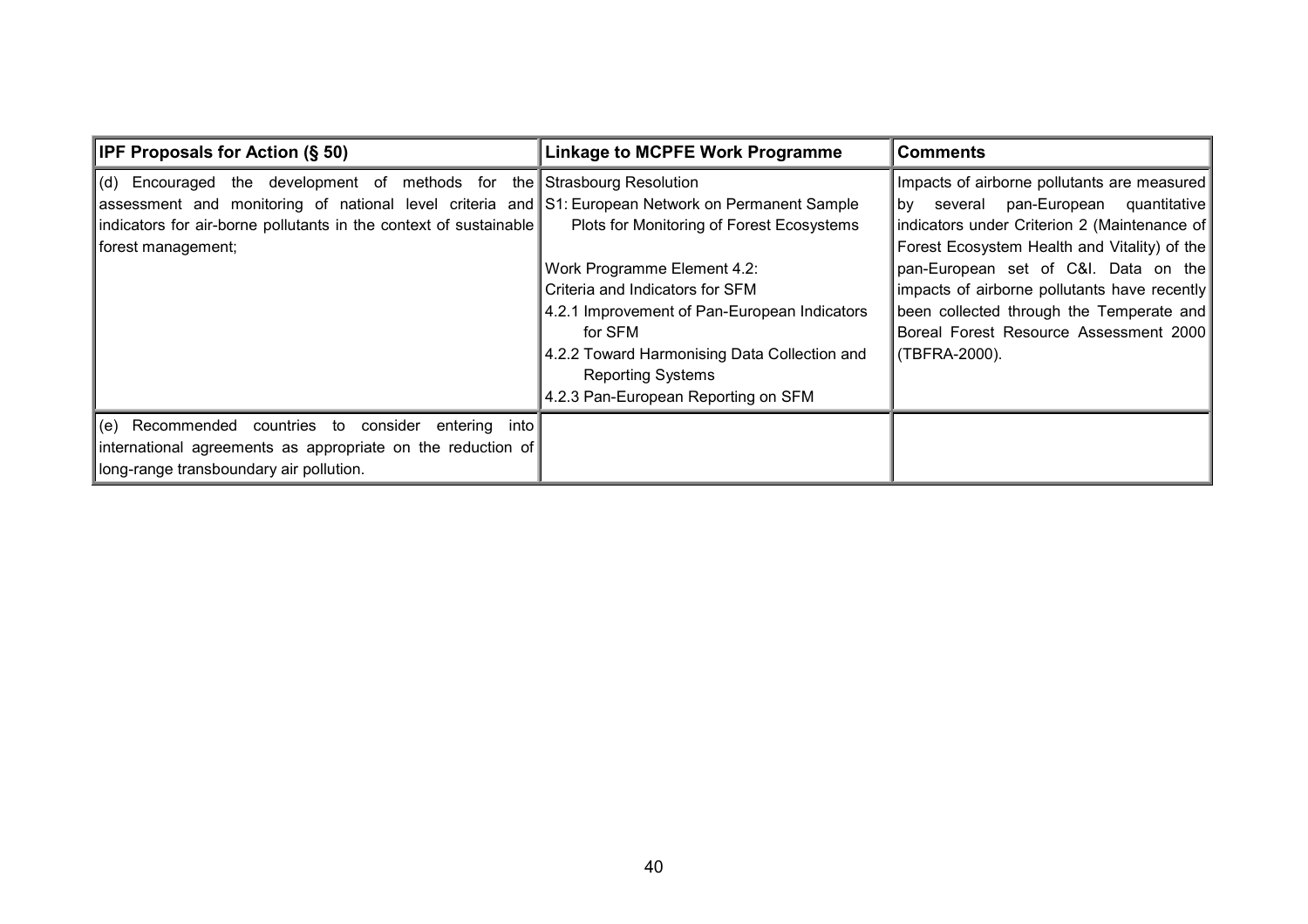## *F. Needs and requirements of developing and other countries with low forest cover (§ 58)*

| IPF Proposals for Action (§ 58)                                                                                                                                                                                                                                                                                                                                                                                                                                                                                                                    | <b>Linkage to MCPFE Work Programme</b> | <b>Comments</b> |
|----------------------------------------------------------------------------------------------------------------------------------------------------------------------------------------------------------------------------------------------------------------------------------------------------------------------------------------------------------------------------------------------------------------------------------------------------------------------------------------------------------------------------------------------------|----------------------------------------|-----------------|
| 58. The Panel:                                                                                                                                                                                                                                                                                                                                                                                                                                                                                                                                     |                                        |                 |
| upon FAO, in consultation with relevant<br>(a) Called<br>organizations and countries, as appropriate, to develop a<br>workable and precise definition of low forest cover, applicable<br>to all countries, and suitable for use in the Forest Resources<br>Assessment (FRA), 2000;                                                                                                                                                                                                                                                                 |                                        |                 |
| (b) Urged countries with low forest cover                                                                                                                                                                                                                                                                                                                                                                                                                                                                                                          |                                        |                 |
| (i) To seek long-term security of forest goods and services<br>through the development of national forest programmes for<br>sustainable forest management, in accordance with the guiding<br>principles set out in the first section of this chapter, and taking<br>into account the particular conditions of each country, defining<br>as far as possible in those programmes their national<br>requirements for a permanent forest estate (PFE), in those<br>countries that may have a need to define a PFE as a policy<br>goal,                 |                                        |                 |
| (ii) To plan and manage forest plantations,<br>where<br>appropriate, to enhance production and provision of goods and<br>services, while paying due attention to relevant social, cultural,<br>economic and environmental considerations in the selection of<br>species, areas and silviculture systems, preferring native<br>species where appropriate, and taking all practicable steps to<br>avoid replacing natural ecosystems of high ecological and<br>values<br>with<br>forest<br>plantations,<br>particularly<br>cultural<br>monocultures; |                                        |                 |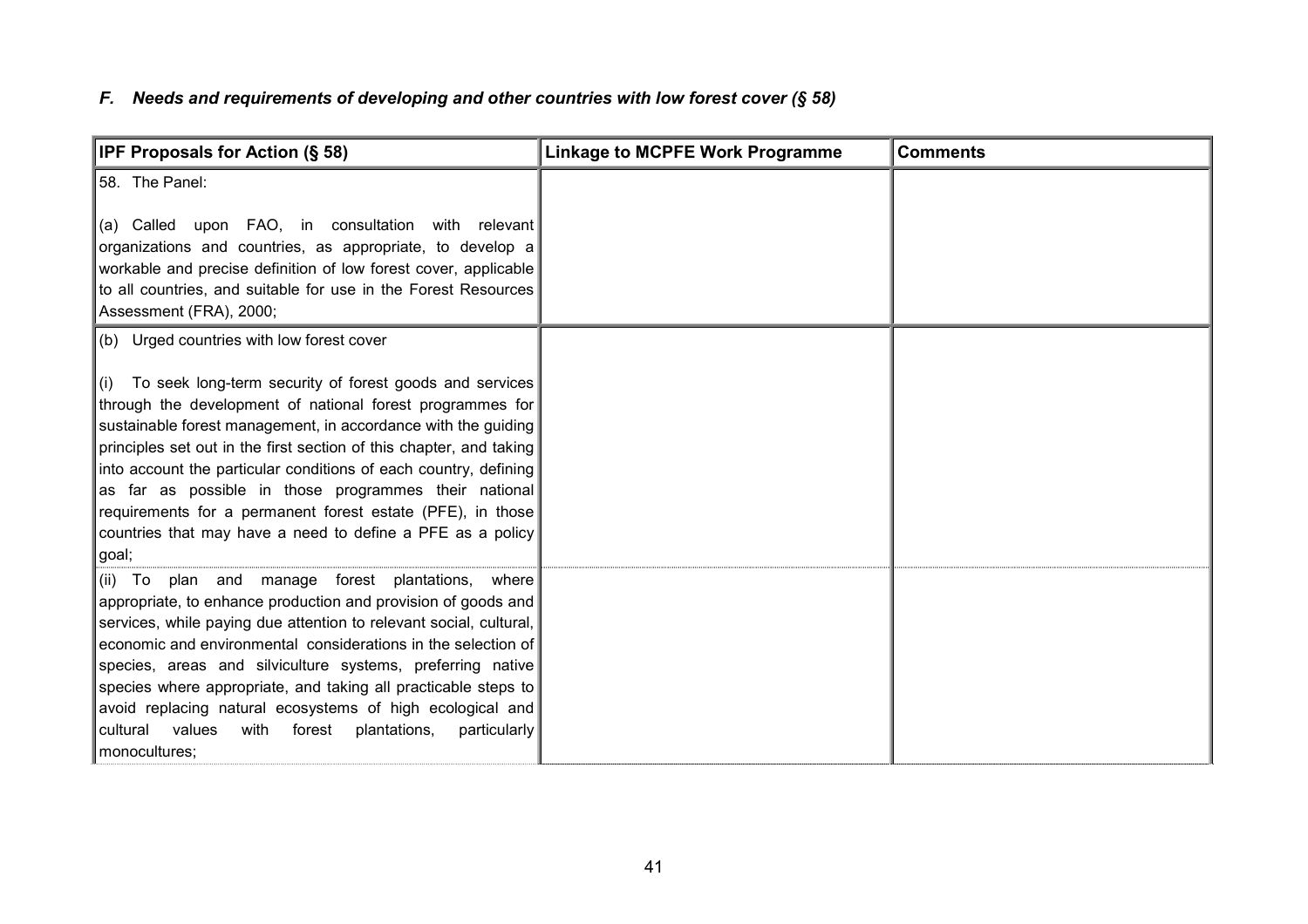| IPF Proposals for Action (§ 58)                                                                                                                                                                                                                                                                                                                                                                                                                                                                                                                                                                        | <b>Linkage to MCPFE Work Programme</b> | <b>Comments</b>                                                                                                                                                                                                                                                                                                                                                                                                                                                                                                                                                                                                                                                                                                                                                                                                            |
|--------------------------------------------------------------------------------------------------------------------------------------------------------------------------------------------------------------------------------------------------------------------------------------------------------------------------------------------------------------------------------------------------------------------------------------------------------------------------------------------------------------------------------------------------------------------------------------------------------|----------------------------------------|----------------------------------------------------------------------------------------------------------------------------------------------------------------------------------------------------------------------------------------------------------------------------------------------------------------------------------------------------------------------------------------------------------------------------------------------------------------------------------------------------------------------------------------------------------------------------------------------------------------------------------------------------------------------------------------------------------------------------------------------------------------------------------------------------------------------------|
| (iii) To<br>the<br>promote<br>regeneration<br>and<br>restoration of degraded forest areas, including<br>by involving, inter alia, indigenous people, local<br>communities, forest dwellers and forest owners<br>in their protection and management;                                                                                                                                                                                                                                                                                                                                                    |                                        |                                                                                                                                                                                                                                                                                                                                                                                                                                                                                                                                                                                                                                                                                                                                                                                                                            |
| (iv) To fully analyse and take into account the Work Programme Element 2.2:<br>related social, economic and environmental Renewable Resources - Goods<br>implications and costs and benefits, when and Services<br>considering non-wood substitutes or imports of $2.2.3$ : Wood and Substitutes in<br>forest products;                                                                                                                                                                                                                                                                                | <b>Relation to Other Sectors</b>       | In contribution to the MCPFE Work Programme, FAO/ECE has published<br>a study "The Competitive Climate for Wood Products and Paper<br>Packaging", and it will convene a seminar on strategies to promote the<br>sound use of wood and other forest-based products as environmentally<br>friendly and renewable materials tentatively in September 2001.                                                                                                                                                                                                                                                                                                                                                                                                                                                                    |
| (v) To establish or expand networks of Work Programme Element 3.1:<br>protected areas, buffer zones and ecological Biological and Landscape Diversity<br>corridors, where possible, in order to conserve<br>biodiversity, particularly in unique types of<br>forests, working in close liaison with the parties<br>to the Convention on Biological Diversity and<br>other relevant international<br>environmental<br>agreements;                                                                                                                                                                       |                                        | In the work of the MCPFE following the Lisbon Conference protected<br>forest areas were identified as a priority issue. This work on protected<br>forest areas, which is integrated in Objective 2 of the "Work-Programme<br>on the Conservation and Enhancement of Biological and Landscape<br>Diversity in Forest Ecosystems 1997-2000", is inter alia based on Helsinki<br>Resolution H2 which states that the signatory states commit themselves<br>to "the establishment of a coherent ecological network of climax, primary<br>and other special forests" at both regional and national levels (H2 §6).                                                                                                                                                                                                              |
| (vi) Particularly developing countries<br>countries with economies in transition, to embark   Countries in Transition<br>on capacity-building programmes at national and<br>sub-national and local levels, and including Work Programme Element 1.2:<br>especially existing national institutions, to Public Participation<br>promote effective participation in decision<br>making with respect to forests throughout the<br>implementation, monitoring<br>planning,<br>and<br>evaluation processes, and taking full advantage<br>of the wealth of traditional knowledge available<br>in the country; | and Work Programme Element 2.4:        | In the follow-up of Helsinki Resolution H3 a multitude of bilateral and<br>multilateral actions and projects have been carried out, responding to<br>important needs of Central and Eastern European Countries (CEECs),<br>notably also focusing on enhancing capacity and institution building In its<br>Work Programme, the MCPFE has underlined the importance of<br>continuing these activities. As part of the Work Programme, a workshop<br>to facilitate an exchange of information, experiences and major concerns<br>among CEECs will be convened by the government of Poland in co-<br>operation with UN-ECE/FAO and the Liaison Unit Vienna in September<br>2001 (International workshop "Forests and Forestry in Central and<br>Eastern European Countries - The Transition Process and Challenges<br>Ahead"). |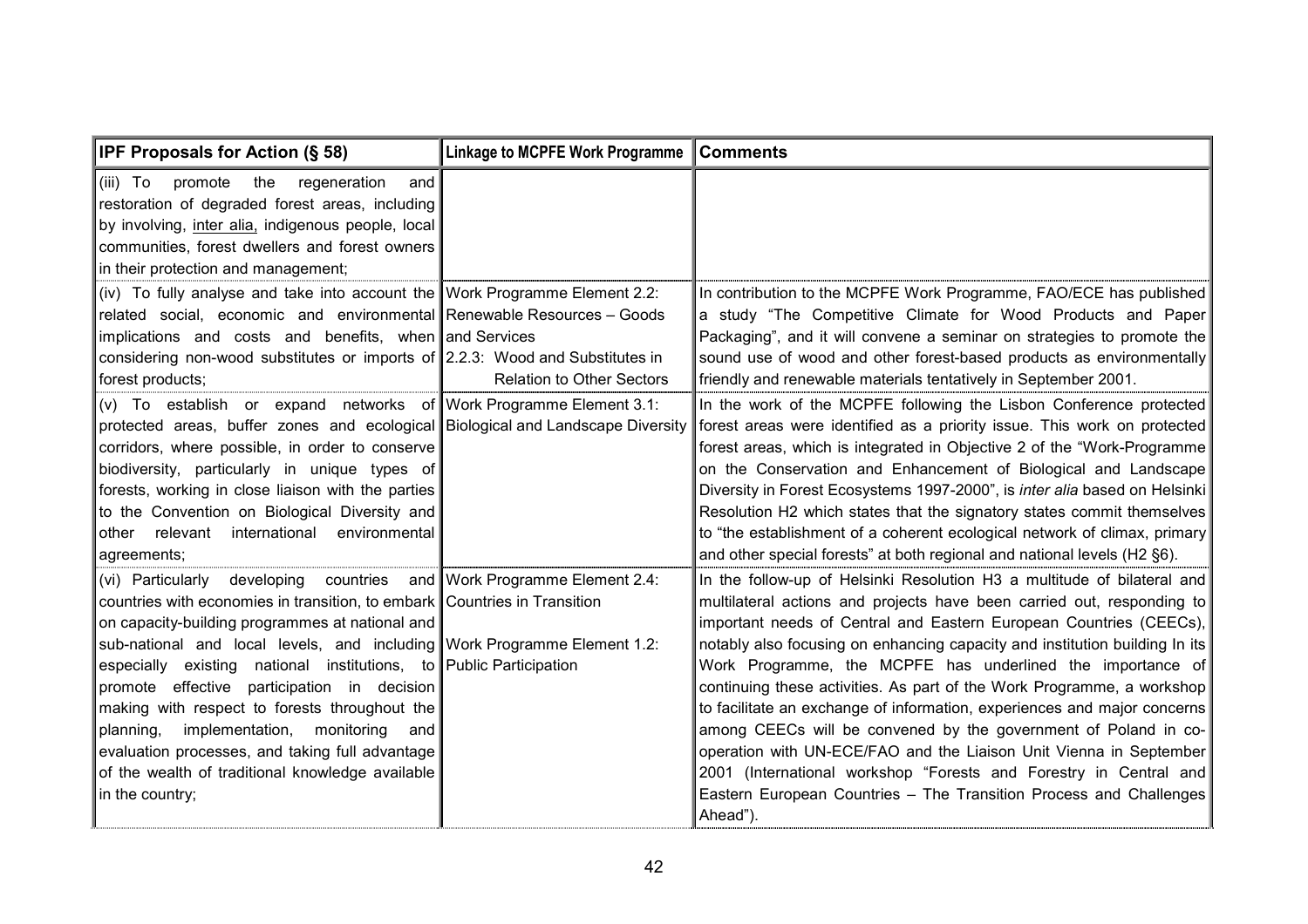| <b>IPF Proposals for Action (§ 58)</b>                                                                                                                                                                                                                                                                                                                                                                                                                                                                                                                                                                                                                                                                                                                                                                                  | Linkage to MCPFE Work Programme Comments |  |
|-------------------------------------------------------------------------------------------------------------------------------------------------------------------------------------------------------------------------------------------------------------------------------------------------------------------------------------------------------------------------------------------------------------------------------------------------------------------------------------------------------------------------------------------------------------------------------------------------------------------------------------------------------------------------------------------------------------------------------------------------------------------------------------------------------------------------|------------------------------------------|--|
| (vii) To develop adequate research and information systems, based on reliable<br>evaluations and periodic assessments, including the use of national level criteria<br>and indicators, and establishing sectoral and cross-sectoral mechanisms for<br>information exchange, in order to allow for timely decisions related to national<br>forest policies and programmes;                                                                                                                                                                                                                                                                                                                                                                                                                                               |                                          |  |
| (c) Urged developed countries with low forest cover which are nevertheless<br>endowed with suitable land and climate conditions to take positive and transparent<br>action towards reforestation, afforestation and forest conservation, while urging<br>other developed countries, where appropriate, notably those with low forest cover<br>but with limited land and unsuitable climatic conditions, to assist developing<br>countries and countries with economies in transition, in particular countries with<br>low forest cover, to expand their forest cover, taking into account principle 8 (a) of<br>the Forest principles, through the provision of financial resources and transfer of<br>appropriate technology as well as the exchange of information and access to<br>technical know-how and knowledge; |                                          |  |
| (d) Urged countries and international organizations to improve the efficiency of<br>and procedures for international cooperation to support the management,<br>conservation and sustainable development of all types of forests in developing<br>countries and countries with economies in transition with low forest cover;                                                                                                                                                                                                                                                                                                                                                                                                                                                                                            |                                          |  |
| (e) Urged donor countries and multilateral and international organizations to<br>facilitate and assist developing countries and countries with economies in<br>transition with low forest cover, where required, in capacity building for data<br>gathering and analysis so as to enable them to monitor their forest resources;                                                                                                                                                                                                                                                                                                                                                                                                                                                                                        |                                          |  |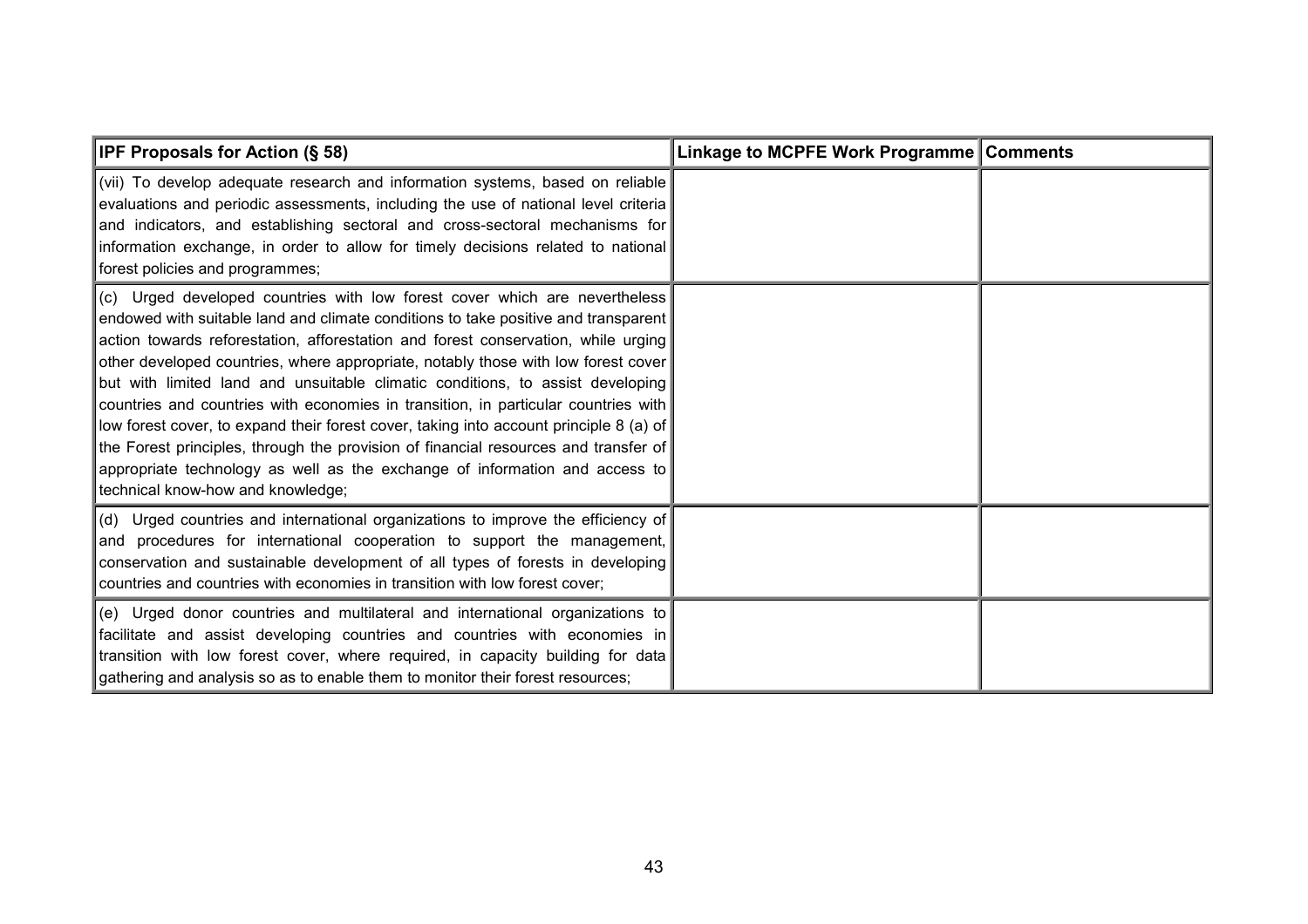# **II. International co-operation in financial assistance and technology transfer**

## *A. Financial assistance (§§ 67-71)*

| <b>IPF Proposals for Action (SS 67-71)</b>                                                                                                                                                                                                                                                                                                                                                                                                                                                                                                                                                       | <b>Linkage to MCPFE Work Programme</b> | <b>Comments</b> |
|--------------------------------------------------------------------------------------------------------------------------------------------------------------------------------------------------------------------------------------------------------------------------------------------------------------------------------------------------------------------------------------------------------------------------------------------------------------------------------------------------------------------------------------------------------------------------------------------------|----------------------------------------|-----------------|
| Proposals for action to strengthen financial assistance                                                                                                                                                                                                                                                                                                                                                                                                                                                                                                                                          |                                        |                 |
| 67. The Panel:                                                                                                                                                                                                                                                                                                                                                                                                                                                                                                                                                                                   |                                        |                 |
| (a) Recalled the Rio Declaration and relevant chapters of the Agenda 21 as well as paragraph 10 of the<br>Forest Principles which states that new and additional financial resources should be provided to<br>developing countries to enable them to sustainably manage, conserve and develop their forest resources,<br>including through afforestation, reforestation and combatting deforestation and forest and land<br>degradation;                                                                                                                                                         |                                        |                 |
| (b) Urged recipient countries to prioritize forest activities, or national resources development strategies<br>that would favour sustainable forest management and related activities in programming the ODA available<br>to them, and also urged donor countries and international organizations to increase the proportion and<br>availability of their ODA contribution to programmes supporting management, conservation and<br>sustainable development of all types of forests in order to respond to increased priorities for sustainable<br>forest management in the recipient countries; |                                        |                 |
| (c) Requested the relevant United Nations organizations, international financial institutions, other<br>international organizations and the donor community, to work with developing countries, on the basis of<br>national forest programmes, to identify their needs for sustainable forest management, estimate the<br>resources required to finance such needs, and identify the resources available to them for such purposes,<br>including ODA.                                                                                                                                            |                                        |                 |
| (d) Urged international organizations and international financial institutions to use national forest<br>programmes, as appropriate, as a framework for the support and coordination of forest related activities;                                                                                                                                                                                                                                                                                                                                                                               |                                        |                 |
| (e) Encouraged countries, through appropriate channels, to support increased and improved<br>programmes promoting management, conservation and sustainable development of forests and related<br>activities in international organizations and international financial institutions, whose programmes should<br>consider further concessional lending for the forest sector;                                                                                                                                                                                                                     |                                        |                 |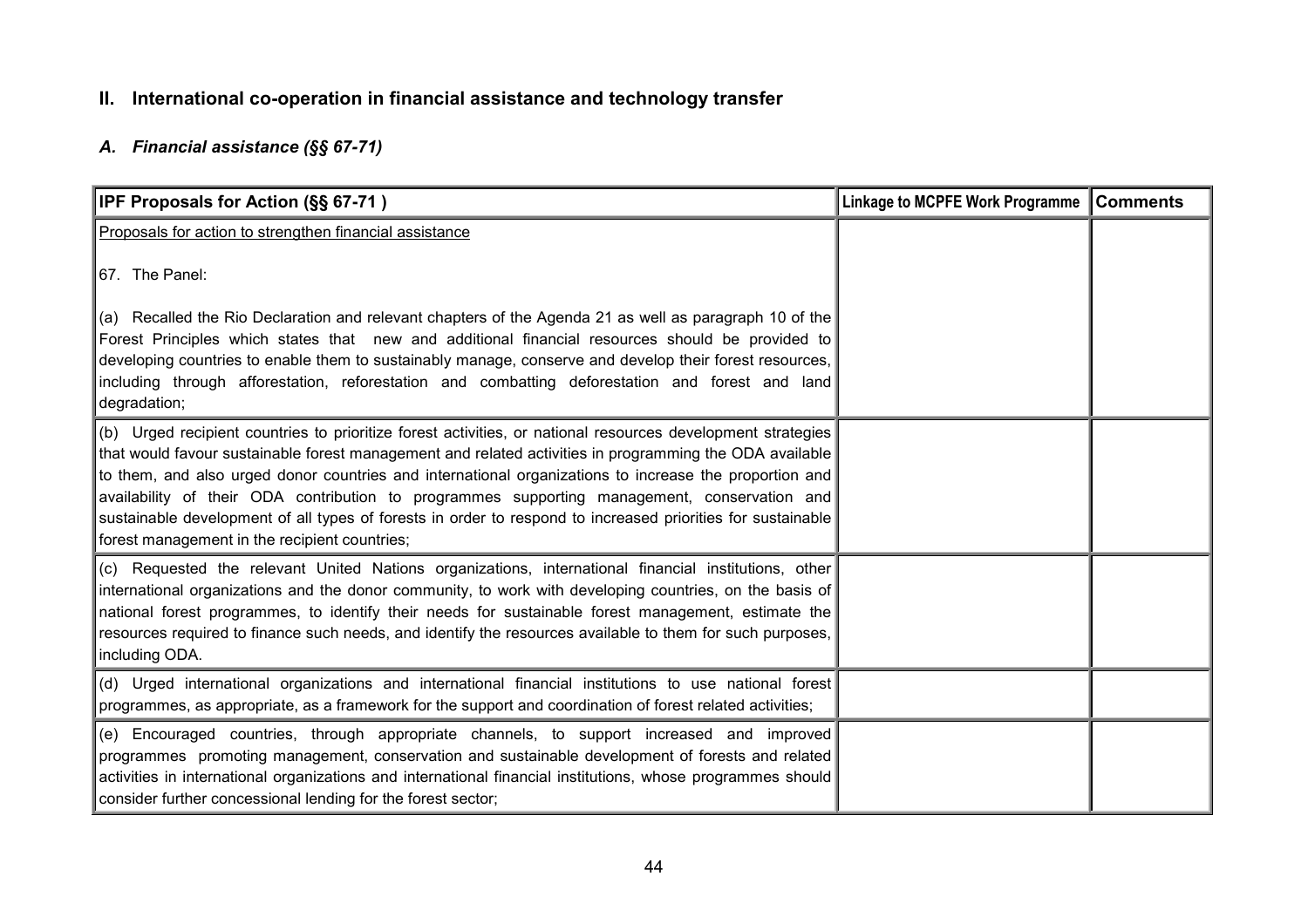| <b>IPF Proposals for Action (§§ 67-71)</b>                                                                                                                                                                                                                                                                                                                                                                                                                                                                                                                                                                                                                                                                                                                                                                                                                                                                                                                                            | Linkage to MCPFE Work Programme Comments |  |
|---------------------------------------------------------------------------------------------------------------------------------------------------------------------------------------------------------------------------------------------------------------------------------------------------------------------------------------------------------------------------------------------------------------------------------------------------------------------------------------------------------------------------------------------------------------------------------------------------------------------------------------------------------------------------------------------------------------------------------------------------------------------------------------------------------------------------------------------------------------------------------------------------------------------------------------------------------------------------------------|------------------------------------------|--|
| (f)<br>Invited UNDP and the Bretton Woods institutions, together with other relevant international<br>organizations, to explore innovative ways both to use existing financial mechanisms more effectively and<br>to generate new and additional public and private financial resources at both domestic and international<br>levels to support activities for management, conservation and sustainable development of all types of<br>forests;                                                                                                                                                                                                                                                                                                                                                                                                                                                                                                                                       |                                          |  |
| (g) Recognised the importance of increasing resources available to developing countries for promoting<br>management, conservation, and sustainable development of all types of forests, welcomed the progress<br>that has been made in devising and implementing debt relief initiatives, and bearing in mind the UNGA<br>Resolution 50/92, urged the international community, particularly the creditor countries and international<br>financial institutions, as well as commercial banks and other lending institutions to continue the<br>implementation of various measures aimed at effective, equitable, development-oriented, and durable<br>solutions to the external debt and debt-servicing problems of developing countries, particularly the poorest<br>and heavily-indebted countries, including exploring the opportunities for innovative mechanisms, such as<br>debt-for-nature swaps related to forests and other environmentally oriented debt reduction programs. |                                          |  |
| 68. The Panel also discussed the proposal that an international fund be established to support activities<br>for management, conservation and sustainable development of all types of forests, particularly in<br>developing countries. The following options for action were discussed without reaching consensus on<br>these or other possible procedures:                                                                                                                                                                                                                                                                                                                                                                                                                                                                                                                                                                                                                          |                                          |  |
| to urge the establishment of this fund;<br>(i)<br>to invite the international community to discuss this proposal;<br>(ii)<br>(iii) pursue action to enhance funding in order ways, <i>inter alia</i> as proposed in paragraph 59 (f).                                                                                                                                                                                                                                                                                                                                                                                                                                                                                                                                                                                                                                                                                                                                                 |                                          |  |
| Proposals for action to enhance private sector investment                                                                                                                                                                                                                                                                                                                                                                                                                                                                                                                                                                                                                                                                                                                                                                                                                                                                                                                             |                                          |  |
| 69. The Panel:                                                                                                                                                                                                                                                                                                                                                                                                                                                                                                                                                                                                                                                                                                                                                                                                                                                                                                                                                                        |                                          |  |
| (a) Urged all countries, within their respective legal frameworks, to encourage efforts by the private<br>sector to formulate, in consultation with interested parties, and implement voluntary codes of conduct<br>aimed at promoting sustainable forest management through private sector actions, including through<br>management practices, technology transfer, education and investment;                                                                                                                                                                                                                                                                                                                                                                                                                                                                                                                                                                                        |                                          |  |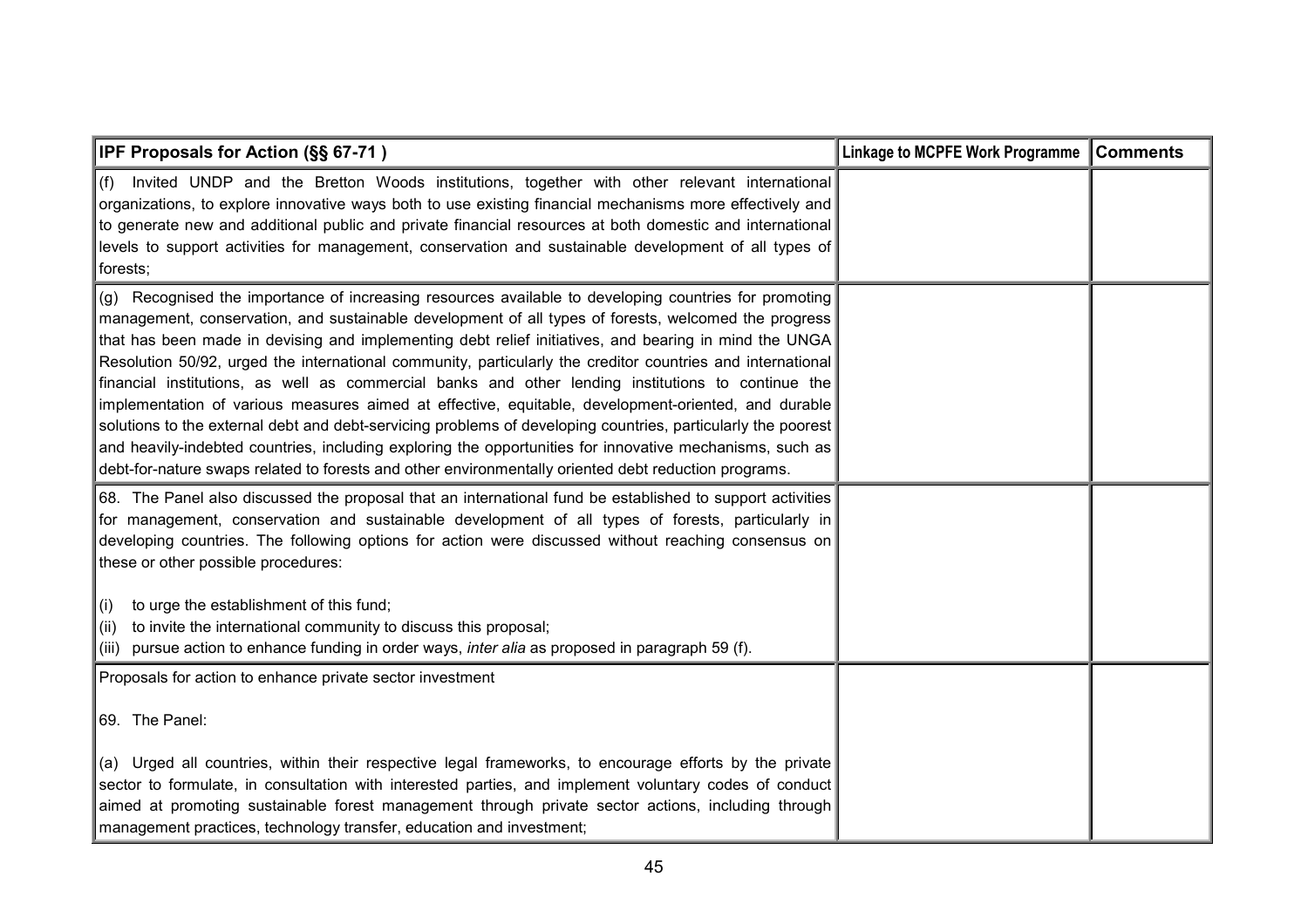| <b>IPF Proposals for Action (§§ 67-71)</b>                                                                                                                                                                                                                                                                                                                                                                                                                                                                                                                           | <b>Linkage to MCPFE Work Programme</b> | Comments |
|----------------------------------------------------------------------------------------------------------------------------------------------------------------------------------------------------------------------------------------------------------------------------------------------------------------------------------------------------------------------------------------------------------------------------------------------------------------------------------------------------------------------------------------------------------------------|----------------------------------------|----------|
| (b) Urged countries to explore mechanisms, within their respective legal frameworks, to<br>encourage their private sector to act consistently with sustainable forest management and<br>to invest financial resources generated from forest-based activities in actions that support<br>sustainable forest management;                                                                                                                                                                                                                                               |                                        |          |
| (c) Urged countries to explore mechanisms, within their respective legal frameworks, to<br>encourage reinvestment of revenues generated from forest goods and services back into<br>the forests where those revenues were generated;                                                                                                                                                                                                                                                                                                                                 |                                        |          |
| (d) Invited developing countries to promote policies and regulations aimed at creating a<br>favourable environment to attract domestic and foreign private sector, as well as local<br>community investment, for sustainable forest management, environmentally sound forest-<br>based industries, reforestation, afforestation, non-wood forest product industries, and<br>conservation and protection of forests;                                                                                                                                                  |                                        |          |
| Urged developed countries to formulate and create incentives, such as loan and<br>(e)<br>investment guarantees, to encourage their private sector to invest in sustainable forest<br>management in developing countries as well as in countries with economies in transition.                                                                                                                                                                                                                                                                                        |                                        |          |
| Proposals for action to enhance national capacity and national coordination<br>70. The Panel:<br>(a) Urged recipient countries to establish country-driven national forest programmes that<br>include priority needs and that serve as an overall framework for forest related policies<br>and actions including coordination of financing and international cooperation, and urged<br>donor countries and international organisations to support national initiatives aimed at<br>creating national forest programmes and policy framework in developing countries; |                                        |          |
| (b) Encouraged countries in a position to do so to continue to develop and employ<br>appropriate market-based and other economic instruments and incentives to increase rent<br>capture and mobilise domestic financial resources in support of sustainable forest<br>management, as well as to reduce social costs and negative environmental impacts due to<br>unsustainable forest and land management practices;                                                                                                                                                 |                                        |          |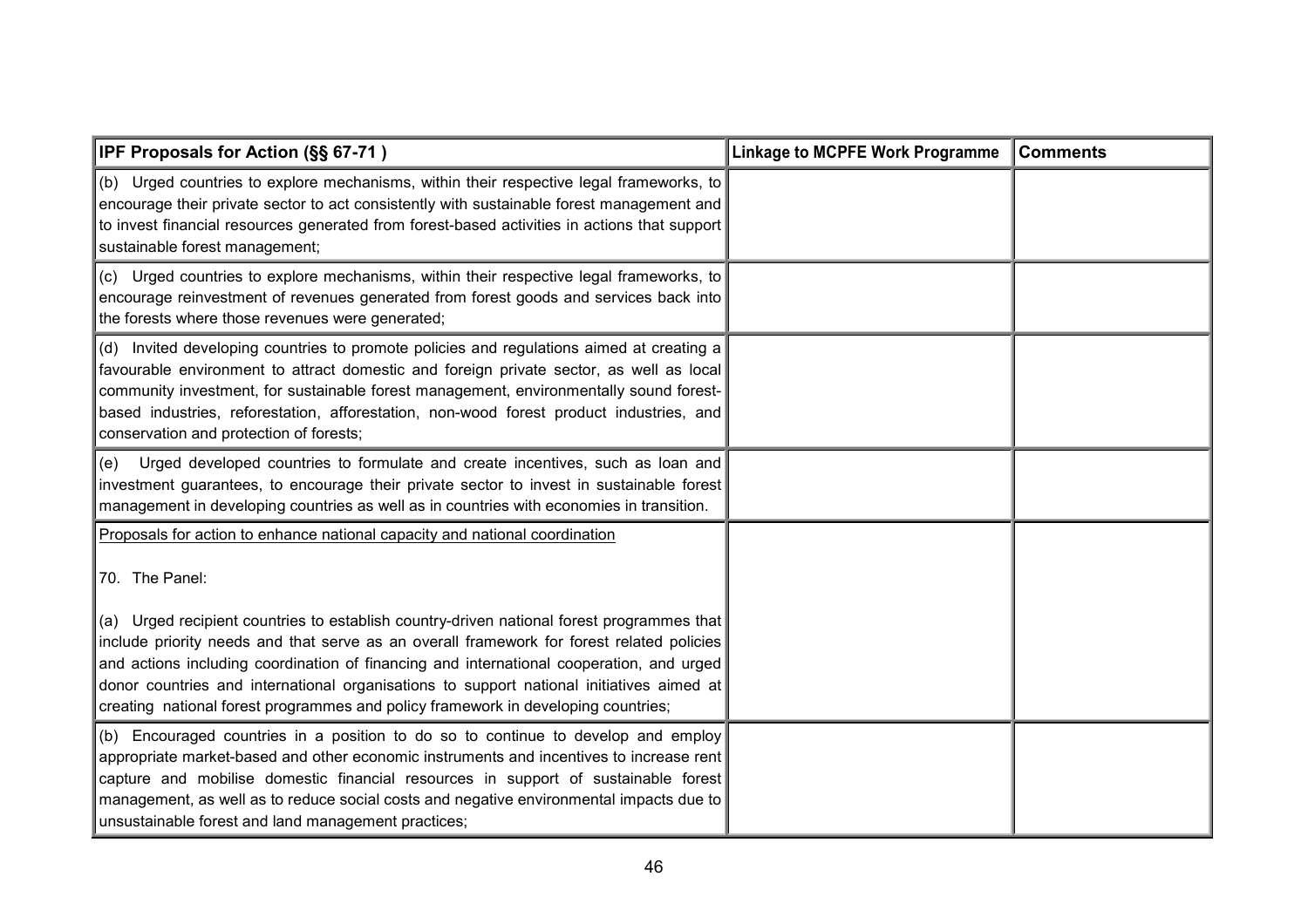| IPF Proposals for Action (§§ 67-71)                                                                                                                                                                                                                                                                                                                                                                                                                                                   | <b>Linkage to MCPFE Work Programme</b> | <b>Comments</b> |
|---------------------------------------------------------------------------------------------------------------------------------------------------------------------------------------------------------------------------------------------------------------------------------------------------------------------------------------------------------------------------------------------------------------------------------------------------------------------------------------|----------------------------------------|-----------------|
| (c) Encouraged countries, within their respective legal frameworks, international<br>organizations and financial institutions, to enhance subject to national legislation,<br>community financing as an important strategy to promote sustainable forest<br>management and to establish policy and programmatic mechanisms and<br>instruments that facilitate local investments in sustainable forest management by,<br>inter alia, indigenous groups and forest owners;              |                                        |                 |
| (d) Suggested that recipient countries, where appropriate, identify a national<br>authority responsible for in-country coordination in the deployment of financial<br>resources, including ODA, and in requests for external assistance.                                                                                                                                                                                                                                              |                                        |                 |
| (e) Urged developed countries, international organizations and international<br>financial institutions, to support efforts of developing countries in capacity building<br>in the management, conservation and sustainable development of their forests.                                                                                                                                                                                                                              |                                        |                 |
| Proposals for action to enhance international cooperation<br>71. The Panel:<br>(a) Called for enhanced coordination, collaboration and complementarity of<br>activities among bilateral and multilateral donors and among international<br>instruments related to forests, notably the Convention on Biological Diversity, the<br>United Nations Framework Convention on Climate Change, the Convention to<br>Combat Desertification and the International Tropical Timber Agreement; |                                        |                 |
| (b) Urged recipient and donor countries, to jointly explore, as a priority activity,<br>appropriate indicators for monitoring and evaluating the adequacy and<br>effectiveness of forest programmes and projects at the national and local levels<br>supported by international cooperation in financial assistance and technology<br>transfer;                                                                                                                                       |                                        |                 |
| (c) Encouraged countries to explore the feasibility of innovative financial<br>initiatives, to support the implementation of national forest programmes;                                                                                                                                                                                                                                                                                                                              |                                        |                 |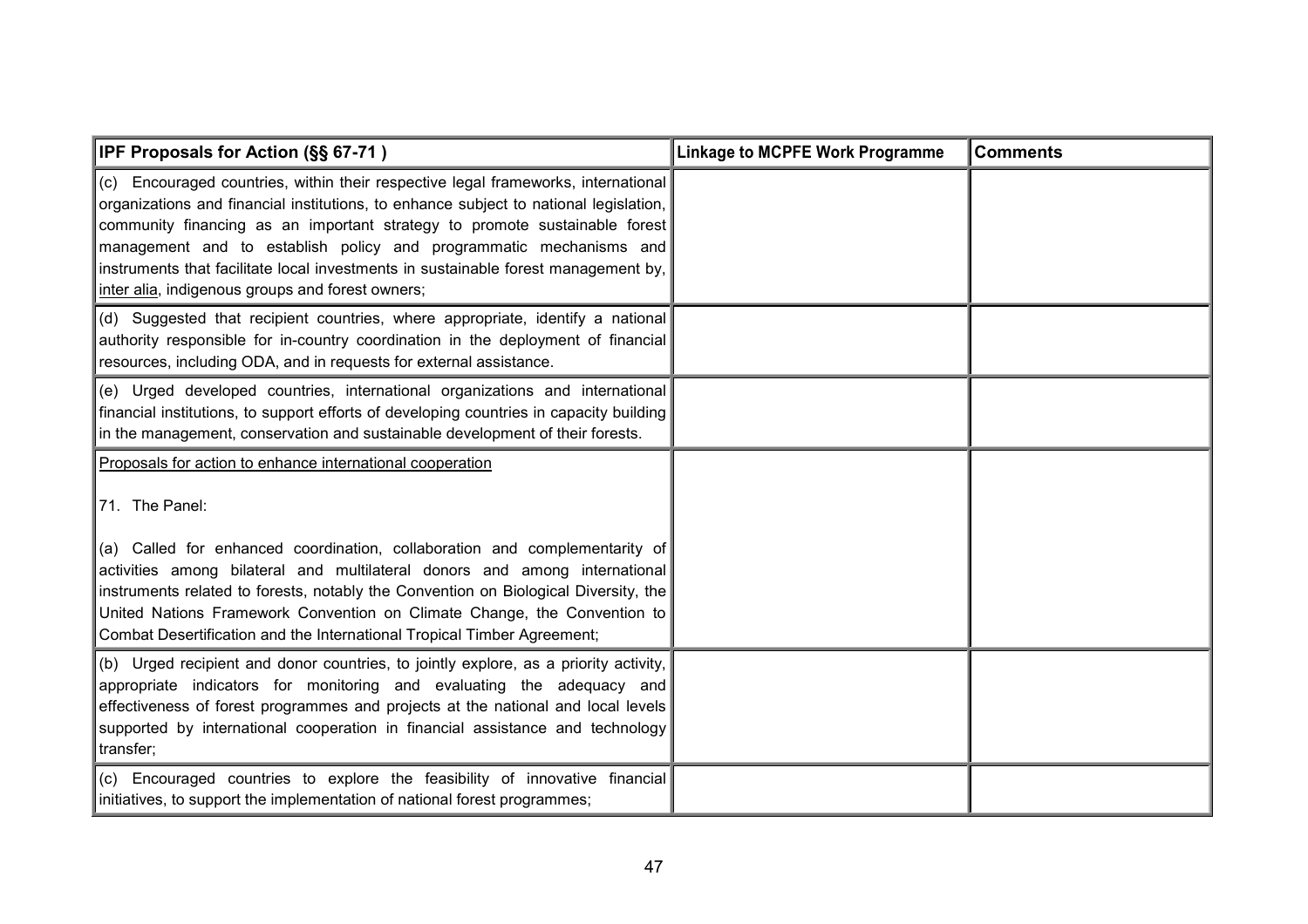# *B. Technology transfer and capacity building and information (§§ 77-78)*

| <b>IPF Proposals for Action (§§ 77-78)</b>                                                                                                                                                                                                                                                                                                                                                                                                                                                                                                                               | <b>Linkage to MCPFE Work Programme</b> | <b>Comments</b> |
|--------------------------------------------------------------------------------------------------------------------------------------------------------------------------------------------------------------------------------------------------------------------------------------------------------------------------------------------------------------------------------------------------------------------------------------------------------------------------------------------------------------------------------------------------------------------------|----------------------------------------|-----------------|
| Proposals for action to enhance technology transfer and capacity-building                                                                                                                                                                                                                                                                                                                                                                                                                                                                                                |                                        |                 |
| 77. The Panel:                                                                                                                                                                                                                                                                                                                                                                                                                                                                                                                                                           |                                        |                 |
| (a) Urged developed countries to promote, facilitate and finance, as<br>appropriate, the access to and the transfer of environmentally sound<br>technologies and corresponding know-how to developing countries on<br>favourable terms, including on concessional and preferential terms, as mutually<br>agreed, taking into account Chapter 34 of the Agenda 21 and paragraph 11 of<br>the Forest Principles.                                                                                                                                                           |                                        |                 |
| (b) Encouraged countries, where needed, to assess and identify their national<br>technological requirements and capabilities in order to achieve the management,<br>conservation and sustainable development of their forests. The assessment and<br>identification of specific technology needs should be consistent with priorities in                                                                                                                                                                                                                                 |                                        |                 |
| national forest programmes;                                                                                                                                                                                                                                                                                                                                                                                                                                                                                                                                              |                                        |                 |
| (c) Called for the strengthening of North-South cooperation and the promotion<br>of South-South as well as trilateral North-South-South cooperation in forest<br>related technology transfer through public and private sector investment and<br>partnerships, joint ventures, exchange of information and greater networking<br>among forest related institutions, taking due note of related work being<br>conducted in other international forums, including the Convention on Biological<br>Diversity and the United Nations Framework Convention on Climate Change; |                                        |                 |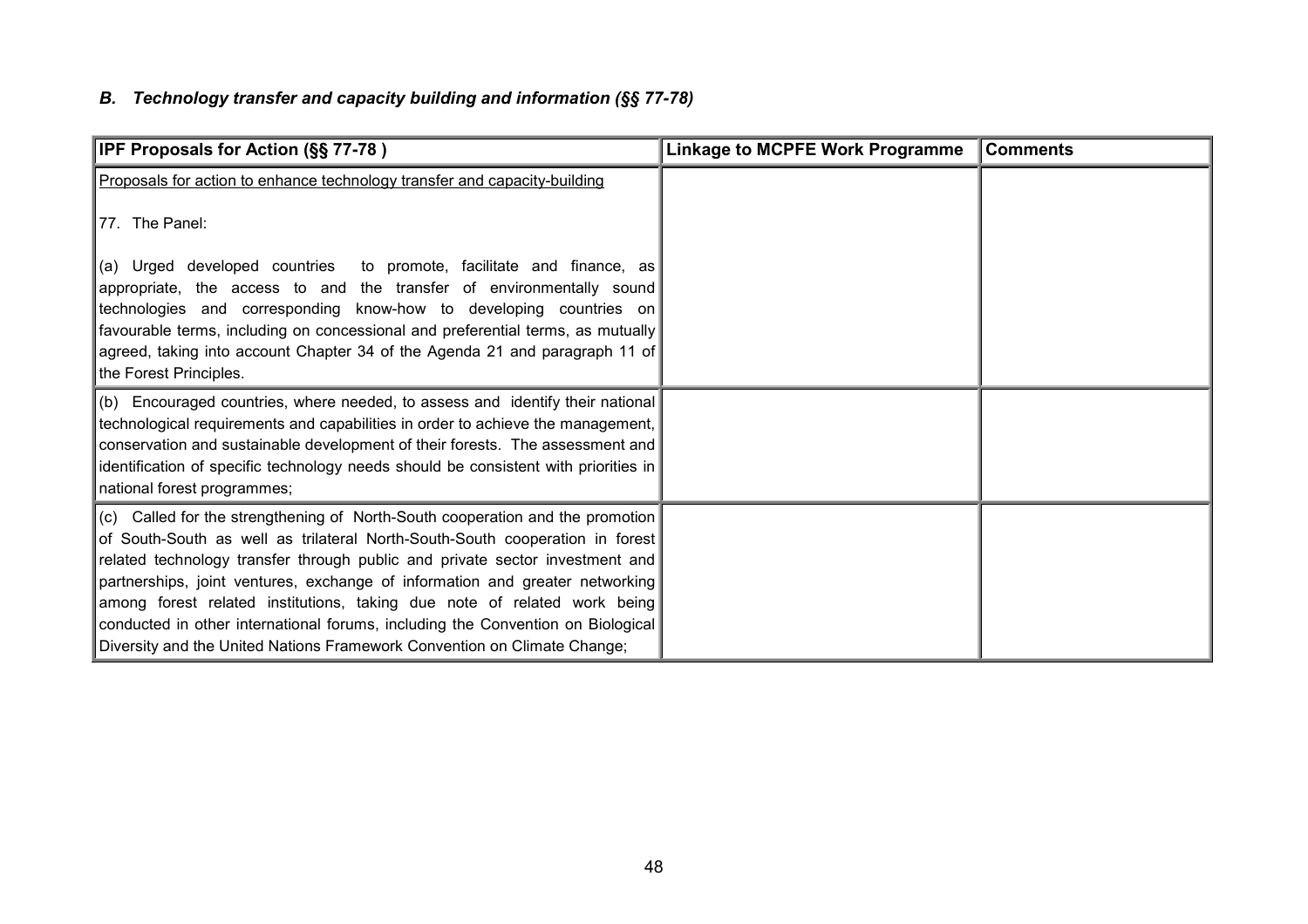| <b>IPF Proposals for Action (§§ 77-78)</b>                                                                                                                                                                                                                                                                                                                                                                                                                                                                                                                    | <b>Linkage to MCPFE Work Programme</b>     | <b>Comments</b>                                                                                                                                                                                                                                                                                                                                                                                                                                                                         |
|---------------------------------------------------------------------------------------------------------------------------------------------------------------------------------------------------------------------------------------------------------------------------------------------------------------------------------------------------------------------------------------------------------------------------------------------------------------------------------------------------------------------------------------------------------------|--------------------------------------------|-----------------------------------------------------------------------------------------------------------------------------------------------------------------------------------------------------------------------------------------------------------------------------------------------------------------------------------------------------------------------------------------------------------------------------------------------------------------------------------------|
| ∥(d) Called upon countries, to formulate policies and Work Programme Element 2.3:<br>incentives that encourage all concerned to develop and Training, Education and Gender Aspects<br>use environmentally sound technologies;                                                                                                                                                                                                                                                                                                                                 |                                            | The activities of the Joint FAO/ECE/ILO Committee on<br>Forest Technology, Management and<br>Training<br>contributing to the implementation of Work Programme<br>element "Training, Education and Gender Aspects"<br>provide important information on environmental<br>implications of the use of forest operation technologies<br>and give recommendations for planning and practice.                                                                                                  |
| (e) Called for greater emphasis on national and local Work Programme Element 2.3:<br>capacity-building<br>the<br>development<br>in<br>implementation of national forest programmes and in<br>international cooperation programmes as well as in the<br>development of mechanisms for the dissemination and<br>adaptation of technologies to national and local<br>conditions;                                                                                                                                                                                 | and Training, Education and Gender Aspects | <b>Directed</b><br>towards<br>forest<br>managers,<br>owners.<br>administrations and associations as well as government<br>agencies the activities of the Joint FAO/ECE/ILO<br>Committee on Forest Technology, Management and<br>Training under MCPFE Work Programme Element<br>"Training, Education and Gender Aspects" contribute to<br>national and local capacity building and to international<br>co-operation and the dissemination of technologies in<br>the pan-European region. |
| $\ $ (f) Invited governments, within their respective legal<br>international<br> frameworks,<br>and<br>organizations<br>-in l<br>consultation with countries, to consider supporting<br>indigenous people, local communities, other inhabitants<br>forests, small-scale forest owners, and forest<br>of<br>dependent communities, by funding sustainable forest<br>management projects, capacity building, and information<br>dissemination and by supporting direct participation of all<br>interested parties in forest policy discussions and<br>planning. |                                            |                                                                                                                                                                                                                                                                                                                                                                                                                                                                                         |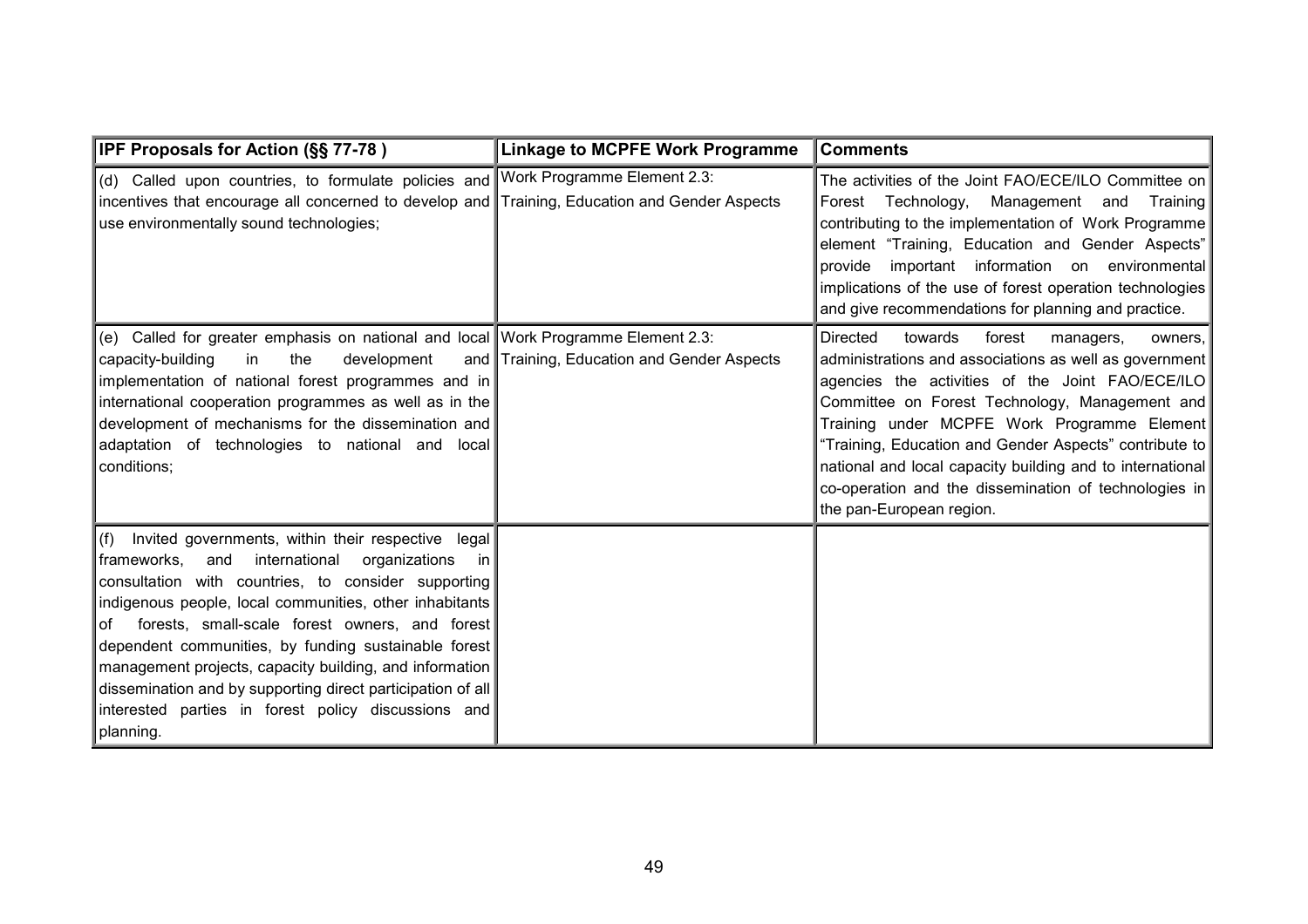| IPF Proposals for Action (§§ 77-78)                                                                                                                                                                                                                                                                                                                                                                                                                                                                                                                                                                                                              | <b>Linkage to MCPFE Work Programme</b> | <b>Comments</b>                                                                                                                                                                                                                                                                                                                                                                                                                                                                                                                                                                                                                                                                                                                                                                                                                                                                                                                                                                                                                                                                                                                                                                                                                                                                                         |
|--------------------------------------------------------------------------------------------------------------------------------------------------------------------------------------------------------------------------------------------------------------------------------------------------------------------------------------------------------------------------------------------------------------------------------------------------------------------------------------------------------------------------------------------------------------------------------------------------------------------------------------------------|----------------------------------------|---------------------------------------------------------------------------------------------------------------------------------------------------------------------------------------------------------------------------------------------------------------------------------------------------------------------------------------------------------------------------------------------------------------------------------------------------------------------------------------------------------------------------------------------------------------------------------------------------------------------------------------------------------------------------------------------------------------------------------------------------------------------------------------------------------------------------------------------------------------------------------------------------------------------------------------------------------------------------------------------------------------------------------------------------------------------------------------------------------------------------------------------------------------------------------------------------------------------------------------------------------------------------------------------------------|
| (g) Urged United Nations organizations with the<br>support of the international financial institutions to<br>prepare inventories of the most appropriate forest-<br>related technologies as well as the most effective<br>methods of transfer of these technologies to developing<br>countries among governments, between governments<br>and private sector, and within private sector.                                                                                                                                                                                                                                                          |                                        |                                                                                                                                                                                                                                                                                                                                                                                                                                                                                                                                                                                                                                                                                                                                                                                                                                                                                                                                                                                                                                                                                                                                                                                                                                                                                                         |
| Proposals for action to improve information systems                                                                                                                                                                                                                                                                                                                                                                                                                                                                                                                                                                                              |                                        |                                                                                                                                                                                                                                                                                                                                                                                                                                                                                                                                                                                                                                                                                                                                                                                                                                                                                                                                                                                                                                                                                                                                                                                                                                                                                                         |
| 78. The Panel:                                                                                                                                                                                                                                                                                                                                                                                                                                                                                                                                                                                                                                   |                                        |                                                                                                                                                                                                                                                                                                                                                                                                                                                                                                                                                                                                                                                                                                                                                                                                                                                                                                                                                                                                                                                                                                                                                                                                                                                                                                         |
| (a) Invited relevant international organizations and Work Programme Element 2.4:<br>international financial institutions, to review and initiate Countries in Transition<br>the development of improved forest information systems<br>with a view to enhancing coordination and data sharing Work Programme Element 2.3:<br>among interested parties regarding the implementation Training, Education and Gender<br>of national forest programmes, ODA programming, the Aspects<br>provision of new and additional financial resources,<br>efficient<br>private<br>sector<br>investment,<br>increased<br>development and transfer of technology. |                                        | By adopting Resolution H3 "Forestry Co-operation with Countries<br>with Economies in Transition" the Ministers <i>inter alia</i> emphasised<br>the importance of co-operation "which may take the form of<br>transfer of knowledge, and of bilateral and multi-lateral project,<br>and should focus on technical, scientific, institutional and legal<br>matters." The activities of the MCPFE in the follow-up of<br>Resolution H3 have been covering a wide range of forestry<br>issues (including study tours, workshops, training projects,<br>research programmes, technical development, know-how transfer<br>and others), thus also contributing to the implementation of the<br>IPF proposal for action, notably with regard to transfer of<br>information and technology. The international workshop "Forests<br>and Forestry in Central and Eastern European Countries - The<br>Transition Process and Challenges Ahead" that will be convened<br>by Poland in co-operation with UN-ECE/FAO and the MCPFE in<br>September 2001 in Debe/Poland will provide a platform to<br>discuss and exchange information on experiences and major<br>concerns, taking into account the developments of Central and<br>Eastern European Countries (CEECs) since the adoption of the<br>resolution in 1993. |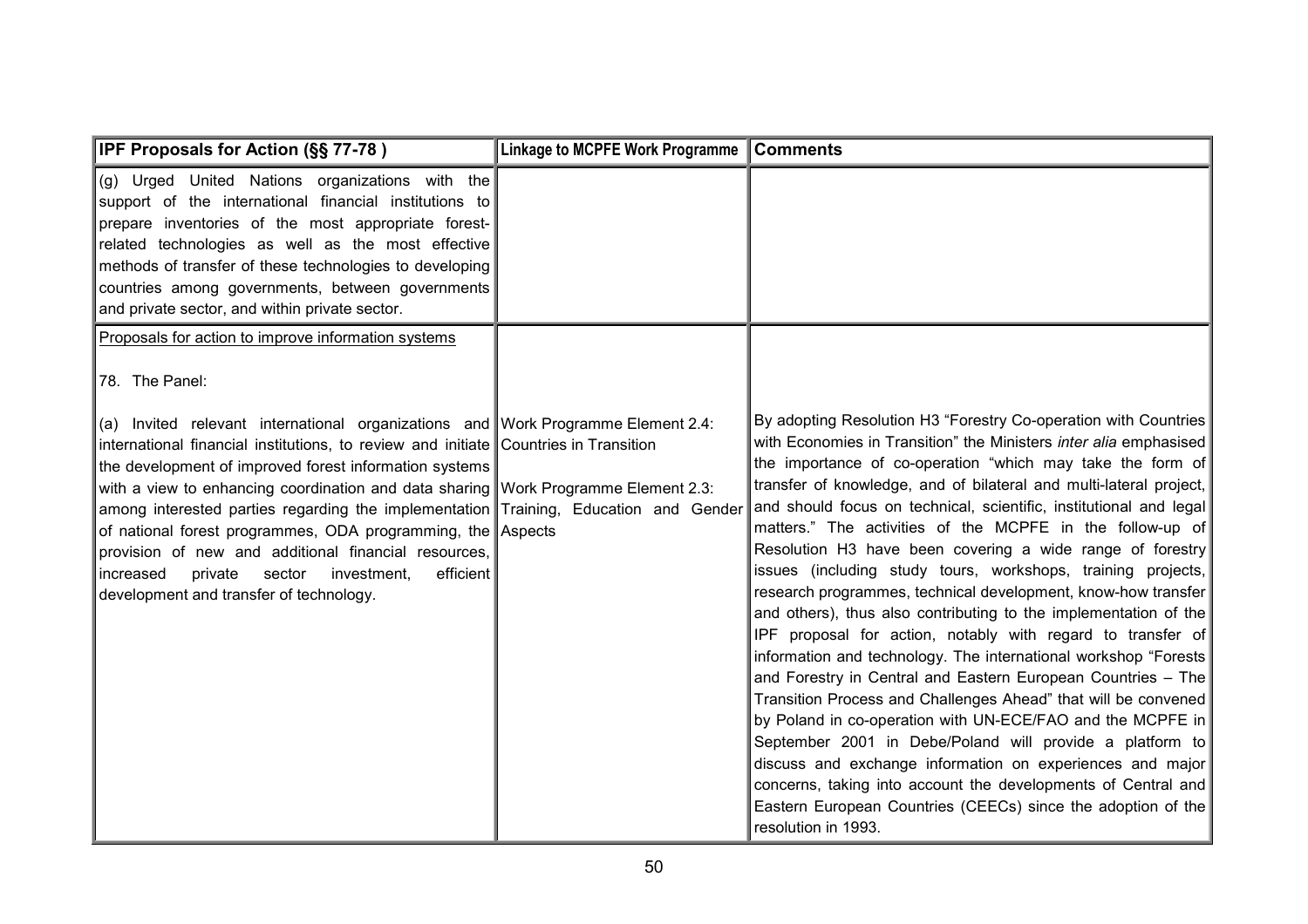| <b>IPF Proposals for Action (§§ 77-78)</b>                                                                                                                                                                                                                                                                                                                                                                                                                                                                                                                                                                                                       | <b>Linkage to MCPFE Work Programme</b>                                | <b>Comments</b>                                                                                                                                                                                                                                                                                                                                                |
|--------------------------------------------------------------------------------------------------------------------------------------------------------------------------------------------------------------------------------------------------------------------------------------------------------------------------------------------------------------------------------------------------------------------------------------------------------------------------------------------------------------------------------------------------------------------------------------------------------------------------------------------------|-----------------------------------------------------------------------|----------------------------------------------------------------------------------------------------------------------------------------------------------------------------------------------------------------------------------------------------------------------------------------------------------------------------------------------------------------|
| developed countries and appropriate Work Programme Element 2.4:<br>(b) Urged<br>international organizations to establish mechanisms to Countries in Transition<br>assist the interpretation and dissemination of information<br>relevant to management, conservation and sustainable<br>development of all types of forests to those countries<br>and interested parties who have difficulties in accessing<br>internationally<br>available<br>information,<br>including                                                                                                                                                                         |                                                                       | In the follow-up of the resolution H3, an electronic<br>database has been developed by UN-ECE/FAO which<br>contains information on about 500 projects of<br>assistance and co-operation reported by donor and<br>recipient countries. The database is available in the<br>internet.                                                                            |
| dissemination through electronic means;                                                                                                                                                                                                                                                                                                                                                                                                                                                                                                                                                                                                          | Work Programme Element 2.3:<br>Training, Education and Gender Aspects | In addition, the workshop organised by the Joint<br>FAO/ECE/ILO Committee on Forest Technology,<br>Management and Training on "Forestry Information<br>Systems 2000" (tentatively 2001), which is on of the<br>actions implementing Work Programme Element<br>"Training, Education and Gender Aspects", contributes<br>to the implementation of the objective. |
| Invited members of the informal high-level Inter- Work Programme Element 2.4:<br>lc).<br>Agency Task Force on Forests (ITFF) including FAO, Countries in Transition<br>ITTO, UNDP, World Bank, CBD Secretariat and UNEP,<br>and other relevant international organizations, to<br>facilitate the provision of a better flow, to both the policy<br>and operational levels, of synthesized information on<br>progress, policy development,<br>programme<br>best l<br>management practices and financial strategies for forest<br>sector, both for the public and private sector, including<br>through the establishment of specialized databases; |                                                                       | The electronic database which has been developed by<br>UN-ECE/FAO in the follow-up of the resolution H3 (see<br>comment above), constitutes the key tool for monitoring<br>and co-ordination of activities on forestry assistance to<br>Countries with Economies in Transition (CITs).                                                                         |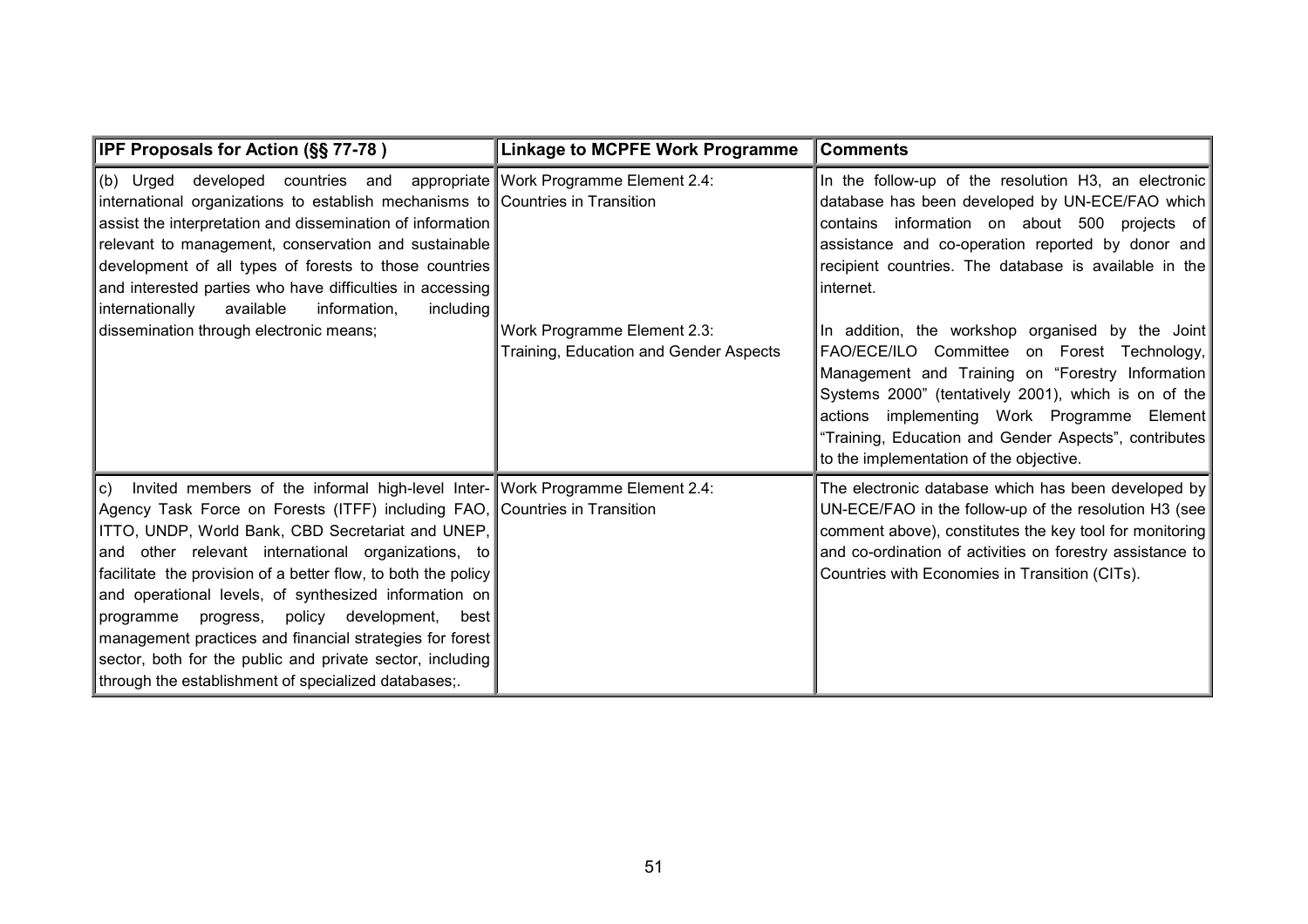# **III. Scientific research, forest assessment and the development of criteria and indicators for sustainable forest management**

### *A. Assessment of the multiple benefits of all types of forests (§ 89)*

| IPF Proposals for Action (§ 89)                                                                                                                                                                                                                                                                                                                                                                                                                              | <b>Linkage to MCPFE Work Programme</b>                            | <b>Comments</b>                                                                                                                                                                                                                                                                                                                                                                                                                                                                                                                                                                                                         |
|--------------------------------------------------------------------------------------------------------------------------------------------------------------------------------------------------------------------------------------------------------------------------------------------------------------------------------------------------------------------------------------------------------------------------------------------------------------|-------------------------------------------------------------------|-------------------------------------------------------------------------------------------------------------------------------------------------------------------------------------------------------------------------------------------------------------------------------------------------------------------------------------------------------------------------------------------------------------------------------------------------------------------------------------------------------------------------------------------------------------------------------------------------------------------------|
| 89. The Panel:<br>(a) Encouraged countries to integrate national level Lisbon Resolution L2:<br>indicators<br>for<br>sustainable<br>criteria<br>and<br>management in national forest assessments including Operational Level Guidelines for Sustainable<br>qualitative indicators where appropriate;                                                                                                                                                         | forest Pan-European Criteria, Indicators and<br>Forest Management | In Resolution L2 the Ministers committed themselves,<br>inter alia, to "promote the development and<br>implementation of national criteria and indicators using<br>the Pan-European criteria and indicators as a reference<br>framework ()" and to "improve the quality and promote<br>the necessary adaptations of national data collection<br>systems, to fulfil the needs of information for national<br>and international reporting on SFM recognising the<br>need for continuity of terms and definitions."                                                                                                        |
| (b) Encouraged all countries, where appropriate and Lisbon Resolution L2:<br>step by step, to improve national forest resources Pan-European Criteria, Indicators and<br>assessment, forest statistics and the capacity to analyse Operational Level Guidelines for Sustainable<br>and make proper use of forest resources information, Forest Management<br>and encouraged donor countries and international<br>organizations to support these initiatives; |                                                                   | See comment on proposal 89 (a) above.                                                                                                                                                                                                                                                                                                                                                                                                                                                                                                                                                                                   |
| universities<br>(c) Urged<br>countries,<br>and<br>organizations and major groups to strengthen research Pan-European Criteria, Indicators and<br>on forest inventory and monitoring techniques with a Operational Level Guidelines for Sustainable<br>view to expanding the scope and improving the quality of Forest Management<br>forest assessments;                                                                                                      | relevant Lisbon Resolution L2:                                    | In Resolution L2 the Ministers also committed<br>themselves to "encourage national and international<br>research institutes to evaluate the<br>consistency,<br>relevance and cost effectiveness of indicators in<br>assessing sustainable forest management, as well as<br>availability of national data. Together with governments<br>and organisations, identify needs, promote and support<br>necessary co-operative research to improve and better<br>assess the multiple functions and uses of forests which<br>are considered as being insufficiently covered by the<br>existing set of criteria and indicators." |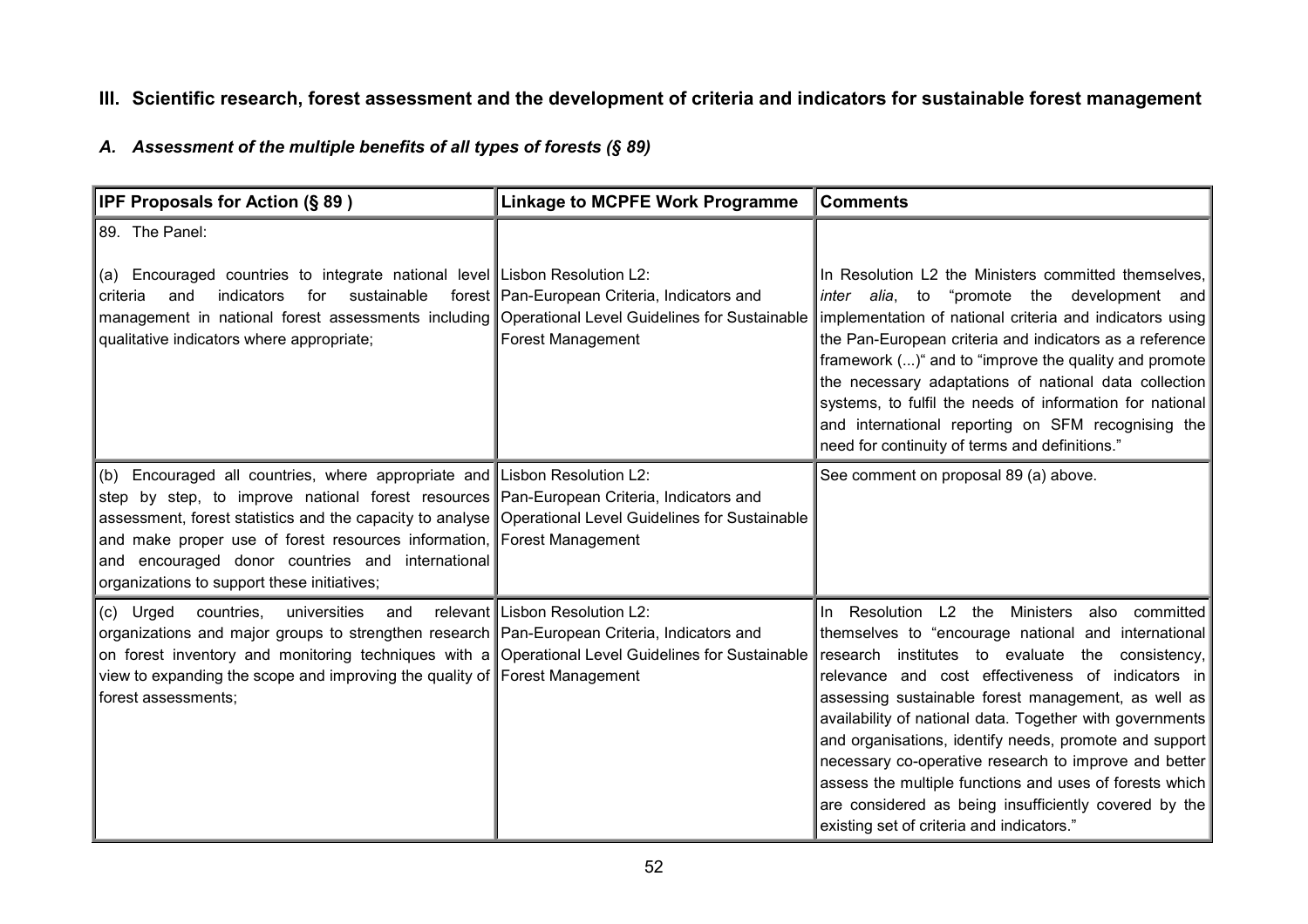| <b>IPF Proposals for Action (§ 89)</b>                                                                                                                                                                                                                                                                                                                                                                                                                                                                                                                                                                                                                                                                    | Linkage to MCPFE Work Programme Comments |                                                                                                                                                                                                                                                                                                                                                                          |
|-----------------------------------------------------------------------------------------------------------------------------------------------------------------------------------------------------------------------------------------------------------------------------------------------------------------------------------------------------------------------------------------------------------------------------------------------------------------------------------------------------------------------------------------------------------------------------------------------------------------------------------------------------------------------------------------------------------|------------------------------------------|--------------------------------------------------------------------------------------------------------------------------------------------------------------------------------------------------------------------------------------------------------------------------------------------------------------------------------------------------------------------------|
| (d) Requested FAO, in consultation with Governments and<br>relevant organizations including UNEP, to prepare and<br>distribute a detailed plan for the implementation of FRA 2000.<br>This should provide for the inclusion of a broad range of forest<br>values, including non-timber values, and include detailed cost<br>and funding options associated with potential new parameters,<br>actions, targets and responsibilities for carrying out the<br>assessment consistent with the recommendations of the Kotka<br>III meeting and with due regard to the requirements arising<br>from internationally or regionally agreed criteria and relevant<br>indicators for sustainable forest management; |                                          |                                                                                                                                                                                                                                                                                                                                                                          |
| (e) Requested FAO to implement the Global Forest Lisbon Resolution L2:<br>Resources Assessment 2000 in collaboration with international Pan-European Criteria, Indicators and<br>organizations, countries and other organizations with Operational Level Guidelines for<br>competence in assessments, and to share the results of the Sustainable Forest Management<br>assessment effectively with the international community;                                                                                                                                                                                                                                                                           |                                          | Data on most of the quantitative pan-European<br>indicators for SFM have been collected through the<br>Forest<br>Boreal<br>Resource<br>Temperate<br>and<br>Assessment 2000 (TBFRA-2000), which forms part<br>of the Global Forest Resource Assessment 2000.<br>The results of the TBFRA-2000 are made available<br>both, as a publication of the UN and in the internet. |
| (f) Requested FAO, in consultation with countries and Work Programme Element 4.2:<br>relevant international organizations and in an open and Criteria and Indicators for SFM<br>transparent manner, to formulate an internationally acceptable   4.2.2 Towards Harmonising Data<br>set of definitions of key terms used in the assessment of all<br>types of forests and their resources, and to promote their<br>adoption;                                                                                                                                                                                                                                                                               | <b>Collection and Reporting Systems</b>  | Work of the MCPFE on Criteria and Indicators for<br>SFM also includes to explore possibilities to<br>harmonise forest-related data collection<br>and<br>reporting systems in Europe, which does also<br>include definitions and key terms.                                                                                                                               |
| (g) Urged FAO, in partnership with other international Work Programme Element 4.2:<br>organizations, the Intersecretariat Working Group on Forest Criteria and Indicators for SFM<br>Statistics, national institutions and NGOs, to address the need 4.2.2 Towards Harmonising Data<br>for better coordination and avoidance of overlap between<br>forest and other related information systems and for clearer<br>prioritization in data collection;                                                                                                                                                                                                                                                     | <b>Collection and Reporting Systems</b>  | See comment on proposal § 89 (f) above                                                                                                                                                                                                                                                                                                                                   |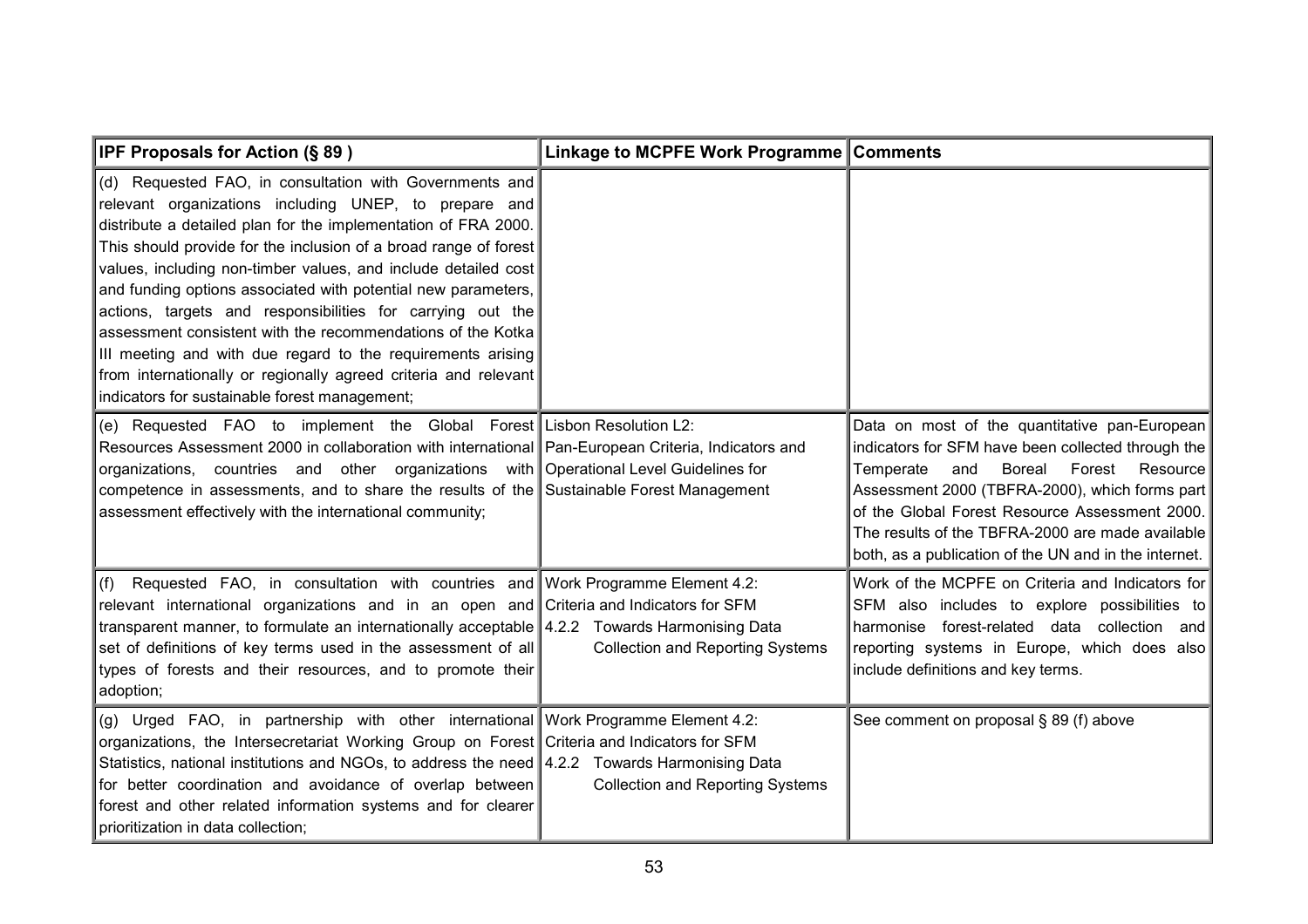| <b>IPF Proposals for Action (§ 89)</b>                                                                    | Linkage to MCPFE Work Programme Comments   |                                                     |
|-----------------------------------------------------------------------------------------------------------|--------------------------------------------|-----------------------------------------------------|
| $\vert$ (h) Encouraged countries to begin a consultation process with $\vert$ Work Programme Element 4.2: |                                            | l Further<br>improvement of the<br>pan-European     |
| all interested parties at national, sub-national and local levels, Criteria and Indicators for SFM        |                                            | indicators for SFM, which are the basis for the     |
| to identify the full range of benefits a given society derives from $\parallel$ 4.2.1                     | Improvement of Pan-European                | development of national indicators, contributes to  |
| forests, taking the ecosystem approach fully into consideration.                                          | Indicators for SFM                         | better identifying and assessing the multiple       |
|                                                                                                           |                                            | benefits derived from forests at national levels.   |
|                                                                                                           |                                            |                                                     |
|                                                                                                           | Work Programme Element 2.1:                | Also work of the MCPFE on the issue of rural        |
|                                                                                                           | Rural Development:                         | development focuses on identifying<br>benefits      |
|                                                                                                           | Rural Development Concept and<br>2.1.1     | derived from forests and their significance and     |
|                                                                                                           | Forest Policy in Europe                    | potential role in the context of rural development. |
|                                                                                                           | 2.1.2 Contribution of Forests and Forestry |                                                     |
|                                                                                                           | to Rural Development in Europe             |                                                     |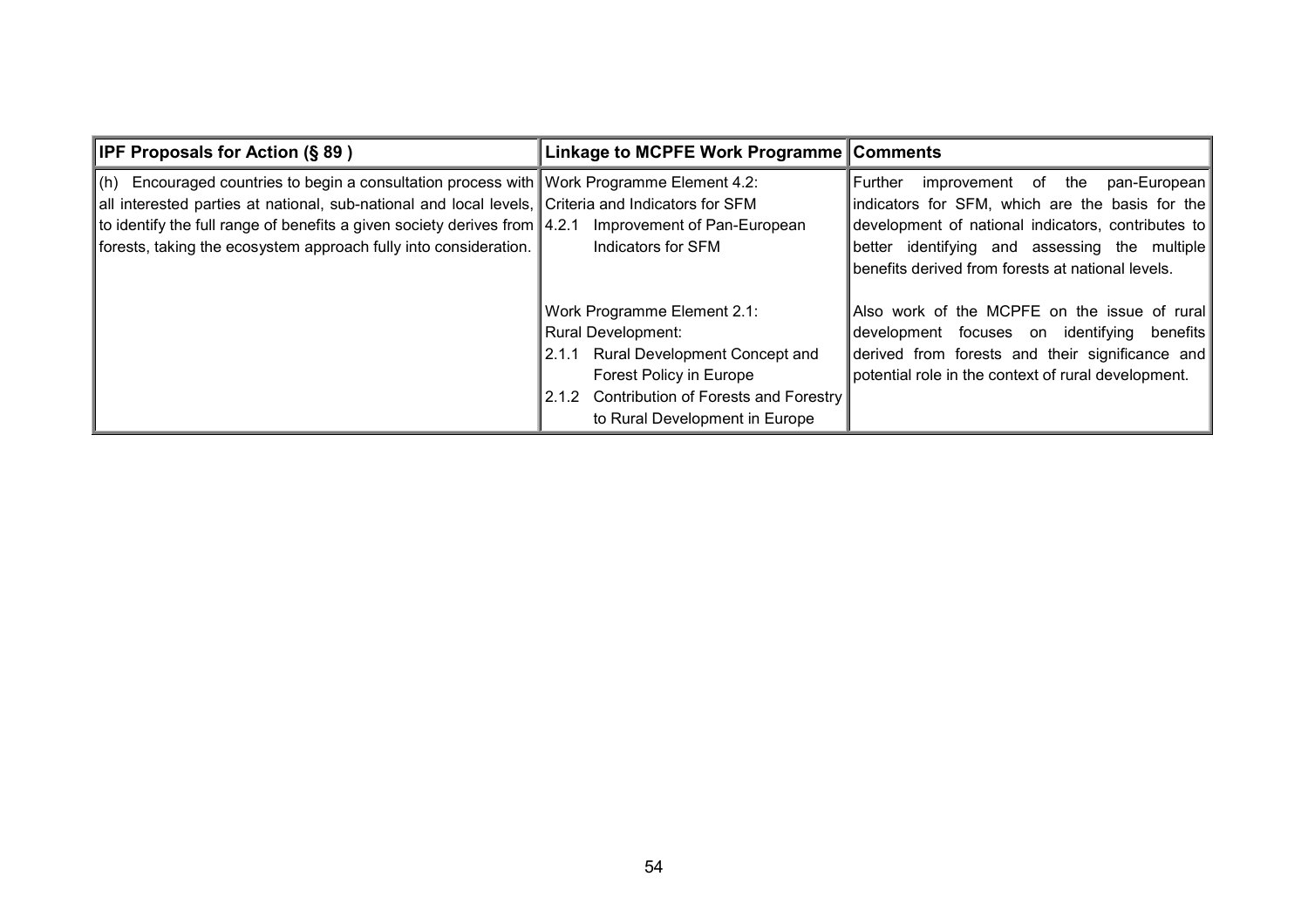#### *B. Forest research (§ 94)*

| IPF Proposals for Action (§ 94)                                                                                                                                                                                                                                                                                                                                                                                                               | Linkage to MCPFE Work Programme Comments |  |
|-----------------------------------------------------------------------------------------------------------------------------------------------------------------------------------------------------------------------------------------------------------------------------------------------------------------------------------------------------------------------------------------------------------------------------------------------|------------------------------------------|--|
| 94. The Panel:                                                                                                                                                                                                                                                                                                                                                                                                                                |                                          |  |
| (a) Requested the Centre for International Forestry Research (CIFOR), in collaboration with<br>relevant organizations and in consultation with a group of internationally recognized experts, as<br>well as in conjunction with national, regional, intergovernmental and non-governmental bodies,<br>to develop as soon as possible mechanisms to:                                                                                           |                                          |  |
| guide the identification and definition as well as prioritization of global and eco-regional<br>(i)<br>interdisciplinary research problems, taking into account national priorities and closely<br>linked to practical and operational forest management issues;                                                                                                                                                                              |                                          |  |
| promote consortia or networks to lead and organize global forest research and ensure that<br>(ii)<br>results are made available to all users;                                                                                                                                                                                                                                                                                                 |                                          |  |
| build global capacity for forest research and develop new and innovative means to<br>(iii)<br>disseminate information and technologies;<br>(iv) mobilize resources to accomplish the above objectives;                                                                                                                                                                                                                                        |                                          |  |
| (b) Called on the Conferences of the Parties to the Convention on Biological Diversity, the<br>Framework Convention on Climate Change and the Convention to Combat Desertification<br>within their areas of competence, to promote research and analysis undertaken by these<br>Conventions and address gaps in existing knowledge where relevant to their mandate;                                                                           |                                          |  |
| (c) Urged the United Nations system, international financial institutions and countries to<br>examine the need to expand the capacity of existing research institutions at the regional and<br>sub-regional levels and, where appropriate, the establishment of new regional/sub-regional<br>centres for research, development and extension, including for biological diversity and forest<br>products, and other forest goods and services; |                                          |  |
| (d) Encouraged countries and regional and international research organizations to extend on-<br>site research and to enhance its prioritization and the application of its results, with the<br>involvement of all interested parties in the planning, implementation, monitoring and evaluation<br>of research, so as to enhance its relevance and impact.                                                                                   |                                          |  |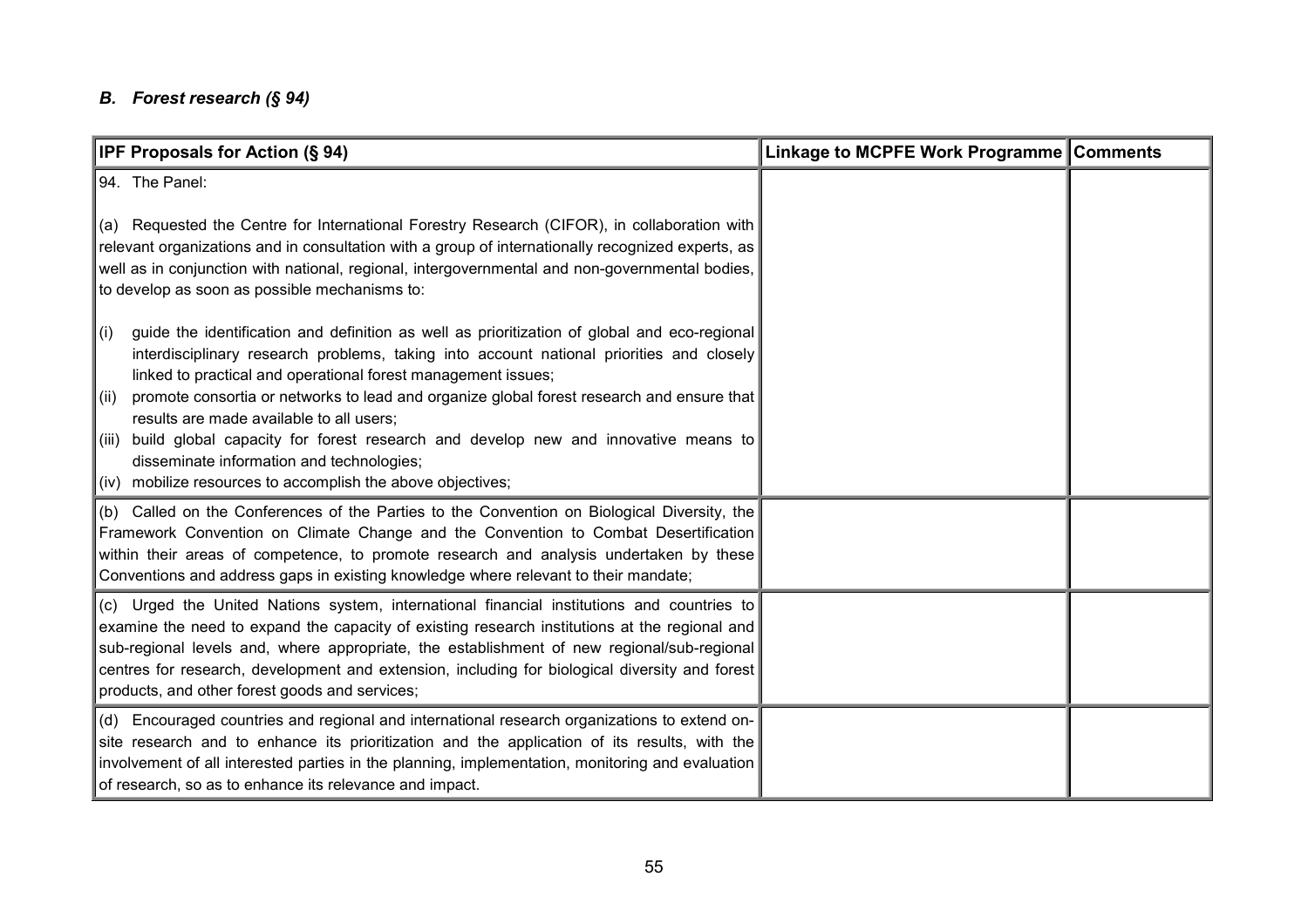## *C. Methodologies for the proper valuation of the multiple benefits of forests (§ 104)*

| <b>IPF Proposals for Action (§ 104)</b>                                                                                                                                                                                                                                                                                                                                                                                                                                                                                                                                                                                                                                                                                                                                                                                                     | <b>Linkage to MCPFE Work Programme</b> | <b>Comments</b>                                                                                                                                                                                                                                                                                                                                                                                                                                                                    |
|---------------------------------------------------------------------------------------------------------------------------------------------------------------------------------------------------------------------------------------------------------------------------------------------------------------------------------------------------------------------------------------------------------------------------------------------------------------------------------------------------------------------------------------------------------------------------------------------------------------------------------------------------------------------------------------------------------------------------------------------------------------------------------------------------------------------------------------------|----------------------------------------|------------------------------------------------------------------------------------------------------------------------------------------------------------------------------------------------------------------------------------------------------------------------------------------------------------------------------------------------------------------------------------------------------------------------------------------------------------------------------------|
| 104. The Panel:                                                                                                                                                                                                                                                                                                                                                                                                                                                                                                                                                                                                                                                                                                                                                                                                                             |                                        |                                                                                                                                                                                                                                                                                                                                                                                                                                                                                    |
| (a) Encouraged countries, in collaboration with international Work Programme Element 2.2:<br>organizations, to make use of available methodologies to Renewable Resources – Goods and Services<br>provide improved estimates of the value of all forest goods and 2.2.1. Valuation of Goods and Services<br>services and allow for more informed decision-making about<br>the implications of alternative proposals for forest programmes<br>and land-use plans, taking into account that the wide range of<br>benefits provided by forests are not adequately covered by<br>present valuation methodology, and that economic valuation<br>cannot become a substitute for the process of political<br>decision, which includes consideration of wide-ranging<br>environmental, socio-economic, ethical, cultural and religious<br>concerns; |                                        | Given the wealth of both valuation methods and<br>of applications of these methods in practice, the<br>MCPFE in its work on "valuation" notably<br>focuses on the range of open questions related,<br>e.g. low comparability and political<br>as<br>implications. The Czech Republic, in co-<br>operation with the MCPFE, convened an<br>international seminar on the valuation of forest<br>goods and services, including valuation of<br>environmental values, in November 2000. |
| (b) Requested international organizations and relevant<br>institutions to prepare comprehensive documents on the<br>available forest valuation methods and data-sets required for<br>the evaluation of forest goods and services, in particular those<br>that are not traded in the market place;                                                                                                                                                                                                                                                                                                                                                                                                                                                                                                                                           |                                        |                                                                                                                                                                                                                                                                                                                                                                                                                                                                                    |
| (c) Invited countries and relevant international organizations Lisbon Resolution L1:<br>and institutions to promote research to further develop forest People, Forests and Forestry – Enhancement<br>valuation methodologies, in particular those related to of Socio-economic Aspects of Sustainable<br>deforestation and forest degradation, erosion, and criteria and Forest Management<br>indicators, taking into account the particular circumstances of<br>each country.                                                                                                                                                                                                                                                                                                                                                              |                                        | In Lisbon Resolution L1 the ministers inter alia<br>committed themselves to "engage further<br>research efforts on socio-economic aspects of<br>sustainable forest management, in particular on<br>the assessment and valuation of the full range<br>of forest goods and services ()" (Action 9).                                                                                                                                                                                  |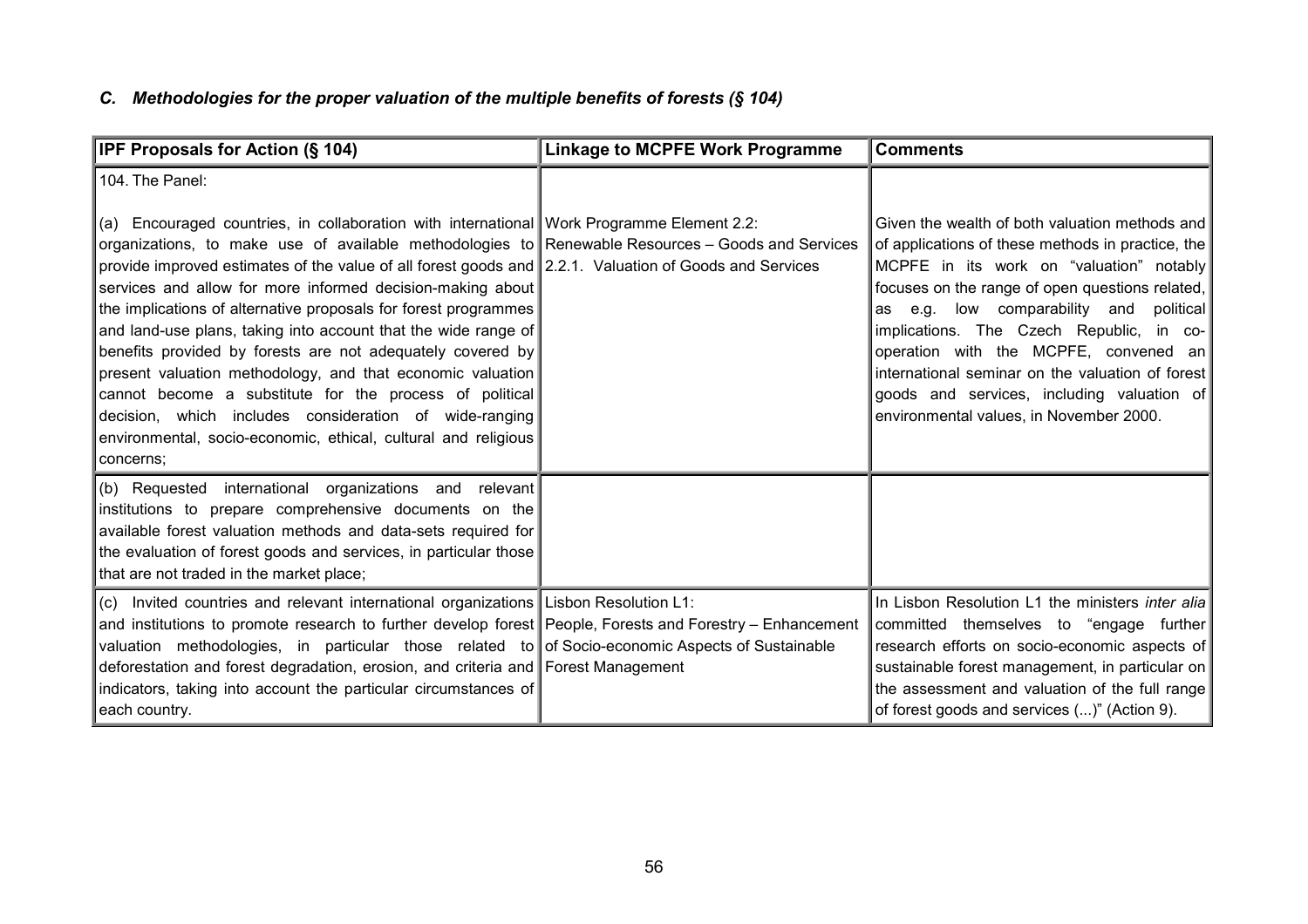## *D. Criteria and Indicators for Sustainable Forest Management (§ 115)*

| <b>IPF Proposals for Action (§ 115)</b>                                                                                                                                                                                                                                                                                                                                                                                                                                          | Linkage to MCPFE Work Programme Comments |                                                                                                                                                                                                                                                                            |
|----------------------------------------------------------------------------------------------------------------------------------------------------------------------------------------------------------------------------------------------------------------------------------------------------------------------------------------------------------------------------------------------------------------------------------------------------------------------------------|------------------------------------------|----------------------------------------------------------------------------------------------------------------------------------------------------------------------------------------------------------------------------------------------------------------------------|
| 1115. The Panel:                                                                                                                                                                                                                                                                                                                                                                                                                                                                 |                                          |                                                                                                                                                                                                                                                                            |
| $\alpha$ Encouraged countries to proceed to prepare, Lisbon Resolution L2:<br>through a participatory approach, national-level criteria Pan-European Criteria, Indicators and<br>and indicators for sustainable forest management, and, Operational Level Guidelines for<br>taking cognizance of specific country conditions and on Sustainable Forest Management<br>the basis of internationally and regionally agreed<br>initiatives, to initiate and to implement them, where |                                          | In Resolution L2 the Ministers <i>inter alia</i> committed<br>themselves to "promote the development and<br>implementation of national criteria and indicators using<br>the pan-European criteria and indicators as a reference<br>framework ()".                          |
| appropriate, while recognizing that further scientific and   Work Programme Element 4.2:<br>technical examination, including field testing, will itself Criteria and Indicators for SFM<br>provide valuable experience and assist in further $4.2.1$ Improvement of Pan-European<br>refinement and development;                                                                                                                                                                  | Indicators for SFM                       | Further improvement of the pan-European indicators for<br>SFM has been initiated in co-operation with relevant<br>scientific and technical bodies. In autumn 2000 the<br>MCPFE established an "Advisory Group" to develop<br>proposals for improved indicators by mid 2002 |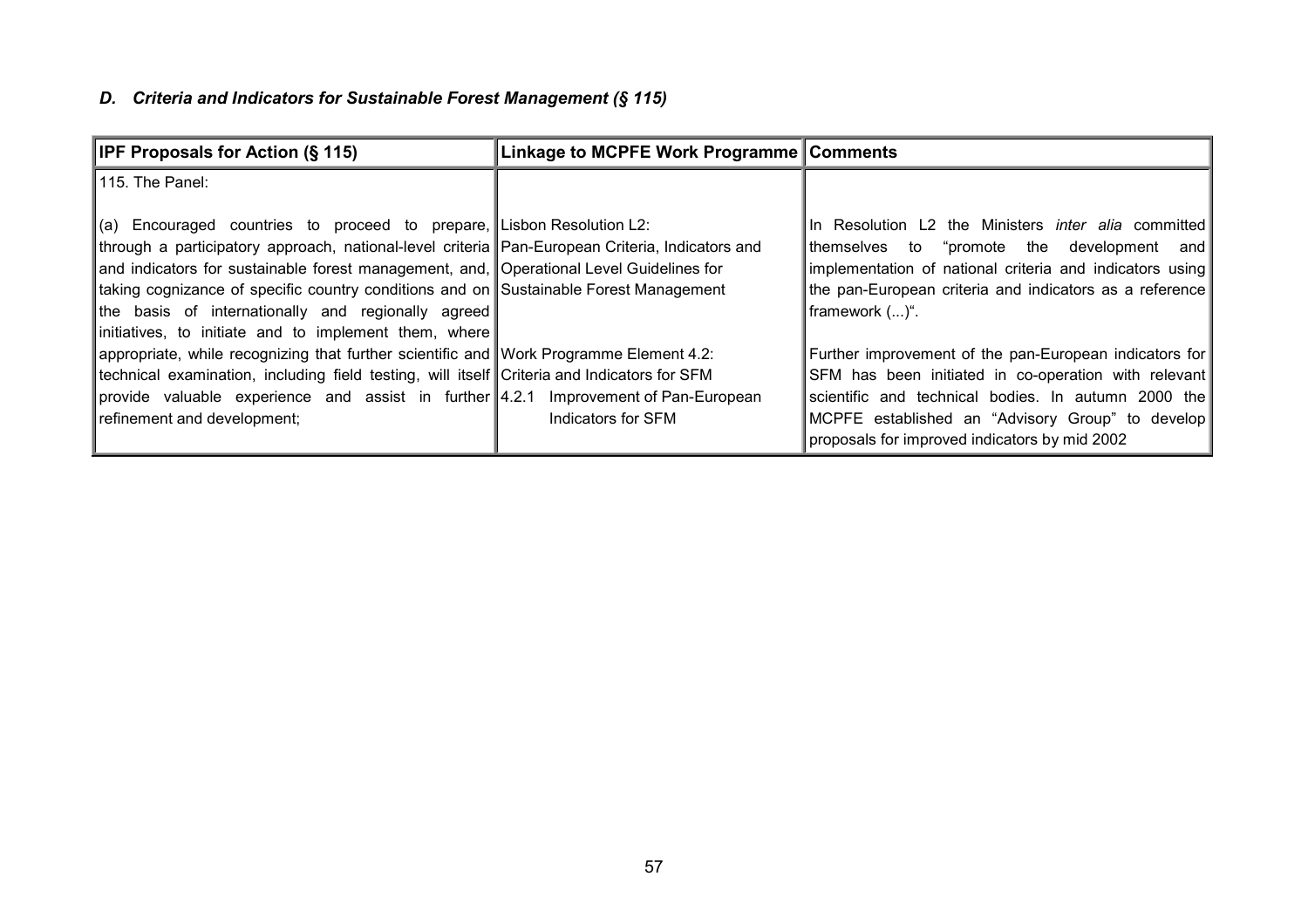| <b>IPF Proposals for Action (§ 115)</b>                                                                                                                                                                                                                                                                                                                                                                                                                                                                                                                                                                                                                                                                                                                                                                                                                       | <b>Linkage to MCPFE Work Programme</b> | <b>Comments</b>                                                                                                                                                                                                                                                                                                                                                                                                                                                                                                                                                                                                                                                                                                                                                                                                                                                                                                                                                                                                                                                                                                            |
|---------------------------------------------------------------------------------------------------------------------------------------------------------------------------------------------------------------------------------------------------------------------------------------------------------------------------------------------------------------------------------------------------------------------------------------------------------------------------------------------------------------------------------------------------------------------------------------------------------------------------------------------------------------------------------------------------------------------------------------------------------------------------------------------------------------------------------------------------------------|----------------------------------------|----------------------------------------------------------------------------------------------------------------------------------------------------------------------------------------------------------------------------------------------------------------------------------------------------------------------------------------------------------------------------------------------------------------------------------------------------------------------------------------------------------------------------------------------------------------------------------------------------------------------------------------------------------------------------------------------------------------------------------------------------------------------------------------------------------------------------------------------------------------------------------------------------------------------------------------------------------------------------------------------------------------------------------------------------------------------------------------------------------------------------|
| (b) Urged countries to promote, as appropriate, the Lisbon Resolution L2:<br>use of internationally, regionally, sub-regionally and Pan-European Criteria, Indicators and<br>nationally agreed criteria and indicators as $a$<br>framework for promoting best forest practices and in Sustainable Forest Management<br>facilitating sustainable forest management; to<br>encourage the formulation and implementation of<br>criteria and indicators on a cross-sectoral basis and<br>with the full participation of all interested parties; to<br>include them in national forest programmes; to<br>establish and, where appropriate, clarify links<br>between criteria and indicators employed at the<br>national level and at the sub-national or at the forest<br>management unit/operational levels; and to promote<br>their compatibility at all levels; | Operational Level Guidelines for       | The ministerial commitment laid down in Resolution L2 inter alia<br>includes to "promote the development and implementation of<br>national criteria and indicators using the Pan-European criteria<br>and indicators as a reference framework, and taking into account<br>specific country conditions and integrate them into national forest<br>programmes or other relevant policy frameworks." Furthermore,<br>the ministers committed themselves to "improve the quality and<br>promote the necessary adaptations of national data collection<br>systems, to fulfil the needs of information for national and<br>international reporting on SFM recognising the need for continuity<br>of terms and definitions." With the "Pan-European Operational<br>Level Guidelines for Sustainable Forest Management", endorsed<br>by the ministers in Resolution L2, the MCPFE has also<br>developed a common pan-European tool which translates the<br>international commitments down to the level of forest<br>management planning and practices and which follows the<br>structure of the six pan-European criteria for SFM. |
| (c) Encouraged countries not yet participating in any<br>of the ongoing international and regional initiatives on<br>criteria and indicators to become involved as soon as<br>possible, thereby gaining benefit from the experience<br>of the existing processes as well as contributing new<br>insights; and urged donor countries, and multilateral<br>and international organizations to provide adequate<br>technical and financial assistance to developing<br>countries and economies in transition to enable them<br>to be involved and to participate in the further<br>development, field testing and implementation of<br>criteria and indicators at the national, sub-national<br>and forest management unit/operational levels;                                                                                                                   |                                        |                                                                                                                                                                                                                                                                                                                                                                                                                                                                                                                                                                                                                                                                                                                                                                                                                                                                                                                                                                                                                                                                                                                            |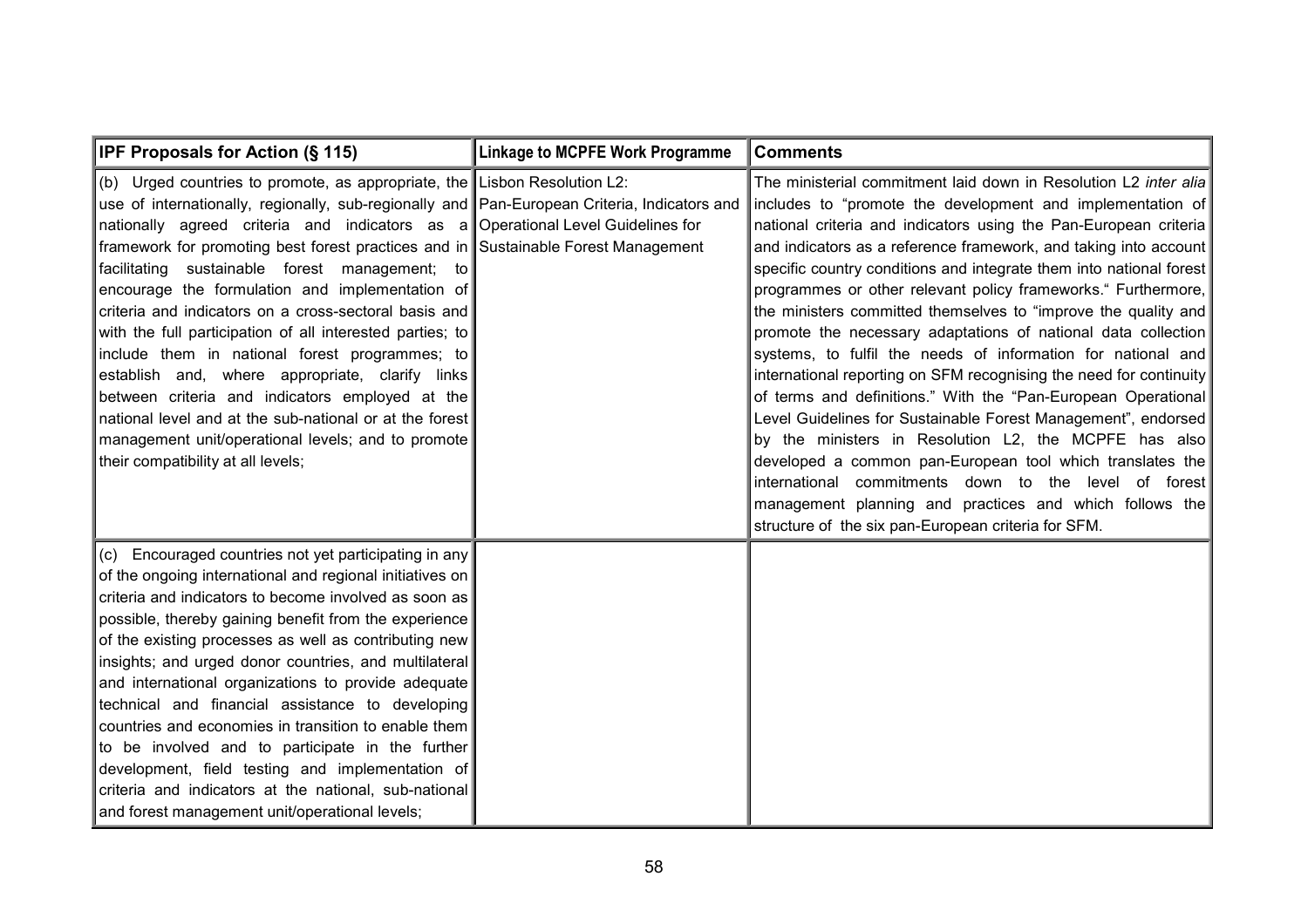| IPF Proposals for Action (§ 115)                                                                                                                                                                                                                                                                                                                                                                                                                                                                                                                                                                                                                                                                                                                                                                                                                                                                            | Linkage to MCPFE Work Programme Comments |                                                                                                                                                                                                                                                                                                                                                                                                                                                                                                                                                                             |
|-------------------------------------------------------------------------------------------------------------------------------------------------------------------------------------------------------------------------------------------------------------------------------------------------------------------------------------------------------------------------------------------------------------------------------------------------------------------------------------------------------------------------------------------------------------------------------------------------------------------------------------------------------------------------------------------------------------------------------------------------------------------------------------------------------------------------------------------------------------------------------------------------------------|------------------------------------------|-----------------------------------------------------------------------------------------------------------------------------------------------------------------------------------------------------------------------------------------------------------------------------------------------------------------------------------------------------------------------------------------------------------------------------------------------------------------------------------------------------------------------------------------------------------------------------|
| (d) Urged countries and international organizations, in Lisbon Resolution L2:<br>particular FAO, UNEP and other participants in Pan-European Criteria, Indicators and<br>international and regional initiatives to undertake efforts Operational Level Guidelines for<br>to achieve a common international understanding on Sustainable Forest Management<br>concepts, essential terms and definitions used in<br>formulating and developing criteria and indicators for<br>sustainable forest management and to promote their<br>adoption; on indicators for forests in similar ecological<br>zones; on the mutual recognition among sets of criteria<br>and indicators as tools for assessing trends in forest<br>management and conditions at the national level; and on<br>transparent methods for measurement of indicators and<br>for the collection, assembly, storage and dissemination<br>of data; |                                          | In Lisbon Resolution L2 the European ministers<br>responsible for forests committed themselves to "engage<br>further efforts with other international and regional<br>processes and initiatives, FAO UNEP and other relevant<br>international organisations as well as conventions, to<br>further elaborate common definition of key terms and<br>concepts, as well as methodologies for data collection,<br>storage and dissemination in order to enhance<br>comparability of the different sets of criteria and<br>indicators for sustainable forest management." (L2 §6) |
| (e) Recommended that FAO and participants in Lisbon Resolution L2:<br>international<br>initiatives draw<br>and<br>regional<br>commonalities between criteria and indicators developed   Operational Level Guidelines for<br>in the latter and on the Forest Principles, and Sustainable Forest Management<br>recommended that criteria and indicators be used by<br>FAO and other relevant organizations in order to<br>improve consistency on reporting on forest assessment<br>and sustainable forest management;                                                                                                                                                                                                                                                                                                                                                                                         | on Pan-European Criteria, Indicators and | Data on most of the quantitative pan-European indicators<br>for SFM has been collected through the Temperate and<br>Boreal Forest Resource Assessment 2000 (TBFRA-<br>2000), which forms part of the Global Forest Resource<br>Assessment 2000.                                                                                                                                                                                                                                                                                                                             |
| Requested that the Conference of the Parties to the<br>(f)<br>Convention on Biological Diversity take note of the work<br>of the various existing initiatives on criteria and<br>indicators to ensure that the work done by the<br>Convention on Biological Diversity on developing and<br>implementing biodiversity indicators would be consistent<br>with and complementary to them.                                                                                                                                                                                                                                                                                                                                                                                                                                                                                                                      |                                          |                                                                                                                                                                                                                                                                                                                                                                                                                                                                                                                                                                             |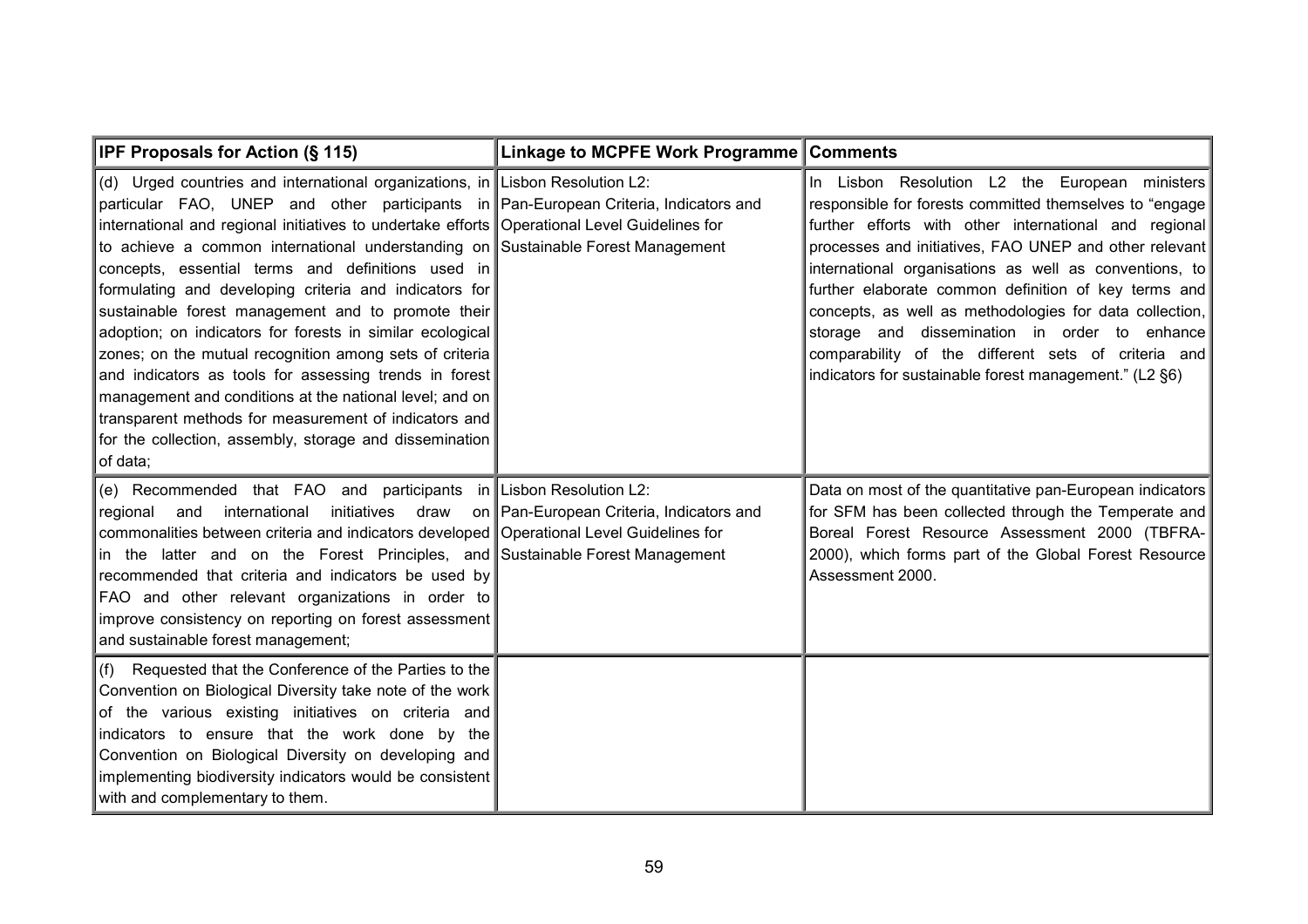## *IV. Trade and environment in relation to forest products and services*

| IPF Proposals for Action (§§ 128-135)                                                                                                                                                                                                                                                                                                                                                                                                                                                                                                                                                                | Linkage to MCPFE Work Programme Comments |  |
|------------------------------------------------------------------------------------------------------------------------------------------------------------------------------------------------------------------------------------------------------------------------------------------------------------------------------------------------------------------------------------------------------------------------------------------------------------------------------------------------------------------------------------------------------------------------------------------------------|------------------------------------------|--|
| Proposals for action on market access                                                                                                                                                                                                                                                                                                                                                                                                                                                                                                                                                                |                                          |  |
| 128. The Panel:                                                                                                                                                                                                                                                                                                                                                                                                                                                                                                                                                                                      |                                          |  |
| (a) Urged countries and relevant international organizations<br>to study∣<br>environmental and social, and economic impacts of trade related measures<br>affecting forest products and services;                                                                                                                                                                                                                                                                                                                                                                                                     |                                          |  |
| (b) Requested countries to undertake measures for improving market access for<br>forest goods and services, including reduction of tariff and non-tariff barriers to<br>trade in accordance with existing international obligations and commitments, and<br>in this context to promote a mutually supportive relationship between environment<br>and trade in forest goods and services, to avoid conflict between measures which<br>affect trade in forest goods and services and existing international obligations, so<br>that environmental concerns do not lead to disguised barriers to trade; |                                          |  |
| (c) Urged all countries, subject to their national legislation, to encourage efforts<br>by the private sector to formulate, in consultation with interested parties, and<br>implement voluntary codes of conduct aimed at promoting sustainable forest<br>management for forest owners, forest developers, and international investors in<br>forestry aimed at improving trade in forest products, and to endeavour to ensure<br>that external trade policies take into account community rights, where appropriate;                                                                                 |                                          |  |
| 129. The Panel discussed the following options for action relating to possible<br>agreement for forest products from all types of forests, based on<br>non-discriminatory rules and multilaterally agreed procedures, without reaching<br>consensus on these or other possible procedures:<br>(a) to take note of the International Tropical Timber Agreement 1994, and in<br>particular the commitment made by ITTO members to review the scope of this<br>agreement four years after entry into force on 1 January 1997;                                                                           |                                          |  |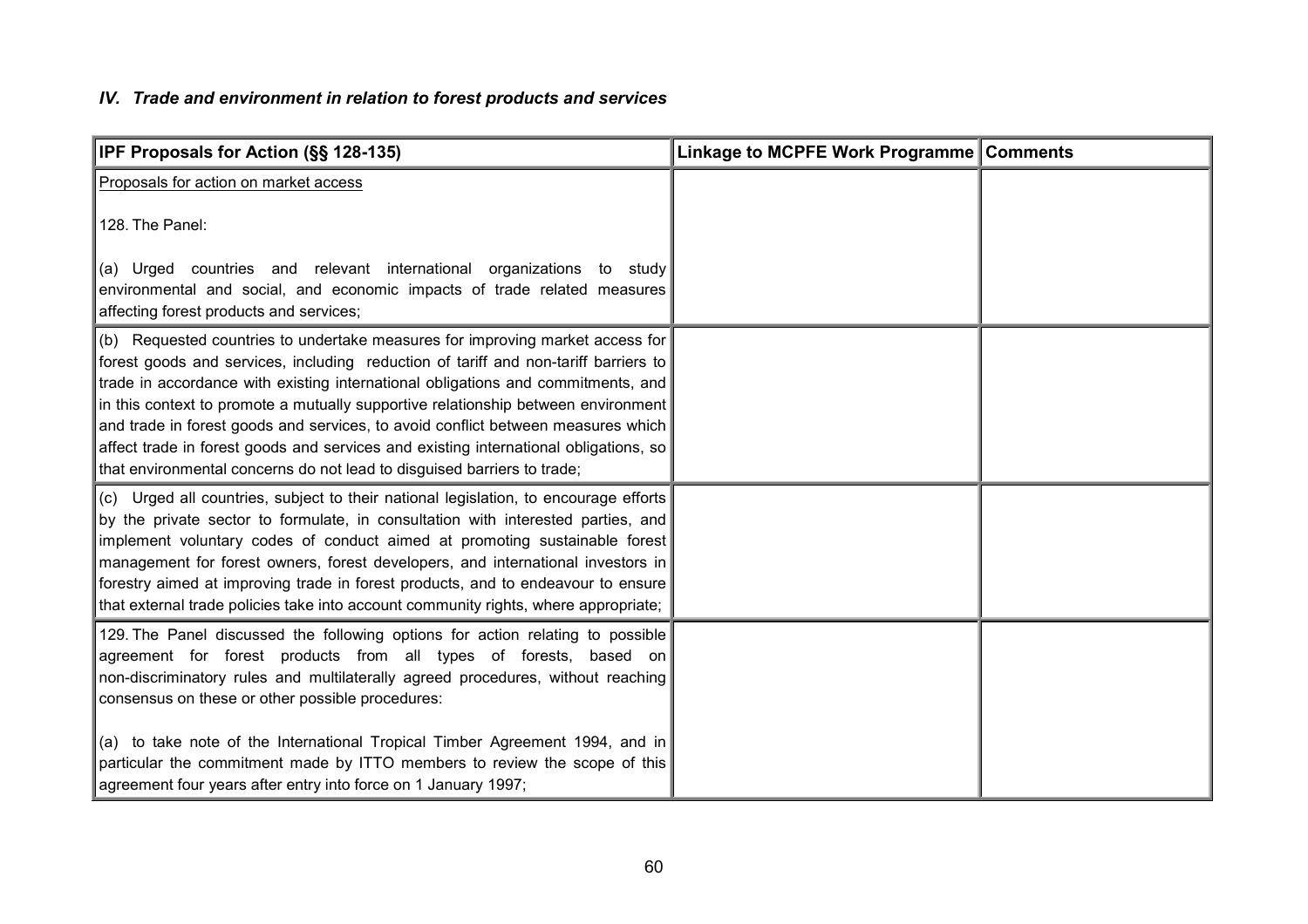| <b>IPF Proposals for Action (SS 128-135)</b>                                                                                                                                                                                                                                                                                                                                                                                           | Linkage to MCPFE Work Programme Comments |  |
|----------------------------------------------------------------------------------------------------------------------------------------------------------------------------------------------------------------------------------------------------------------------------------------------------------------------------------------------------------------------------------------------------------------------------------------|------------------------------------------|--|
| (b) to explore the possibility of extending the concept of the Year 2000 Objective<br>of the ITTA for all types of forests;                                                                                                                                                                                                                                                                                                            |                                          |  |
| (c) to explore the possibility of an international agreement on trade in forest<br>products from all types of forests;                                                                                                                                                                                                                                                                                                                 |                                          |  |
| (d) to examine the possibilities of further initiatives on trade liberalisation within<br>the auspices of the WTO;                                                                                                                                                                                                                                                                                                                     |                                          |  |
| (e) to explore within an Intergovernmental Forum on Forests, Intergovernmental<br>Negotiating Committee(INC) or other arrangements decided upon at an<br>appropriate time, the possibilities of promoting management, conservation and<br>sustainable development of all types of forests and trade in forest products in the<br>context of an international, comprehensive and legally binding instrument on all<br>types of forests. |                                          |  |
| 130. The Panel considered the question of relationship between obligation under<br>international agreement and national measures, including those actions imposed<br>by subnational jurisdictions, but was not able to reach consensus. Options for<br>action proposed included:                                                                                                                                                       |                                          |  |
| (a) Urging countries to remove all unilateral measures to the extent that these<br>are inconsistent with international agreements;                                                                                                                                                                                                                                                                                                     |                                          |  |
| (b) Urging countries to remove all unilateral bans and boycotts inconsistent with<br>the rules of the international trade system, including those imposed by subnational<br>jurisdictions, in order to facilitate long-term management, conservation and<br>sustainable development of all types of forests, in accordance with paragraph 14<br>of the Forest Principles;                                                              |                                          |  |
| (c) Recognizing that these matters are also considered in forums with primary<br>competence to address trade issues.                                                                                                                                                                                                                                                                                                                   |                                          |  |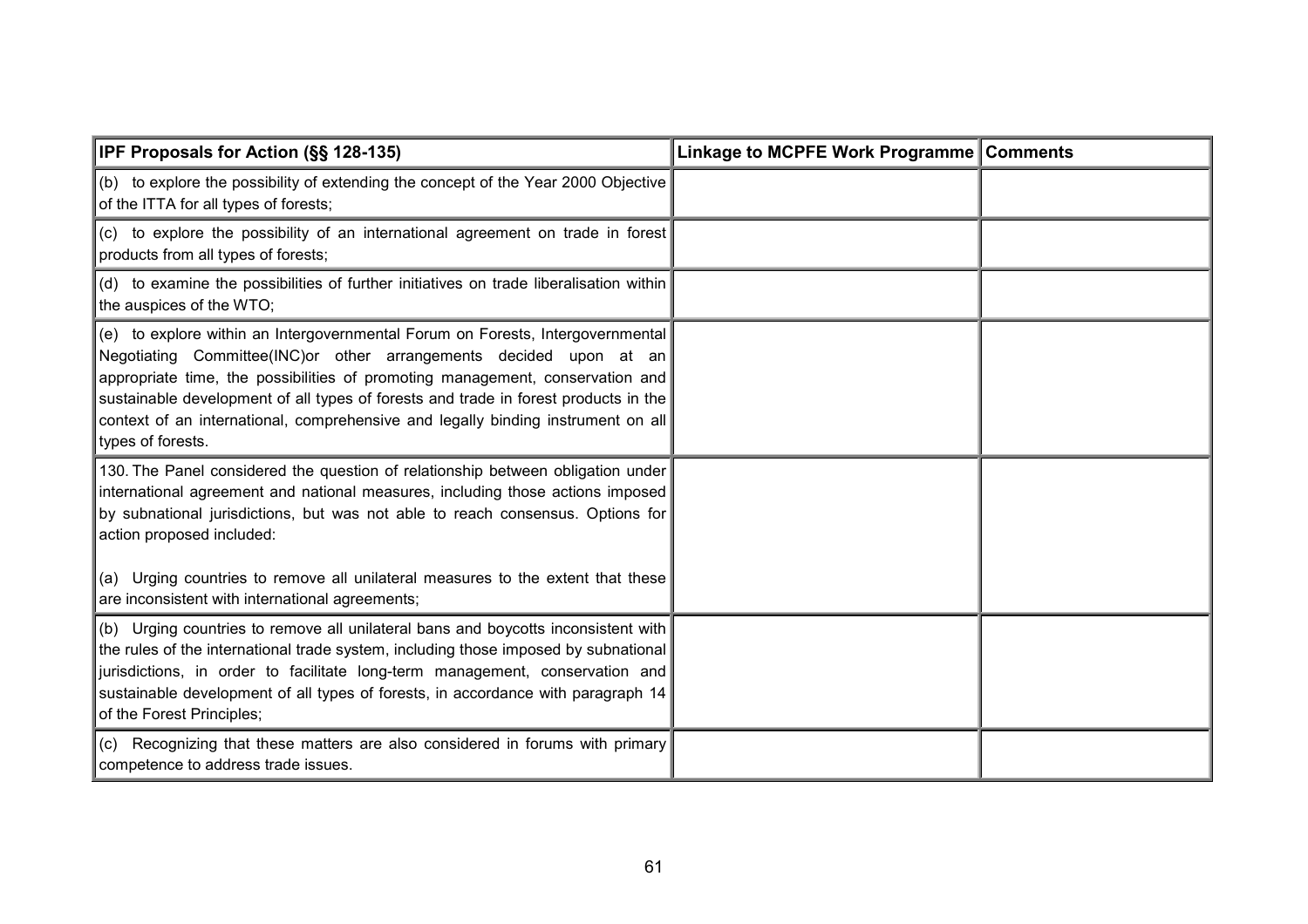| IPF Proposals for Action (§§ 128-135)                                                                                                                                                                                                                                                                                                                                                                                                                                                                                     | Linkage to MCPFE Work Programme Comments |                                                                                                                                                                                                                                                                                                                                                                                                                 |
|---------------------------------------------------------------------------------------------------------------------------------------------------------------------------------------------------------------------------------------------------------------------------------------------------------------------------------------------------------------------------------------------------------------------------------------------------------------------------------------------------------------------------|------------------------------------------|-----------------------------------------------------------------------------------------------------------------------------------------------------------------------------------------------------------------------------------------------------------------------------------------------------------------------------------------------------------------------------------------------------------------|
| Proposals for action on the relative competitiveness of forest<br>products                                                                                                                                                                                                                                                                                                                                                                                                                                                |                                          |                                                                                                                                                                                                                                                                                                                                                                                                                 |
| 131. The Panel:                                                                                                                                                                                                                                                                                                                                                                                                                                                                                                           |                                          |                                                                                                                                                                                                                                                                                                                                                                                                                 |
| (a) Called upon relevant organizations to support efforts to gather Work Programme Element 2.2:<br>more information and conduct more independent market and Renewable Resources - Goods and<br>economic studies of potential competition between wood and Services<br>non-wood substitutes, analysing the costs and benefits, including 2.2.3 Wood and Substitutes in Relation to<br>any substitution effects, and the overall impact on management,<br>conservation and sustainable development of all types of forests; | <b>Other Sectors</b>                     | Contributing to the implementation of the<br>MCPFE Work Programme, UN/ECE published<br>a study on "The Competitive Climate for Wood<br>Products and Paper Packaging". Furthermore,<br>UN/ECE is planning a seminar on "Strategies<br>to stimulate and promote the sound use of<br>wood and other forest-based products as<br>environmentally friendly and renewable<br>materials" (tentatively September 2001). |
| (b) Urged developed countries and relevant international<br>organizations to support efforts by developing countries, consistent                                                                                                                                                                                                                                                                                                                                                                                          |                                          |                                                                                                                                                                                                                                                                                                                                                                                                                 |
| with policies and programmes for sustainable forest management to                                                                                                                                                                                                                                                                                                                                                                                                                                                         |                                          |                                                                                                                                                                                                                                                                                                                                                                                                                 |
| increase their productivity and efficiency in downstream processing<br>activities and support, where appropriate, community-based<br>processing and marketing of wood and non-timber forest products.                                                                                                                                                                                                                                                                                                                     |                                          |                                                                                                                                                                                                                                                                                                                                                                                                                 |
| Proposals for action on lesser used species                                                                                                                                                                                                                                                                                                                                                                                                                                                                               |                                          |                                                                                                                                                                                                                                                                                                                                                                                                                 |
| 132. The Panel:                                                                                                                                                                                                                                                                                                                                                                                                                                                                                                           |                                          |                                                                                                                                                                                                                                                                                                                                                                                                                 |
| (a) Called upon countries and relevant international organisations                                                                                                                                                                                                                                                                                                                                                                                                                                                        |                                          |                                                                                                                                                                                                                                                                                                                                                                                                                 |
| and research institutions to intensify efforts to promote lesser used<br>forest species, in domestic and international markets where                                                                                                                                                                                                                                                                                                                                                                                      |                                          |                                                                                                                                                                                                                                                                                                                                                                                                                 |
| increased use is consistent with sustainable forest management;                                                                                                                                                                                                                                                                                                                                                                                                                                                           |                                          |                                                                                                                                                                                                                                                                                                                                                                                                                 |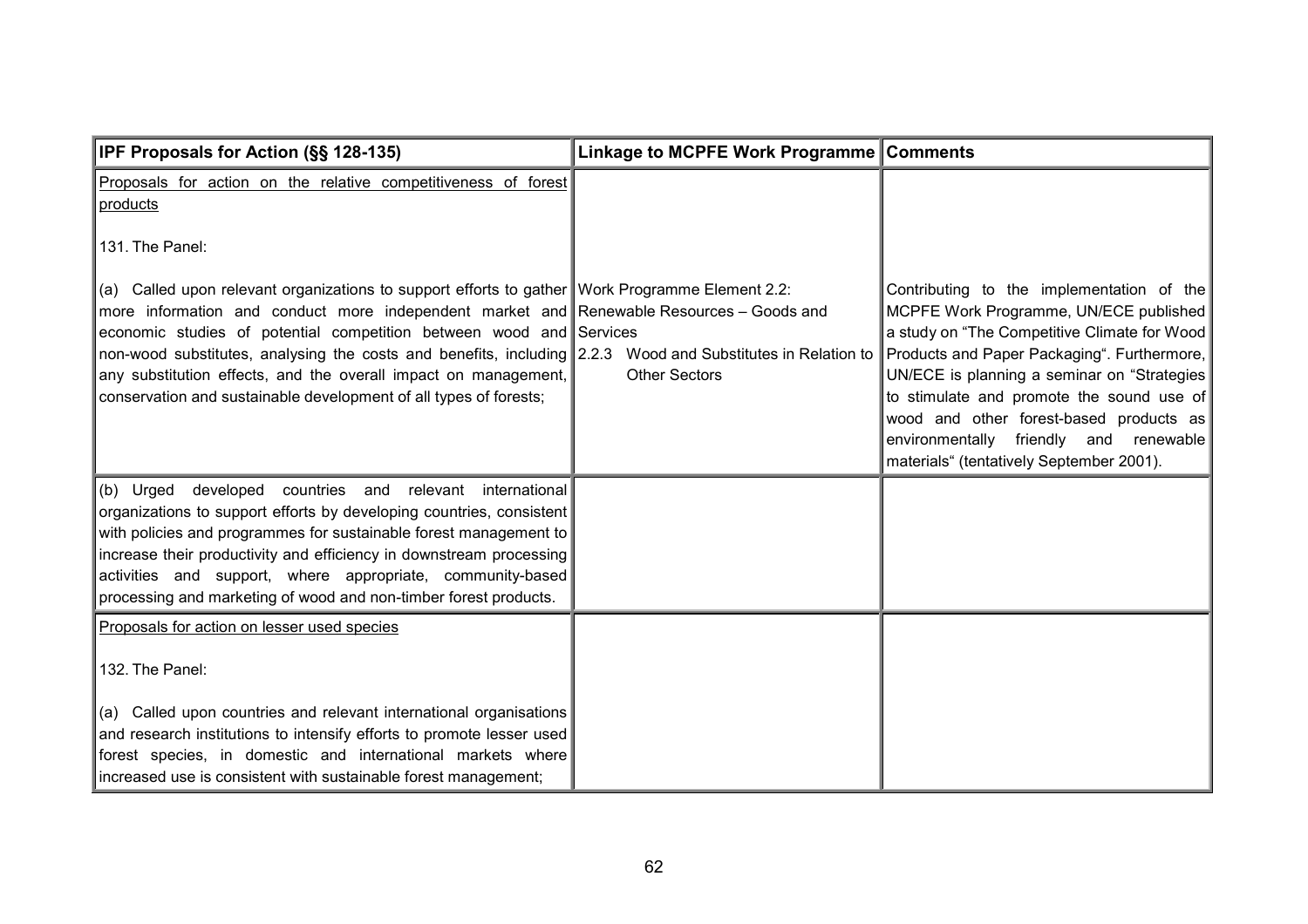| IPF Proposals for Action (§§ 128-135)                                                                                                                                                                                                                                                                                                                                                                                                                                                                                                                                                                                                                       | <b>Linkage to MCPFE Work Programme</b> | <b>Comments</b>                                                                                                                                                                                                                                                                                                                                                                                                                                                                                                                                                                                                                                          |
|-------------------------------------------------------------------------------------------------------------------------------------------------------------------------------------------------------------------------------------------------------------------------------------------------------------------------------------------------------------------------------------------------------------------------------------------------------------------------------------------------------------------------------------------------------------------------------------------------------------------------------------------------------------|----------------------------------------|----------------------------------------------------------------------------------------------------------------------------------------------------------------------------------------------------------------------------------------------------------------------------------------------------------------------------------------------------------------------------------------------------------------------------------------------------------------------------------------------------------------------------------------------------------------------------------------------------------------------------------------------------------|
| (b) Urged producer countries to implement policies which are<br>compatible and consistent with sustainable forest management for the<br>utilization of economically viable lesser used species;                                                                                                                                                                                                                                                                                                                                                                                                                                                             |                                        |                                                                                                                                                                                                                                                                                                                                                                                                                                                                                                                                                                                                                                                          |
| (c) Urged international organizations and research institutions to<br>transfer technology, and support national and community level efforts to<br>develop and adapt technologies, including traditional forest related<br>knowledge, to increase sustainable utilisation of lesser used species.                                                                                                                                                                                                                                                                                                                                                            |                                        |                                                                                                                                                                                                                                                                                                                                                                                                                                                                                                                                                                                                                                                          |
| Proposals for action on certification and labelling                                                                                                                                                                                                                                                                                                                                                                                                                                                                                                                                                                                                         |                                        |                                                                                                                                                                                                                                                                                                                                                                                                                                                                                                                                                                                                                                                          |
| 133. The Panel:                                                                                                                                                                                                                                                                                                                                                                                                                                                                                                                                                                                                                                             |                                        |                                                                                                                                                                                                                                                                                                                                                                                                                                                                                                                                                                                                                                                          |
| (a) Urged countries, within their respective legal frameworks, and Work Programme Element 2.2:<br>international organizations to consider the potentially mutually supportive Renewable Resources - Goods and Services<br>relationship between sustainable forest management, trade, and 2.2.2 Certification and Labelling<br>voluntary certification and labelling schemes operating in accordance<br>with relevant national legislations to endeavour to ensure, as necessary<br>that such schemes are not used as a form of disguised protectionism,<br>and to help to ensure, as necessary that they do not conflict with<br>international obligations; |                                        | The work of the MCPFE on the<br>issue of certification focuses on the<br>assessment of the potential impacts<br>of forest certification systems on<br>SFM, according to the commitment<br>made in Resolution L1. The task of<br>assessing the impact of SFM<br>certification programmes has been<br>the objective of the EU-FAIR<br>research project "Policy Analysis of<br>Certification of Forest Management<br>as a Policy Instrument to Promote<br>Multifunctional Sustainable Forest<br>Management." The report of this<br>published<br>project was<br>by the<br><b>MCPFE</b><br>the<br>and<br>European<br>Commission in spring 2000 <sup>2</sup> . |

<sup>&</sup>lt;sup>2</sup> Ewald Rametsteiner: Sustainable Forest Management Certification – Frame Conditions, System Designs and Impact Assessment; A Policy Analysis of Certification of Forest Management as a Policy Instrument to Promote Multifunctional Sustainable Forest Management; conducted in the context of the EU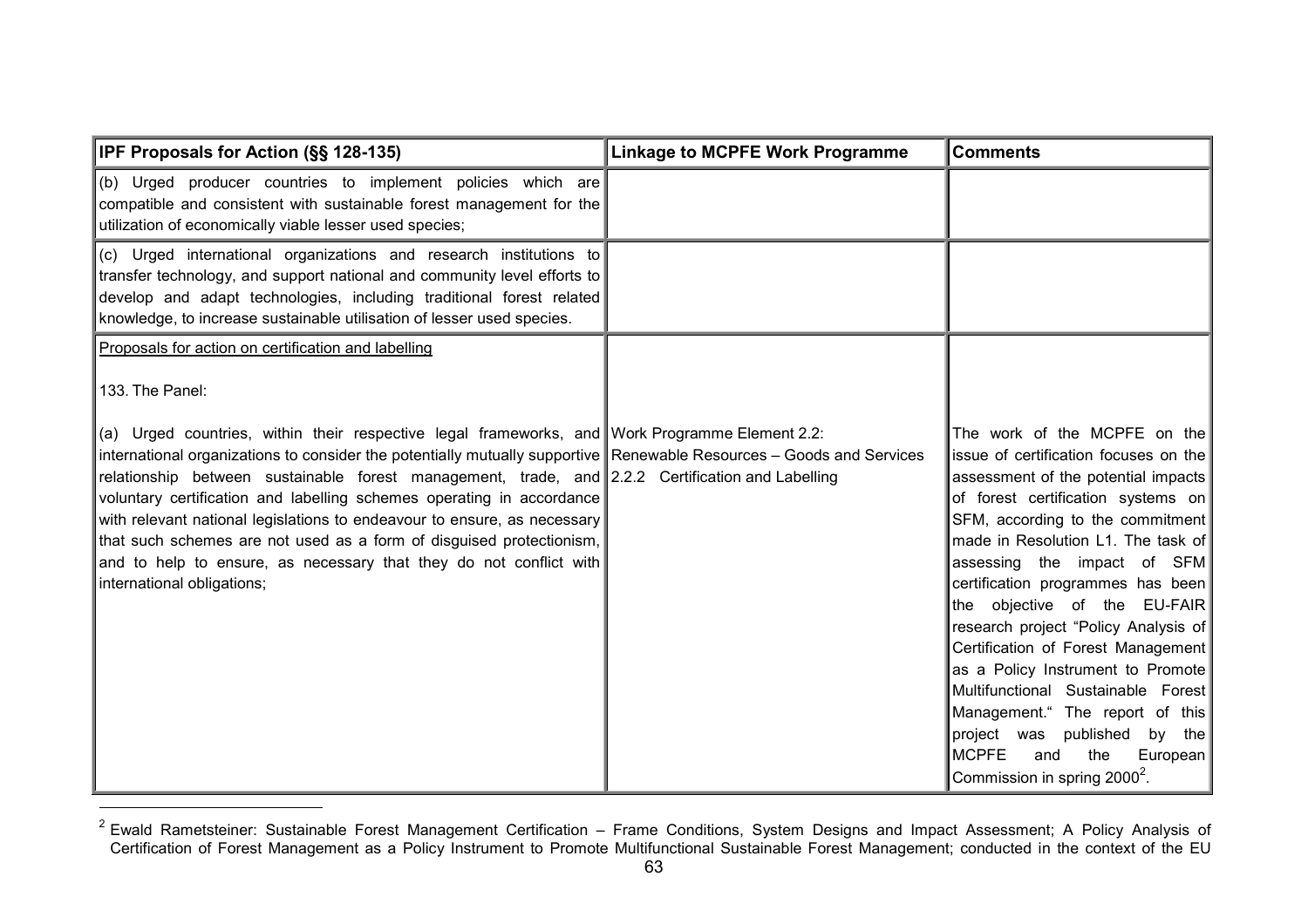| <b>IPF Proposals for Action (SS 128-135)</b>                                                                                                                                                                                                                                                                                                  | Linkage to MCPFE Work Programme | <b>Comments</b> |
|-----------------------------------------------------------------------------------------------------------------------------------------------------------------------------------------------------------------------------------------------------------------------------------------------------------------------------------------------|---------------------------------|-----------------|
| $\parallel$ (b) Invited developed countries and international organizations to<br>support, including through technical and financial assistance, efforts in<br>developing countries to enhance assessment capabilities of developing<br>countries in relation to voluntary certification and labelling;                                       |                                 |                 |
| $\ $ (c) Urged countries to support the application to certification schemes<br>of such concepts as:<br>Open access and non-discrimination in respect of all types of<br>$\parallel$ (i)<br>forests, forest owners, managers and operators;<br>Credibility;<br>$\ $ (ii)<br>Non-deceptiveness;<br>$\ $ (iii) $\ $<br>(iv) Cost-effectiveness; |                                 |                 |
| Participation that seeks to involve all interested parties, including<br>$\  (v) \ $<br>local communities;<br>(vi) Sustainable forest management;<br>(vii) Transparency;                                                                                                                                                                      |                                 |                 |

### research project FAIR CT95-766.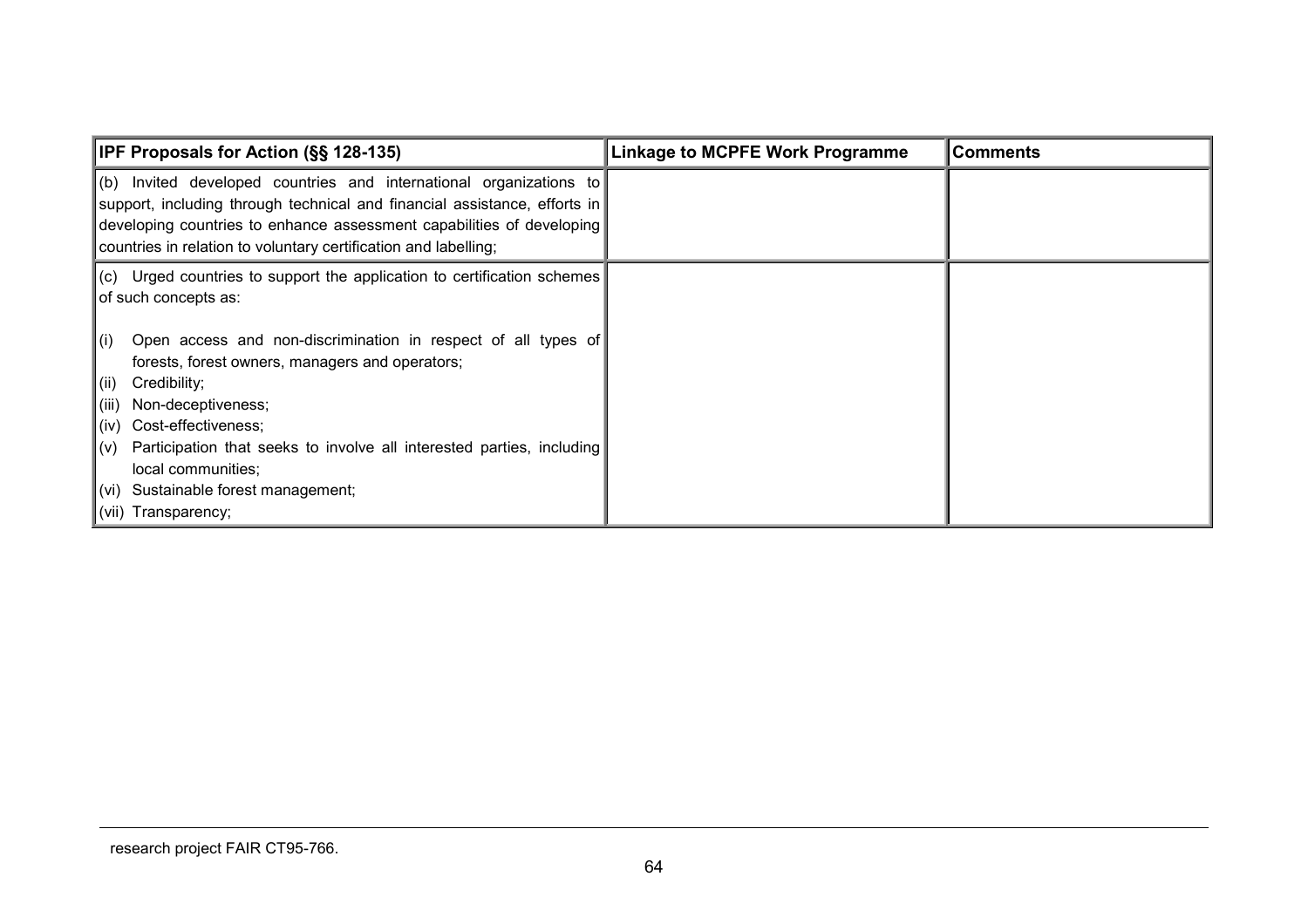| IPF Proposals for Action (§§ 128-135)                                                                                                                                                                                                                                                                                                                                                                                                                                                                                                                                                                                                                                                                                                                                                                                                                                                                                                                                                                                                                                                  | Linkage to MCPFE Work Programme Comments                                                |                                                                                                                                                                                                                                                                                                                                                                                                                            |
|----------------------------------------------------------------------------------------------------------------------------------------------------------------------------------------------------------------------------------------------------------------------------------------------------------------------------------------------------------------------------------------------------------------------------------------------------------------------------------------------------------------------------------------------------------------------------------------------------------------------------------------------------------------------------------------------------------------------------------------------------------------------------------------------------------------------------------------------------------------------------------------------------------------------------------------------------------------------------------------------------------------------------------------------------------------------------------------|-----------------------------------------------------------------------------------------|----------------------------------------------------------------------------------------------------------------------------------------------------------------------------------------------------------------------------------------------------------------------------------------------------------------------------------------------------------------------------------------------------------------------------|
| (d) Invited relevant organizations in accordance with their mandate, to carry out Work Programme Element 2.2:<br>further studies on various aspects of voluntary certification and labelling schemes,<br>including:<br>Effectiveness in promoting sustainable forest management;<br>$\parallel$ (i)<br>The relationships between various criteria and indicator frameworks and<br>$\ $ (ii)<br>certification;<br>The issues relevant to the development, implementation, promotion,<br>$\ $ (iii)<br>equivalency and mutual recognition of voluntary certification and labelling<br>schemes, and the role of government in this context;<br>(iv) The special needs of local communities, other forest dependent populations<br>and owners of small forests;<br>The need to monitor practical experience with certification including<br>$\  (v) \ $<br>accreditation processes;<br>$\vert$ (vi) The development of consistent terminology;<br>(vii) Their impacts on relative competitiveness of forest goods and services in the<br>absence of equivalent schemes of the substitutes; | Renewable Resources - Goods and<br><b>Services</b><br>2.2.2 Certification and Labelling | The report of the EU-FAIR<br>"Policy<br>research<br>project<br>Analysis of Certification of<br>Forest Management as a Policy<br>Instrument<br>Promote<br>to<br>Multifunctional<br>Sustainable<br>Forest Management", which<br>has been published by the<br>MCPFE and the European<br>Commission, deals with several<br>aspects listed in the<br>IPF<br>proposal, notably aspects (i),<br>(ii), (iii), (v), (vi) and (vii). |
| (vi) The needs of countries with low forest cover;                                                                                                                                                                                                                                                                                                                                                                                                                                                                                                                                                                                                                                                                                                                                                                                                                                                                                                                                                                                                                                     |                                                                                         |                                                                                                                                                                                                                                                                                                                                                                                                                            |
| (e) Invited countries to consider the relevance to certification schemes of the<br>CIFOR project on criteria and indicators for sustainable forest management;                                                                                                                                                                                                                                                                                                                                                                                                                                                                                                                                                                                                                                                                                                                                                                                                                                                                                                                         |                                                                                         |                                                                                                                                                                                                                                                                                                                                                                                                                            |
| Urged countries and relevant international organizations dealing with trade in<br>(f)<br>forest products to bring the current trends on certification into perspective, and<br>promote comparability and avoidance duplication of efforts among various<br>voluntary certification and labelling schemes;                                                                                                                                                                                                                                                                                                                                                                                                                                                                                                                                                                                                                                                                                                                                                                              |                                                                                         |                                                                                                                                                                                                                                                                                                                                                                                                                            |
| (g) Called upon countries and relevant agencies to make arrangements for and<br>support an exchange of information and experience on certification and labelling<br>schemes in appropriate forums to ensure transparency on an ongoing basis.                                                                                                                                                                                                                                                                                                                                                                                                                                                                                                                                                                                                                                                                                                                                                                                                                                          |                                                                                         |                                                                                                                                                                                                                                                                                                                                                                                                                            |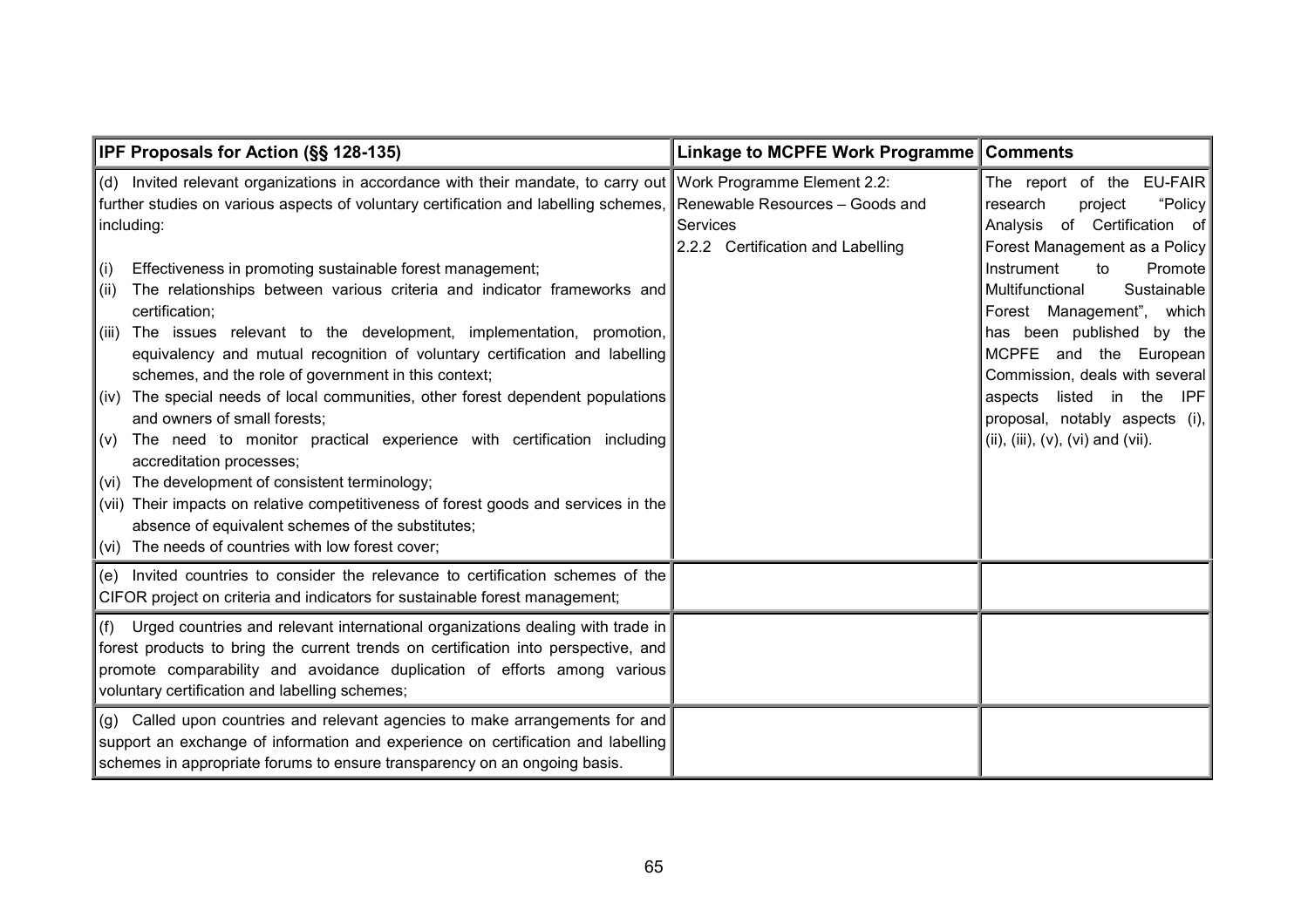| IPF Proposals for Action (§§ 128-135)                                                                                                                                     | Linkage to MCPFE Work Programme Comments |  |
|---------------------------------------------------------------------------------------------------------------------------------------------------------------------------|------------------------------------------|--|
| Proposals for action on full-cost internalization                                                                                                                         |                                          |  |
| 134. The Panel:                                                                                                                                                           |                                          |  |
| (a) Called upon countries and relevant international organizations concerned                                                                                              |                                          |  |
| with forestry and trade to explore ways and means for full cost internalization of<br>both wood products and non-wood substitutes and undertake market and                |                                          |  |
| economic analyses of their implications for forest management and development                                                                                             |                                          |  |
| costs and for sustainable forest management. Such analyses should also examine<br>the potential cost and benefits of improved efficiency and sustainability at all levels |                                          |  |
| of the forest industry;                                                                                                                                                   |                                          |  |
| (b) Drawing upon the work being carried out by countries and relevant                                                                                                     |                                          |  |
| international organizations, encouraged the sharing of information on research<br>findings and experiences of the implementation of full cost internalization and its     |                                          |  |
| application to sustainable forest management, and relevant policy mechanisms.                                                                                             |                                          |  |
| Proposals for action on market transparency                                                                                                                               |                                          |  |
| 135. The Panel:                                                                                                                                                           |                                          |  |
| (a) Called upon relevant international organizations and national institutions to                                                                                         |                                          |  |
| expand their work on market transparency for trade in forest products and                                                                                                 |                                          |  |
| services and to include the possible development of a global database;                                                                                                    |                                          |  |
| (b) Invited countries to provide an assessment and share relevant information on<br>the nature and extent of illegal trade in forest products and consider measures to    |                                          |  |
| counter such illegal trade.                                                                                                                                               |                                          |  |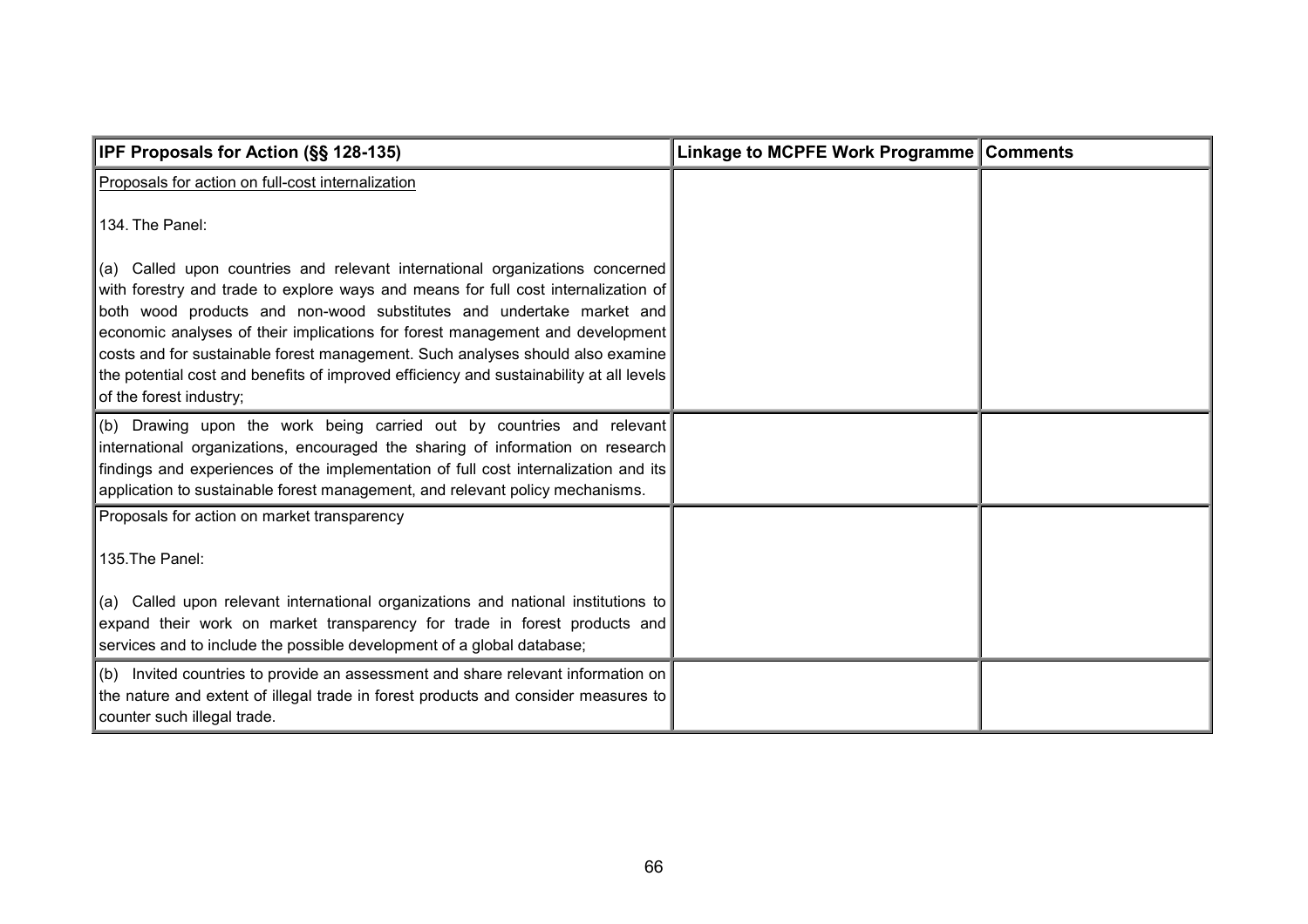# **V. International organisations and multilateral institutions and instruments, including appropriate legal mechanisms**

| IPF Proposals for Action (§§ 144-149)                                                                                                                                                                                                                                                                                                                                                                                                                                                                                                                                                                                                                                                                     | <b>Linkage to MCPFE Work Programme</b> | <b>Comments</b>                                                                                                                                                                                                                                                                                                                                                                                                                                                                                                                                               |
|-----------------------------------------------------------------------------------------------------------------------------------------------------------------------------------------------------------------------------------------------------------------------------------------------------------------------------------------------------------------------------------------------------------------------------------------------------------------------------------------------------------------------------------------------------------------------------------------------------------------------------------------------------------------------------------------------------------|----------------------------------------|---------------------------------------------------------------------------------------------------------------------------------------------------------------------------------------------------------------------------------------------------------------------------------------------------------------------------------------------------------------------------------------------------------------------------------------------------------------------------------------------------------------------------------------------------------------|
| Proposals for action                                                                                                                                                                                                                                                                                                                                                                                                                                                                                                                                                                                                                                                                                      |                                        |                                                                                                                                                                                                                                                                                                                                                                                                                                                                                                                                                               |
| 144. The Panel urged international organizations in cooperation with Lisbon General Declaration, § 3<br>countries to support and implement the proposals for action of the<br>Intergovernmental Panel on Forests.                                                                                                                                                                                                                                                                                                                                                                                                                                                                                         |                                        | At the Lisbon Conference the ministers<br>responsible for forests in Europe<br>declared their commitment to "take<br>national as well as co-operative actions<br>towards the implementation of the<br>decisions of the United Nations General<br>Assembly Special Session (UNGASS)<br>concerning the proposals for action<br>agreed at the ad-hoc Intergovernmental<br>Panel on Forests (IPF) and contributing<br>to the work of the Intergovernmental<br>Forum on Forests under the United<br>Nations Commission on Sustainable<br>Development (UNCSD/IFF)". |
| 145. The Panel called upon the appropriate international institutions and<br>organizations to continue their work in the informal high-level Interagency<br>Task Force on Forests, under the chairmanship of FAO as task manager for<br>chapter 11 of Agenda 21 focussing on the proposals for action<br>recommended by the IPF, in accordance with their respective mandates<br>and comparative advantage, and proposed that it should, in a transparent<br>and participatory manner, undertake further coordination and explore<br>means for collaboration and coherent action at international, regional and<br>country levels, in support of any continuing intergovernmental dialogue on<br>forests. |                                        |                                                                                                                                                                                                                                                                                                                                                                                                                                                                                                                                                               |
| 146. The Panel called on countries:<br>(a) to support the work on forest related issues of international and<br>regional organizations and agencies and under relevant instruments;                                                                                                                                                                                                                                                                                                                                                                                                                                                                                                                       |                                        |                                                                                                                                                                                                                                                                                                                                                                                                                                                                                                                                                               |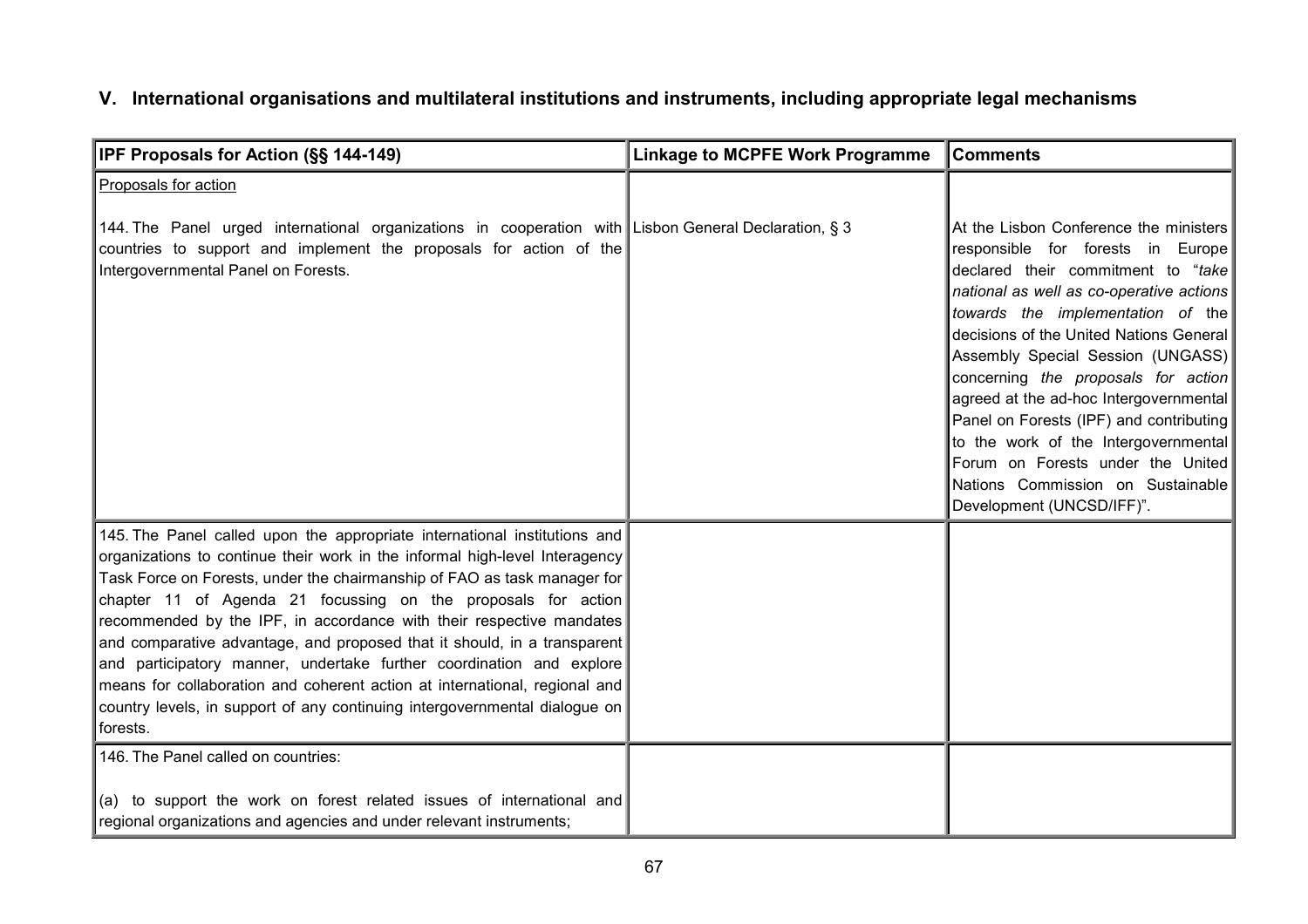| <b>IPF Proposals for Action (§§ 144-149)</b>                                                                                                                                                                                                                                                                                                                                                                                    | Linkage to MCPFE Work Programme Comments |  |
|---------------------------------------------------------------------------------------------------------------------------------------------------------------------------------------------------------------------------------------------------------------------------------------------------------------------------------------------------------------------------------------------------------------------------------|------------------------------------------|--|
| (b) to clarify the mandates of the relevant international institutions and<br>organizations related to forest issues, inter alia, through their respective<br>governing bodies in order to improve integration and coordination of their efforts,<br>and to guide the activities of each organization to areas in which they can be<br>most effective;                                                                          |                                          |  |
| (c) through the respective governing bodies, to work to eliminate waste and<br>duplication, thereby using available resources in an efficient manner;                                                                                                                                                                                                                                                                           |                                          |  |
| (d) to guide relevant international and regional institutions and those<br>administering instruments, through their governing bodies, to accelerate<br>incorporation into their relevant work programmes of the forest related results of<br>UNCED and, of further progress achieved since then, and of the proposals for<br>action recommended by the IPF.                                                                     |                                          |  |
| (e) to support activities related to the management, conservation and<br>sustainable development of all types of forest.                                                                                                                                                                                                                                                                                                        |                                          |  |
| 147. The Panel examined a number of options for action at the<br>intergovernmental level to continue the intergovernmental policy dialogue on all<br>types of forest and to monitor progress in and promote the implementation of the<br>Panel's proposals for action. It proposed the following options, which were not<br>necessarily seen to be mutually exclusive:                                                          |                                          |  |
| (a) To continue the intergovernmental policy dialogue on forests and the<br>consideration of all aspects and programmes aimed at management,<br>conservation and sustainable development of all types of forests in a holistic<br>manner within existing fora such as the CSD, FAO and their respective<br>institutional structures, as well as other appropriate international organizations,<br>institutions and instruments. |                                          |  |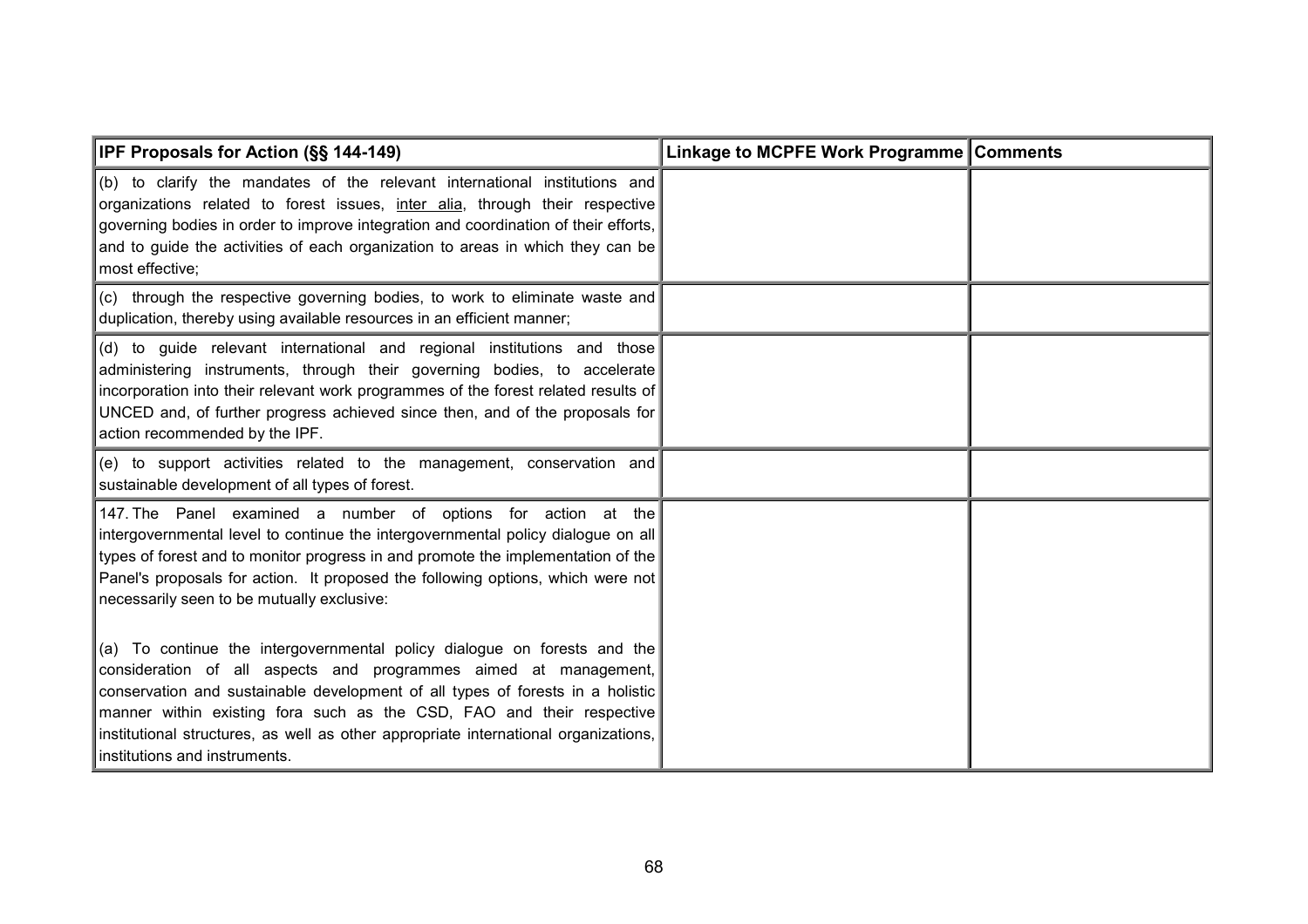| <b>IPF Proposals for Action (SS 144-149)</b>                                                                                                                                                                                                                                                                                                                                                                                                                                                                                                                       | Linkage to MCPFE Work Programme Comments |  |
|--------------------------------------------------------------------------------------------------------------------------------------------------------------------------------------------------------------------------------------------------------------------------------------------------------------------------------------------------------------------------------------------------------------------------------------------------------------------------------------------------------------------------------------------------------------------|------------------------------------------|--|
| (b) To continue the intergovernmental policy dialogue on forests through the<br>establishment of an ad-hoc, open-ended Intergovernmental Forum on Forests<br>under the auspices of the UN CSD, with a focused and time limited mandate,<br>charged with, inter alia, reviewing, monitoring and reporting on progress in the<br>management, conservation and sustainable development of all types of forests,<br>promoting and monitoring the implementation of the Panel's proposal's for<br>action, and either:                                                   |                                          |  |
| On that basis, considering and advising on the need for other arrangements<br>$\ $ (i)<br>and mechanisms, including legal arrangements covering all types of forests,<br>and reporting on these matters to the CSD at the appropriate time in its<br>work programme, which has yet to be defined;<br>and/or<br>Preparing the basis and building the necessary consensus for a decision to<br>$\ $ (ii)<br>negotiate and elaborate possible elements of a legally binding instrument,<br>and to report on its work on the latter topic to the CSD in the year 1999. |                                          |  |
| (c) To carry forward intergovernmental policy action on forests through the<br>establishment, as soon as possible, under the authority of the UN General<br>Assembly, of an Intergovernmental Negotiating Committee (INC) on a legally<br>binding instrument on all types of forest, with a focused and time limited<br>mandate.                                                                                                                                                                                                                                   |                                          |  |
| 148. The Panel also examined numerous detailed suggestions on the mandate<br>and programme of work under the above options. These were noted by the<br>Secretariat for future reference and consideration and will be included in a<br>compilation that will be made available.                                                                                                                                                                                                                                                                                    |                                          |  |
| 149. The Panel recommended that options b) and c) above, if endorsed, should<br>be serviced by a small secretariat in the CSD Secretariat in DPCSD, and<br>supported by the ITFF.                                                                                                                                                                                                                                                                                                                                                                                  |                                          |  |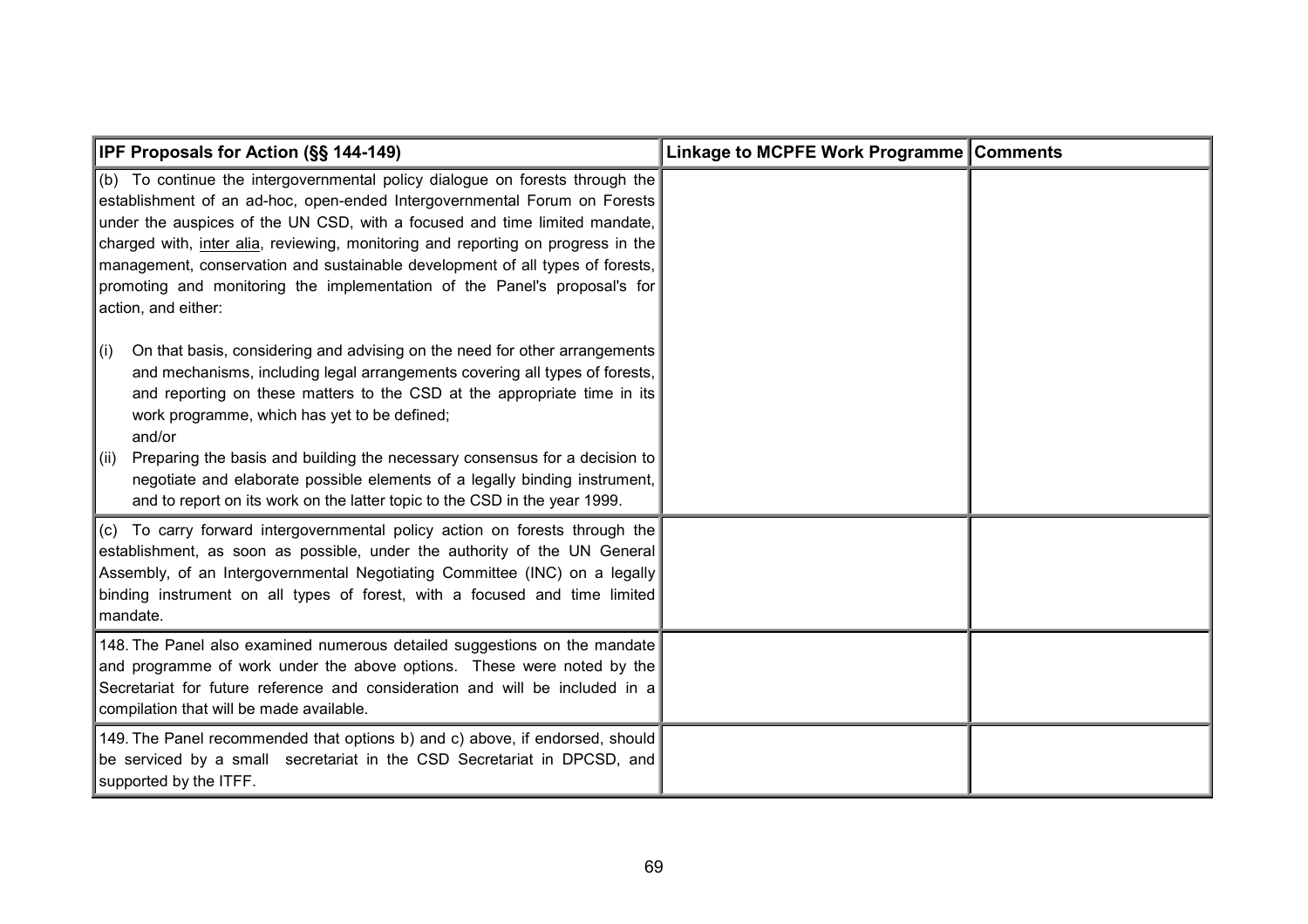#### **ANNEX 2: IFF PROPOSALS FOR ACTION**

**I. Promoting and facilitating the implementation of the proposals for action of the Intergovernmental panel on forests, and reviewing, monitoring and reporting on progress in the management, conservation and sustainable development of all types of forests**

#### *A. Promoting and facilitating implementation (§ 9)*

| <b>IFF Proposals for Action (§ 9)</b>                                                                                                                                                    | <b>Linkage to MCPFE Work Programme</b> | <b>Comments</b> |
|------------------------------------------------------------------------------------------------------------------------------------------------------------------------------------------|----------------------------------------|-----------------|
| 9. The Forum agreed that the following are particularly<br>important for the implementation of IPF's proposals for action:                                                               |                                        |                 |
| (a) Provision, taking into consideration the relevant chapters                                                                                                                           |                                        |                 |
| of Agenda 21 <sup>3</sup> and paragraph 10 of the Non-legally Binding<br>Authoritative Statement of Principles for a Global Consensus<br>on the Management, Conservation and Sustainable |                                        |                 |
| Development of All Types of Forests (Forest Principles), $4$ by<br>the international donor community, including international                                                            |                                        |                 |
| organizations and international financial institutions of<br>increased financial resources, including through innovative                                                                 |                                        |                 |
| strategies to mobilize finance, technical assistance and<br>transfer of environmentally sound technology at the                                                                          |                                        |                 |
| international and domestic levels, as well as through better use<br>of existing mechanisms and measures, to support national                                                             |                                        |                 |
| forest programmes in developing countries, including countries                                                                                                                           |                                        |                 |
| with low forest cover and particularly the least developed                                                                                                                               |                                        |                 |
| countries;                                                                                                                                                                               |                                        |                 |

 $^3$  Report of the United Nations Conference on Environment and Development, Rio de Janeiro, 3-14 June 1992, vol. I, Resolutions Adopted by the Conference (United Nations publications, Sales No.E.93.I.8 and corrigendum), resolutions I, annex II

 $4$  Ibid., annex III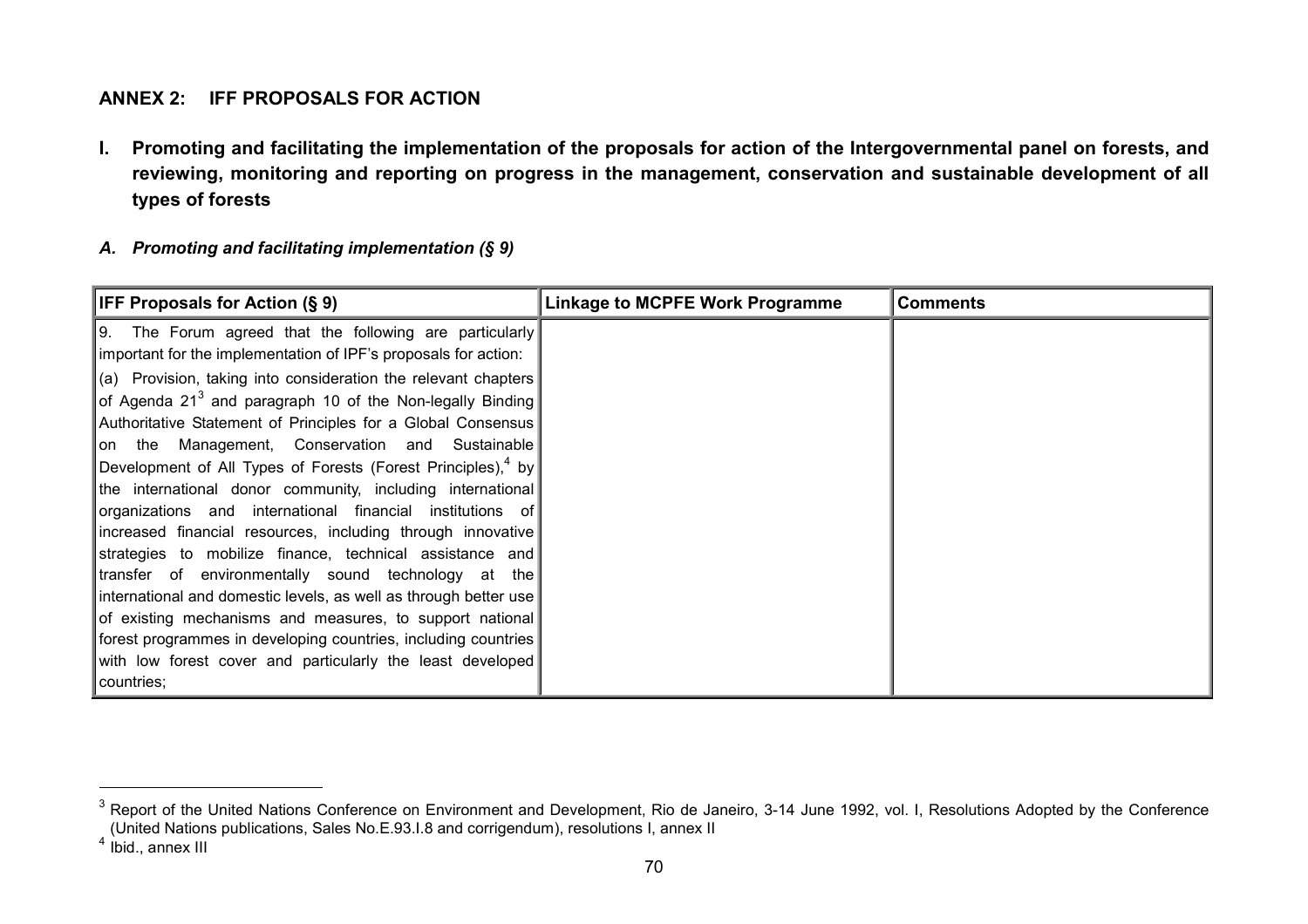| <b>IFF Proposals for Action (§ 9)</b>                                                                                                                                                                                                                                                                                                                                                                                                                                                                                                                                                                                                       | Linkage to MCPFE Work Programme Comments |                                                                                                                                                                                                                                                                                                                                                                                                                                                                                                                                                                                                                                                                                                                                           |
|---------------------------------------------------------------------------------------------------------------------------------------------------------------------------------------------------------------------------------------------------------------------------------------------------------------------------------------------------------------------------------------------------------------------------------------------------------------------------------------------------------------------------------------------------------------------------------------------------------------------------------------------|------------------------------------------|-------------------------------------------------------------------------------------------------------------------------------------------------------------------------------------------------------------------------------------------------------------------------------------------------------------------------------------------------------------------------------------------------------------------------------------------------------------------------------------------------------------------------------------------------------------------------------------------------------------------------------------------------------------------------------------------------------------------------------------------|
| (b) Promotion, where appropriate, of an integrated approach Work Programme Element 4.1:<br>by countries through their national forest programmes as National Forest Programmes<br>defined by IPF, and in collaboration with international<br>organizations, to the implementation of the IPF proposals for<br>action and forest-related work as set out under the<br>Convention on Biological Diversity, the United Nations<br>Convention to Combat Desertification in those Countries<br>Experiencing Serious Drought and/or Desertification,<br>particularly in Africa, and the United Nations Framework<br>Convention on Climate Change; |                                          | MCPFE work on National Forest Programmes<br>(NFPs) contributes to promoting an integrated<br>approach, as referred to in the proposal for action:<br>the MCPFE workshop on "The Role of National<br>Forest Programmes in the Pan-European Context",<br>convened in September 1999, confirmed the<br>relevance of the IPF principles and elements of<br>NFPs for Europe. Through an MCPFE questionnaire<br>meanings and dimensions of these principles and<br>elements were further explored. As a result of the<br>questionnaire, the high relevance of consistency<br>with national policies and international commitments<br>as well as of synergies between international forest<br>related initiatives and conventions was confirmed. |
| (c) Creation and/or strengthening, by countries and<br>international organizations, of initiatives, approaches and<br>partnerships, which could include partnership agreements, to<br>encourage long-term political commitment; relevant, effective,<br>sustained and reliable donor support; and participation by the<br>private sector and major groups; as well as recognition of the<br>special role of official development assistance (ODA) in<br>meeting the needs of developing countries, in particular least<br>developed countries and countries with low forest cover;                                                          |                                          |                                                                                                                                                                                                                                                                                                                                                                                                                                                                                                                                                                                                                                                                                                                                           |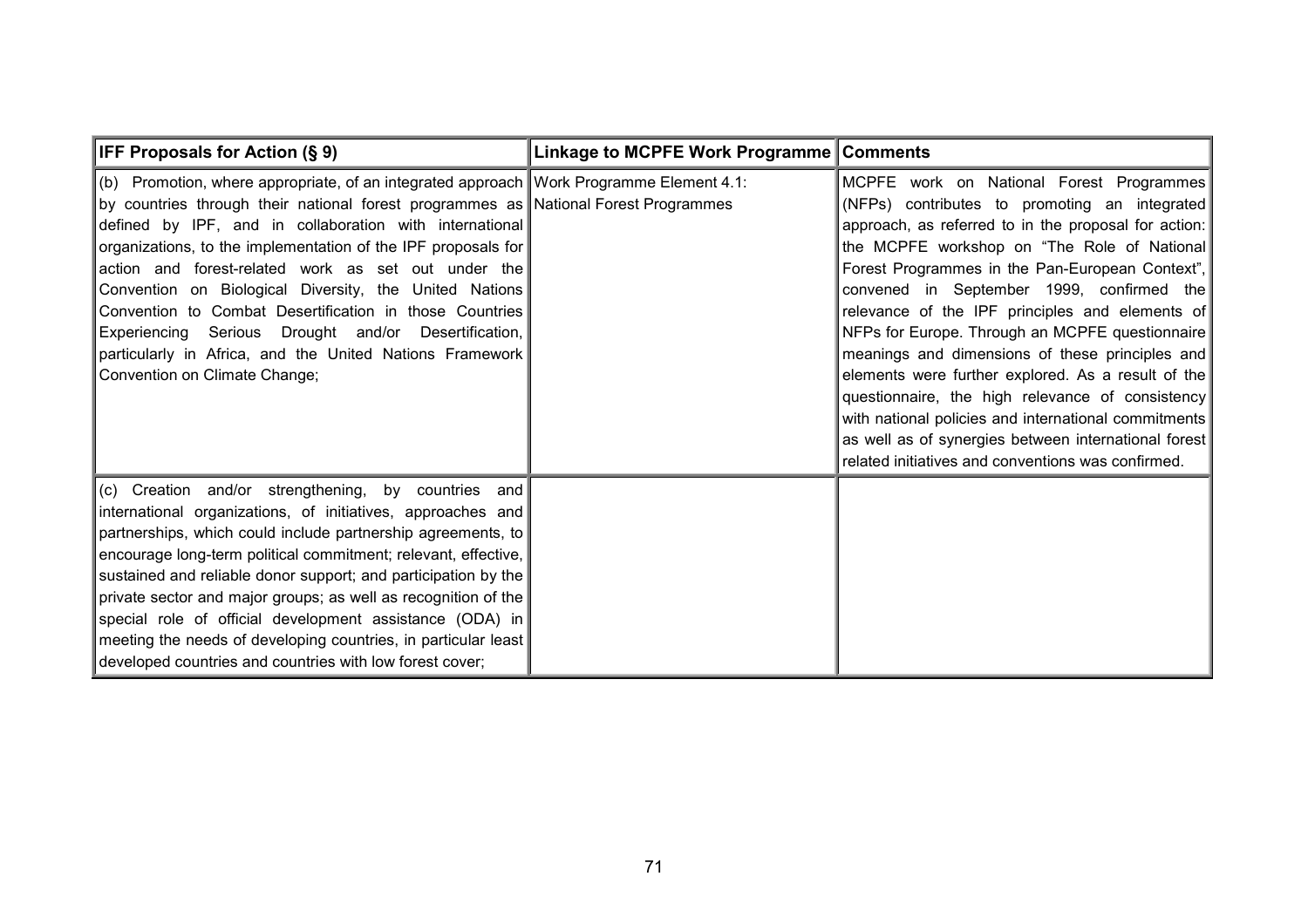| IFF Proposals for Action (§ 9)                                                                                                                                                                                                                                                                                                                                                                                                                                                                                                                                                                       | Linkage to MCPFE Work Programme Comments |                                                                                                                                                                                                                                                                                                                                                                                                                                                                                                                                                                                                                      |
|------------------------------------------------------------------------------------------------------------------------------------------------------------------------------------------------------------------------------------------------------------------------------------------------------------------------------------------------------------------------------------------------------------------------------------------------------------------------------------------------------------------------------------------------------------------------------------------------------|------------------------------------------|----------------------------------------------------------------------------------------------------------------------------------------------------------------------------------------------------------------------------------------------------------------------------------------------------------------------------------------------------------------------------------------------------------------------------------------------------------------------------------------------------------------------------------------------------------------------------------------------------------------------|
| (d) A systematic assessment, by all countries, of IPF's Lisbon General Declaration (LGD)<br>proposals for action and planning for their implementation in<br>the context of countries' own national processes aimed at<br>sustainable forest management;                                                                                                                                                                                                                                                                                                                                             |                                          | At the Lisbon Conference the ministers responsible<br>for forests in Europe declared their commitment to<br>"take national as well as co-operative actions<br>towards the implementation of the decisions of the<br>United Nations General Assembly Special Session<br>(UNGASS) concerning the proposals for action<br>agreed at the ad-hoc Intergovernmental Panel on<br>Forests (IPF) and contributing to the work of the<br>Intergovernmental Forum on Forests under the<br>United<br>Nations Commission on Sustainable<br>Development (UNCSD/IFF)".                                                              |
| (e) Implementation by countries of the IPF's proposals for Work Programme Element 4.1:<br>national<br>in<br>the<br>context<br>of<br>their<br>action<br>programmes/national policy framework in a coordinated<br>manner and with the participation of all interested parties.<br>Clear objectives and criteria should help promote effective<br>implementation of sustainable forest management. The policy<br>framework should be kept under review in order to continue<br>to embody capabilities for intersectoral planning, coordination<br>and implementation, and adequate resource allocation; | forest National Forest Programmes        | for action<br>proposal<br>encourages<br>the<br>The<br>implementation of the IPF proposals "in a co-<br>manner" in the context of<br>ordinated<br>their l<br>NPFs/national policy framework. Work of the<br>MCPFE on NFPs contributes to achieving such a co-<br>ordinated approach by achieving a common<br>understanding<br>on<br>concept<br>and<br>basic<br>principles/elements of NFPs in the pan-European<br>context.<br>Regarding<br>objectives and criteria<br>clear<br>for  <br>implementation of SFM, the Pan-European Criteria<br>for SFM<br>could<br>be considered<br>as<br>such l<br>criteria/objectives. |
| Establishment, by each country, of a focal point to guide<br>(f)<br>and coordinate the implementation and assessment process<br>of the IPF's proposals for action, including the participation of<br>all relevant interested parties;                                                                                                                                                                                                                                                                                                                                                                |                                          |                                                                                                                                                                                                                                                                                                                                                                                                                                                                                                                                                                                                                      |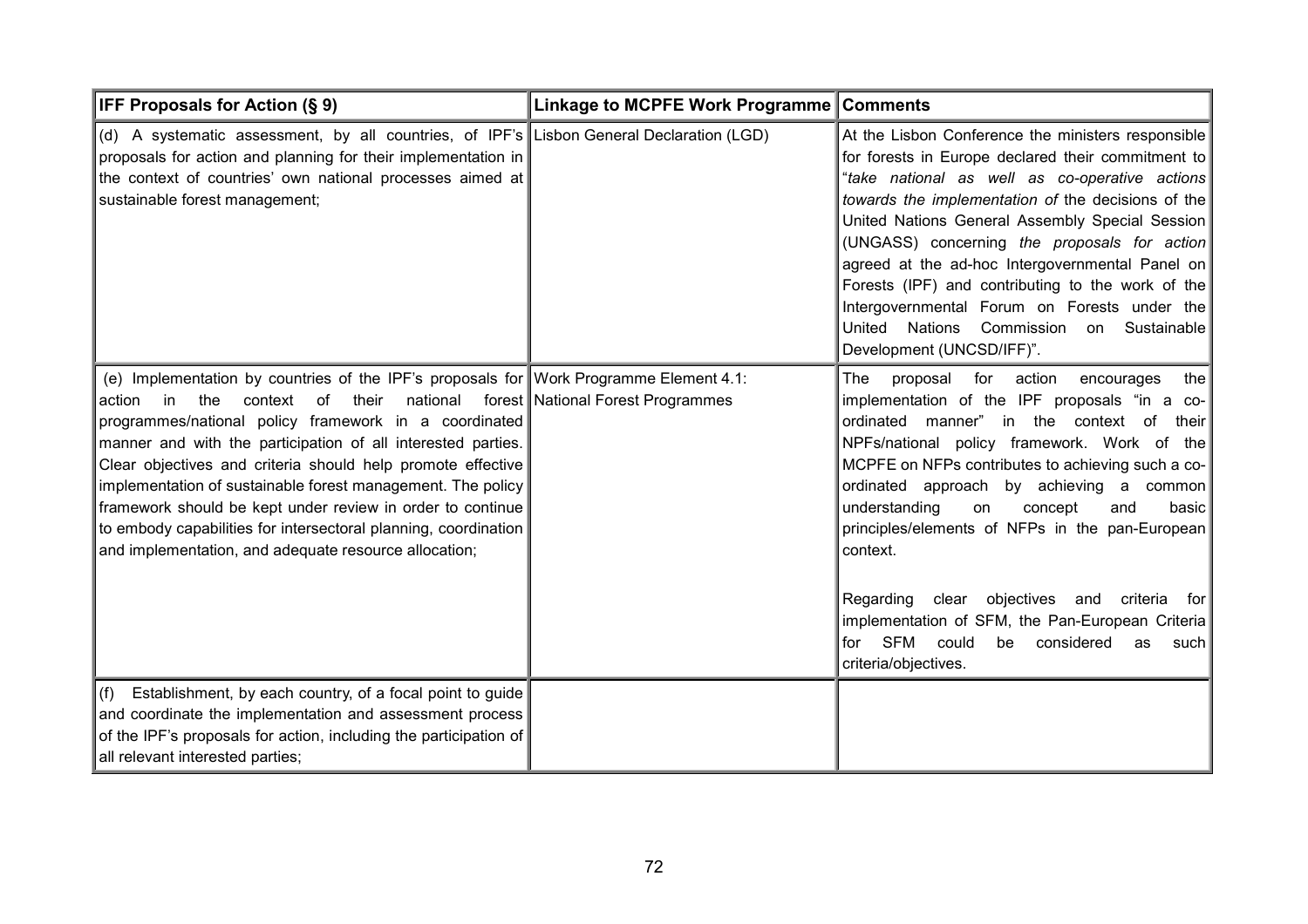| <b>IFF Proposals for Action (§ 9)</b>                                                                                                                                                                                                                                                                                                                                                                                                                                  | <b>Linkage to MCPFE Work Programme</b>                           | <b>Comments</b>                                                                                                                                                                                                                                                                                                                                                                                                                                                                   |
|------------------------------------------------------------------------------------------------------------------------------------------------------------------------------------------------------------------------------------------------------------------------------------------------------------------------------------------------------------------------------------------------------------------------------------------------------------------------|------------------------------------------------------------------|-----------------------------------------------------------------------------------------------------------------------------------------------------------------------------------------------------------------------------------------------------------------------------------------------------------------------------------------------------------------------------------------------------------------------------------------------------------------------------------|
| (g) Further assistance by the international community to<br>developing countries and countries with economies in<br>transition in implementing the IPF's proposals for action as<br>needed. National forest programmes could be used as a<br>framework for channelling development assistance for<br>implementation. Such support is particularly needed for<br>capacity-building, and for creating participatory mechanisms<br>and innovative financing arrangements. | Work Programme Element 2.4:<br>Countries in Transition           | In the follow-up of Helsinki Resolution H3 a<br>multitude of bilateral and multilateral actions<br>and projects have been carried out, responding  <br>to important needs of Central and Eastern<br>European Countries (CEECs), namely capacity<br>and institution building as well as the<br>marked-oriented<br>of<br>and<br>development<br>ecologically sound enterprises. In its Work<br>Programme, the MCPFE has underlined the<br>importance of continuing these activities. |
|                                                                                                                                                                                                                                                                                                                                                                                                                                                                        |                                                                  | In September 2001 the international workshop<br>"Forests and Forestry in Central and Eastern<br>European Countries - The Transition Process<br>and Challenges Ahead" will review the<br>developments in the transition process and try<br>to identify ways and means to effectively ensure<br>sustainable forest management in the future.                                                                                                                                        |
|                                                                                                                                                                                                                                                                                                                                                                                                                                                                        | Work Programme Element 4.1:<br><b>National Forest Programmes</b> | Furthermore, the efforts of the MCPFE on NFPs<br>are intended to facilitate and contribute to the<br>development of NFPs in all European countries,  <br>notably also including CEECs.                                                                                                                                                                                                                                                                                            |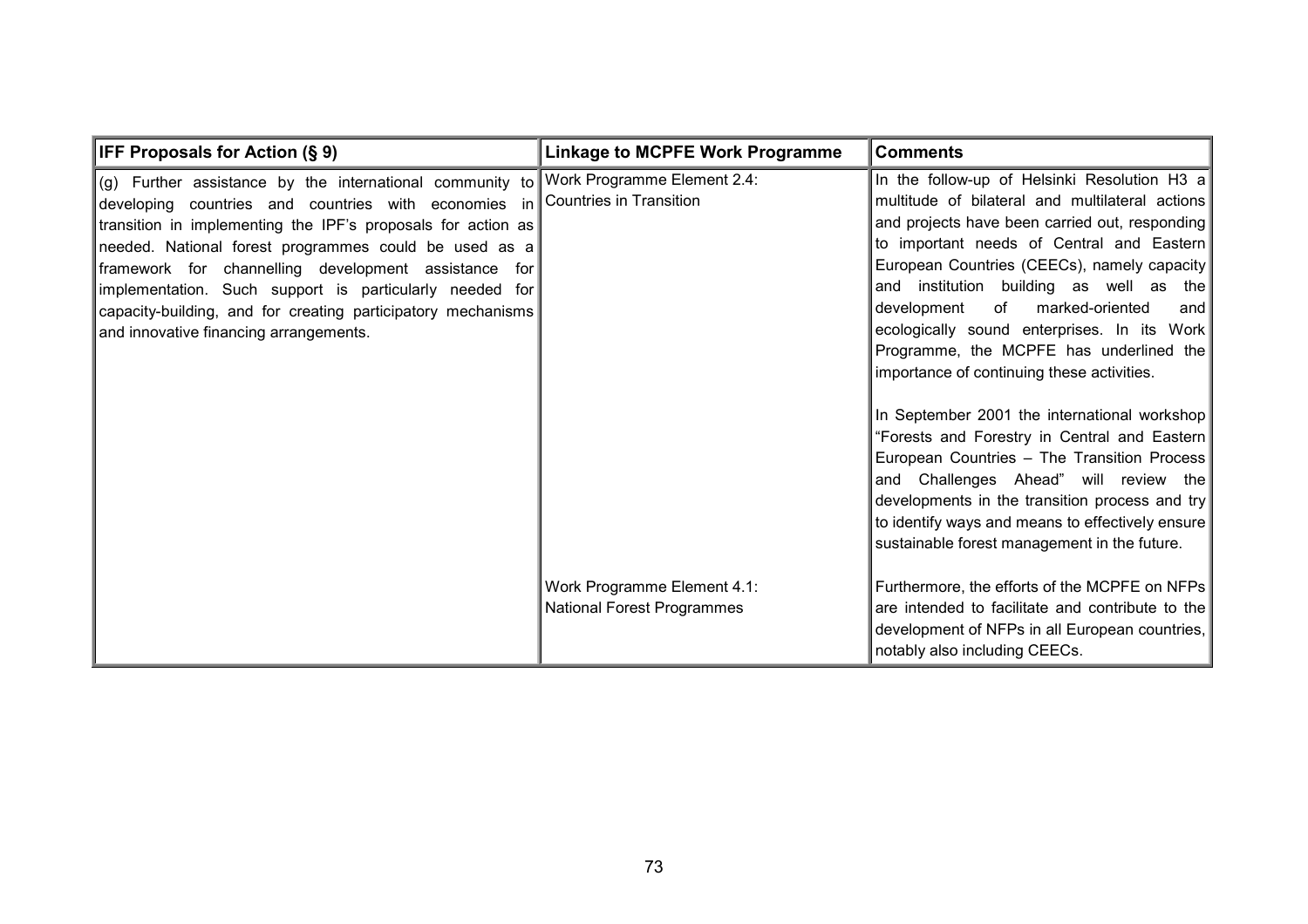# *B. Monitoring progress in implementation (§§ 16-19)*

| IFF Proposals for Action (§§ 16-19)                                                                                                                                                                                                                                                                                                                                                                                                                                                                              | <b>Linkage to MCPFE Work Programme</b>                                                                                                                                                                                                       | <b>Comments</b>                                                                                                                                                                                                                                                                                                                                                                                                                      |
|------------------------------------------------------------------------------------------------------------------------------------------------------------------------------------------------------------------------------------------------------------------------------------------------------------------------------------------------------------------------------------------------------------------------------------------------------------------------------------------------------------------|----------------------------------------------------------------------------------------------------------------------------------------------------------------------------------------------------------------------------------------------|--------------------------------------------------------------------------------------------------------------------------------------------------------------------------------------------------------------------------------------------------------------------------------------------------------------------------------------------------------------------------------------------------------------------------------------|
| 16. IFF recalled the IPF proposals for action that are relevant<br>to this category (in particular, E/CN.17/1997/12, paras. 17 (i),<br>17 (g), 70 (e), 77 (f), 78 (b), 78 (c), 115 (a) and 115 (b)).                                                                                                                                                                                                                                                                                                             |                                                                                                                                                                                                                                              |                                                                                                                                                                                                                                                                                                                                                                                                                                      |
| 17. IFF encouraged countries to:<br>(a) Prepare national information on the management,<br>conservation, and sustainable development of all types of Forest Management<br>forests as the basis for any consolidated information on forests<br>at the international level. Adequate financial resources, both<br>domestic and international, should be available for capacity-<br>building and implementation of national reporting initiatives;                                                                  | Lisbon Resolution L2:<br>Pan-European Criteria, Indicators and<br>Operational Level Guidelines for Sustainable                                                                                                                               | Through the Temperate and Boreal Forest<br>Resources Assessment 2000 (TBFRA-2000)<br>consolidated information on European forests<br>has been provided. Data were collected on<br>most of the pan-European quantitative<br>indicators for SFM. They were supplied by<br>national correspondents (basis: national forest<br>inventories),<br>adjusted to conform<br>to<br>international definitions, and validated by UN-<br>ECE/FAO. |
|                                                                                                                                                                                                                                                                                                                                                                                                                                                                                                                  | Work Programme Element 4.2:<br>Criteria and Indicators for SFM<br>Improvement of Pan-European<br>4.2.1<br>Indicators for SFM<br>4.2.2 Towards Harmonising Data Collection<br>and Reporting Systems<br>Pan-European Reporting on SFM<br>4.2.3 | The actions included in the MCPFE Work<br>on Element<br>"Criteria<br>Programme<br>and<br>Indicators for SFM" will contribute to further<br>improve data collection and pan-European<br>reporting on European forests as well as to<br>enhance international comparability of this<br>information.                                                                                                                                    |
| (b) Make forest-related information for reviewing, monitoring Lisbon Resolution L2:<br>and reporting progress in implementation of sustainable forest Pan-European Criteria, Indicators and<br>management widely available and accessible to policy makers Operational Level Guidelines for Sustainable<br>and to interested groups, noting the important role that Forest Management<br>subnational levels of government and interested groups play in<br>contributing to assessment and information gathering; |                                                                                                                                                                                                                                              | Data collected on pan-European indicators by<br>the TBFRA-2000 are widely available, both to<br>policy makers as well as to interested groups,<br>e.g through the internet.                                                                                                                                                                                                                                                          |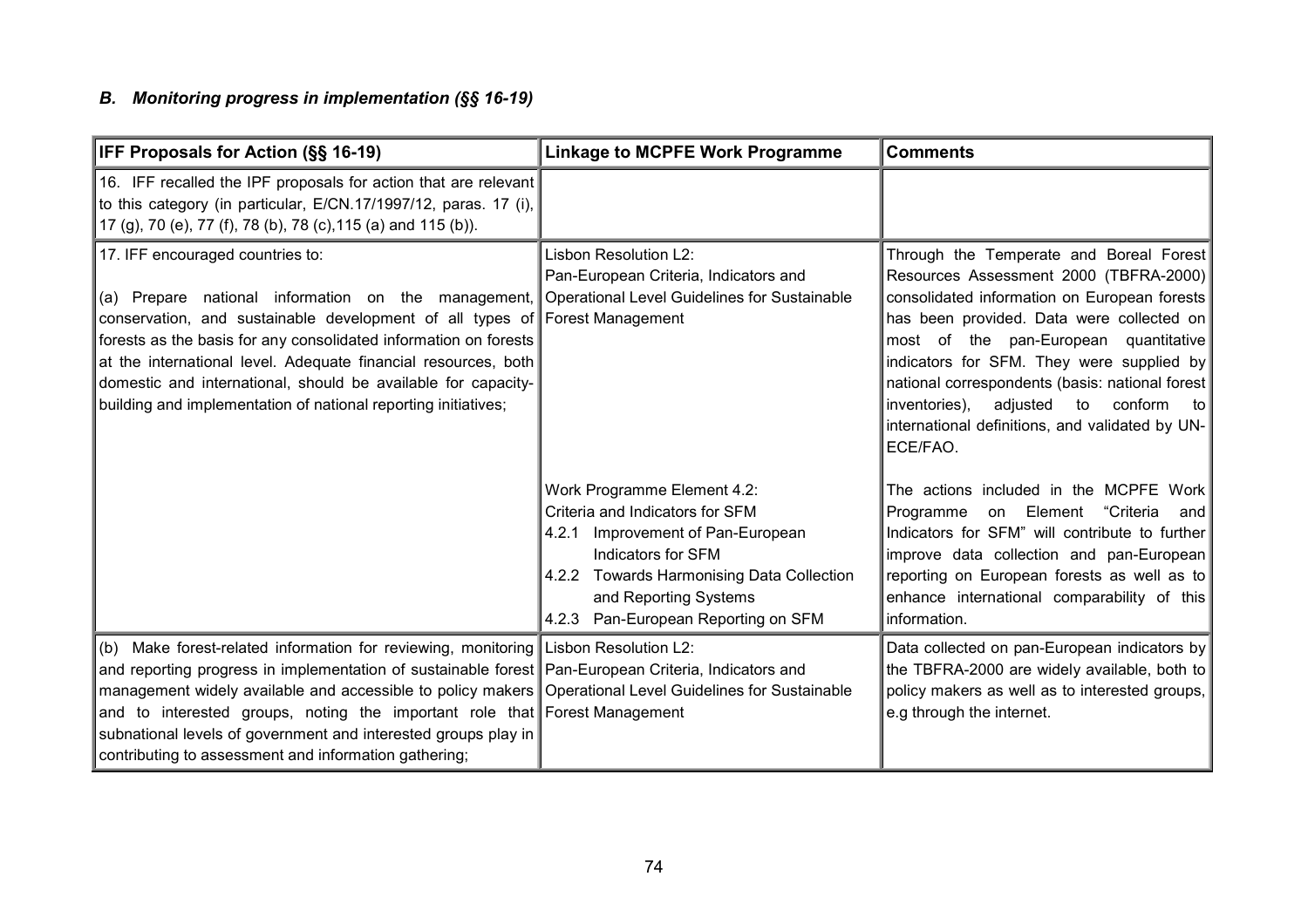| <b>IFF Proposals for Action (§§ 16-19)</b>                                                                                                                                                                                                                                                                                                                                                                                                                                                                                                | <b>Linkage to MCPFE Work Programme</b>                                             | <b>Comments</b>                                                                                                                                                                                                                                                                                                                                        |
|-------------------------------------------------------------------------------------------------------------------------------------------------------------------------------------------------------------------------------------------------------------------------------------------------------------------------------------------------------------------------------------------------------------------------------------------------------------------------------------------------------------------------------------------|------------------------------------------------------------------------------------|--------------------------------------------------------------------------------------------------------------------------------------------------------------------------------------------------------------------------------------------------------------------------------------------------------------------------------------------------------|
| (c) Report on the implementation of IPF proposals for action in<br>the context of reporting on forests to the Commission on<br>Sustainable Development at its eighth session, taking into<br>account, where appropriate, the process used to assess the<br>relevance of the proposals and priorities for action, the<br>organizations and interested parties involved, and noting progress<br>made and the areas where new actions could be undertaken;                                                                                   |                                                                                    |                                                                                                                                                                                                                                                                                                                                                        |
| (d) Further develop and implement, with the support of Work Programme Element 4.2:<br>international organizations, as appropriate, criteria and indicators Criteria and Indicators for SFM<br>for sustainable forest management, and use them as a basis for 4.2.1 Improvement of Pan-European<br>reviewing, monitoring and reporting national trends in the state of<br>forests, as well as progress on the management, conservation $4.2.2$ Towards Harmonising Data Collection<br>and sustainable development of all types of forests; | Indicators for SFM<br>and Reporting Systems<br>4.2.3 Pan-European Reporting on SFM | The improvement and further development<br>of the Pan-European Criteria and Indicators<br>for SFM constitutes an important element of<br>the MCPFE Work Programme. These Pan-<br>European Criteria and Indicators (C&I) for<br>Sustainable Forest Management (SFM)<br>constitute the referential basis for the<br>development of national sets of C&I. |
| (e) Encourage the donor community to assist developing<br>countries in preparing national information and reports on forests,<br>recognizing that information collection and reporting are costly<br>activities.                                                                                                                                                                                                                                                                                                                          |                                                                                    |                                                                                                                                                                                                                                                                                                                                                        |
| 18. IFF encouraged ITFF member organizations and other<br>relevant international and regional organizations to:<br>(a) Consult with countries regarding collection and synthesis of<br>national information, to facilitate accurate reporting with a view to<br>having countries verify the information synthesized, and give<br>effective feedback on the overall results of data collection and<br>reporting and make such information widely available and<br>accessible to policy makers and to interested groups.                    |                                                                                    |                                                                                                                                                                                                                                                                                                                                                        |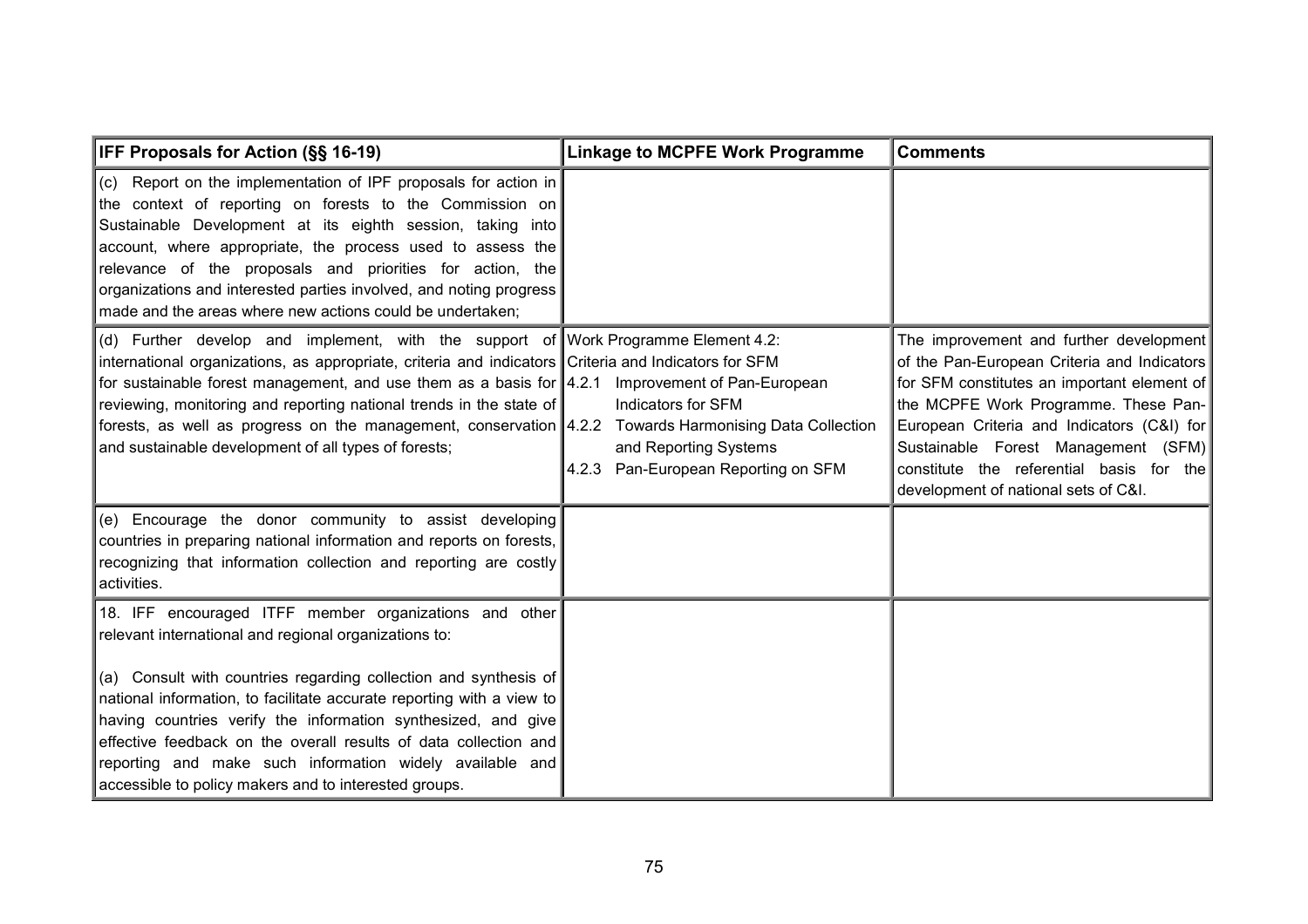| IFF Proposals for Action (§§ 16-19)                                                                                                                                                                                                                                                                                                                                                                                                                                                                                                                                                                                                                                                                                                                      | <b>Linkage to MCPFE Work Programme</b>                                                | <b>Comments</b>                                                                                                                                                                                                                                                                                                                                                                                                                                                                                 |
|----------------------------------------------------------------------------------------------------------------------------------------------------------------------------------------------------------------------------------------------------------------------------------------------------------------------------------------------------------------------------------------------------------------------------------------------------------------------------------------------------------------------------------------------------------------------------------------------------------------------------------------------------------------------------------------------------------------------------------------------------------|---------------------------------------------------------------------------------------|-------------------------------------------------------------------------------------------------------------------------------------------------------------------------------------------------------------------------------------------------------------------------------------------------------------------------------------------------------------------------------------------------------------------------------------------------------------------------------------------------|
| 19. IFF encouraged countries, ITFF member organizations Lisbon Resolution L2:<br>and other relevant international and regional organizations to:<br>harmonized, cost-effective, comprehensive Forest Management<br>(a) Develop<br>reporting formats for collecting and synthesizing national forest<br>information to meet the diverse demands for reliable and timely<br>data by various forest-related international organizations and<br>instruments. There is a need to incorporate information on<br>relevant criteria and indicators for sustainable forest<br>management, including indicators on environmental, social and<br>economic functions, such as non-wood products, forest<br>resources and services, and the competitiveness of forest | Pan-European Criteria, Indicators and<br>Operational Level Guidelines for Sustainable | As stated with respect to Proposal 8 above,<br>information on most of the pan-European<br>quantitative indicators for SFM - which cover<br>most of the aspects of environmental, social<br>and economic functions, as referred to in<br>Proposal 10 – have been collected through the<br><b>TBFRA-2000.</b><br>Preliminary results were<br>reported to the Third Ministerial Conference<br>(Lisbon, 1998), and final results have been<br>made broadly available, e.g. through the<br>internet. |
| products at the domestic and international levels, into such Work Programme Element 4.2:<br>reporting formats in order to reduce reporting burdens on Criteria and Indicators for SFM<br>countries and increase the timeliness and consistency of $4.2.2$ Towards Harmonising Data Collection<br>reporting;                                                                                                                                                                                                                                                                                                                                                                                                                                              | and Reporting Systems<br>Pan-European Reporting on SFM<br>4.2.3                       | However, the MCPFE has also acknowledged<br>the need for further harmonisation of data<br>collection and the further development of<br>harmonised reporting formats: Action 4.2.2 of<br>the MCPFE Work Programme aims to explore<br>possibilities to harmonise forest-related data<br>collection and reporting systems in Europe.                                                                                                                                                               |
| (b) Improve the effectiveness of coordination and partnership<br>within countries and with international organizations and<br>instruments as a means of building the capacity in developing<br>countries for periodic and timely collection, review, synthesis<br>and utilization of information related to sustainable forest<br>management.                                                                                                                                                                                                                                                                                                                                                                                                            |                                                                                       |                                                                                                                                                                                                                                                                                                                                                                                                                                                                                                 |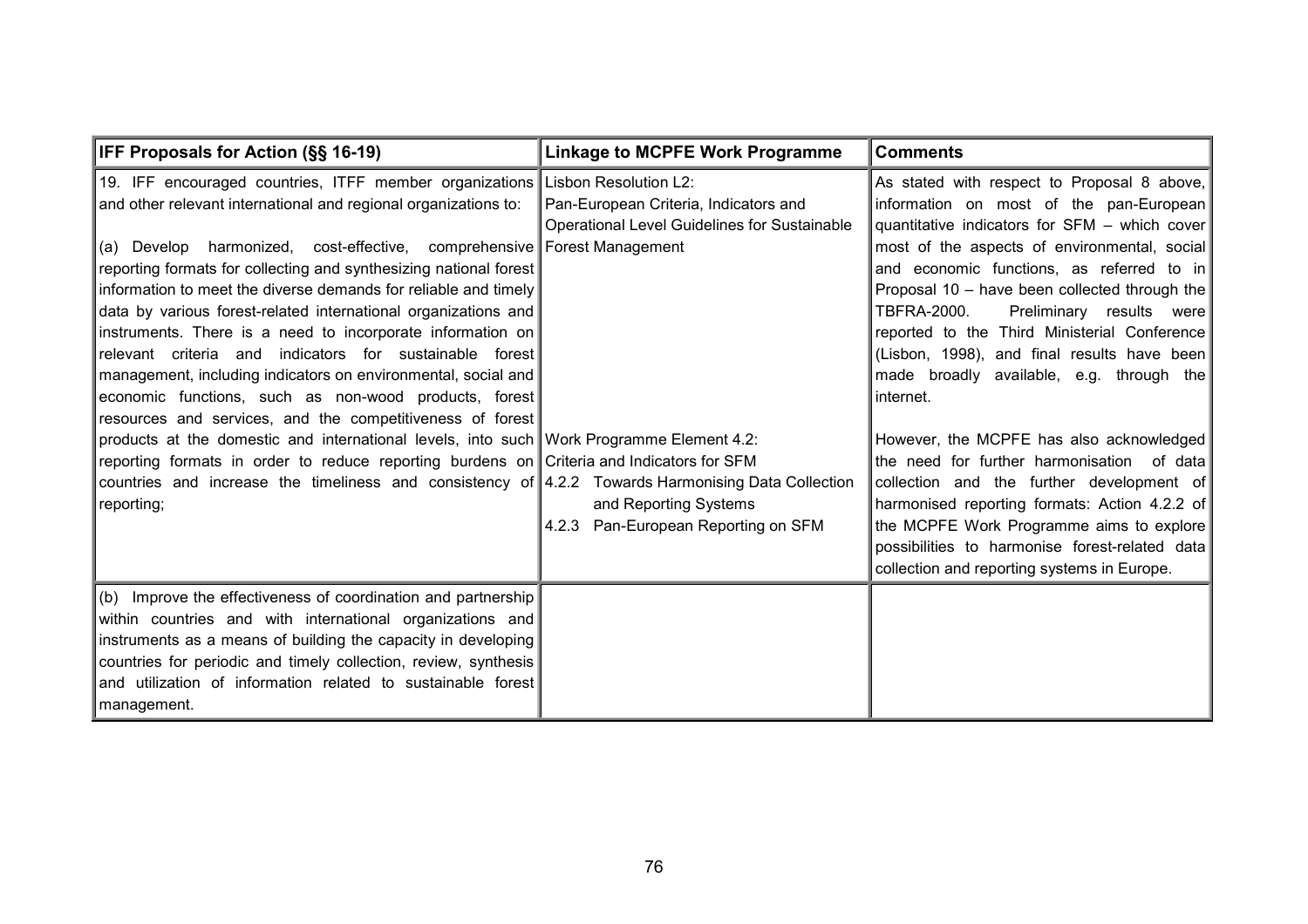### **II. Matters left pending and other issues arising from the programme elements of the intergovernmental panel on forests process**

#### *A. Need for financial resources (§§ 30-31)*

| <b>IFF Proposals for Action (§§ 30-31)</b>                                                                                                                                                                                                                                                                                                           | <b>Linkage to MCPFE Work Programme</b> | <b>Comments</b> |
|------------------------------------------------------------------------------------------------------------------------------------------------------------------------------------------------------------------------------------------------------------------------------------------------------------------------------------------------------|----------------------------------------|-----------------|
| 30. The IFF recalled the IPF proposals for action relevant to this<br>programme element including paragraphs 67, 68, 69, 70 and 71, and<br>called upon countries and relevant international organisations to:                                                                                                                                        |                                        |                 |
| (a) Increase financial resources and make or intensify efforts to<br>improve the effectiveness and efficiency of available resources for<br>SFM, and use national forest programmes or other integrated<br>programmes as the basis for channeling, prioritizing and increasing<br>financial assistance to the forest sector in developing countries; |                                        |                 |
| (b) Give special consideration to developing countries, including<br>countries with low forest cover and particularly the least developed<br>countries, in financial cooperation to meet their needs for forest<br>products and services sustainably and sustainably manage their<br>forests, and in some cases expand their forest cover;           |                                        |                 |
| (c) Encourage private investments in SFM by providing a stable and<br>transparent investment environment within an adequate regulatory<br>framework that also encourages the re-investment of forest revenues<br>into SFM;                                                                                                                           |                                        |                 |
| (d) Undertake activities for systematic collection and analysis of<br>financial flows data in the forest sector in order to enable informed<br>and rational policy decisions based on reliable information;                                                                                                                                          |                                        |                 |
| (e) Explore the feasibility of operationalising an investment<br>promotion entity taking into account the functions and circumstances<br>under which such an entity would operate as well as its scope in<br>relation to the existing financial mechanisms.                                                                                          |                                        |                 |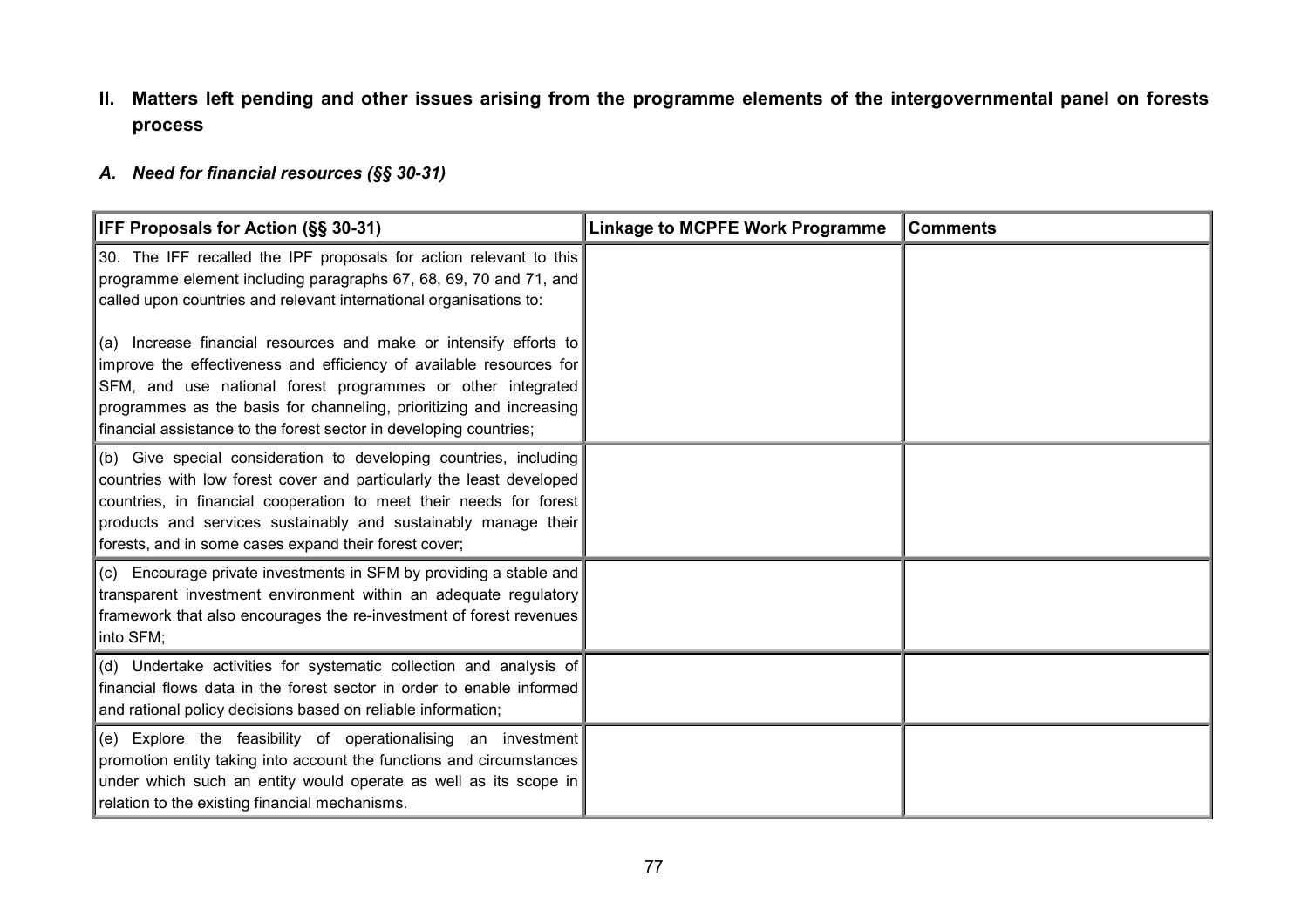| <b>IFF Proposals for Action (§§ 30-31)</b>                                                                                                                                                                                                                                                                                                                                                                                    | <b>Linkage to MCPFE Work Programme</b> | <b>Comments</b> |
|-------------------------------------------------------------------------------------------------------------------------------------------------------------------------------------------------------------------------------------------------------------------------------------------------------------------------------------------------------------------------------------------------------------------------------|----------------------------------------|-----------------|
| 31. The Forum discussed, but was not able to reach consensus on<br>the following proposals for action:                                                                                                                                                                                                                                                                                                                        |                                        |                 |
| $\ $ (a) Continue further exploration, identification, and development of<br>new and improved and more effective financial mechanisms, and<br>further explore the potential and results of innovative use of existing<br>mechanisms to promote SFM, taking into account the full range of<br>goods and services, including forest related biological resources, and<br>sharing experience and information on such mechanisms; |                                        |                 |
| $\vert$ (b) Create an international forest fund to support, inter alia, the<br>additional costs during the transition period towards SFM;                                                                                                                                                                                                                                                                                     |                                        |                 |
| $\vert$ (c) Make full use of the potential of existing mechanisms, such as<br>GEF consistent with their mandates, and explore options to expand<br>their scope/ and review their scope for financing a wider range of<br>SFM activities.                                                                                                                                                                                      |                                        |                 |
| $\vert$ (d) Consider the need for preparing a study integrating such issues<br>as the valuation of forest goods and services, including biological<br>resources, and the international trade of forest goods, taking due<br>account of the effects of international restrictions, such as tariff<br>escalations, and other protective measures.                                                                               |                                        |                 |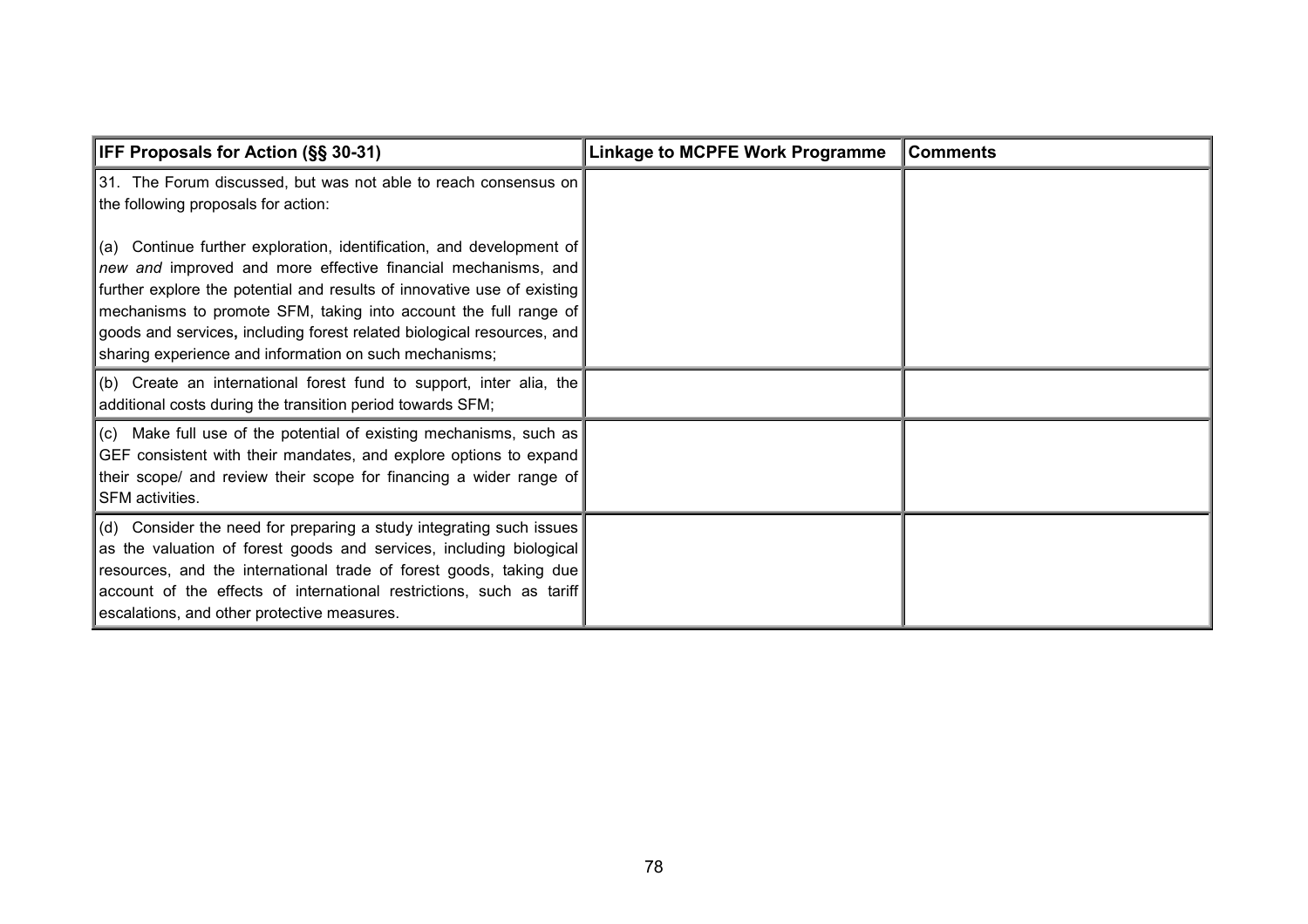#### *B. Trade and environment (§§ 41-42)*

| IFF Proposals for Action (SS 41-42)                                                                                                                                                                                                                                                                                                                                                                                                                                                                                                                                                                                                                                                                                             | <b>Linkage to MCPFE Work Programme</b>                                                                       | <b>Comments</b>                                                                                                                                                                                                                                                                                                |
|---------------------------------------------------------------------------------------------------------------------------------------------------------------------------------------------------------------------------------------------------------------------------------------------------------------------------------------------------------------------------------------------------------------------------------------------------------------------------------------------------------------------------------------------------------------------------------------------------------------------------------------------------------------------------------------------------------------------------------|--------------------------------------------------------------------------------------------------------------|----------------------------------------------------------------------------------------------------------------------------------------------------------------------------------------------------------------------------------------------------------------------------------------------------------------|
| 41. IFF stressed the importance of implementing the IPF proposals<br>for action on trade and environment. In order to further their effective<br>implementation IFF:<br>(a) Urged countries, including trade partners, to contribute to<br>achieving trade in wood and non-wood products and services from<br>sustainably managed forests, and implement policies and actions, in<br>particular avoiding policies that have adverse effects, either on trade<br>or on sustainable forest management;                                                                                                                                                                                                                            |                                                                                                              |                                                                                                                                                                                                                                                                                                                |
| (b) Urged countries, international organisations, including $WTO5$ ,<br>and other interested parties to undertake as appropriate, further<br>cooperative work on voluntary certification and/or labelling schemes,<br>in line with the recommendations of IPF, while seeking to enhance<br>their international comparability and considering their equivalence,<br>taking into account the diversity of national and regional situations,<br>and to ensure adequate transparency and non-discrimination in the<br>design and operation of such schemes, and are consistent with<br>international obligations, so as to promote sustainable forest<br>management and not to lead to unjustifiable obstacles to market<br>access; | Work Programme Element 2.2:<br>Renewable Resources - Goods and Services<br>2.2.2 Certification and Labelling | The work of the MCPFE on certification<br>focuses on the assessment of the<br>potential impacts of quality assurance<br>systems and programmes such as<br>independent<br>voluntary<br>and<br>forest  <br>certification systems on SFM, according<br>to the commitment to Future Action 11 of<br>Resolution L1. |
| (c) Urged countries to undertake analyses of the implications of full-<br>cost internalization on forest management and economic<br>development and implement full-cost internalization strategies for<br>forest products and services and their substitutes;                                                                                                                                                                                                                                                                                                                                                                                                                                                                   |                                                                                                              |                                                                                                                                                                                                                                                                                                                |
| (d) Requested countries, international organizations and other<br>interested parties to undertake further work on full life-cycle analysis<br>of the environmental impacts of forest products and their substitutes;                                                                                                                                                                                                                                                                                                                                                                                                                                                                                                            |                                                                                                              |                                                                                                                                                                                                                                                                                                                |

 $^5$  The Forum discussed, but could not reach consensus to the specific reference to WTO in this context.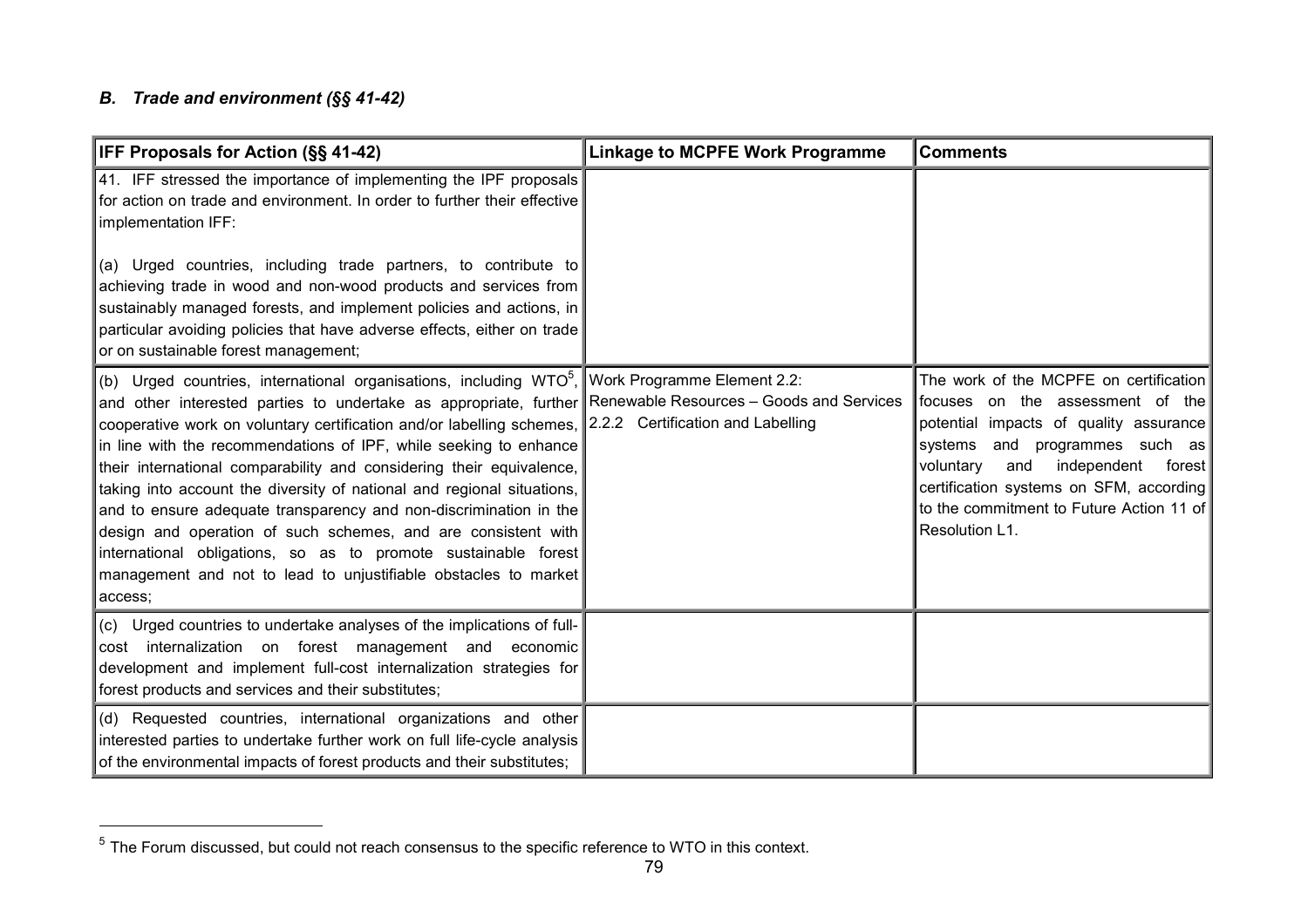| IFF Proposals for Action (§§ 41-42)                                                                                                                                                                                                                                                                                                                                                    | <b>Linkage to MCPFE Work Programme</b> | <b>Comments</b> |
|----------------------------------------------------------------------------------------------------------------------------------------------------------------------------------------------------------------------------------------------------------------------------------------------------------------------------------------------------------------------------------------|----------------------------------------|-----------------|
| (e) Called upon all interested parties to take action to improve<br>market transparency, taking into account the role of the private sector,<br>to help promote responsible producer and consumer choices in the<br>supply and demand for forest products, forest services and their<br>substitutes;                                                                                   |                                        |                 |
| (f) Called upon countries to consider appropriate national-level<br>actions and promote international cooperation to reduce the illegal<br>trade in wood and non-wood forest products including forest related<br>biological resources, with the aim of its elimination;                                                                                                               |                                        |                 |
| (g) Urged countries to develop strategies for sustainable forest<br>management with a long-term perspective so that the negative<br>effects of short-term market changes, such as the recent regional<br>financial crises, can be minimized;                                                                                                                                           |                                        |                 |
| (h) Urged countries to recognize the special importance of imports<br>of forest products for countries with low forest cover and fragile forest<br>ecosystems, and small island developing States to satisfy their needs<br>for forest products and services to assist them in expanding and<br>rehabilitating their forest cover.                                                     |                                        |                 |
| 42. The Forum discussed, but was not able to reach consensus on<br>the following proposal for action:<br>"Supported continued efforts by countries and the World Trade<br>Organization towards trade liberalization giving special attention to<br>removing remaining and emerging trade restrictions which constrain<br>market access, particularly for value added forest products." |                                        |                 |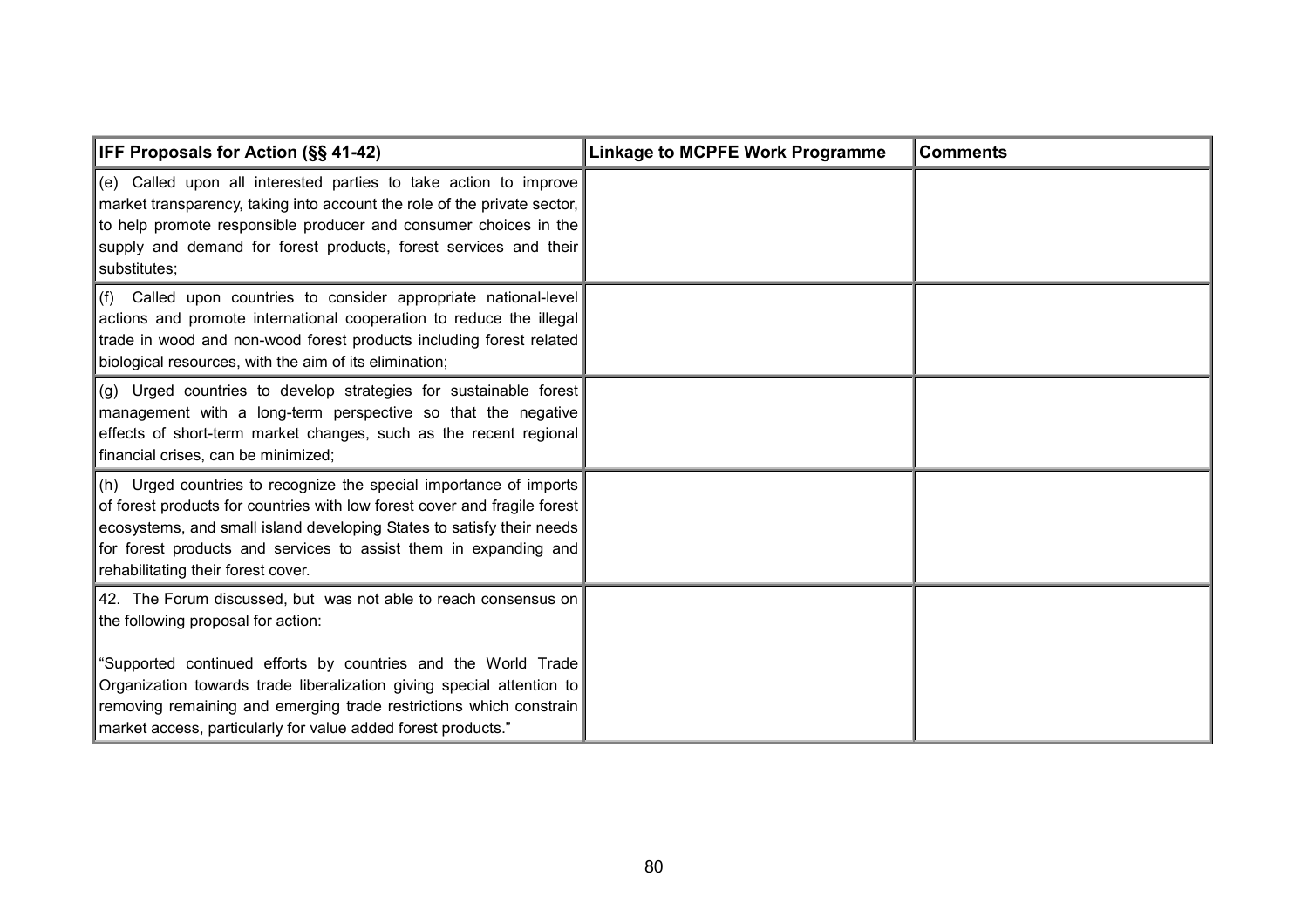## *C. Transfer of environmentally sound technologies to support sustainable forest management (§ 56)*

| <b>IFF Proposals for Action (§ 56)</b>                                                                                                                                                                                                                                                                                                                                                                                                                                                                                      | <b>Linkage to MCPFE Work Programme</b> | <b>Comments</b> |
|-----------------------------------------------------------------------------------------------------------------------------------------------------------------------------------------------------------------------------------------------------------------------------------------------------------------------------------------------------------------------------------------------------------------------------------------------------------------------------------------------------------------------------|----------------------------------------|-----------------|
| 56. IFF stressed the importance of implementing the IPF<br>proposals for action on the transfer of environmentally sound<br>technologies. In order to further their effective implementation,<br>IFF:                                                                                                                                                                                                                                                                                                                       |                                        |                 |
| (a) Urged countries, consistent with decision 6/3 of the<br>Commission on Sustainable Development as well as<br>paragraph 77 of the IPF proposals for action to initiate actions<br>towards the broadening and development of mechanisms<br>and/or further initiatives to enhance the transfer of technology<br>from developed countries to developing countries to promote<br>sustainable forest management;                                                                                                               |                                        |                 |
| (b) Urged all countries to develop an enabling policy, legal<br>and institutional framework that encourages appropriate public<br>and private sector investments in environmentally sound<br>technologies for sustainable forest management in line with the<br>respective national forest programmes, where applicable;                                                                                                                                                                                                    |                                        |                 |
| (c) Urged countries and relevant international organizations<br>to support the strengthening of cooperation between<br>institutions to facilitate the assessment of needs for adaptation<br>transfer of forest-related environmentally sound<br>and<br>North-South<br>South-South<br>technologies<br>through<br>and<br>cooperation. Those institutions recognized as centres of<br>excellence should act as clearing houses, in line with Agenda<br>21, Chapter 34, in order to expedite the flow of these<br>technologies; |                                        |                 |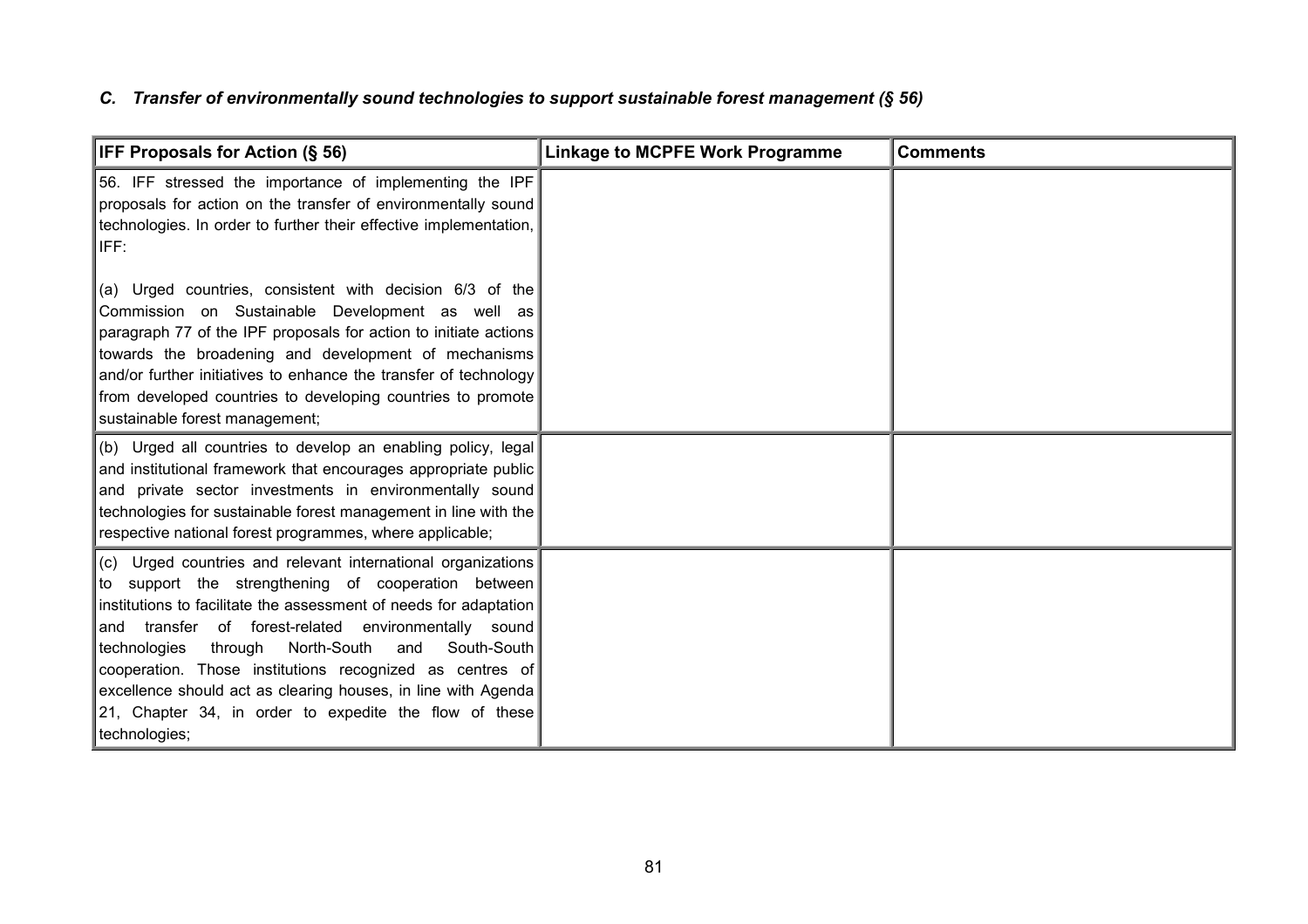| <b>IFF Proposals for Action (§ 56)</b>                                                                                                                                                                                                                                                                                                                                                                                                                                                                                                                                                                                                                                                                                                                                                                                                       | <b>Linkage to MCPFE Work Programme</b> | <b>Comments</b>                                                                                                                                                                                                                                                                                                                                                                                                                                                                                                                                                                                                                                                                                                 |
|----------------------------------------------------------------------------------------------------------------------------------------------------------------------------------------------------------------------------------------------------------------------------------------------------------------------------------------------------------------------------------------------------------------------------------------------------------------------------------------------------------------------------------------------------------------------------------------------------------------------------------------------------------------------------------------------------------------------------------------------------------------------------------------------------------------------------------------------|----------------------------------------|-----------------------------------------------------------------------------------------------------------------------------------------------------------------------------------------------------------------------------------------------------------------------------------------------------------------------------------------------------------------------------------------------------------------------------------------------------------------------------------------------------------------------------------------------------------------------------------------------------------------------------------------------------------------------------------------------------------------|
| (d) Urged all countries to recognize the importance of the Work Programme Element 2.4:<br>transfer of technologies to developing countries and Countries in Transition<br>economies in transition, including human and institutional<br>capacity-building, as an integral part of the process of Work Programme Element 2.3:<br>investment and sustainable development; and the importance Training, Education and Gender Aspects<br>of combining technology transfer with training, education and<br>institutional strengthening in order to promote effective use and<br>broad dissemination of environmentally sound technologies;                                                                                                                                                                                                        |                                        | The activities of the MCPFE on Work<br>Programme Elements "Countries in Transition<br>(CITs)" as well as "Training, Education and<br>contribute<br>to<br>Gender<br>Aspects"<br>the<br>implementation of the proposal. While human<br>and institutional capacity building - which by<br>IFF has been identified as an integral part of<br>investment and sustainable development - is<br>among the priority areas of follow-up work of<br>Helsinki Resolution H3, a number of<br>international<br>workshops<br>seminars<br>and<br>organised by FAO/ECE/ILO and by the<br>International Union of Forestry Research<br>Organizations (IUFRO) focus on various<br>aspects of forest related training and education. |
| (e) Urged all countries, in particular developed countries, to<br>take further concrete measures to promote and facilitate the<br>transfer of environmentally sound technologies to developing<br>countries on favourable terms, including on concessional and<br>preferential terms, as mutually agreed, taking into account the<br>need to protect intellectual property rights in accordance with<br>the relevant international and domestic laws, in order to put<br>into further practice the recommendations of Agenda 21, the<br>Commission on Sustainable Development and IPF, and in this<br>context to mobilize further support for the development and<br>application of appropriate technologies and corresponding<br>know-how within these countries to enhance their capacities to<br>implement sustainable forest management; |                                        |                                                                                                                                                                                                                                                                                                                                                                                                                                                                                                                                                                                                                                                                                                                 |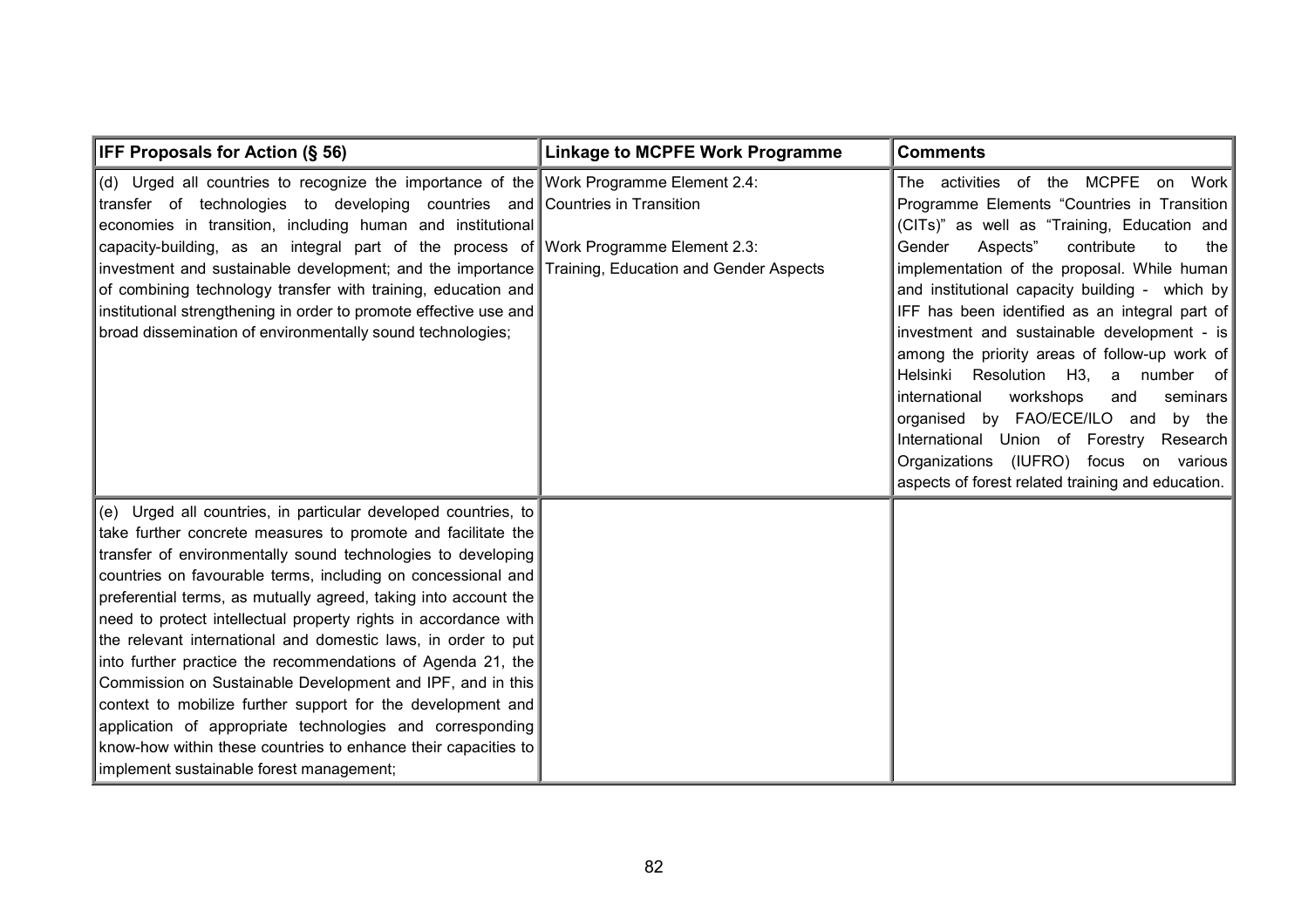| <b>IFF Proposals for Action (§ 56)</b>                                                                                                                                                                                                                                                                                                                                                       | Linkage to MCPFE Work Programme Comments                              |                                                                                                                                                                                                                                                                                                                                                                                                                                                                 |
|----------------------------------------------------------------------------------------------------------------------------------------------------------------------------------------------------------------------------------------------------------------------------------------------------------------------------------------------------------------------------------------------|-----------------------------------------------------------------------|-----------------------------------------------------------------------------------------------------------------------------------------------------------------------------------------------------------------------------------------------------------------------------------------------------------------------------------------------------------------------------------------------------------------------------------------------------------------|
| $ $ (f) Urged countries and relevant international organizations<br>to consider practical measures to promote the diffusion of<br>environmentally sound technologies to end-users, particularly<br>in local communities in developing countries, through the<br>efficient use of extension services;                                                                                         |                                                                       |                                                                                                                                                                                                                                                                                                                                                                                                                                                                 |
| (g) Urged countries and relevant international organizations Work Programme Element 2.4:<br>to enhance partnerships, and to initiate, as appropriate, Countries in Transition<br>coordinate and cooperate in forest-related technical and<br>financial assistance and capacity-building in respect of the<br>transfer, development and application of environmentally<br>sound technologies; |                                                                       | By adopting Helsinki Resolution H3 the MCPFE has<br>initiated an on-going process of co-operation with and<br>assistance to CEECs. As already indicated, this<br>process consists of a multitude of bilateral and<br>multilateral projects which are documented in a<br>special database developed by UN-ECE/FAO<br>(downloadable from the internet). These projects inter<br>alia focus on environmentally sound technologies.                                 |
|                                                                                                                                                                                                                                                                                                                                                                                              | Work Programme Element 2.3:<br>Training, Education and Gender Aspects | Furthermore, the seminar on forest operations of<br>tomorrow (September 1999) and workshop on "New<br>Trends in Wood Harvesting with Cable Cranes" (June<br>2001), which are two of the actions implementing<br>Work Programme Element "Training, Education and<br>Gender Aspects" and which are convened by the<br>FAO/ECE/ILO Committee on Forest Technology,<br>Management and Training contribute to the transfer of<br>environmentally sound technologies. |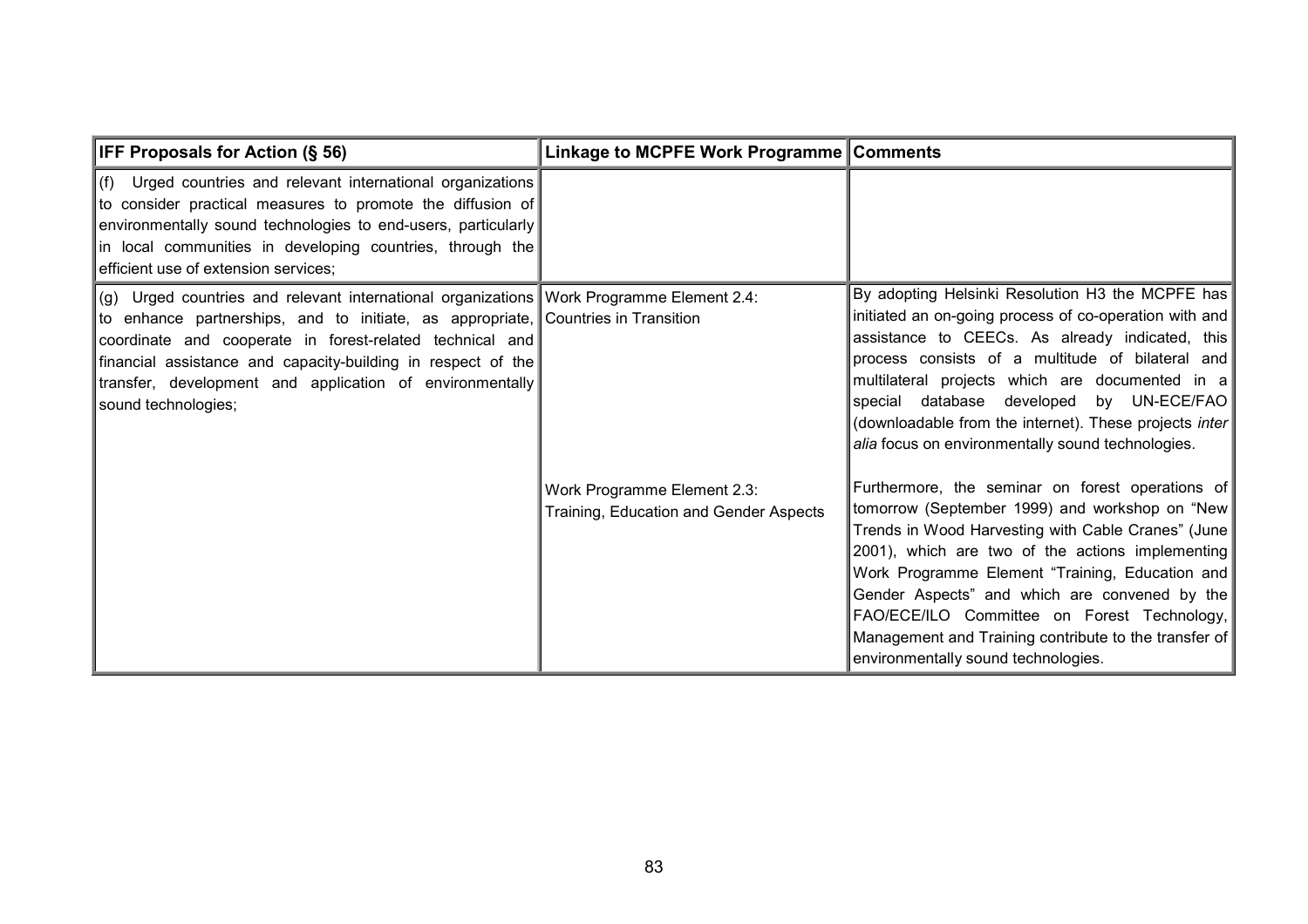| IFF Proposals for Action (§ 56)                                                                                                                                                                                                                                                                                                                                                                                                                                                                                                                                                                                                                                                                | Linkage to MCPFE Work Programme Comments |  |
|------------------------------------------------------------------------------------------------------------------------------------------------------------------------------------------------------------------------------------------------------------------------------------------------------------------------------------------------------------------------------------------------------------------------------------------------------------------------------------------------------------------------------------------------------------------------------------------------------------------------------------------------------------------------------------------------|------------------------------------------|--|
| (h) Encouraged countries, with the cooperation of international organizations,<br>to promote appropriate transfer of environmentally sound rehabilitation<br>technologies for the sustainable management of forest ecosystems in<br>environmentally critical areas, and to develop appropriate means to promote<br>sharing of environmentally sound technologies between and within countries,<br>including effective links between research, extension and implementation;                                                                                                                                                                                                                    |                                          |  |
| (i) Underscored the importance of assisting developing countries with low<br>forest cover and those with fragile forest ecosystems in their efforts in respect<br>of capacity-building that would facilitate the development and transfer of<br>environmentally sound technologies to address those needs;                                                                                                                                                                                                                                                                                                                                                                                     |                                          |  |
| (j) Urged countries to promote fair and equitable sharing of the benefits<br>arising from the utilization of forest genetic resources (as defined by the<br>Convention on Biological Diversity) and the results and applications of<br>research, upon mutually agreed terms, and to work, as necessary, on<br>addressing issues of the identification of origins of forest genetic resources<br>within their intellectual property rights, sui-generis or other relevant systems for<br>protection, as appropriate, taking into account the work being advanced by the<br>Convention on Biological Diversity and other relevant international agreements,<br>in accordance with national laws; |                                          |  |
| (k) The Forum also discussed but could not conclude the debate or reach<br>consensus on the proposal to encourage countries to develop appropriate<br>mechanisms and/or measures to enable indigenous people, local communities<br>and forest-dependent groups to realise the potential benefits of traditional<br>forest-related knowledge in accordance with the Convention on Biological<br>Diversity, through the establishment and enforcement of intellectual property<br>rights linked to this knowledge including the giving of due recognition to the use<br>of traditional forest-related knowledge in patent applications for technologies;                                         |                                          |  |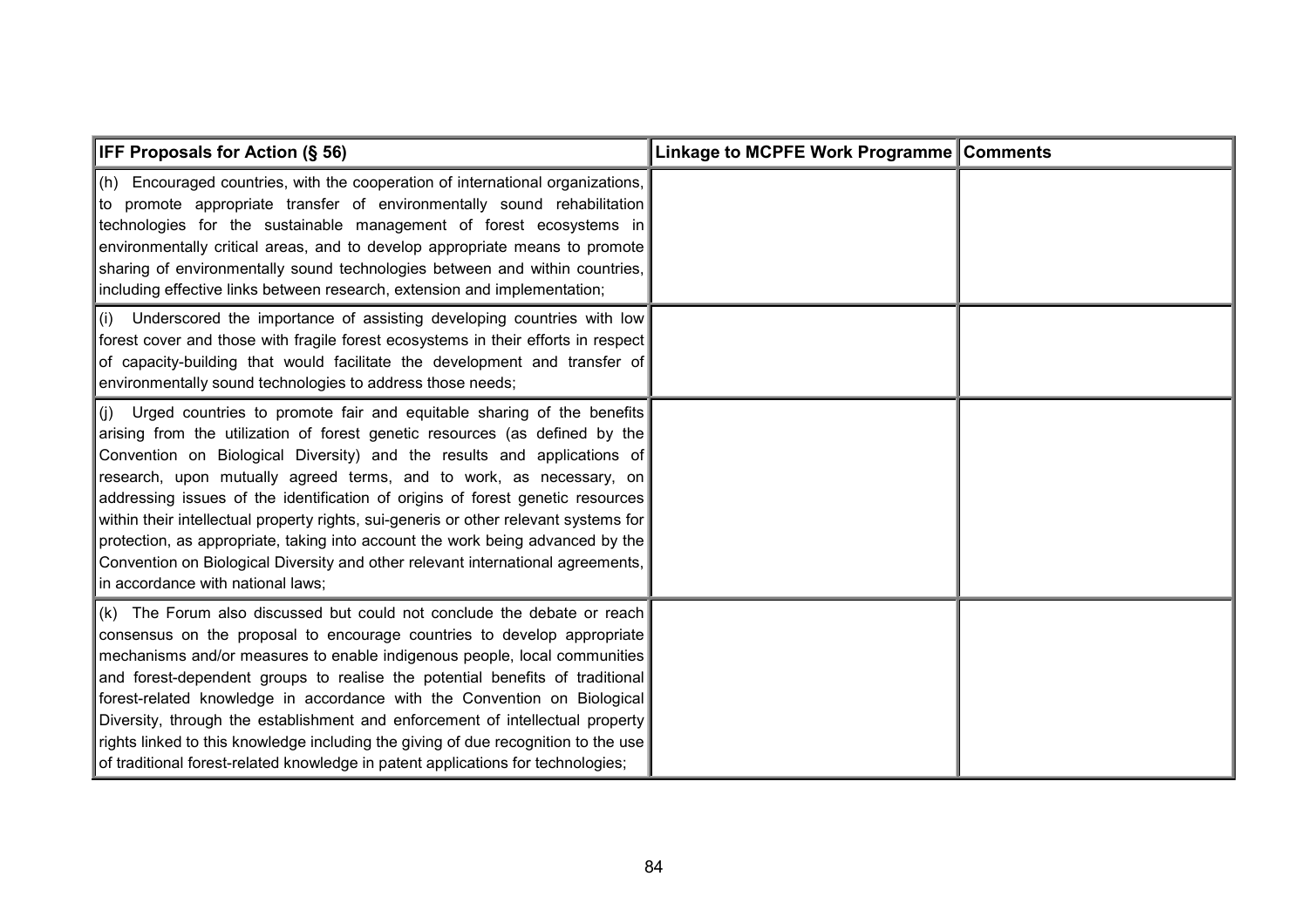| <b>IFF Proposals for Action (§ 56)</b>                                                                                                                                                                                                                                                                                                                                                                                                                                                                                           | <b>Linkage to MCPFE Work Programme</b> | <b>Comments</b>                                                                                                                                                                                                                                                                                                                                                                                                                                                                                                                                                                                                                                                                                                                                                                                                                                                                |
|----------------------------------------------------------------------------------------------------------------------------------------------------------------------------------------------------------------------------------------------------------------------------------------------------------------------------------------------------------------------------------------------------------------------------------------------------------------------------------------------------------------------------------|----------------------------------------|--------------------------------------------------------------------------------------------------------------------------------------------------------------------------------------------------------------------------------------------------------------------------------------------------------------------------------------------------------------------------------------------------------------------------------------------------------------------------------------------------------------------------------------------------------------------------------------------------------------------------------------------------------------------------------------------------------------------------------------------------------------------------------------------------------------------------------------------------------------------------------|
| (I) Urged all countries, in particular developed countries, to Work Programme Element 2.2.3:<br>pursue actions that would facilitate the transfer, development Wood and Substitutes in Relation to Other<br>and application of environmentally sound technologies for and Sectors<br>analyse the implications of the use of wood and non-wood by-<br>products created by forest harvesting and wood processing for<br>industrial and domestic purposes, giving special attention to<br>wood-waste materials as an energy source; |                                        | A seminar on strategies to stimulate and<br>promote the sound use of wood and other<br>forest-based<br>products as environmentally<br>friendly and<br>renewable materials will be<br>FAO/ECE/ILO<br>the<br>Joint<br>organised<br>by<br>Committee on Forest Technology, Management<br>and Training tentatively in September 2001 in<br>contributing to the implementation of Work<br>Programme Element "Wood and Substitutes in<br>Relation to Other Sectors".                                                                                                                                                                                                                                                                                                                                                                                                                  |
| (m) Called upon countries to undertake steps to ensure equal Work Programme Element 2.3:<br>opportunities for women, in particular indigenous women and Training, Education and Gender Aspects<br>women in rural areas, to become beneficiaries of<br>environmentally sound forest-related technologies, know-how<br>and extension services;                                                                                                                                                                                     |                                        | Although the seminar "Women in Forestry"<br>convened by the Government of Portugal and<br>the Joint FAO/ECE/ILO Committee on Forest<br>Technology, Management and Training in co-<br>operation with IUFRO in April 2001, did not<br>specifically address the question of equality of<br>opportunities for women with regard to<br>forest-related<br>environmentally<br>sound<br>technologies,<br>know-how<br>extension<br>and<br>services, it succeeded in generating and<br>enhancing information about the actual situation<br>of women in the forestry sector (representation<br>of women in workforce and decision making,<br>opportunities and main obstacles, etc.) and in<br>developing ideas and strategies for ways<br>forward. The seminar also elaborated a number<br>of recommendations for action at national level<br>as well as by international organisations. |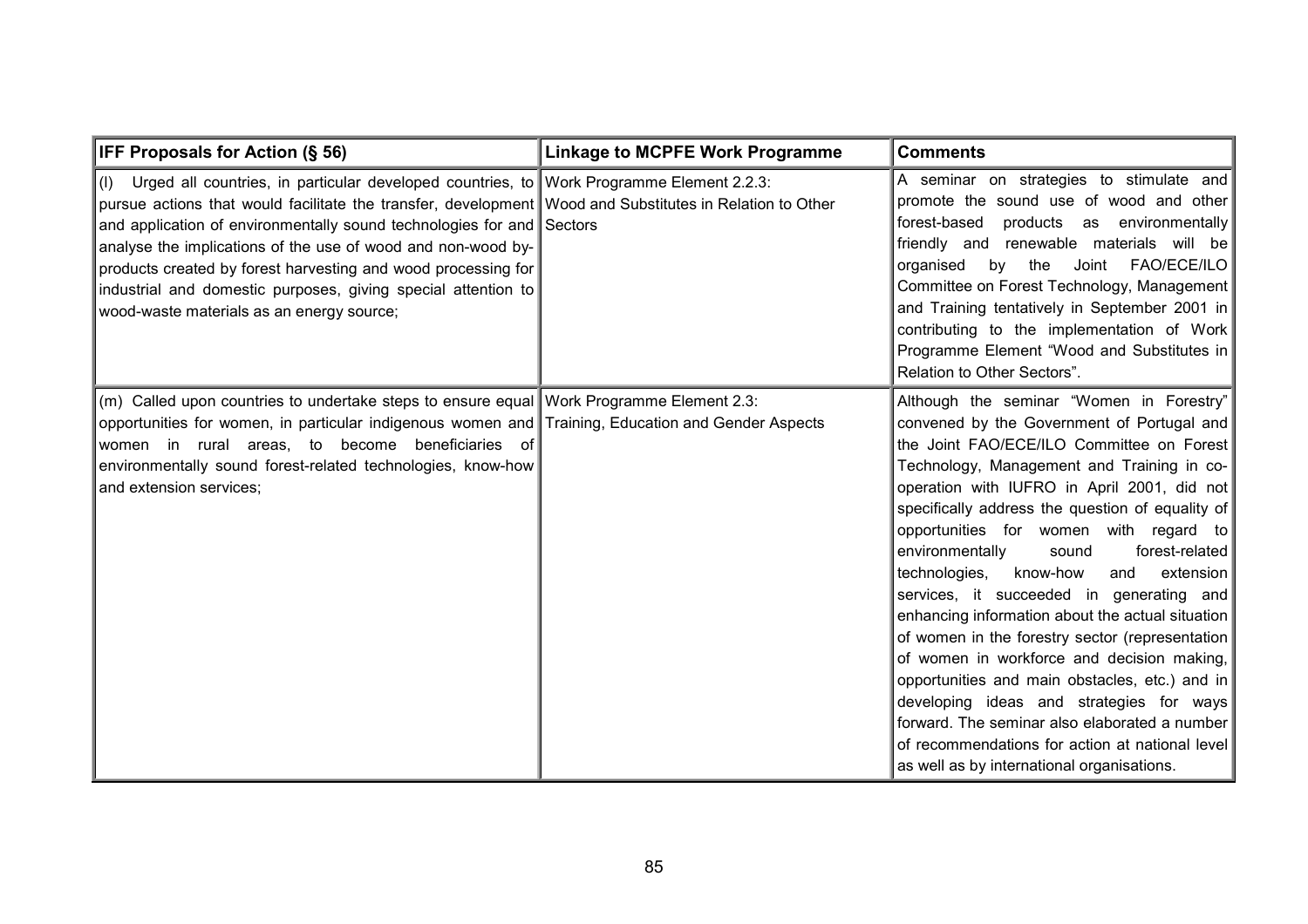| <b>IFF Proposals for Action <math>(\S 56)</math></b>                                                                                                                                                                                                                                 | Linkage to MCPFE Work Programme | <b>Comments</b> |
|--------------------------------------------------------------------------------------------------------------------------------------------------------------------------------------------------------------------------------------------------------------------------------------|---------------------------------|-----------------|
| $\ $ (n) Urged countries to strengthen outreach programmes<br>targeted at women in the areas of education, training and<br>microcredit, related to community development programmes<br>and household use of wood, wood lots for fuelwood and<br>energy-efficient cooking technology; |                                 |                 |
| $\ $ (o) Urged countries and relevant international organizations<br>to use data and information that are disaggregated by gender<br>in sectoral surveys and studies used in the development of<br>technologies for sustainable forest                                               |                                 |                 |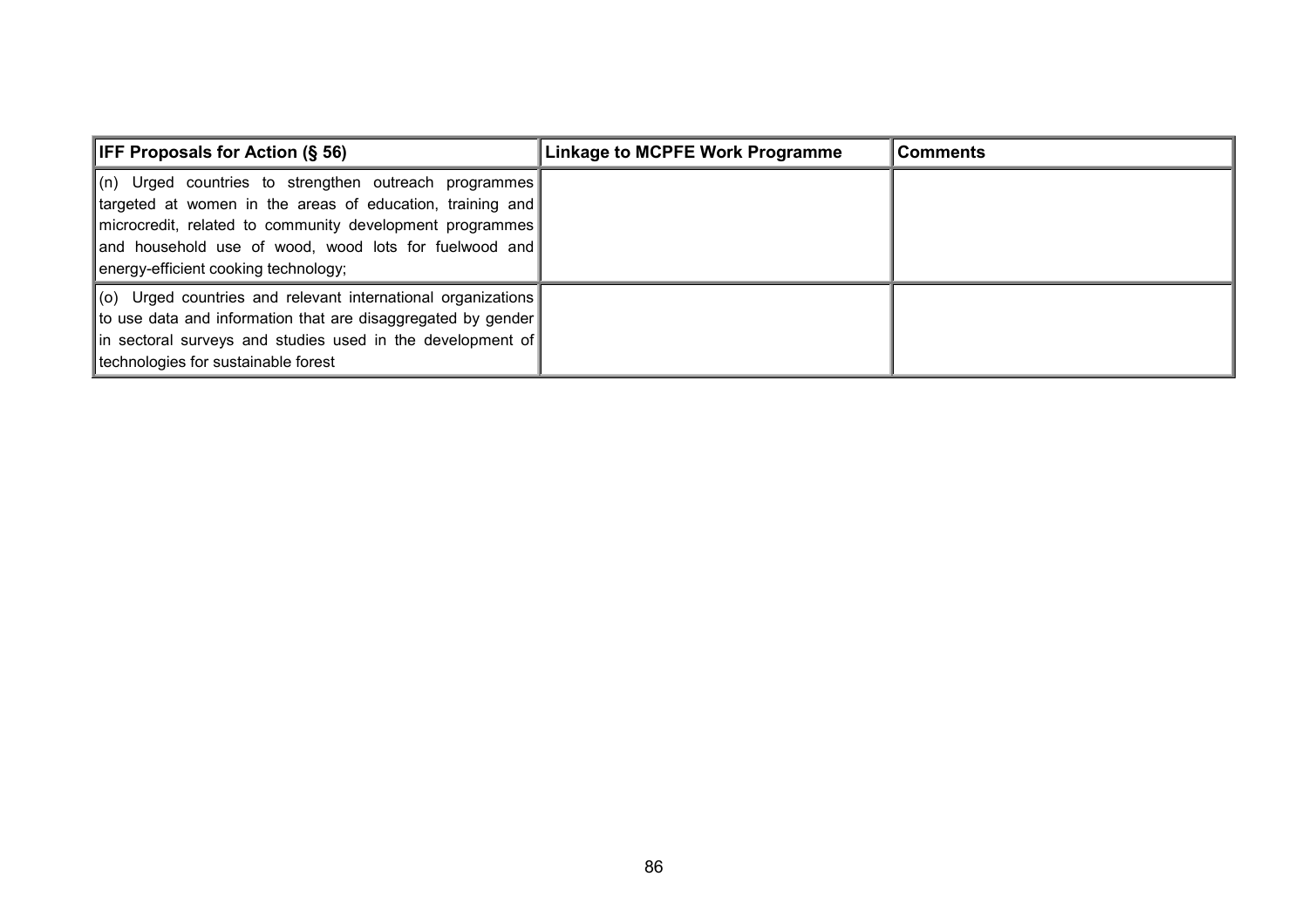#### *D. Issues that need further clarification*

# *1. Underlying causes of deforestation and forest degradation (§§ 63-67)*

| <b>IFF Proposals for Action (§§ 63-67)</b>                                                                                                                                                                                                                                                                                                                                                                                                                                                                                                                                                                                                                                                                                                                                                   | Linkage to MCPFE Work Programme Comments |  |
|----------------------------------------------------------------------------------------------------------------------------------------------------------------------------------------------------------------------------------------------------------------------------------------------------------------------------------------------------------------------------------------------------------------------------------------------------------------------------------------------------------------------------------------------------------------------------------------------------------------------------------------------------------------------------------------------------------------------------------------------------------------------------------------------|------------------------------------------|--|
| 63. IFF recalls the following IPF proposals for action relevant to this<br> programme element (see E/CN.17/1997/12, paras. 17 (e), 17 (f), 27 to 31,  <br>67 (g), 70 (c) and 77 (f)).                                                                                                                                                                                                                                                                                                                                                                                                                                                                                                                                                                                                        |                                          |  |
| 64. IFF stressed the importance of implementing the IPF proposals for<br>action on underlying causes of deforestation and forest degradation, with<br>particular emphasis on the needs and requirements of low forest cover<br>countries and countries with fragile forest ecosystems. In order to further<br>their effective implementation, IFF encouraged countries, with the<br>assistance of international organizations, donor countries and financial<br> institutions, to implement the following additional proposals through <br>partnerships involving, where appropriate, the participation of government<br>institutions,<br>non-governmental<br>organizations,<br>community-based<br>organizations, indigenous and local communities, forest owners and the<br>private sector: |                                          |  |
| $\ $ (a) Further study and take practical measures to address the chains of<br>causality of the underlying causes of deforestation and forest degradation<br>within each country, including the impact of poverty as well as the impact<br>of processes outside the forest sector;                                                                                                                                                                                                                                                                                                                                                                                                                                                                                                           |                                          |  |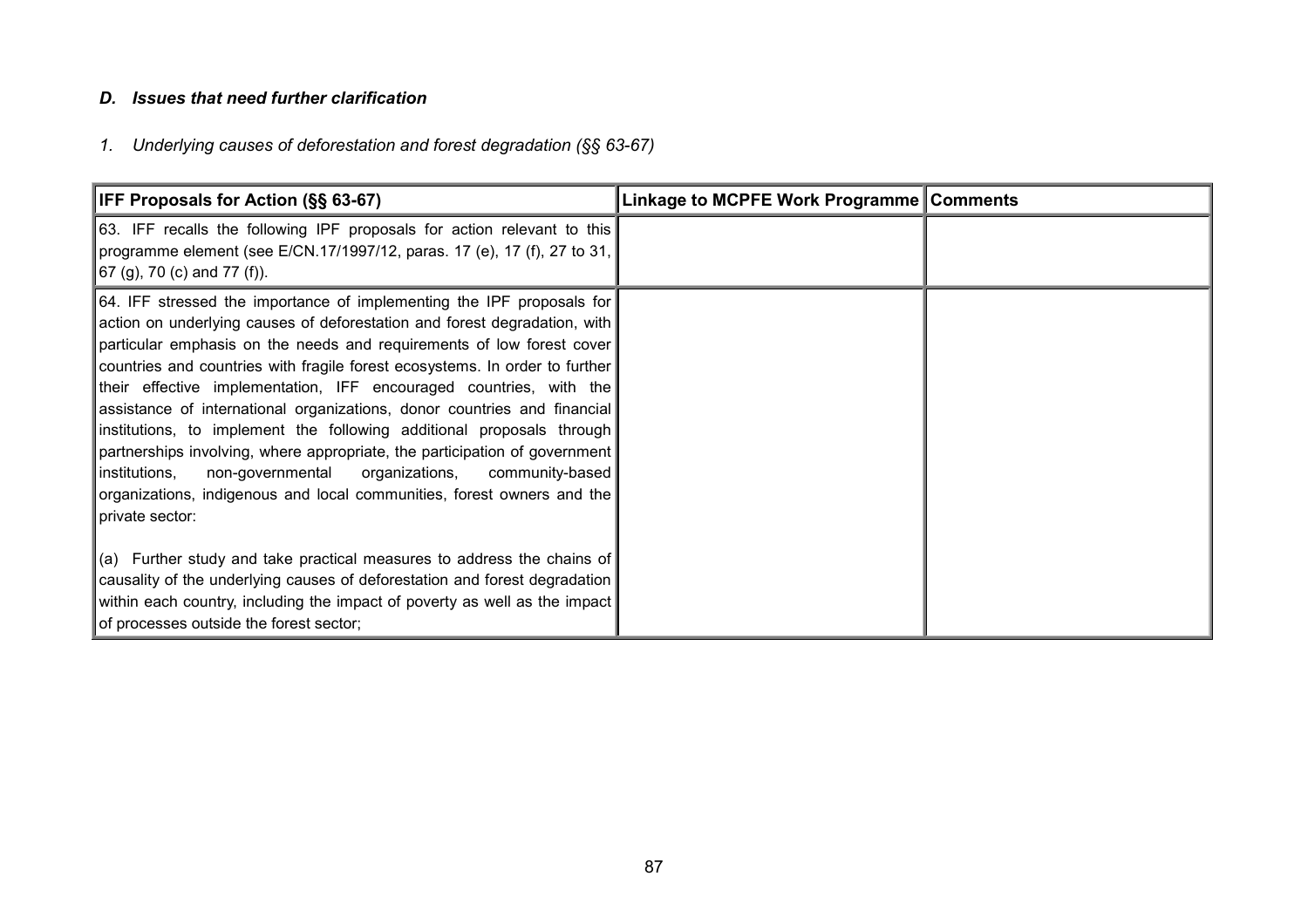| IFF Proposals for Action (§§ 63-67)                                                                                                                                                                                                                                                                                                                                                    | Linkage to MCPFE Work Programme                                                                                                            | <b>Comments</b>                                                                                                                                                                                                                                                                                                                                                                                                                                                                                                                             |
|----------------------------------------------------------------------------------------------------------------------------------------------------------------------------------------------------------------------------------------------------------------------------------------------------------------------------------------------------------------------------------------|--------------------------------------------------------------------------------------------------------------------------------------------|---------------------------------------------------------------------------------------------------------------------------------------------------------------------------------------------------------------------------------------------------------------------------------------------------------------------------------------------------------------------------------------------------------------------------------------------------------------------------------------------------------------------------------------------|
| (b) Create appropriate procedures in order to promote Work Programme Element 1.2:<br>effective participation of all interested parties in decision- Public Participation<br>making about forest management;                                                                                                                                                                            |                                                                                                                                            | In contributing to the MCPFE Work Programme,<br>the Team of Specialists on Participation and<br>Partnership in Forestry had been established by<br>the Joint FAO/ECE/ILO Committee on Forest<br>Technology, Management and Training in order to<br>clarify the concept of participation and to develop a<br>conceptual framework. The Team of Specialists<br>published the working paper "Public Participation in<br>Forestry in Europe and North America" in<br>September 2000 (International Labour Office, WP.<br>$163$ ).               |
| (c) Support appropriate land tenure law and/or arrangements Work Programme Element 4.1:<br>as a means to define clearly land ownership, as well as the National Forest Programmes<br>rights of indigenous and local communities and forest owners,<br>for the sustainable use of forest resources, taking into account<br>the sovereign right of each country and its legal framework; |                                                                                                                                            | The MCPFE inter alia identified the recognition of<br>regional and respect for customary and traditional<br>rights and secure land tenure arrangements as<br>relevant elements of NFPs in the pan-European<br>context. Thus, further clarification of the meanings<br>and dimensions of these element could also<br>contribute to implementing the proposal for action.                                                                                                                                                                     |
| (d) Develop mechanisms, as appropriate, to improve land<br>access and use of forest resources on a sustainable basis;                                                                                                                                                                                                                                                                  | Lisbon Resolution L2:<br>Pan-European Criteria, Indicators and<br><b>Operational Level Guidelines for</b><br>Sustainable Forest Management | With the "Pan-European Operational<br>Level<br>Guidelines for Sustainable Forest Management",<br>endorsed by the ministers in Resolution L2, the<br>MCPFE has developed a common pan-European<br>tool which aims to further promote sustainable<br>forest management in Europe by translating the<br>international commitments down to the level of<br>forest management planning and practices. The<br>PEOLG represent a common framework of<br>recommendations for reference at the field level<br>that can be used on a voluntary basis. |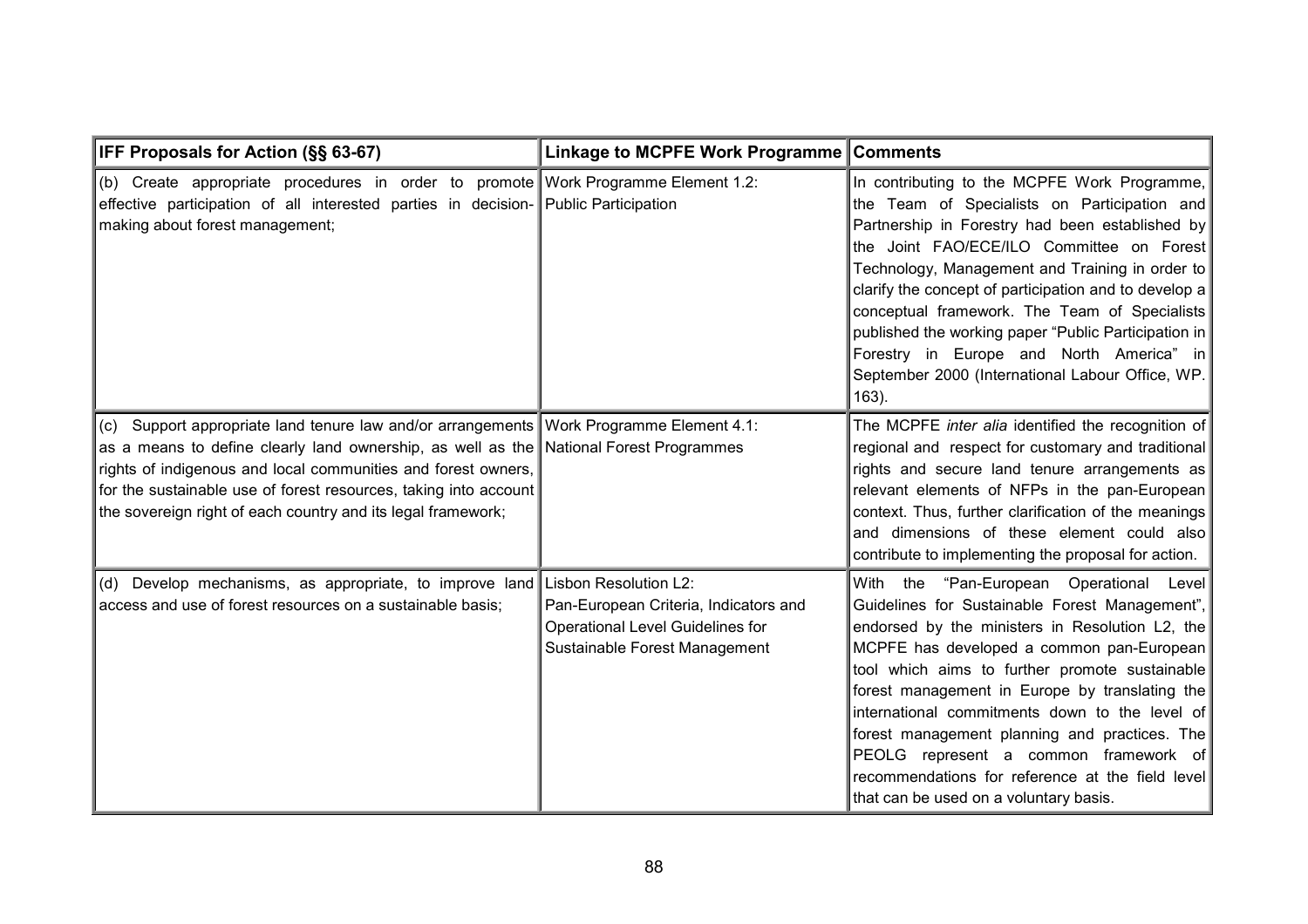| IFF Proposals for Action (§§ 63-67)                                                                                                                                                                                                                                                                                                                                                                                                                                                                                               | Linkage to MCPFE Work Programme                                                                                                                                                             | <b>Comments</b>                                                                                                                                                                                                                                                                                                                                                                                                                                                 |
|-----------------------------------------------------------------------------------------------------------------------------------------------------------------------------------------------------------------------------------------------------------------------------------------------------------------------------------------------------------------------------------------------------------------------------------------------------------------------------------------------------------------------------------|---------------------------------------------------------------------------------------------------------------------------------------------------------------------------------------------|-----------------------------------------------------------------------------------------------------------------------------------------------------------------------------------------------------------------------------------------------------------------------------------------------------------------------------------------------------------------------------------------------------------------------------------------------------------------|
| (e) Support capacity-building in communities, in particular for Strasbourg Resolutions, notably<br>those with responsibilities in forest management, including in S1: European Network on Permanent<br>low forest cover countries, and create awareness in the society<br>at large on the importance of issues related to deforestation<br>and forest degradation;                                                                                                                                                                | Sample Plots for Monitoring of Forest<br>Ecosystems<br>S3: Decentralised European Data Bank on<br><b>Forest Fires</b><br>S6: European Network for Research into<br><b>Forest Ecosystems</b> | Information on issues related to deforestation and<br>forest degradation is provided through multiple<br>reporting, publishing and public awareness<br>activities in the follow-up of the Strasbourg<br>Resolutions (see also IPF proposal for action $\S 30$<br>(a)). All these information activities <i>inter alia</i> aim to<br>create awareness in the society at large on the<br>importance of issues related to deforestation and<br>forest degradation. |
| promote community<br>involvement<br>(f)<br>Support and<br>in<br>sustainable forest management through technical guidance,<br>economic incentives and, where appropriate, legal frameworks;                                                                                                                                                                                                                                                                                                                                        |                                                                                                                                                                                             |                                                                                                                                                                                                                                                                                                                                                                                                                                                                 |
| (g) Promote maintenance and enhancement of forest Lisbon Resolution L2:<br>resources through sustainable forest management practices, Pan-European Criteria, Indicators and<br>and promote the creation of new forest resources through the Operational Level Guidelines for<br>establishment of planted forests and other means, such as Sustainable Forest Management<br>rehabilitation of degraded forests, taking into consideration<br>their social, cultural and environmental impacts, and economic<br>costs and benefits; |                                                                                                                                                                                             | As was already mentioned above, the "Pan-<br>European Operational Level Guidelines for<br>Sustainable Forest Management" aim to serve as a<br>common pan-European tool to further promote<br>sustainable forest management in Europe by<br>translating the international commitments down to<br>the level of forest management planning and<br>notably also to that one of forest management<br>practices.                                                      |
| (h) Identify and measure internalization of externalities, and<br>introduce positive incentives both in the forest and non-forest<br>sectors which may help combat deforestation and forest<br>degradation;                                                                                                                                                                                                                                                                                                                       |                                                                                                                                                                                             |                                                                                                                                                                                                                                                                                                                                                                                                                                                                 |
| Support local community programmes for capacity-<br>(i)<br>building and credit facilities, and facilitate access to domestic<br>and external markets of forest products and services;                                                                                                                                                                                                                                                                                                                                             |                                                                                                                                                                                             |                                                                                                                                                                                                                                                                                                                                                                                                                                                                 |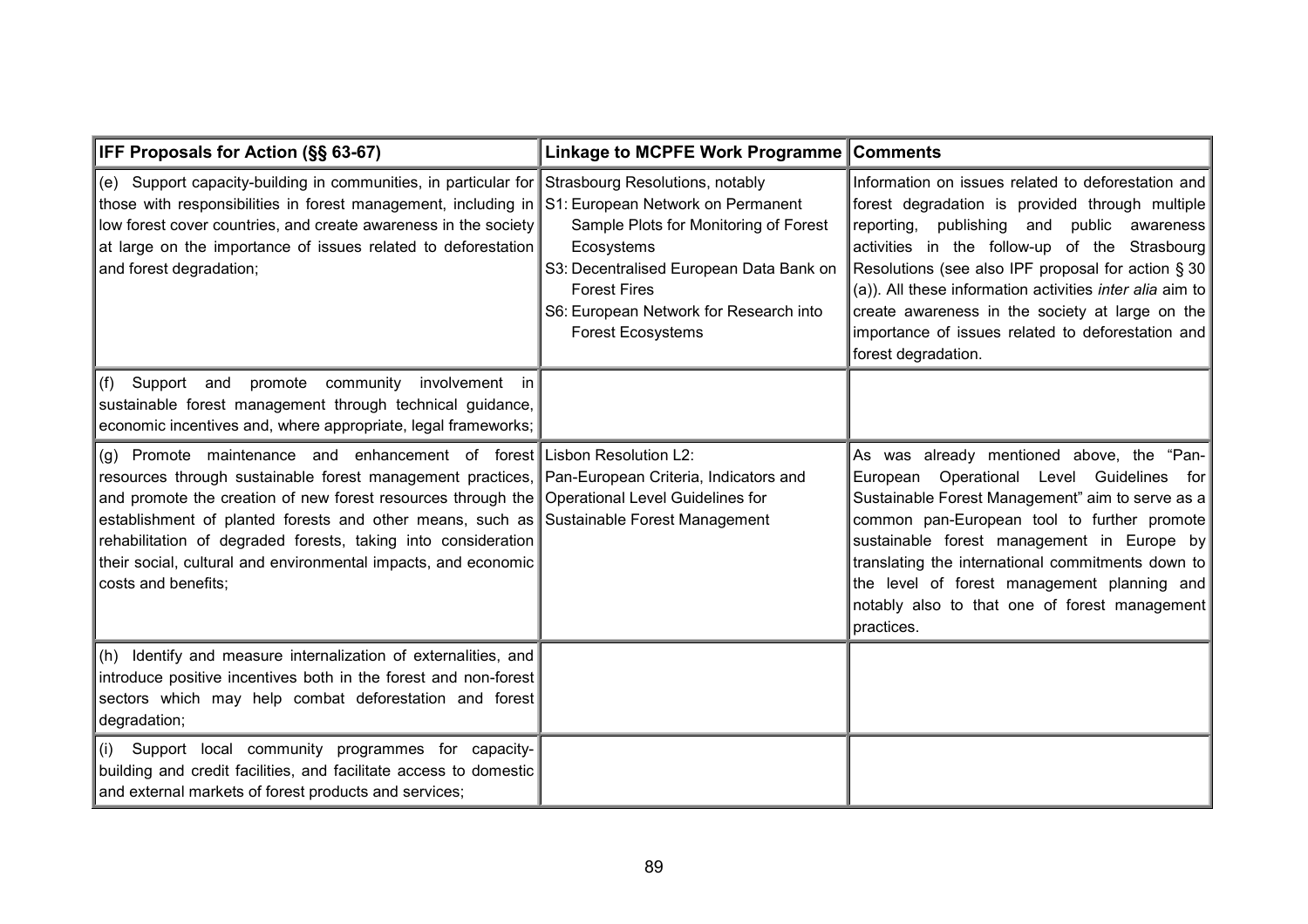| <b>IFF Proposals for Action (§§ 63-67)</b>                                                                                                                                                                                                                                                                                                                                                                                                                           | <b>Linkage to MCPFE Work Programme</b> | <b>Comments</b> |
|----------------------------------------------------------------------------------------------------------------------------------------------------------------------------------------------------------------------------------------------------------------------------------------------------------------------------------------------------------------------------------------------------------------------------------------------------------------------|----------------------------------------|-----------------|
| $(i)$ Request international financial institutions to analyse the<br>impacts of foreign debt on deforestation and forest<br>degradation, and request international financial institutions to<br>explore in cooperation with donor and recipient countries,<br>innovative financial approaches and schemes for helping<br>countries to promote sustainable forest management.                                                                                         |                                        |                 |
| 65. IFF invited international financial institutions to strengthen<br>transparency in decision-making as it effects sustainable forest<br>management, and to ensure that their policies support<br>sustainable forest management.                                                                                                                                                                                                                                    |                                        |                 |
| 66. IFF also invited countries to use national forest<br>programmes, as appropriate, or other relevant programmes to<br>involve indigenous and local communities and women to<br>participate in the formulation and implementation of measures<br>that aim to protect their rights and privileges in relation to forest<br>lands, traditional forest-related knowledge and forest biological<br>resources (as defined by the Convention on Biological<br>Diversity). |                                        |                 |
| 67. IFF encouraged ITFF member organizations to support<br>the elaboration of a comprehensive study of land tenure issues<br>related to deforestation and forest degradation.                                                                                                                                                                                                                                                                                        |                                        |                 |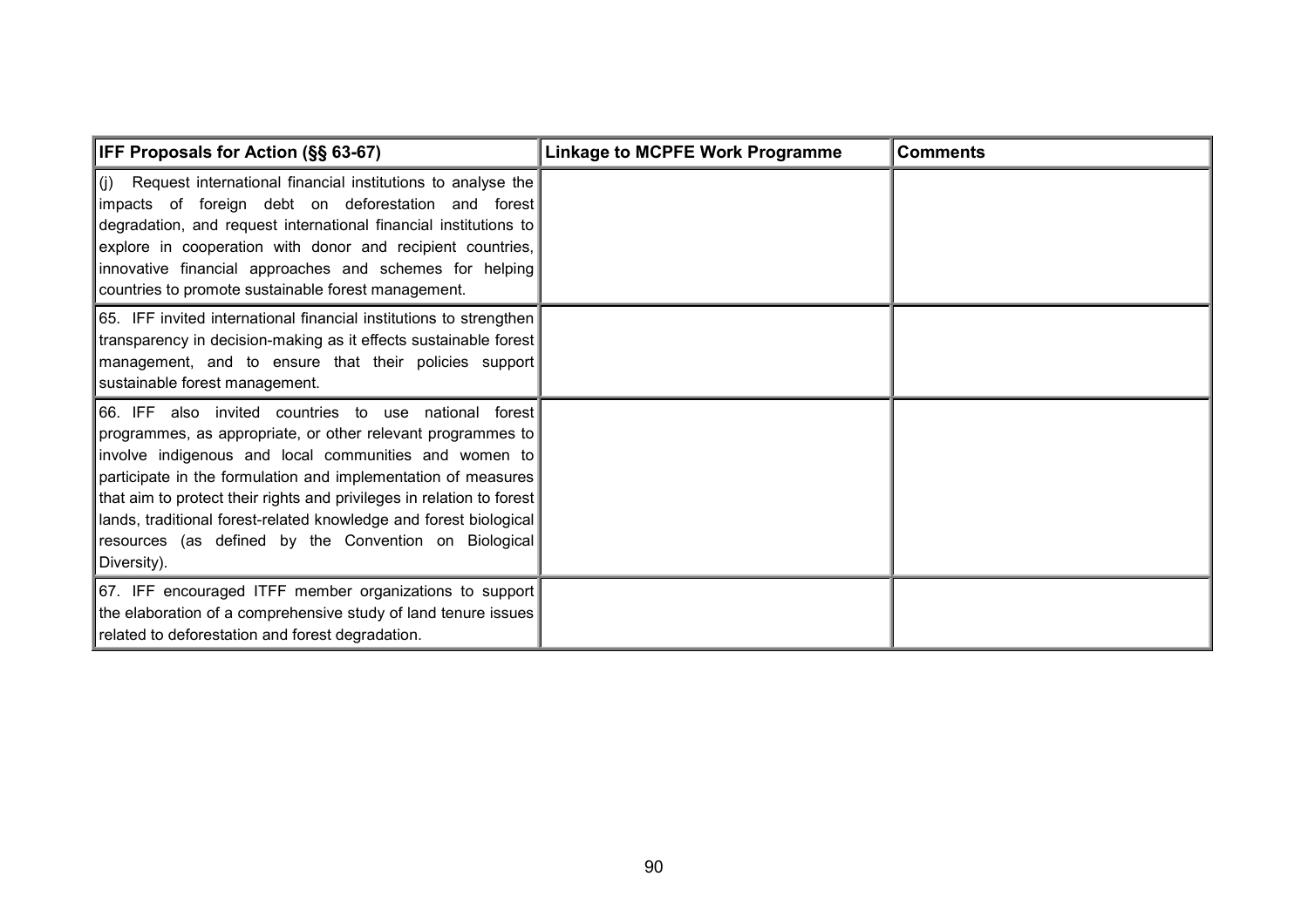## *2. Traditional forest-related knowledge (§§ 73-75)*

| IFF Proposals for Action (§§ 73-75)                                                                                                                                                                                                                                                                                                                                                                                                                                                                                                                                                                                                 | <b>Linkage to MCPFE Work Programme</b> | <b>Comments</b> |
|-------------------------------------------------------------------------------------------------------------------------------------------------------------------------------------------------------------------------------------------------------------------------------------------------------------------------------------------------------------------------------------------------------------------------------------------------------------------------------------------------------------------------------------------------------------------------------------------------------------------------------------|----------------------------------------|-----------------|
| 73. IFF recalled IPF proposals for action relevant to this programme<br>element (in particular, E/CN.17/1997/12, paras. 40 (a) to 40 (r) and 132<br>$(c)$ ).                                                                                                                                                                                                                                                                                                                                                                                                                                                                        |                                        |                 |
| 74. IFF called upon countries to:                                                                                                                                                                                                                                                                                                                                                                                                                                                                                                                                                                                                   |                                        |                 |
| (a) Implement effective measures to recognise, respect, protect and<br>maintain traditional forest-related knowledge in sustainable forest<br>management, including forest biological resources (as defined by the<br>CBD) within their intellectual property rights, sui-generis or other relevant<br>systems for protection, as appropriate, taking into account the relevant<br>work being advanced by the Convention on Biological Diversity and<br>other relevant international agreements;                                                                                                                                    |                                        |                 |
| (b) Promote fair and equitable sharing of benefits, including<br>consideration of payments, where appropriate, arising from the use of<br>such knowledge, innovations and practices, in accordance with, inter<br>alia, article 8 (j) and related provisions of articles 15, 16 and 19 of the<br>Convention on Biological Diversity and other relevant international<br>agreements and taking into account national law, with the holders of<br>such knowledge, innovations and practices;                                                                                                                                          |                                        |                 |
| (c) Work with relevant international organisations to help develop a<br>common appreciation and understanding of the relationship between the<br>intellectual property rights, sui-generis or other relevant systems for<br>protection, and the Convention on Biological Diversity, including work, as<br>necessary, on addressing issues of the identification of origins of<br>traditional forest-related knowledge, and of the knowledge that results<br>from the use of forest genetic resources (as defined by the Convention<br>on Biological Diversity), with a view to protecting such knowledge from<br>inappropriate use; |                                        |                 |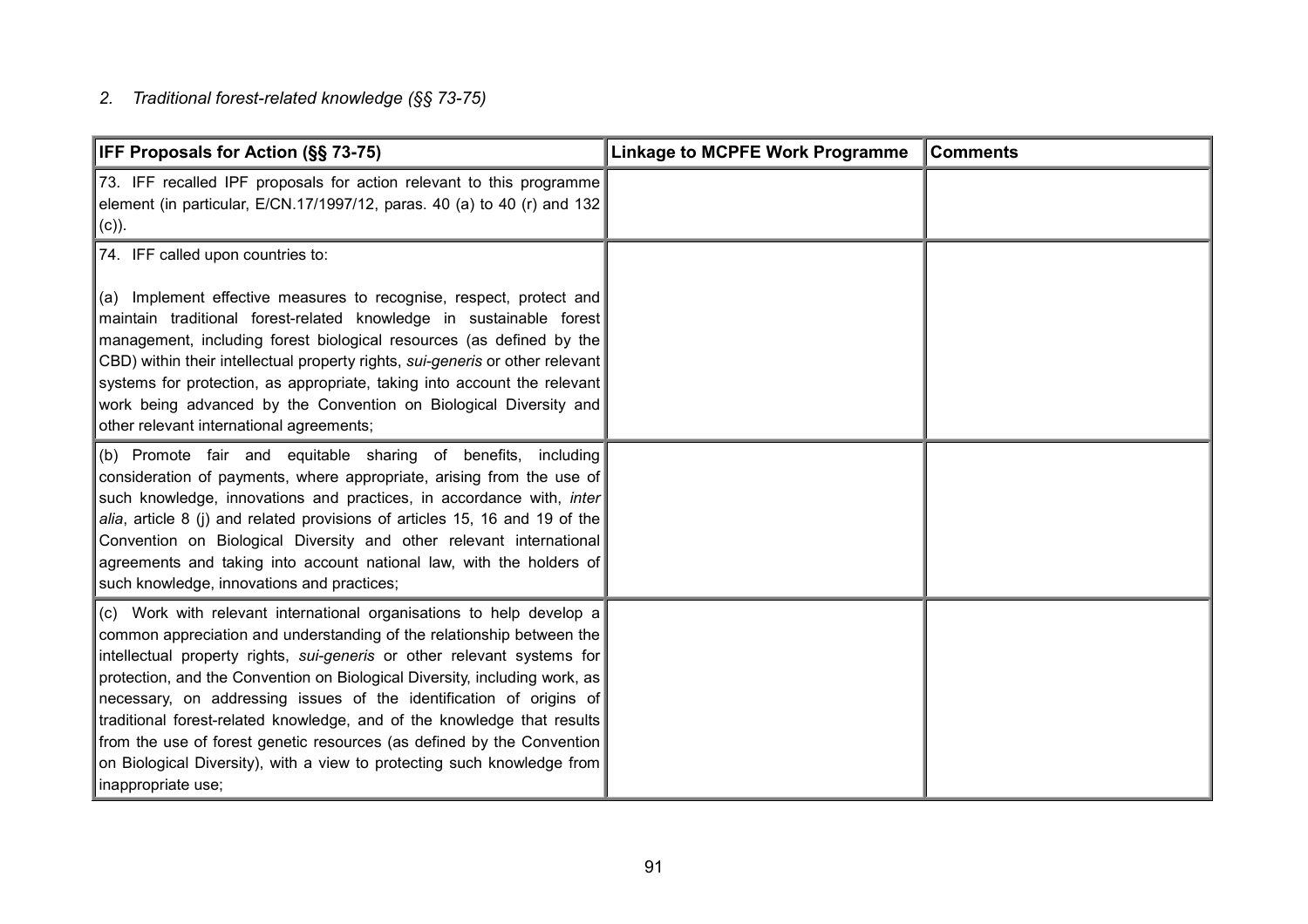| <b>IFF Proposals for Action (§§ 73-75)</b>                                                                                                                                                                                                                                                                                                                                                                                                                                                                                                                                                                                              | Linkage to MCPFE Work Programme | <b>Comments</b> |
|-----------------------------------------------------------------------------------------------------------------------------------------------------------------------------------------------------------------------------------------------------------------------------------------------------------------------------------------------------------------------------------------------------------------------------------------------------------------------------------------------------------------------------------------------------------------------------------------------------------------------------------------|---------------------------------|-----------------|
| $\vert$ (d) Develop or strengthen, as appropriate, and implement, at the<br>national level, legislation and policies to achieve objectives under articles<br>$\parallel$ 8 (i), and related provisions of the Convention on Biological Diversity,<br> and support efforts by relevant international organisations and<br> institutions regarding protection and application of traditional forest- <br>related knowledge, which can include the development of guidelines, in<br>accordance with their mandates.                                                                                                                        |                                 |                 |
| [75. IFF invited Conference of Parties of the Convention on Biological<br>Diversity, with the participation of indigenous people and local<br>communities, through the Ad-Hoc Open-ended Inter-sessional Working<br>Group, in its programme of work, under the related provisions of the<br>Convention on Biological Diversity, to include options for collecting,<br>recording, applying and locating traditional forest-related knowledge,<br>recognizing the need to foster the wider application of such knowledge,<br>innovations and practices, with approval and effective involvement of the<br>holders throughout the process. |                                 |                 |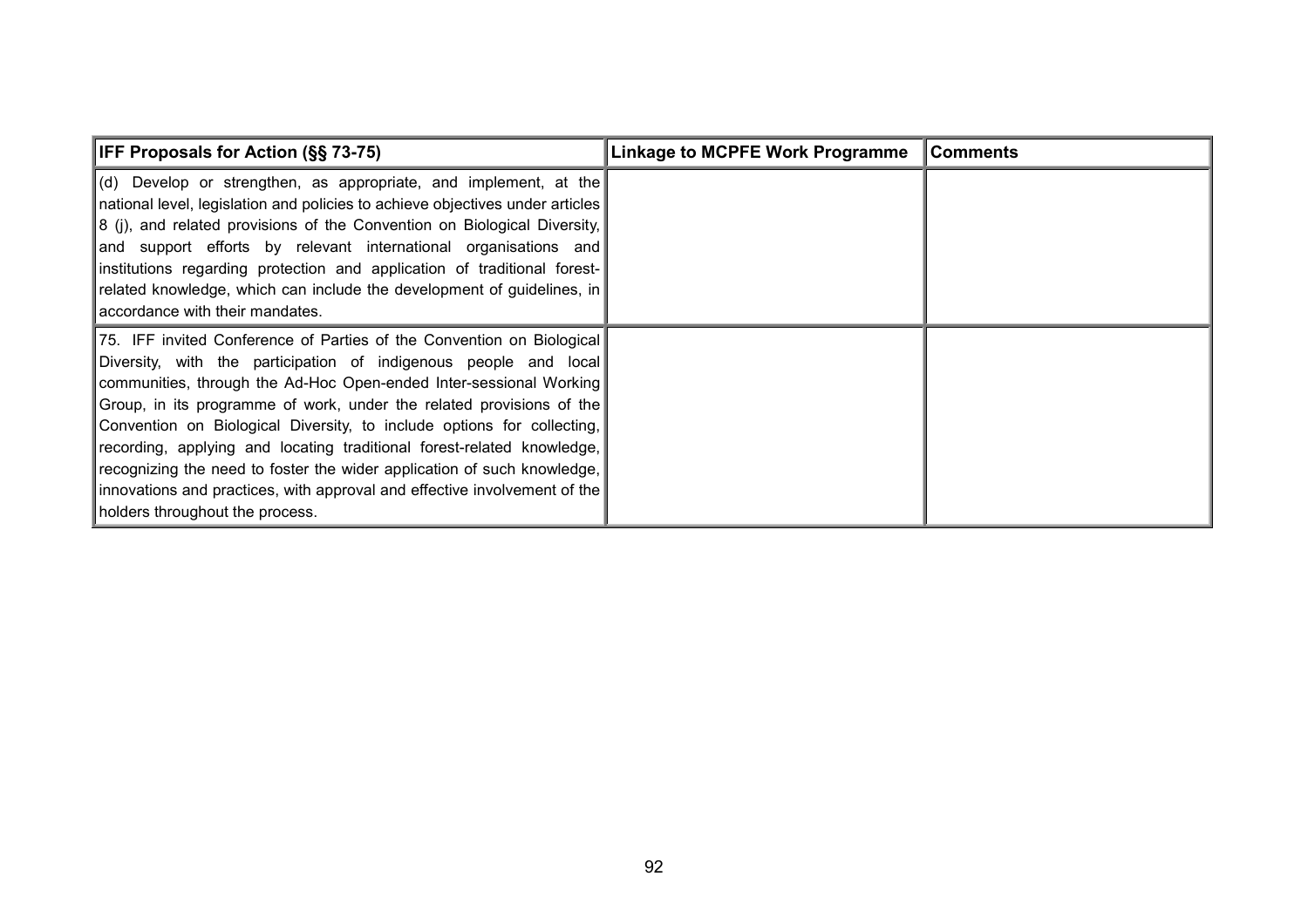#### *3. Forest conservation and protected areas (§§ 83-90)*

| IFF Proposals for Action (§§ 83-90)                                                                                                                                                                                                                                                                                                                                                                                                                                                                                                                                                                                                                                                                                                                                                                                                                                                                                                                                        | <b>Linkage to MCPFE Work Programme</b> | <b>Comments</b>                                                                                                                                                                                                                                                                                                                                                                                                                                                                                                                                                          |
|----------------------------------------------------------------------------------------------------------------------------------------------------------------------------------------------------------------------------------------------------------------------------------------------------------------------------------------------------------------------------------------------------------------------------------------------------------------------------------------------------------------------------------------------------------------------------------------------------------------------------------------------------------------------------------------------------------------------------------------------------------------------------------------------------------------------------------------------------------------------------------------------------------------------------------------------------------------------------|----------------------------------------|--------------------------------------------------------------------------------------------------------------------------------------------------------------------------------------------------------------------------------------------------------------------------------------------------------------------------------------------------------------------------------------------------------------------------------------------------------------------------------------------------------------------------------------------------------------------------|
| 83. The Forum recalled the proposals made by the<br>Intergovernmental Panel on Forests for action relevant to this<br>programme element (in particular, E/CN.17/1997/12, paras. 17<br>(f), 17 (l), 58 (b) (v), 67 (f) and 77 (f)).                                                                                                                                                                                                                                                                                                                                                                                                                                                                                                                                                                                                                                                                                                                                         |                                        |                                                                                                                                                                                                                                                                                                                                                                                                                                                                                                                                                                          |
| 84. The Forum invited countries to implement, with the<br>assistance of international organizations, donor countries and<br>financial institutions, the proposals for action of this new<br>programme element through partnership mechanisms<br>involving, where appropriate, the participation of government<br>institutions, non-governmental organizations, community-<br>based organizations, and indigenous and local communities.                                                                                                                                                                                                                                                                                                                                                                                                                                                                                                                                    |                                        |                                                                                                                                                                                                                                                                                                                                                                                                                                                                                                                                                                          |
| 85. The Forum encouraged countries to:                                                                                                                                                                                                                                                                                                                                                                                                                                                                                                                                                                                                                                                                                                                                                                                                                                                                                                                                     |                                        |                                                                                                                                                                                                                                                                                                                                                                                                                                                                                                                                                                          |
| (a) Commit themselves to the protection, conservation and Helsinki Resolution H2:<br>representativeness of all types of forests, consistent with General Guidelines for the Conservation of<br>national forest policies and programmes that recognize the the Biodiversity of European Forests<br>linkage between forest conservation and sustainable<br>development. This commitment may be achieved through a Lisbon General Declaration (LGD) –<br>range of conservation mechanisms, reflecting varying national Work-Programme on the Conservation and<br>circumstances, applied within and outside of protected forest Enhancement of Biological and Landscape<br>areas, and the complementary roles of protected forest areas Diversity in Forest Ecosystems 1997-2000<br>and other sustainable forest management activities, for<br>example, the production of wood and non-wood products and<br>services, where forest conservation is promoted by other<br>means; |                                        | The commitment to the conservation, protection<br>and sustainable management of European<br>forests constitutes and its contribution to<br>sustainable development is the driving force<br>behind the MCPFE process. The ministers<br>responsible for forests in Europe have<br>demonstrated this entire commitment in many<br>ways. Helsinki Resolution H2 and the Work<br>on the Conservation<br>Programme<br>and<br>Enhancement of Biological and Landscape<br>Diversity in Forest Ecosystems 1997-2000 can<br>only be pointed out as examples of this<br>commitment. |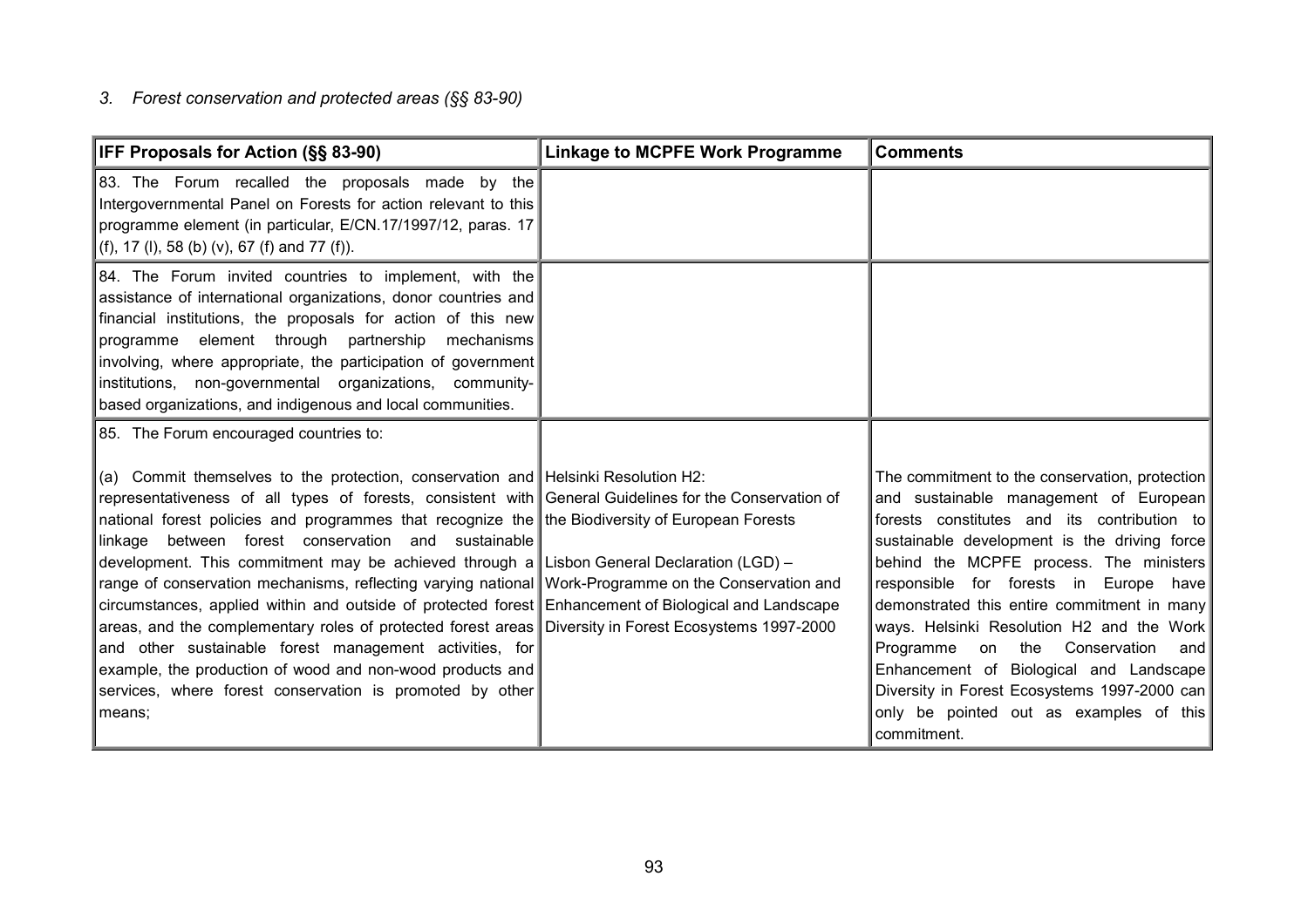| <b>IFF Proposals for Action (§§ 83-90)</b>                                                                                                                                                                                                                                                                                                                                                                                                                                                                                                                                                                                                                                                                                                                                                     | <b>Linkage to MCPFE Work Programme</b>                                                                                                                                   | <b>Comments</b>                                                                                                                                                                                                                                                                                                                                                                                                                                                                                                                                                                                                                                                                                                |
|------------------------------------------------------------------------------------------------------------------------------------------------------------------------------------------------------------------------------------------------------------------------------------------------------------------------------------------------------------------------------------------------------------------------------------------------------------------------------------------------------------------------------------------------------------------------------------------------------------------------------------------------------------------------------------------------------------------------------------------------------------------------------------------------|--------------------------------------------------------------------------------------------------------------------------------------------------------------------------|----------------------------------------------------------------------------------------------------------------------------------------------------------------------------------------------------------------------------------------------------------------------------------------------------------------------------------------------------------------------------------------------------------------------------------------------------------------------------------------------------------------------------------------------------------------------------------------------------------------------------------------------------------------------------------------------------------------|
| $(b)$ Develop and implement appropriate strategies for the Helsinki Resolutions<br>protection of the full range of forest values, including cultural, H1: General Guidelines for the Sustainable<br>social, spiritual, environmental and economic aspects;<br>recognition of the multiple functions and sustainable use of all  H2: General Guidelines for the Conservation<br>types of forests, with particular regard to biological diversity;<br>community and other interested parties'<br>participation;  <br>integration of indigenous and local communities livelihood LGD – Work-Programme on the Conservation<br>needs; and planning and management on an ecosystem basis,<br> in which respect special emphasis should be put on the   <br>continued integrity of genetic diversity; | Management of Forests in Europe<br>of the Biodiversity of European Forests<br>and Enhancement of Biological and<br>Landscape Diversity in Forest Ecosystems<br>1997-2000 | See comment on proposal § 10 (a) above.<br>The<br>definition<br>sustainable<br>of<br>forest  <br>management agreed upon by the MCPFE at<br>the Helsinki Conference (1993) constitutes the<br>conceptual<br>basis<br>for<br>common<br>forest l<br>management in the whole European region:<br>"Sustainable<br>management<br>the<br>means<br>stewardship and use of forests and forest lands<br>in a way and at a rate, that maintains their<br>biodiversity, productivity, regeneration capacity,<br>vitality and their potential to fulfil, now and in the<br>future, relevant ecological, economic and social<br>functions at local, national., and global levels,<br>and that does not cause damage to other |
|                                                                                                                                                                                                                                                                                                                                                                                                                                                                                                                                                                                                                                                                                                                                                                                                | Work Programme Element 4.1:<br><b>National Forest Programmes</b>                                                                                                         | ecosystems." (Helsinki Resolution H1).<br>Furthermore, questions of participation and<br>integration of indigenous and local communities<br>are embodied in the work of the MCPFE on<br>NFPs.                                                                                                                                                                                                                                                                                                                                                                                                                                                                                                                  |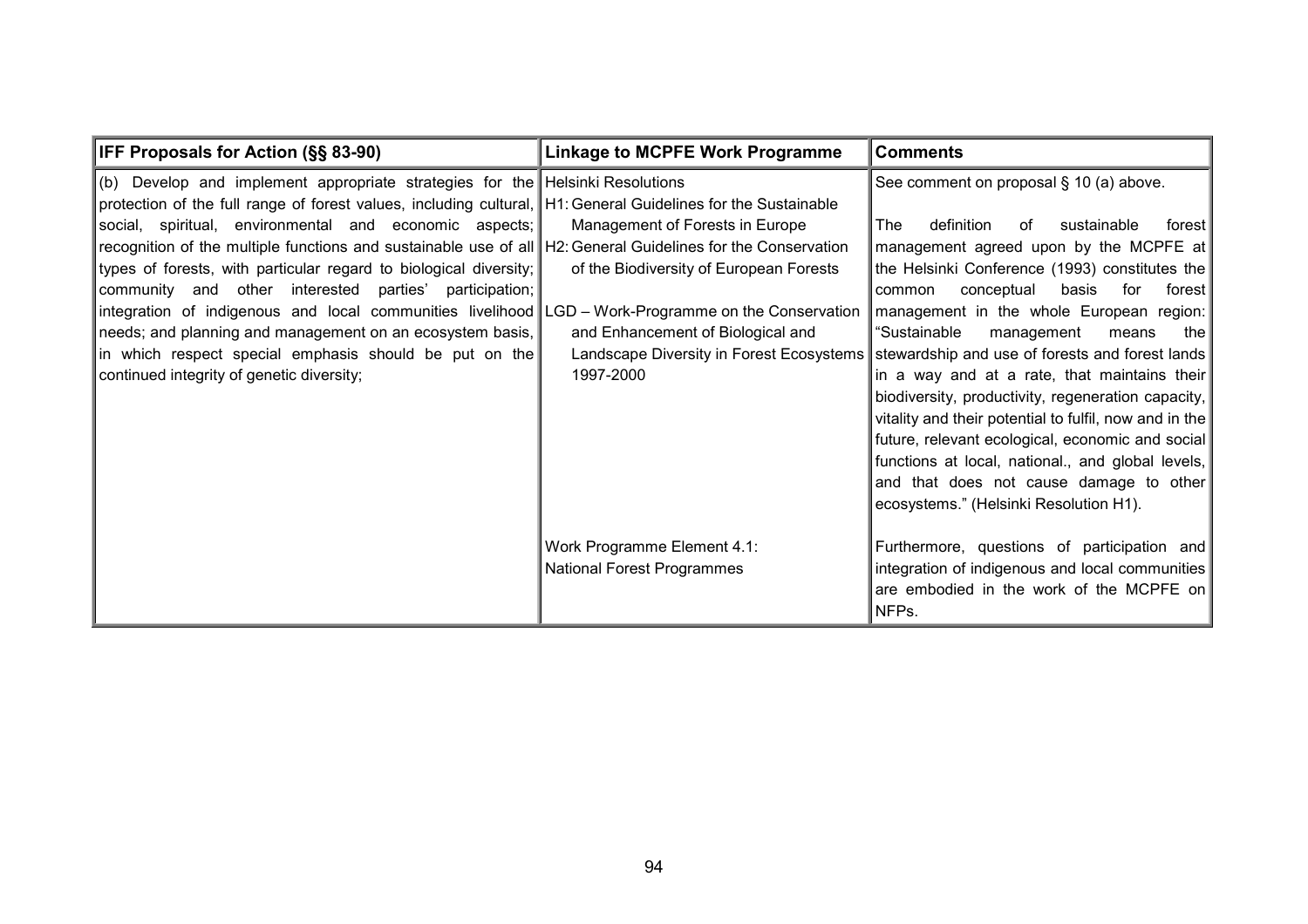| <b>IFF Proposals for Action (§§ 83-90)</b>                                                                                                                                                                                                                                                                                                                                                                                              | <b>Linkage to MCPFE Work Programme</b>                                                                                                                                                                                                                                                                                     | <b>Comments</b>                                              |
|-----------------------------------------------------------------------------------------------------------------------------------------------------------------------------------------------------------------------------------------------------------------------------------------------------------------------------------------------------------------------------------------------------------------------------------------|----------------------------------------------------------------------------------------------------------------------------------------------------------------------------------------------------------------------------------------------------------------------------------------------------------------------------|--------------------------------------------------------------|
| ∥(c) Develop and implement forest management mechanisms, Helsinki Resolutions<br>as appropriate, which provide for partnerships and the H1: General Guidelines for the Sustainable<br>participation of forest owners, indigenous and local<br>communities in support of forest conservation initiatives for H2: General Guidelines for the Conservation<br>sustainable forest management within the legal framework of<br>each country; | Management of Forests in Europe<br>of the Biodiversity of European Forests<br>LGD - Work-Programme on the Conservation<br>and Enhancement of Biological and<br>Landscape Diversity in Forest Ecosystems<br>1997-2000<br>Lisbon Resolution L2:<br>Pan-European Criteria, Indicators and<br>Operational Level Guidelines for | See comments proposals $\S$ 10 (a) and $\S$ 11 (a)<br>above. |
| (d) Develop financial support mechanisms to engage all                                                                                                                                                                                                                                                                                                                                                                                  | Sustainable Forest Management<br>Work Programme Element 4.1:<br>National Forest Programmes:                                                                                                                                                                                                                                |                                                              |
| interested parties, in particular forest owners and the private<br>sector, in the planning and management of protected forest<br>areas; and recognize forest protected areas under the<br>stewardship of private forest owners or indigenous and local<br>communities;                                                                                                                                                                  |                                                                                                                                                                                                                                                                                                                            |                                                              |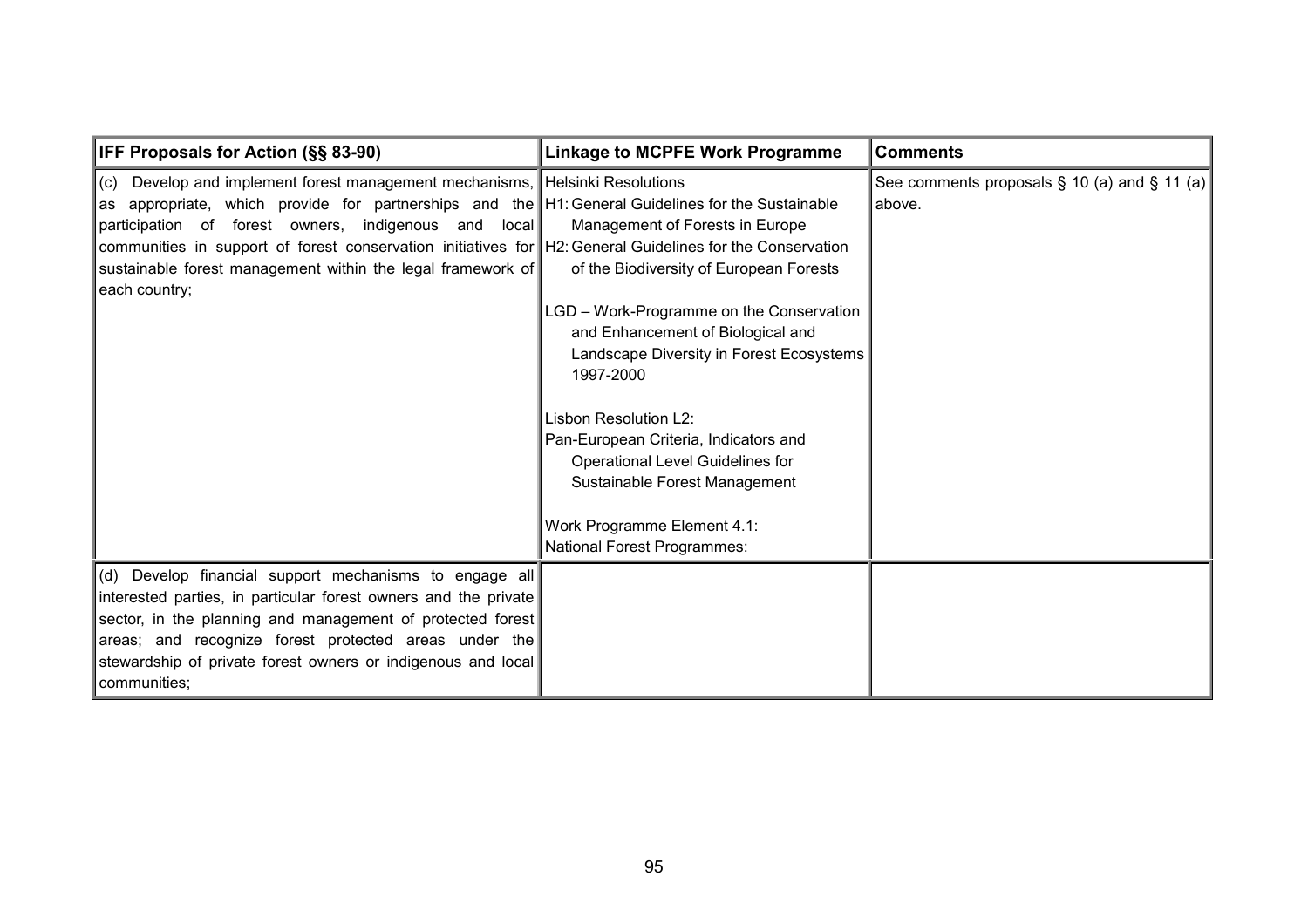| <b>IFF Proposals for Action (§§ 83-90)</b>                                                                                                                                                                                                                                                                                                                                                                                                                                                                                                                                                                                                                                                                                             | <b>Linkage to MCPFE Work Programme</b> | <b>Comments</b>                                                                                                                                                                                                                                                                                                                                                                                                                                                                                                                                                                                                                             |
|----------------------------------------------------------------------------------------------------------------------------------------------------------------------------------------------------------------------------------------------------------------------------------------------------------------------------------------------------------------------------------------------------------------------------------------------------------------------------------------------------------------------------------------------------------------------------------------------------------------------------------------------------------------------------------------------------------------------------------------|----------------------------------------|---------------------------------------------------------------------------------------------------------------------------------------------------------------------------------------------------------------------------------------------------------------------------------------------------------------------------------------------------------------------------------------------------------------------------------------------------------------------------------------------------------------------------------------------------------------------------------------------------------------------------------------------|
| $(e)$ Develop and apply consistently, as needed, criteria based $ LGD - Work-Program$ on the Conservation<br>on the adequacy, consistency and effectiveness of protected and Enhancement of Biological and<br>areas following an ecosystem approach, and incorporating Landscape Diversity in Forest Ecosystems<br>reserve design principles that identify need for new protected 1997-2000<br>areas critical to the protection and maintenance of<br>environmental services. In this regard, consideration should be Work Programme Element 3.1:<br>given to linking protected areas, where possible, with corridors Biological and Landscape Diversity<br>and buffer zones and other appropriate means in order to form<br>networks; |                                        | The objectives of the proposal are adequately<br>reflected in the implementation of Objective 2 of<br>the "Biodiversity Work-Programme". It was e.g.<br>agreed that adequacy, connectivity and<br>effectiveness should be used as<br>basic  <br>principles for selection of protected forest<br>areas. Objective 2 inter alia states that<br>whenever appropriate, it should consider not<br>only the conservation of high value selected<br>sites, but also the connectivity of such sites<br>guarantying that particular species are able to<br>migrate and colonise other sites while<br>remaining viable in their current distribution. |
| $\ $ (f) Develop<br>implement a range of<br>and<br>innovative<br>mechanisms for financing and encouraging forest conservation<br>including economic incentives, voluntary guidelines, forest<br>regulations, private contracts, taxes and charges, reinvestment<br>of returns from protected areas, forest-related industries, and<br>environmental services in forest conservation; tax deductions<br>for private forest conservation; direct charges for protected<br>area use; and possible returns from carbon sequestration, in<br>accordance with, and within the context of the implementation<br>of relevant articles of the Kyoto Protocol and the United<br>Nations Framework Convention on Climate Change;                  |                                        |                                                                                                                                                                                                                                                                                                                                                                                                                                                                                                                                                                                                                                             |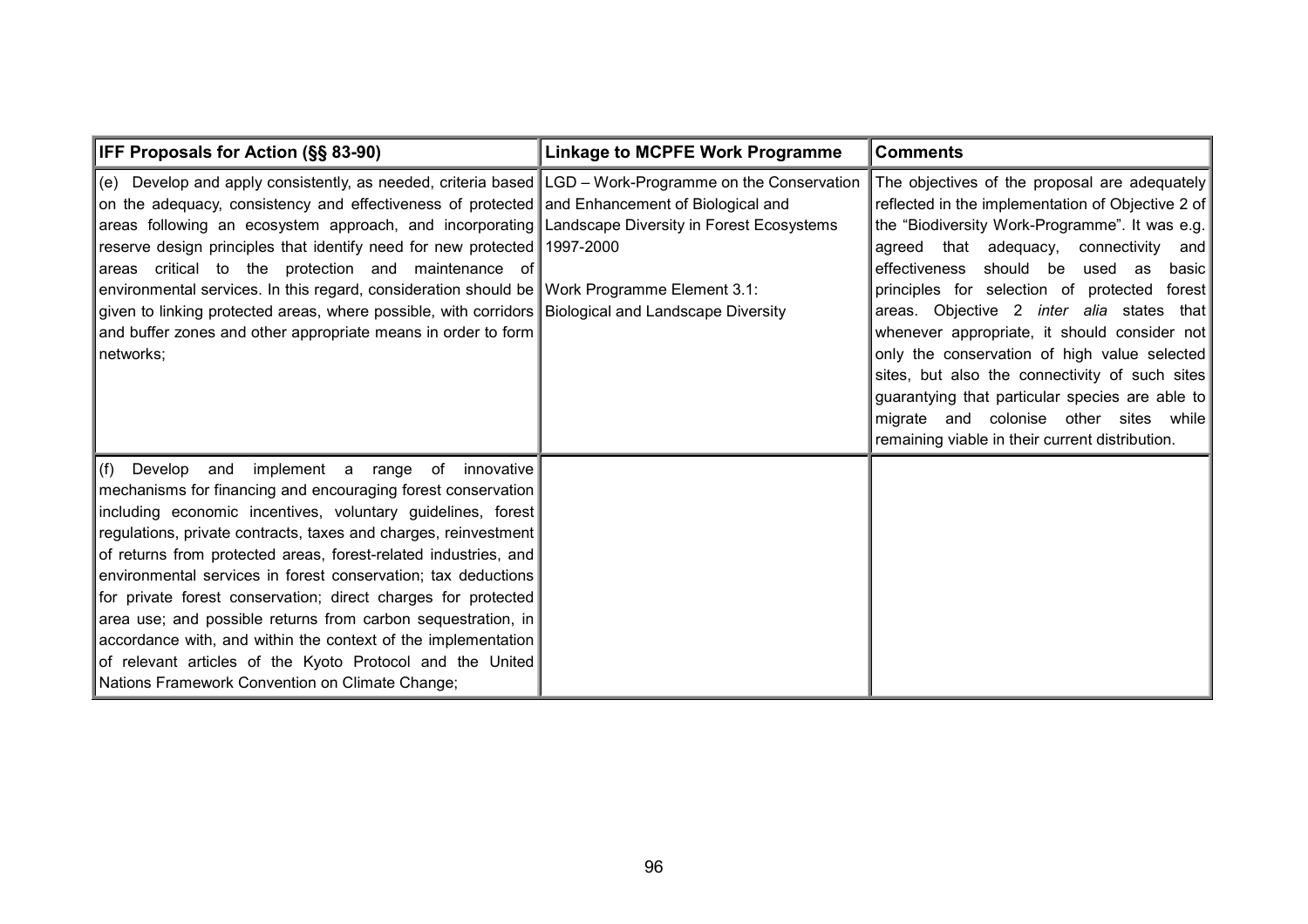| <b>IFF Proposals for Action (§§ 83-90)</b>                                                                                                                                                                                                                                                                                                                                                                                                                                                                                                                                                 | <b>Linkage to MCPFE Work Programme</b>    | <b>Comments</b>                                                                                                                                                                                                                                                                                                                                                                                                                                                                                                                                                                       |
|--------------------------------------------------------------------------------------------------------------------------------------------------------------------------------------------------------------------------------------------------------------------------------------------------------------------------------------------------------------------------------------------------------------------------------------------------------------------------------------------------------------------------------------------------------------------------------------------|-------------------------------------------|---------------------------------------------------------------------------------------------------------------------------------------------------------------------------------------------------------------------------------------------------------------------------------------------------------------------------------------------------------------------------------------------------------------------------------------------------------------------------------------------------------------------------------------------------------------------------------------|
| $(g)$ Contribute to a global and regional assessment of the LGD – Work-Programme on the Conservation<br>current status of protected forest areas, including total number, and Enhancement of Biological and<br>extent of each area, objectives of establishment, effectiveness Landscape Diversity in Forest Ecosystems<br>of management, IUCN system equivalent category, and basic 1997-2000<br>biological and social information available. This can help<br>towards the establishment of biogeographically balanced Work Programme Element 3.1:<br>networks of forest protected areas. | <b>Biological and Landscape Diversity</b> | for<br>prerequisite<br>_the ∣<br>As<br>necessary<br>a<br>implementation of Objective 2 of the<br>"Biodiversity Work Programme" further work of<br>the MCPFE on protected forest areas notably<br>aims to achieve a common pan-European<br>understanding of definitions and categories of<br>protected areas. The discussion is base on a<br>data collection on the status of protected forest<br>areas in European countries. In this context, the<br>relation of the European situation to the<br>international classification system of protected<br>areas of the IUCN is analysed. |
| [86. The Forum encouraged countries that share ecologically]<br>important or unique transboundary forests to establish joint<br>protected forest areas, including ecological corridors of<br>regional and/or global significance, and establish agreed<br>guidelines concerning their collaborative management.                                                                                                                                                                                                                                                                            |                                           |                                                                                                                                                                                                                                                                                                                                                                                                                                                                                                                                                                                       |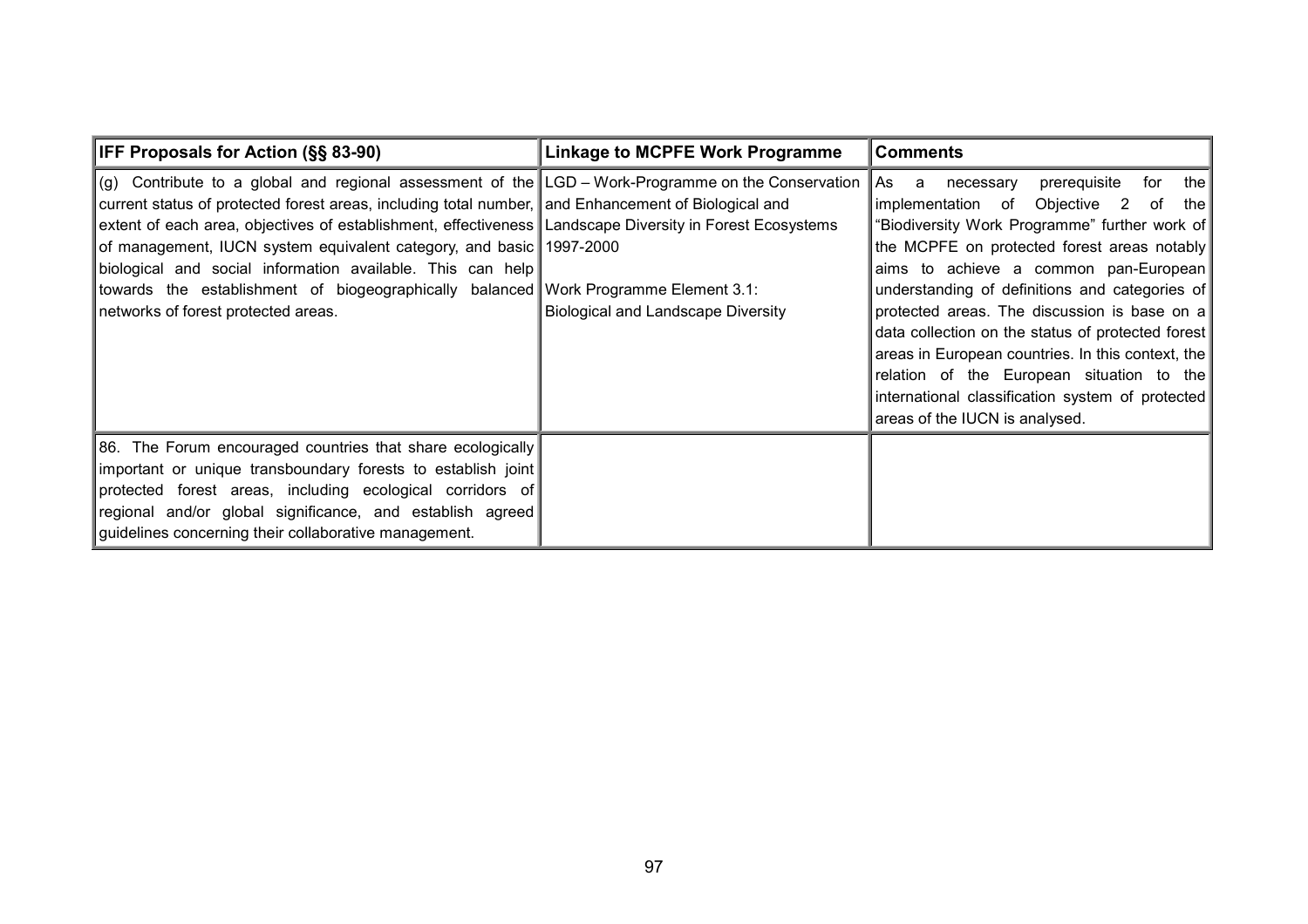| <b>IFF Proposals for Action (§§ 83-90)</b>                                                                                                                                                                                                                                                                                                                                                                                                                                                                                                                                                                                                                                                                                                                                                           | Linkage to MCPFE Work Programme Comments                                                                          |                                                                                                                                                                                                                                                                            |
|------------------------------------------------------------------------------------------------------------------------------------------------------------------------------------------------------------------------------------------------------------------------------------------------------------------------------------------------------------------------------------------------------------------------------------------------------------------------------------------------------------------------------------------------------------------------------------------------------------------------------------------------------------------------------------------------------------------------------------------------------------------------------------------------------|-------------------------------------------------------------------------------------------------------------------|----------------------------------------------------------------------------------------------------------------------------------------------------------------------------------------------------------------------------------------------------------------------------|
| 87. The Forum called upon countries, international financial institutions and other<br>donors to provide financial support and other resources to activities in developing<br>countries related to forest conservation, and the implementation and management<br>of protected areas under their surrounding landscapes, in accordance with<br>national action plans, where such plans exist, through, <i>inter alia</i> , institutional<br>strengthening and capacity-building; research and education and public<br>awareness; promotion of access, development and transfer of environmentally<br>sound technologies; and technical and scientific cooperation.                                                                                                                                    |                                                                                                                   |                                                                                                                                                                                                                                                                            |
| 88. The Forum encouraged countries, relevant international organizations and LGD - Work-Programme on the<br>institutions to cooperate to develop methodologies for assessing the conditions of Conservation and Enhancement of<br>and management effectiveness in existing protected forest areas and their Biological and Landscape Diversity in<br>surrounding landscapes, as well as forest protected areas networks, taking into Forest Ecosystems 1997-2000<br>account the various efforts under way in several countries to further build capacity<br>to collect, organize, utilize and share information and experience, including Work Programme Element 3.1:<br>indigenous and local knowledge, in order to create and manage protected forest Biological and Landscape Diversity<br>areas. |                                                                                                                   | In co-operating with UN/ECE<br>and COST Action E4 <sup>6</sup> in its<br>work on protected forest areas,<br>MCPFE contributes to<br>the<br>enhancing capacity to collect,<br>analyse and share information<br>and experience and information<br>at the pan-European level. |
| 89. The Forum invited countries, relevant international organizations and LGD – Work-Programme on the<br>institutions to work collectively to further develop guidelines for consistency in the Conservation and Enhancement of<br>interpretation and use of existing IUCN categories of protected areas for<br>application in a national context, as well as to develop a global approach for Forest Ecosystems 1997-2000<br>assessing the effectiveness of protected forest areas management in relation to<br>environmental, social, cultural and other relevant objectives.                                                                                                                                                                                                                      | Biological and Landscape Diversity in<br>Work Programme Element 3.1:<br><b>Biological and Landscape Diversity</b> | See comment proposal $\S$ 10 (g)<br>above.                                                                                                                                                                                                                                 |
| 90. The Forum urged countries, international financial institutions and other<br>donors to improve coordination, at both the national and international levels, of<br>policies and programmes that affect forest conservation, and address cross-<br>sectoral policies, structural adjustment packages and perverse incentives.                                                                                                                                                                                                                                                                                                                                                                                                                                                                      |                                                                                                                   |                                                                                                                                                                                                                                                                            |

<sup>&</sup>lt;sup>6</sup> COST Action E4: "Forest Reserves Research Network"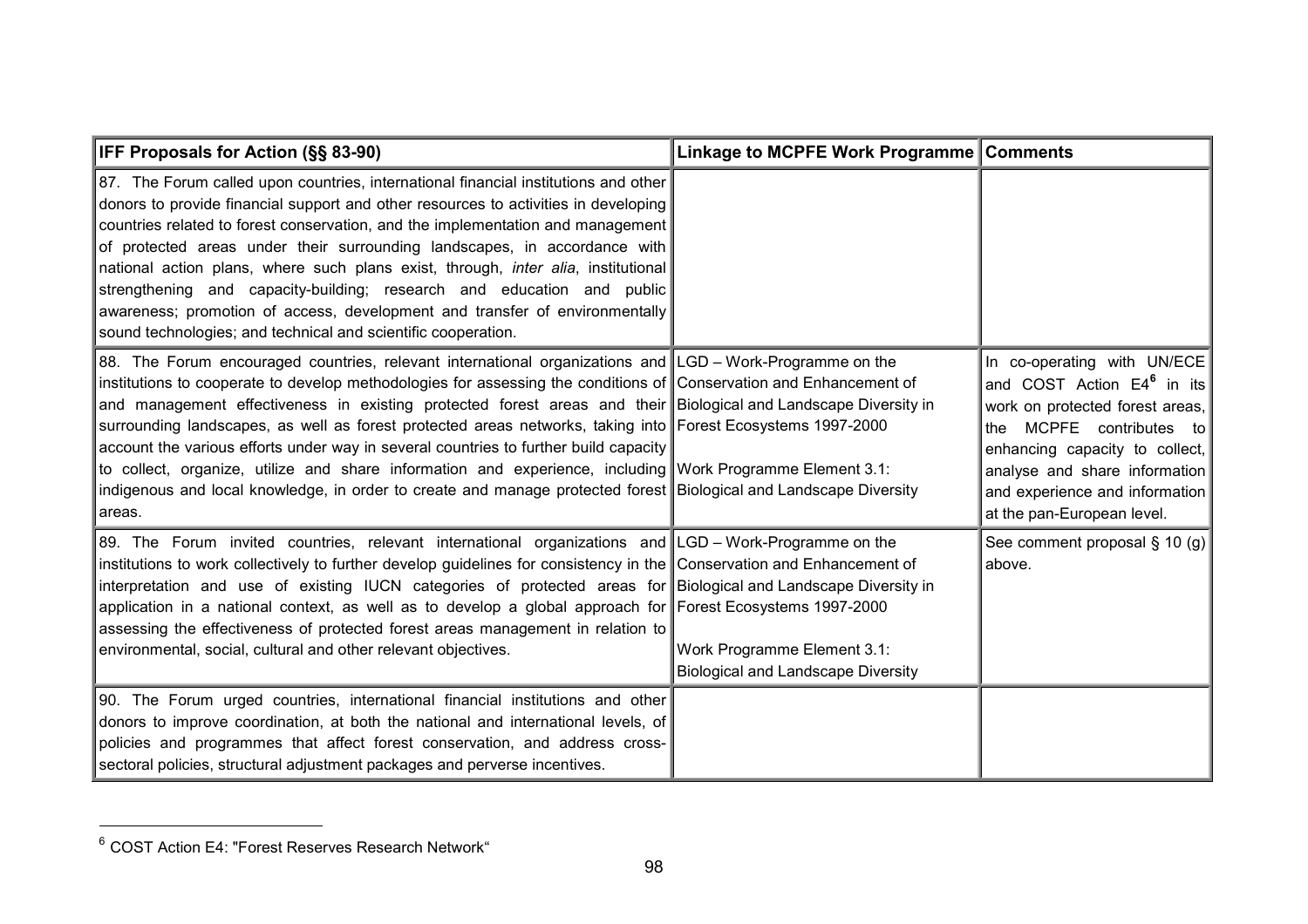#### *4. Forest research (§§ 95-98)*

| IFF Proposals for Action (§§ 95-98)                                                                                                                                                                                                                                                                                                                          | <b>Linkage to MCPFE Work Programme</b> | <b>Comments</b> |
|--------------------------------------------------------------------------------------------------------------------------------------------------------------------------------------------------------------------------------------------------------------------------------------------------------------------------------------------------------------|----------------------------------------|-----------------|
| IFF recalled IPF proposals for action 94 (a), 94 (c) and 94 (d), and<br>95<br>underlined that forest research should have a country-driven approach.                                                                                                                                                                                                         |                                        |                 |
| 96. IFF called upon countries to:                                                                                                                                                                                                                                                                                                                            |                                        |                 |
| (a) Improve national efforts to strengthen forest research by formulating<br>policies, programmes and strategies, as appropriate, within the context of<br>national forest programmes in order to identify research needs and priorities as<br>well as to coordinate the implementation of research programmes relevant to<br>sustainable forest management; |                                        |                 |
| (b) Consider examination of new ways of mobilizing funding for forest<br>research, including changes to the charters of research institutions that would<br>allow them to address diverse sources of funding, as well as changes to<br>research agendas;                                                                                                     |                                        |                 |
| (c) Improve linkage between forest science and forest policy processes at the<br>national and subnational levels by creating opportunities for policy makers,<br>scientists, donors, and other interested parties to provide guidance to research<br>and forest policy discussions;                                                                          |                                        |                 |
| (d) Ensure that forest research in countries be undertaken with prior consent<br>of the country/countries concerned.                                                                                                                                                                                                                                         |                                        |                 |
| 97. IFF urged international organizations, donor countries and financial<br>institutions to:<br>(a) Contribute to fund forest research in developing countries;                                                                                                                                                                                              |                                        |                 |
| (b) Examine new ways for mobilizing funding for forest research and intensify<br>efforts, including development assistance, to strengthen research networks and<br>build capacity at the national, regional and global levels, to facilitate all<br>countries to meet the broad economic, social, cultural and environmental<br>demands upon forests;        |                                        |                 |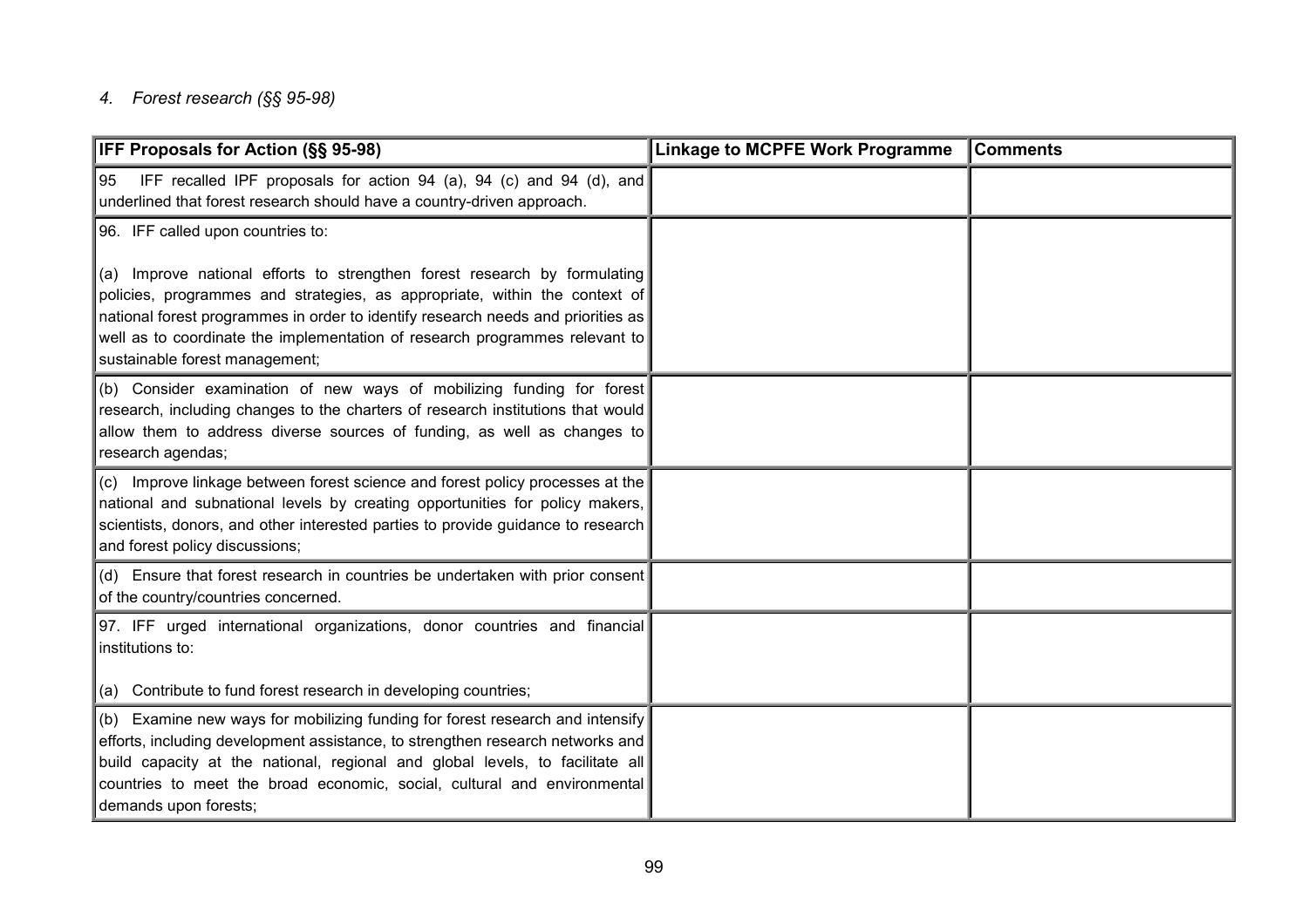| <b>IFF Proposals for Action (§§ 95-98)</b>                                                                                                                                                                                                                                                       | <b>Linkage to MCPFE Work Programme</b>                                                                                                                                                                                                                                                                                                                                                               | <b>Comments</b>                                                                                                                                                                                                                                                                                                                                                                                                                                                                                                                                                                                                                                                                                                                                                                                                                                                                                                                                                                                                                                                                                                                                                                                                                      |
|--------------------------------------------------------------------------------------------------------------------------------------------------------------------------------------------------------------------------------------------------------------------------------------------------|------------------------------------------------------------------------------------------------------------------------------------------------------------------------------------------------------------------------------------------------------------------------------------------------------------------------------------------------------------------------------------------------------|--------------------------------------------------------------------------------------------------------------------------------------------------------------------------------------------------------------------------------------------------------------------------------------------------------------------------------------------------------------------------------------------------------------------------------------------------------------------------------------------------------------------------------------------------------------------------------------------------------------------------------------------------------------------------------------------------------------------------------------------------------------------------------------------------------------------------------------------------------------------------------------------------------------------------------------------------------------------------------------------------------------------------------------------------------------------------------------------------------------------------------------------------------------------------------------------------------------------------------------|
| (c) Enhance access to forest-related information by all Lisbon Resolution L2:<br>Interested parties, making best use of existing institutions, Pan-European Criteria, Indicators and<br>mechanisms and networks, including national, regional and<br>international research information systems; | <b>Operational Level Guidelines for Sustainable</b><br><b>Forest Management</b><br><b>Helsinki Resolution</b><br>H3: Forestry Co-operation with Countries with<br><b>Economies in Transition</b><br>Strasbourg Resolutions, notably<br>S1: European Network on Permanent Sample<br>Plots for Monitoring of Forest Ecosystems<br>Fires<br>S6: European Network for Research into Forest<br>Ecosystems | Access to forest-related Information is provided<br>through multiple reporting, publishing and public<br>awareness activities of the MCPFE. For example,<br>results of the monitoring activities carried out in the<br>follow-up of Strasbourg Resolution S1 are<br>published annually by UN/ECE and the European<br>Commission. Furthermore, a decentralised<br>database containing Forest Fire Statistics (S3) and<br>on research into forest ecosystems (containing<br>1.198 institutions, scientists and projects) have<br>been established in the internet.<br>S3: Decentralised European Data Bank on Forest   In the follow-up of the resolution H3, an electronic<br>database has been developed by UN-ECE/FAO<br>which contains information on about 500 projects<br>of assistance and co-operation reported by donor<br>and recipient countries. Also this database is<br>available in the internet.<br>In addition, the MCPFE contributes to providing<br>information on the multiple roles of forests through<br>its manifold reporting (e.g. on the Pan-European)<br>Criteria and Indicators for SFM) and public<br>relations activities (including a broad range of<br>publications and the MCPFE internet web-sites). |
| (d) Foster joint ventures in forest research involving both<br>the public (research institutions) and private sector.                                                                                                                                                                            |                                                                                                                                                                                                                                                                                                                                                                                                      |                                                                                                                                                                                                                                                                                                                                                                                                                                                                                                                                                                                                                                                                                                                                                                                                                                                                                                                                                                                                                                                                                                                                                                                                                                      |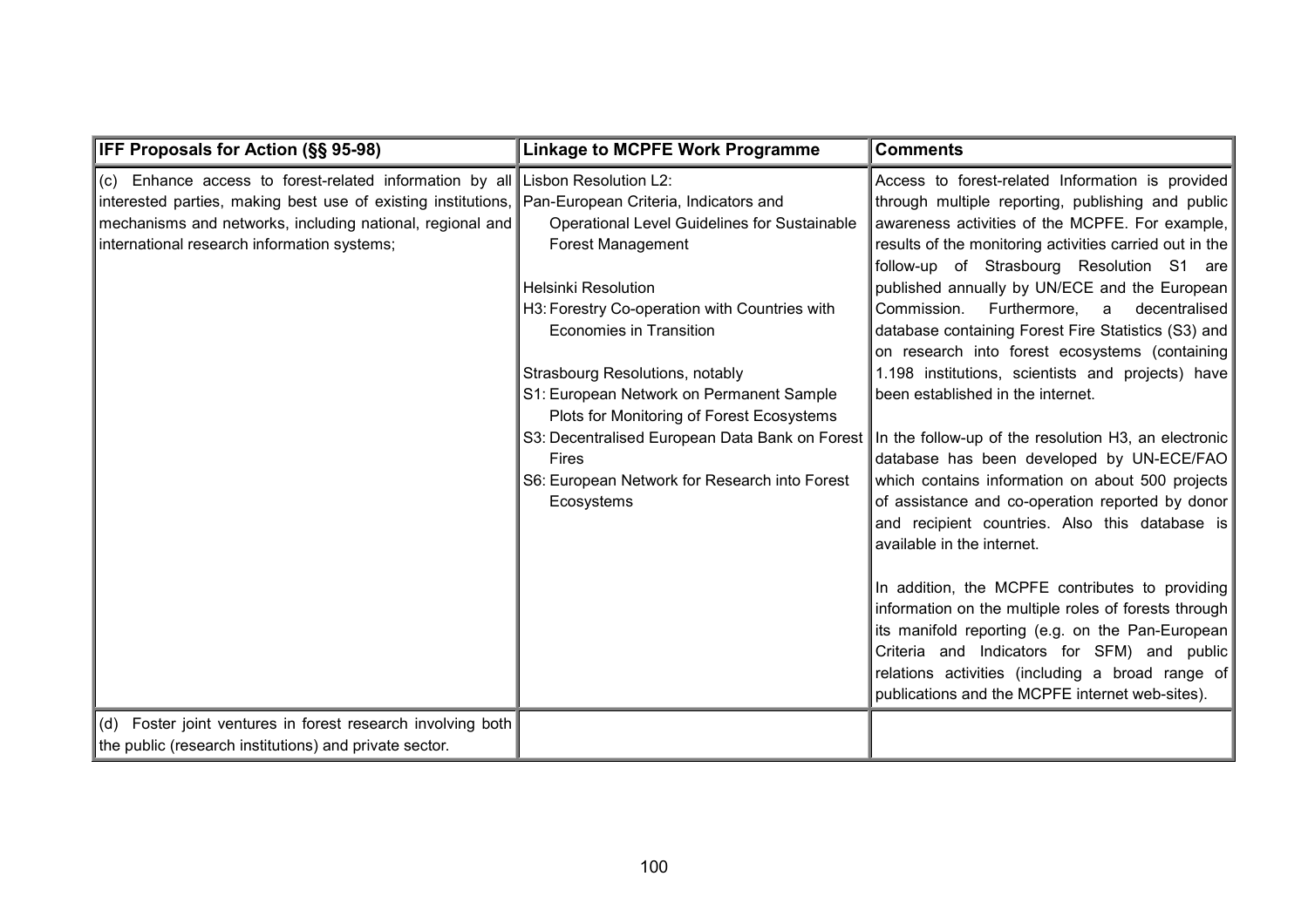| <b>IFF Proposals for Action (§§ 95-98)</b>                                                                                                                                                                                                                                                            | <b>Linkage to MCPFE Work Programme</b> | <b>Comments</b> |
|-------------------------------------------------------------------------------------------------------------------------------------------------------------------------------------------------------------------------------------------------------------------------------------------------------|----------------------------------------|-----------------|
| 98. IFF requested the ITFF member organizations to:                                                                                                                                                                                                                                                   |                                        |                 |
| $\ $ (a) Explore ways and means of improving priority setting<br>and support for national, regional and international forest-<br>related research efforts;                                                                                                                                            |                                        |                 |
| $\ $ (b) Explore options for providing guidance to forest<br>science initiatives, strengthening linkages between science<br>and policy, mobilizing resources, including financial<br>resources, and increasing international efforts in support of<br>forest research and research capacity-building; |                                        |                 |
| $\ $ (c) Work with IUFRO in exploring possibilities for a global<br>forest information service.                                                                                                                                                                                                       |                                        |                 |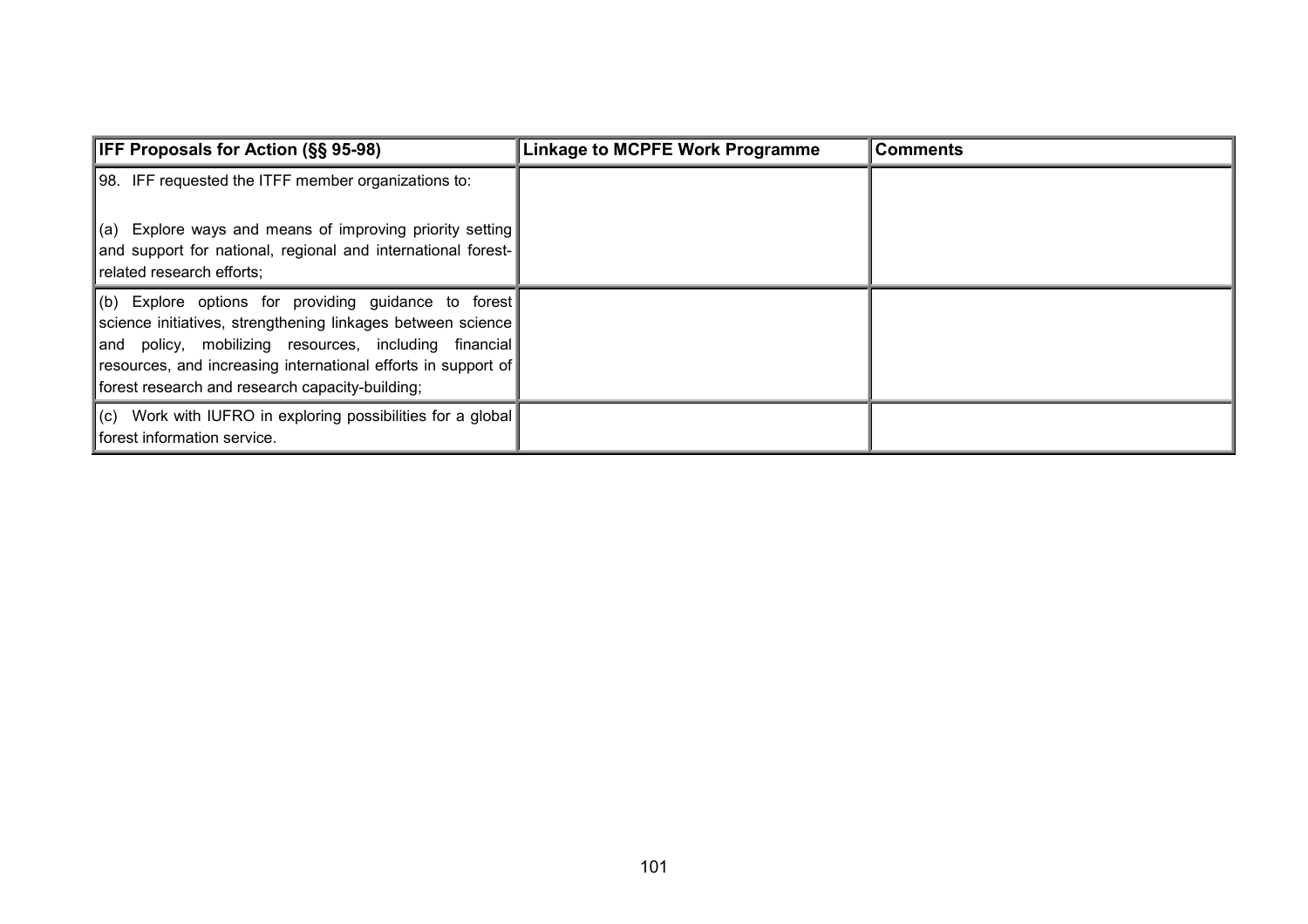## *5. Valuation of forest goods and services (§§ 106-107)*

| IFF Proposals for Action (§§ 196-107)                                                                                                                                                                                                                                                                                                                                                                                                                                                                                                    | <b>Linkage to MCPFE Work Programme</b>      | <b>Comments</b>                                                                                                                                                                                                                                                                                                                                                                                                             |
|------------------------------------------------------------------------------------------------------------------------------------------------------------------------------------------------------------------------------------------------------------------------------------------------------------------------------------------------------------------------------------------------------------------------------------------------------------------------------------------------------------------------------------------|---------------------------------------------|-----------------------------------------------------------------------------------------------------------------------------------------------------------------------------------------------------------------------------------------------------------------------------------------------------------------------------------------------------------------------------------------------------------------------------|
| 106. The Forum recalled the IPF proposals for action relevant<br>to this programme element (in particular, E/CN.17/1997/12,<br>paras. 104 (a), (b), (c) and 134 (a) and (b)).                                                                                                                                                                                                                                                                                                                                                            |                                             |                                                                                                                                                                                                                                                                                                                                                                                                                             |
| 107. The Forum:                                                                                                                                                                                                                                                                                                                                                                                                                                                                                                                          |                                             |                                                                                                                                                                                                                                                                                                                                                                                                                             |
| (a) Urged Governments to improve collection of quantitative Work Programme Element 4.2:<br>data to enumerate and develop physical accounts of the full Criteria and Indicators for SFM<br>range of forest goods and services, including inventories of 4.2.1 Improvement of Pan-European<br>timber and other goods and services, and impacts of changes<br>in forest use on the environment. This should also be done for $ 4.2.2$ Towards Harmonising Data Collection<br>substitute non-wood materials;                                 | Indicators for SFM<br>and Reporting Systems | The work of the MCPFE on improving the pan-<br>European indicators for SFM notably also focuses<br>on socio-economic indicators (Criterion 6) as one<br>important area for improvement.                                                                                                                                                                                                                                     |
| (b) Encouraged further development, by countries and Work Programme Element 2.2:<br>international organizations, of rapid and low-cost valuation Renewable Resources - Goods and Services<br>methods, including a focus on the development of approaches 2.2.1 Valuation of Goods and Services<br>which incorporate a wide range of values, reflect the overall<br>value of forest ecosystems, as appropriate, and identify the<br>costs and benefits of sustainable forest management, as well<br>as ways to internalize externalities; |                                             | In its work on valuation of goods and services<br>derived from forests the MCPFE focuses on the<br>range of open questions related, as e.g. low<br>comparability and political implications. The Czech<br>Republic, in co-operation with the MCPFE,<br>convened an international seminar on the valuation<br>of forest goods and services, including valuation of<br>environmental values, tentatively in November<br>2000. |
| (c) Requested relevant international organizations to develop<br>and test rapid valuation methods that are policy relevant and<br>efficient, that reflect regional and national characteristics and<br>requirements, and to develop approaches for the identification<br>of the costs and benefits, including incremental costs and<br>benefits, of sustainable forest management which can be<br>employed for a cost-efficient use of investment funds for<br>forests;                                                                  |                                             |                                                                                                                                                                                                                                                                                                                                                                                                                             |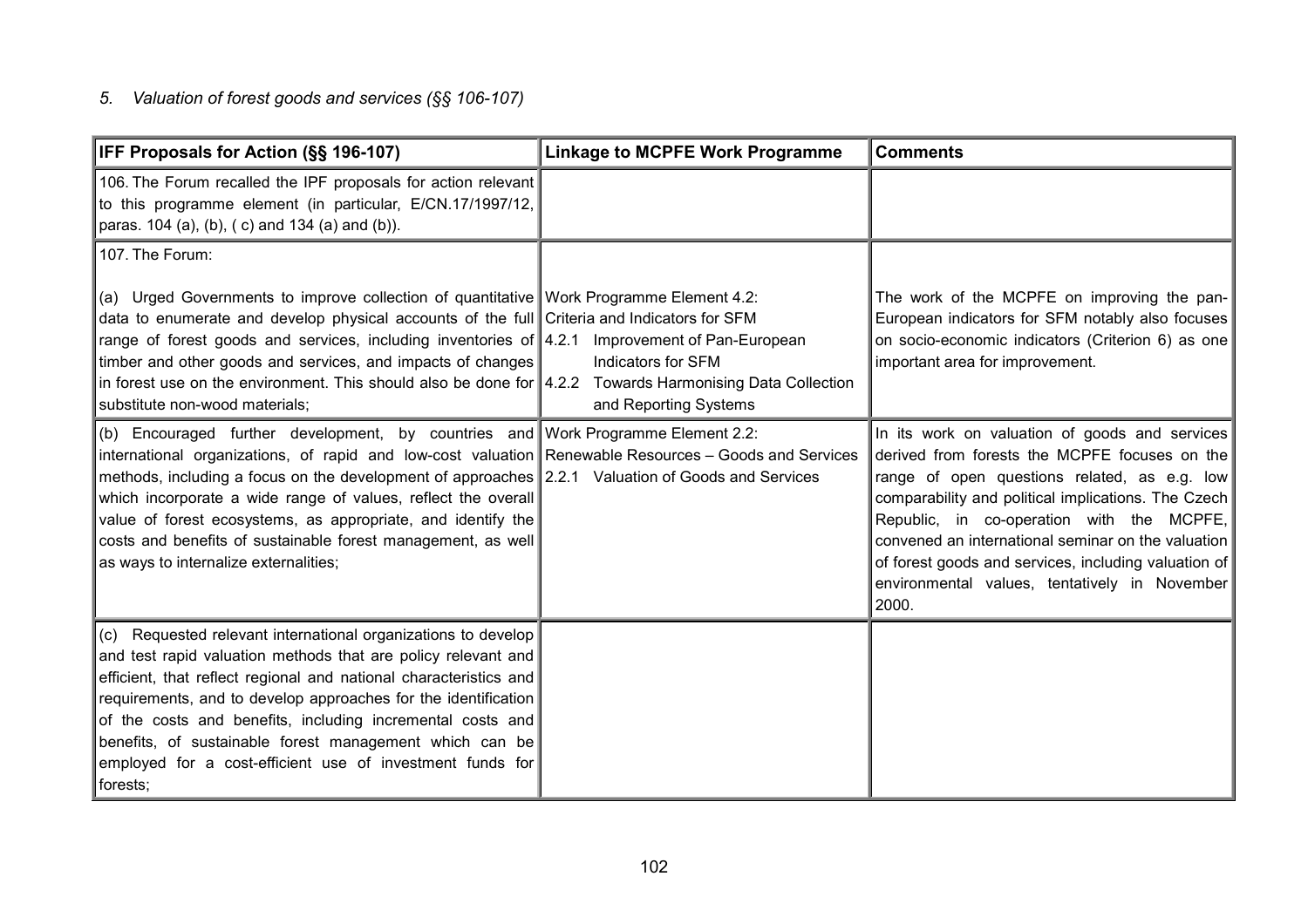| <b>IFF Proposals for Action (§§ 196-107)</b>                                                                                                                                                 | Linkage to MCPFE Work Programme | <b>∥Comments</b> |
|----------------------------------------------------------------------------------------------------------------------------------------------------------------------------------------------|---------------------------------|------------------|
| $\ $ (d) Requested countries and international organizations to<br>assist developing countries in building and promoting capacity<br>for the development and application of forest valuation |                                 |                  |
| Imethods.                                                                                                                                                                                    |                                 |                  |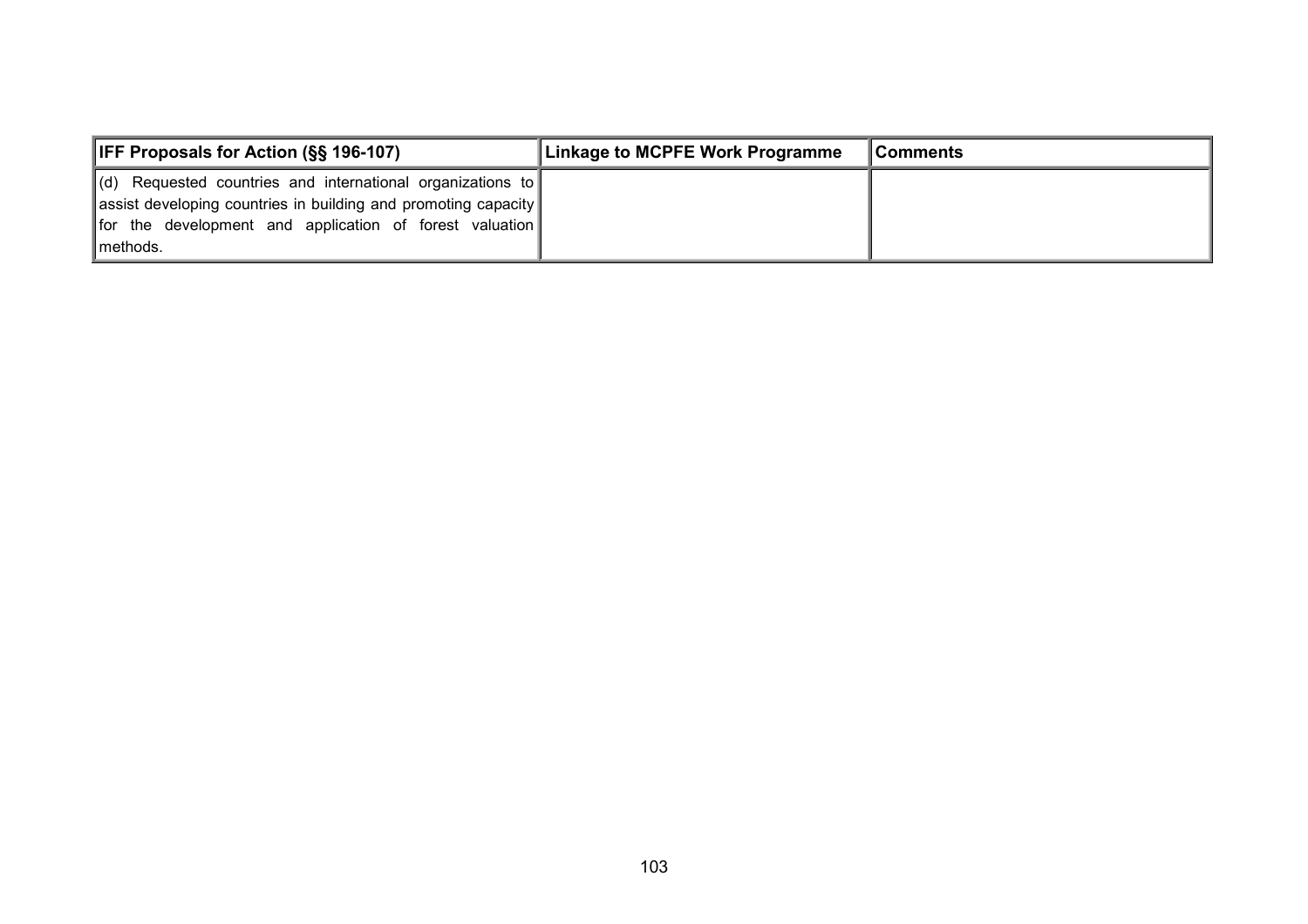# *6. Economic instruments, tax policies and land tenure (§ 115)*

| IFF Proposals for Action (§115)                                                                                                                                                                                                                                                                                                                                                                                                                                                                                                                                                                                                                                                                                                                                                                     | <b>Linkage to MCPFE Work Programme</b>          | <b>Comments</b>                                                                                                                                                                                                                                                                                                                                                                                                                      |
|-----------------------------------------------------------------------------------------------------------------------------------------------------------------------------------------------------------------------------------------------------------------------------------------------------------------------------------------------------------------------------------------------------------------------------------------------------------------------------------------------------------------------------------------------------------------------------------------------------------------------------------------------------------------------------------------------------------------------------------------------------------------------------------------------------|-------------------------------------------------|--------------------------------------------------------------------------------------------------------------------------------------------------------------------------------------------------------------------------------------------------------------------------------------------------------------------------------------------------------------------------------------------------------------------------------------|
| 115. The Forum:                                                                                                                                                                                                                                                                                                                                                                                                                                                                                                                                                                                                                                                                                                                                                                                     |                                                 |                                                                                                                                                                                                                                                                                                                                                                                                                                      |
| (a) Encouraged countries, with the assistance of relevant<br>international organizations, to assess the potential scope and<br>effective combination of economic instruments and tax policies<br>as tools for promoting sustainable forest management, as<br>appropriate, as part of their national forest programmes. This<br>assessment should include but not be limited to collection of<br>forest revenue from timber extraction;                                                                                                                                                                                                                                                                                                                                                              |                                                 |                                                                                                                                                                                                                                                                                                                                                                                                                                      |
| (b) Encouraged countries to recognize and use, where<br>applicable, an appropriate combination of regulations and<br>economic instruments for achieving the objectives of forest<br>policies, including the use of charges and forest revenue<br>collection that also offer incentives for sustainable forest<br>management practices;                                                                                                                                                                                                                                                                                                                                                                                                                                                              |                                                 |                                                                                                                                                                                                                                                                                                                                                                                                                                      |
| (c) Encouraged countries to recognize the actual and Work Programme Element 2.1:<br>potential impacts of economic instruments and tax policies as a Rural Development<br>means of providing incentives to engage in activities that avoid 2.1.1 Rural Development Concept and Forest<br>deforestation and forest degradation and that support<br>sustainable forest management practices; and to examine, in 2.1.2 Contribution of Forests and Forestry to<br>collaboration with international organizations, when requested,<br>the role of forest policy failures and policies in other sectors as<br>a contributing factor in deforestation, forest degradation or<br>unsustainable forest management; and to collaborate with<br>international organizations in developing mitigating policies; | Policy in Europe<br>Rural Development in Europe | Although the MCPFE does not entirely focus<br>on the role of forest policy failures and<br>policies in other sectors as a contributing<br>factor in deforestation, forest degradation or<br>unsustainable forest management, in its<br>work on rural development it puts special<br>emphasis on the relation to other sectors<br>and the need for coherence of forest policies<br>with programme and activities in other<br>sectors. |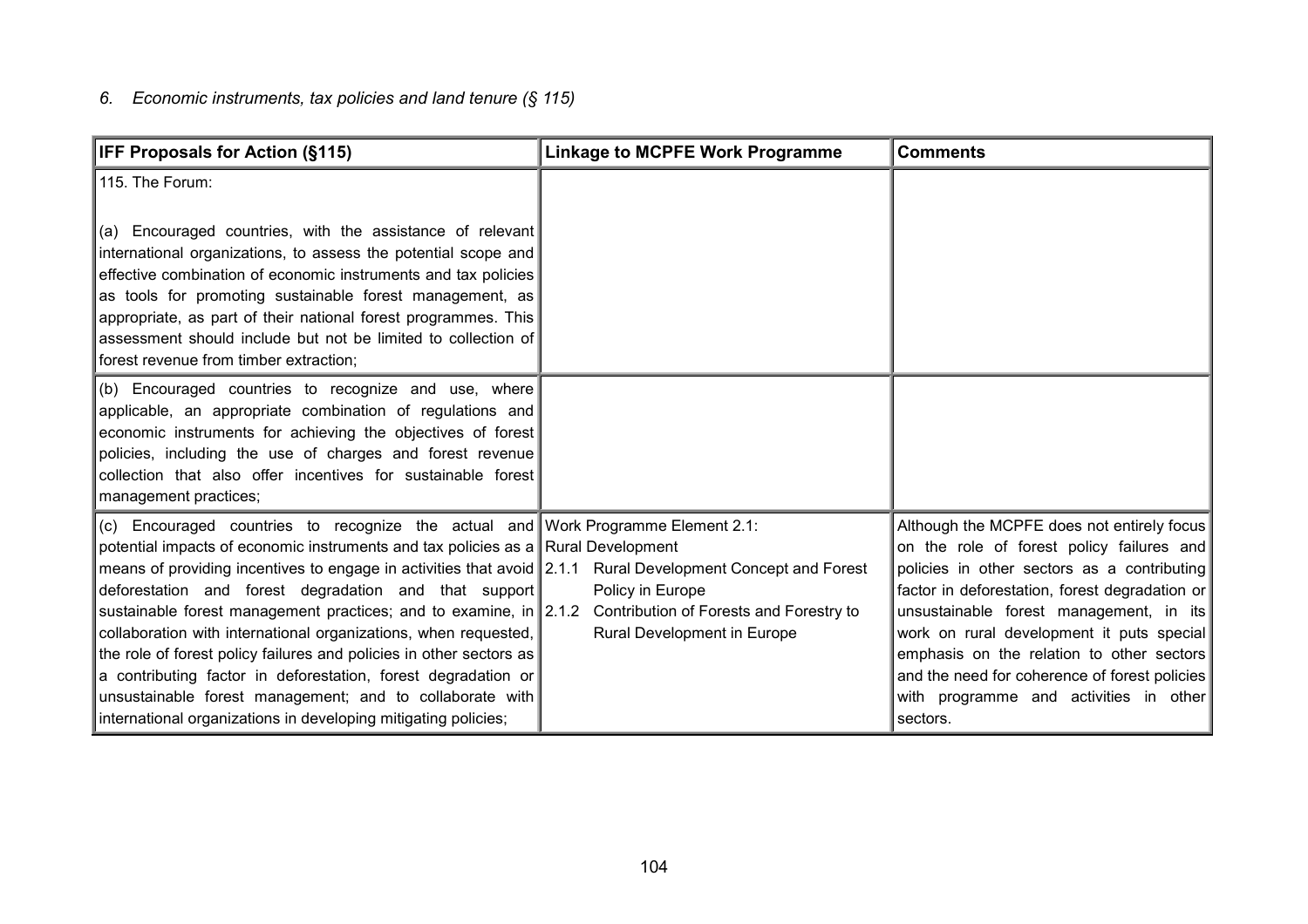| <b>IFF Proposals for Action (§115)</b>                                                                                                                                                                                                                                                                                                                                                                                                                           | <b>Linkage to MCPFE Work Programme</b> | <b>Comments</b> |
|------------------------------------------------------------------------------------------------------------------------------------------------------------------------------------------------------------------------------------------------------------------------------------------------------------------------------------------------------------------------------------------------------------------------------------------------------------------|----------------------------------------|-----------------|
| (d) Encouraged countries, within their respective legal<br>framework, to support land tenure policies that recognize and<br>respect legitimate access and use, and property rights in order<br>to support sustainable forest management and investment,<br>recognizing that institutionalizing tenure is a long-term and<br>complex process which requires interim measures to address<br>urgent needs, in particular of local and/or indigenous<br>communities; |                                        |                 |
| (e) Requested relevant international organizations to<br>undertake an up-to-date review of contemporary forest<br>revenue collection systems for the use of forest products and<br>services. The Forum encouraged countries to share their<br>experiences in this area and to support this effort;                                                                                                                                                               |                                        |                 |
| Invited relevant international organizations to provide, on<br>(f)<br>request, general and specific advice to countries on the design<br>and administration of economic instruments and tax policies to<br>promote sustainable forest management, and encouraged<br>countries to offer examples of successes in using economic<br>instruments to advance the practice of sustainable forest<br>management;                                                       |                                        |                 |
| (g) Encouraged countries to develop macroeconomic policies<br>and policies in other sectors that support and contribute to<br>sustainable forest management; and requested international<br>financial and lending institutions to consider mitigating the<br>impacts of macroeconomic structural adjustment programmes<br>on forests consistent with sustainable forest management.                                                                              |                                        |                 |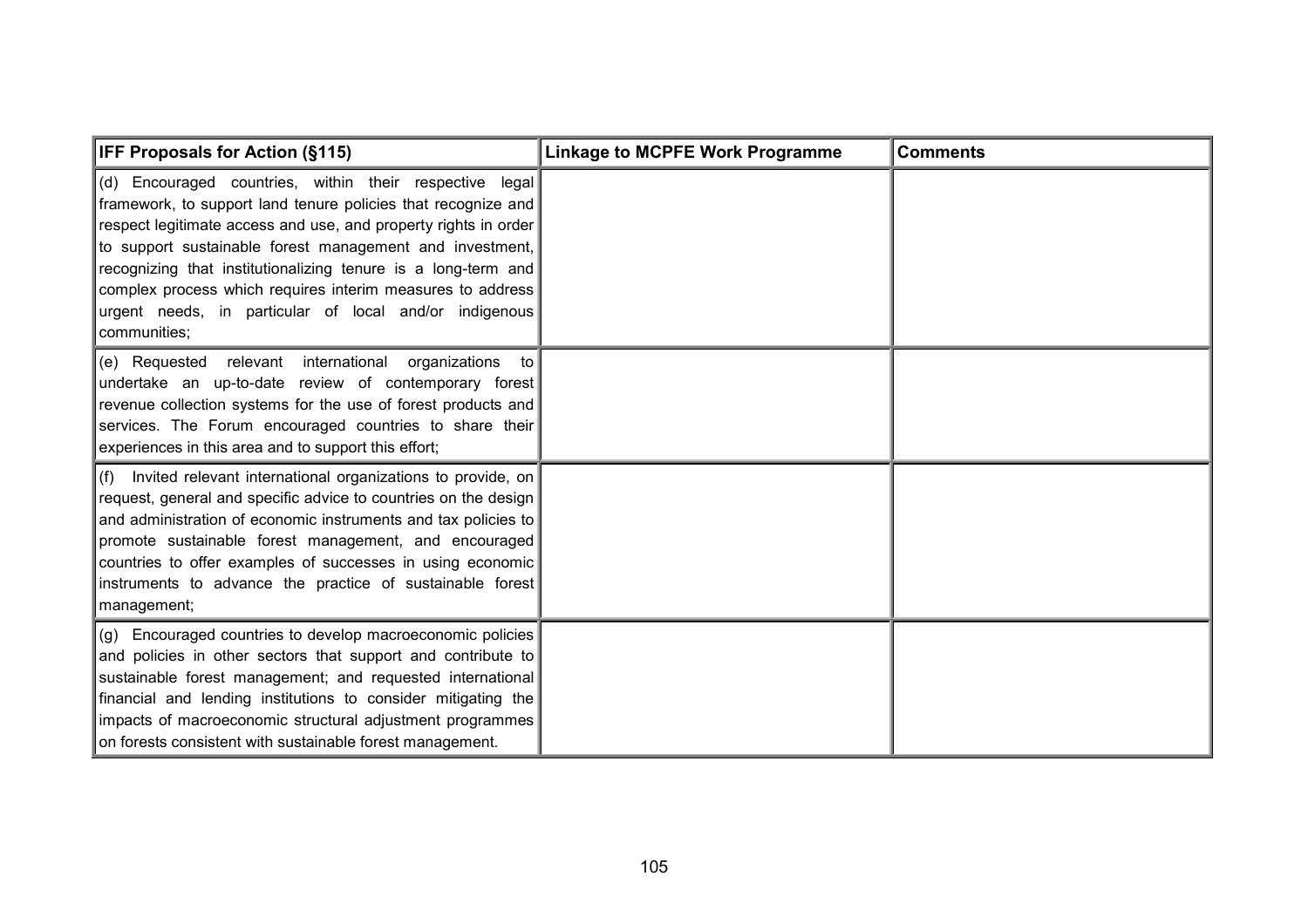## *7. Future supply of and demand for wood and non-wood forest products and services (§§ 121-122)*

| IFF Proposals for Action (§§ 121-122)                                                                                                                                                                                                                                                                                                                                                                                                                                                                                                                                                                                                                                                                                                  | <b>Linkage to MCPFE Work Programme</b>                                                                | <b>Comments</b>                                                                                                                                                                                                                                                                                                                                                                                                                                                                                                                                                                                       |
|----------------------------------------------------------------------------------------------------------------------------------------------------------------------------------------------------------------------------------------------------------------------------------------------------------------------------------------------------------------------------------------------------------------------------------------------------------------------------------------------------------------------------------------------------------------------------------------------------------------------------------------------------------------------------------------------------------------------------------------|-------------------------------------------------------------------------------------------------------|-------------------------------------------------------------------------------------------------------------------------------------------------------------------------------------------------------------------------------------------------------------------------------------------------------------------------------------------------------------------------------------------------------------------------------------------------------------------------------------------------------------------------------------------------------------------------------------------------------|
| 121. The Forum encourages countries and international Work Programme Element 4.2:<br>organizations to improve data collection and information Criteria and Indicators for SFM<br>dissemination through:<br>Increasing the extent, quality and comparability of 4.2.2 Towards Harmonising Data<br>(i)<br>inventory data on forest resources, including both wood<br>and non-wood forest products and services;<br>Giving adequate attention to collection and reporting on<br>(ii)<br>the use of a broad range of non-wood products, including<br>quantities gathered and consumed, ownership rights and<br>their importance to rural and indigenous communities;<br>The systematic collection and reporting of information on<br>(iii) | Improvement of Pan-European<br>4.2.1<br>Indicators for SFM<br><b>Collection and Reporting Systems</b> | Work of the MCPFE on Criteria and Indicators for<br>SFM aims to improve existing pan-European<br>indicators on SFM, to explore possibilities to<br>harmonise forest-related data collection and<br>reporting systems in Europe and to elaborate a<br>common pan-European reporting format for<br>reports. Further development of<br>national<br>indicators also includes to improve those<br>indicators measuring non-wood products derived<br>from forests. The efforts undertaken by the<br>MPCFE regarding harmonisation of forest-related<br>data collection and reporting aim to facilitate data |
| the source and use of wood fuels; and<br>(iv) The provision of timely, useful and comparable data on<br>prices of wood and non-wood products as well as their<br>substitutes.                                                                                                                                                                                                                                                                                                                                                                                                                                                                                                                                                          |                                                                                                       | collection on European forests and to further<br>increase quality and comparability of the<br>collected data.                                                                                                                                                                                                                                                                                                                                                                                                                                                                                         |
| 122. The Forum further encourages countries, including<br>through international cooperation, to:                                                                                                                                                                                                                                                                                                                                                                                                                                                                                                                                                                                                                                       |                                                                                                       |                                                                                                                                                                                                                                                                                                                                                                                                                                                                                                                                                                                                       |
| (a) Promote policies, as needed, to meet increasing demand<br>for wood and non-wood forest products and services, through<br>sustainable forest management, including, where appropriate,<br>planted forests and trees outside forests, and work towards an<br>internationally agreed definition of planted forests;                                                                                                                                                                                                                                                                                                                                                                                                                   |                                                                                                       |                                                                                                                                                                                                                                                                                                                                                                                                                                                                                                                                                                                                       |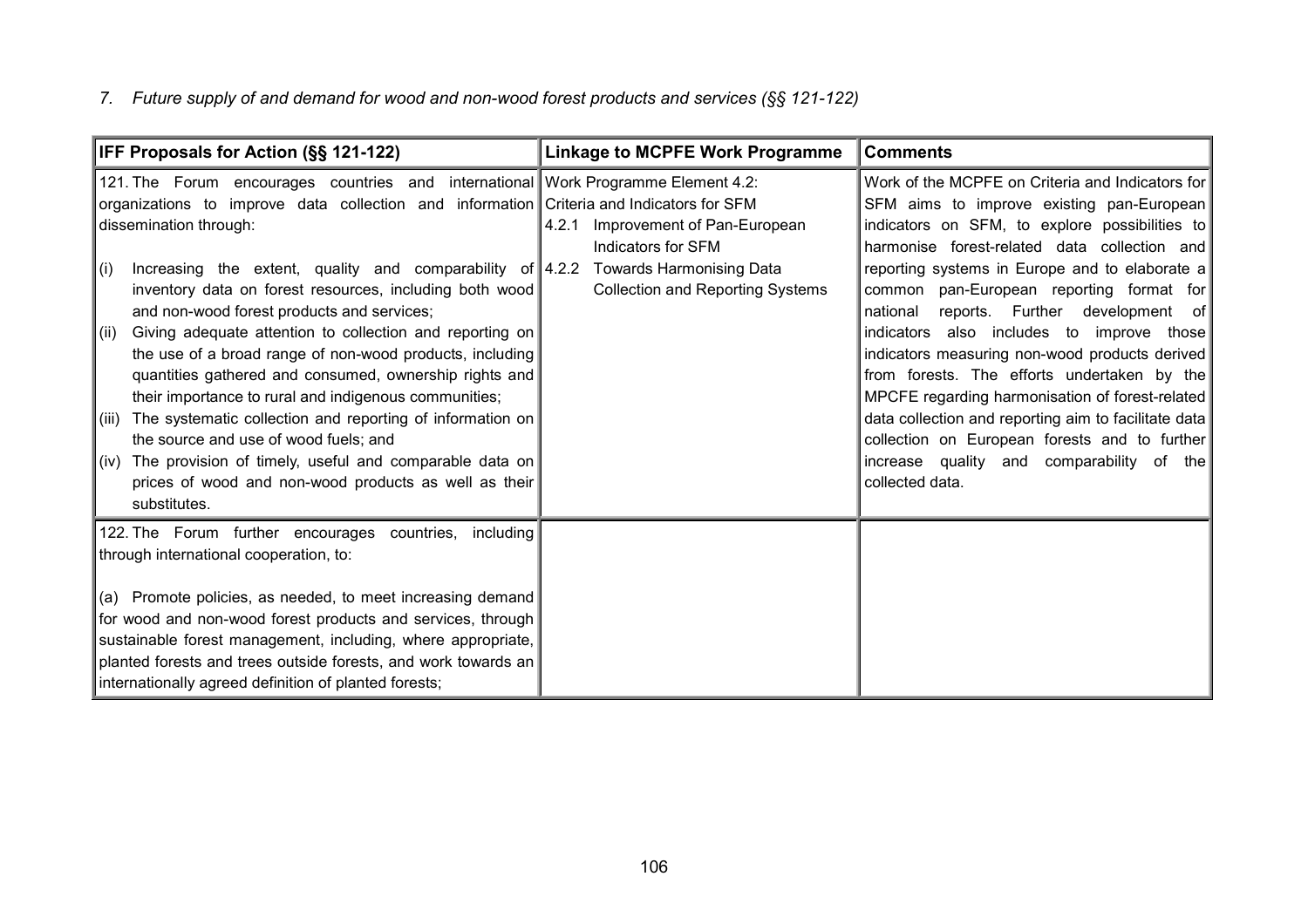| <b>IFF Proposals for Action (§§ 121-122)</b>                                                                                                                                                                                                                                                                                                                                                                                                                                                                              | <b>Linkage to MCPFE Work Programme</b>                                                                              | <b>Comments</b>                                                                                                                                                                                                                                                                                                      |
|---------------------------------------------------------------------------------------------------------------------------------------------------------------------------------------------------------------------------------------------------------------------------------------------------------------------------------------------------------------------------------------------------------------------------------------------------------------------------------------------------------------------------|---------------------------------------------------------------------------------------------------------------------|----------------------------------------------------------------------------------------------------------------------------------------------------------------------------------------------------------------------------------------------------------------------------------------------------------------------|
| (b) Recognize the role of the private sector, where Work Programme Element 2.1:<br>appropriate, in producing forest products and services. This Rural Development<br>role may need to be supported within a framework of policies, 2.2.1 Rural Development Concept and<br>incentives and regulations, such as secure land tenure and<br>appropriate tax policies to help ensure the improved $2.1.2$<br>management of forests and sustained production of a wide<br>range of goods and services;                          | Forest Policy in Europe<br>Contribution of Forests and Forestry<br>to Rural Development in Europe<br><b>Work</b>    | In its work on rural development the MCPFE<br>highlights the role of the private sector in<br>contributing to the development of rural areas,<br>including the provision of forest products and<br>services.                                                                                                         |
|                                                                                                                                                                                                                                                                                                                                                                                                                                                                                                                           | Work Programme Element 2.2:<br>Renewable Resources - Goods and<br>Services<br>2.2.1 Valuation of Goods and Services | The efforts of the MCPFE regarding the valuation<br>of forest goods and services could provide $a$<br>basis for further political decision. Furthermore,<br>the MCPFE promotes the inclusion of the results<br>of the assessment and valuation into national<br>economic and natural resource accounting<br>systems. |
| (c) Incorporate the supply of fuelwood and wood energy as<br>well as efficient wood energy technologies as a crucial part of<br>policy and planning exercises within the forestry, agriculture<br>and energy sectors, and develop pilot studies to assess more<br>accurately the impacts of fuelwood collection on trees and<br>forests;                                                                                                                                                                                  |                                                                                                                     |                                                                                                                                                                                                                                                                                                                      |
| (d) Develop and implement policies designed to promote Work Programme Element 2.2:<br>sustainable production of wood and non-wood forest goods Renewable Resources - Goods and<br>and services that reflect a wide range of values, and to ensure Services<br>that the benefits of commercialization of wood and non-wood 2.2.1 Valuation of Goods and Services<br>forest goods and services contribute to improved management<br>of forests and are equitably distributed to the people who<br>protect and provide them; |                                                                                                                     | See comments proposal § 7 (c) above.                                                                                                                                                                                                                                                                                 |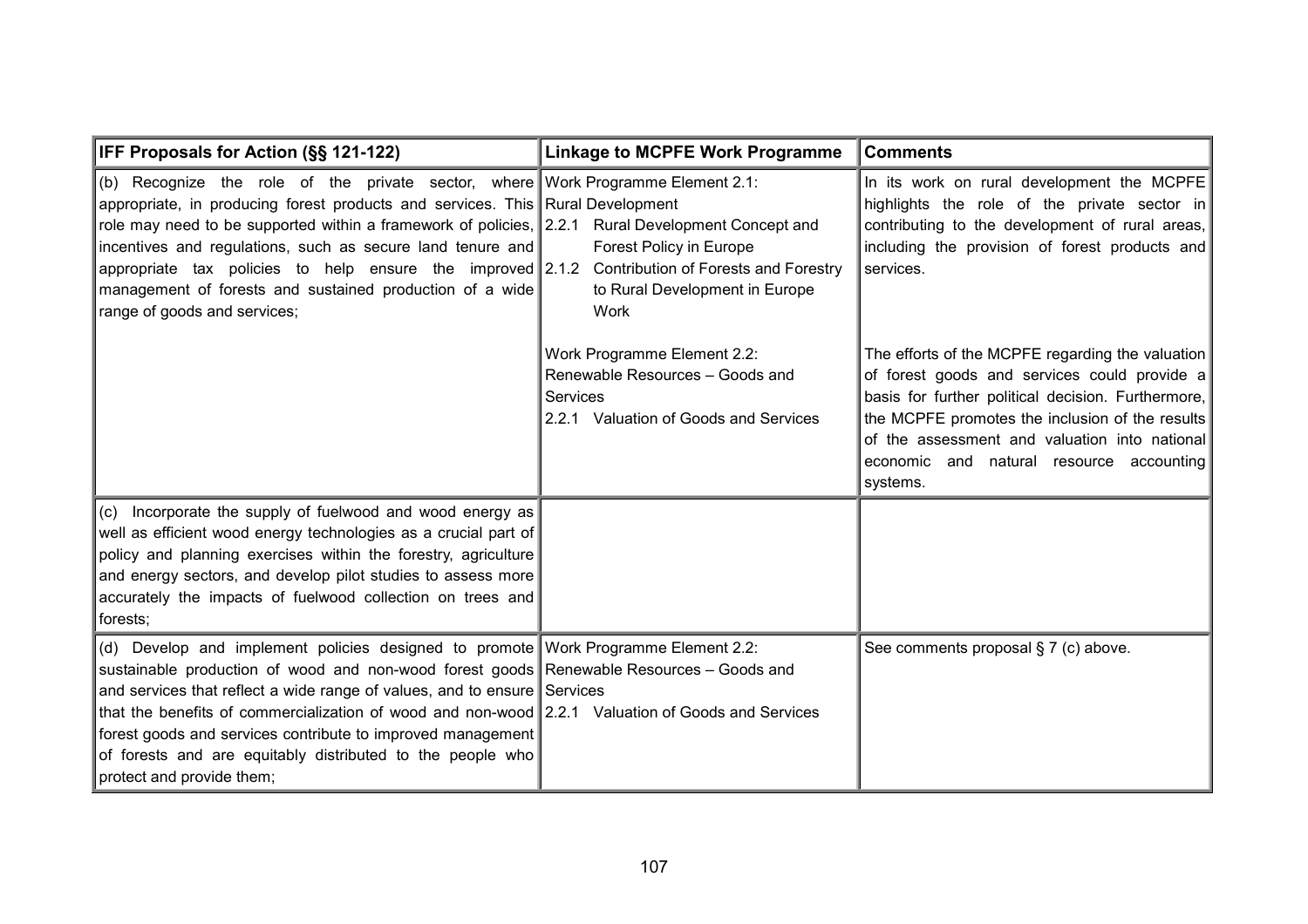| <b>IFF Proposals for Action (§§ 121-122)</b>                                                                                                                                                                                                                                                                                                                                                                                                                                | <b>Linkage to MCPFE Work Programme</b>                                           | ∣Comments                                                                                                                                                                                                                                                                                                                                                                                                                       |
|-----------------------------------------------------------------------------------------------------------------------------------------------------------------------------------------------------------------------------------------------------------------------------------------------------------------------------------------------------------------------------------------------------------------------------------------------------------------------------|----------------------------------------------------------------------------------|---------------------------------------------------------------------------------------------------------------------------------------------------------------------------------------------------------------------------------------------------------------------------------------------------------------------------------------------------------------------------------------------------------------------------------|
| $\ $ (e) Review policies that have a direct effect on the price of Work Programme Element 2.2:<br>forest products and of their substitutes, initiate studies on Renewable Resources – Goods and<br>market behaviour, when appropriate, and recognize that Services<br>appropriate prices can encourage and support sustainable 2.2.3 Wood and Substitutes in Relation to<br>forest management while discouraging overuse, waste, excess  <br>and inefficient manufacturing; | <b>Other Sectors</b>                                                             | In contributing to the implementation of the<br>MCPFE Work Programme, UN/ECE has<br>published a study on "The Competitive Climate<br>for Wood Products and Paper Packaging".<br>Furthermore, UN/ECE is planning a seminar on<br>"Strategies to stimulate and promote the sound<br>use of wood and other forest-based products as<br>friendly<br>renewable<br>environmentally<br>and<br>materials" (tentatively September 2001). |
| ∥(f) Undertake studies on the cost and benefits of using  Work Programme Element 2.2:<br>renewable wood and non-wood forest products, as opposed to Renewable Resources $-$ Goods and<br>non-renewable substitutes.                                                                                                                                                                                                                                                         | Services<br>Wood and Substitutes in Relation to<br>2.2.3<br><b>Other Sectors</b> | See comment proposal § 7 (e) above.                                                                                                                                                                                                                                                                                                                                                                                             |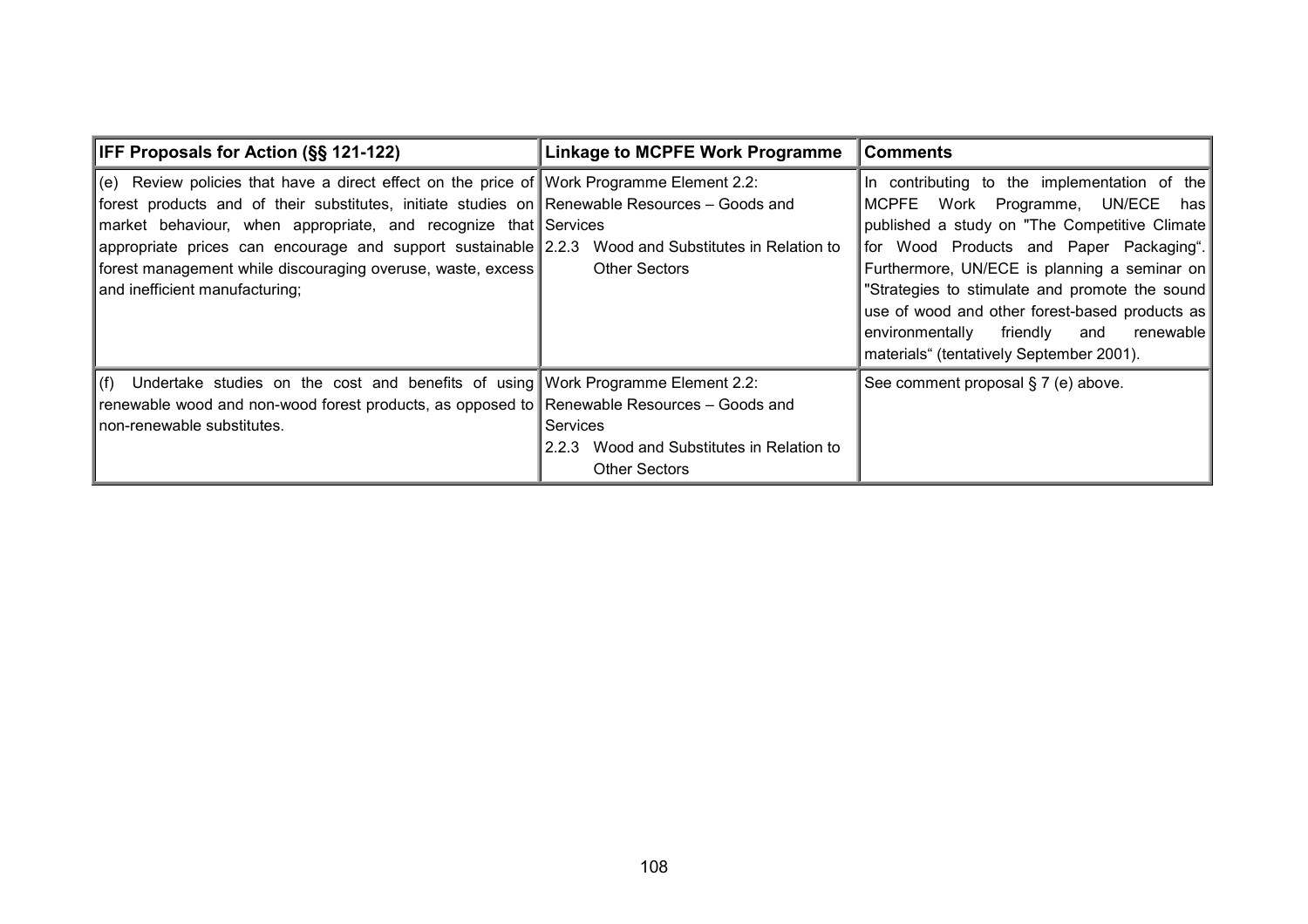## *8. Assessment, monitoring and rehabilitation of forest cover in environmentally critical areas (§§ 128-129)*

| IFF Proposals for Action (§§ 128-129)                                                                                                                                                                                                                                                                                                                                                                                                                                                                                           | <b>Linkage to MCPFE Work Programme</b>                                                                                                                                                                                                                          | <b>Comments</b>                                                                                                                                                                                                                                                                                                            |
|---------------------------------------------------------------------------------------------------------------------------------------------------------------------------------------------------------------------------------------------------------------------------------------------------------------------------------------------------------------------------------------------------------------------------------------------------------------------------------------------------------------------------------|-----------------------------------------------------------------------------------------------------------------------------------------------------------------------------------------------------------------------------------------------------------------|----------------------------------------------------------------------------------------------------------------------------------------------------------------------------------------------------------------------------------------------------------------------------------------------------------------------------|
| 128. The Forum recalled the IPF proposals for action relevant<br>to this programme element (in particular, E/CN.17/1997/12,<br>para. 46 (a)-(f).                                                                                                                                                                                                                                                                                                                                                                                |                                                                                                                                                                                                                                                                 |                                                                                                                                                                                                                                                                                                                            |
| 129. The Forum:                                                                                                                                                                                                                                                                                                                                                                                                                                                                                                                 |                                                                                                                                                                                                                                                                 |                                                                                                                                                                                                                                                                                                                            |
| (a) Encouraged<br>countries<br>relevant<br>and<br>organizations and major groups to cooperate and coordinate S1: European Network on Permanent Sample<br>activities concerning forests and trees in environmentally<br>critical areas, and to contribute to more systematic collection, S3: Decentralised European Data Bank on Forest<br>analysis and dissemination of information, including social and<br>economic data;                                                                                                     | international Strasbourg Resolutions, notably<br>Plots for Monitoring of Forest Ecosystems<br><b>Fires</b><br><b>Lisbon Resolution</b><br>L2: Pan-European Criteria, Indicators and<br>Operational Level Guidelines for Sustainable<br><b>Forest Management</b> | The MCPFE contributes to co-ordinated<br>activities and systematic collection, analysis<br>and dissemination of information through<br>data collection activities carried out in the<br>follow-up of the Strasbourg Resolutions,<br>notably S1 and S3, as well as on the Pan-<br>European Criteria and Indicators for SFM. |
| (b) Urged countries to place rehabilitation and sustainable<br>management of forests and trees in environmentally critical<br>areas as a higher priority on national development agendas<br>within the context of national forest programmes, as<br>appropriate;                                                                                                                                                                                                                                                                |                                                                                                                                                                                                                                                                 |                                                                                                                                                                                                                                                                                                                            |
| (c) Encouraged countries, in particular countries with low<br>forest cover, to use planted forests and other means, including<br>trees outside forests, in agroforestry, silvipastoral and analog<br>forestry systems (forest management systems that seek to<br>mimic natural forests in rehabilitation of degraded land), giving<br>special consideration to using native species, where<br>appropriate, as options for rehabilitating degraded lands and,<br>where possible, as a basis for re-establishing natural forests; |                                                                                                                                                                                                                                                                 |                                                                                                                                                                                                                                                                                                                            |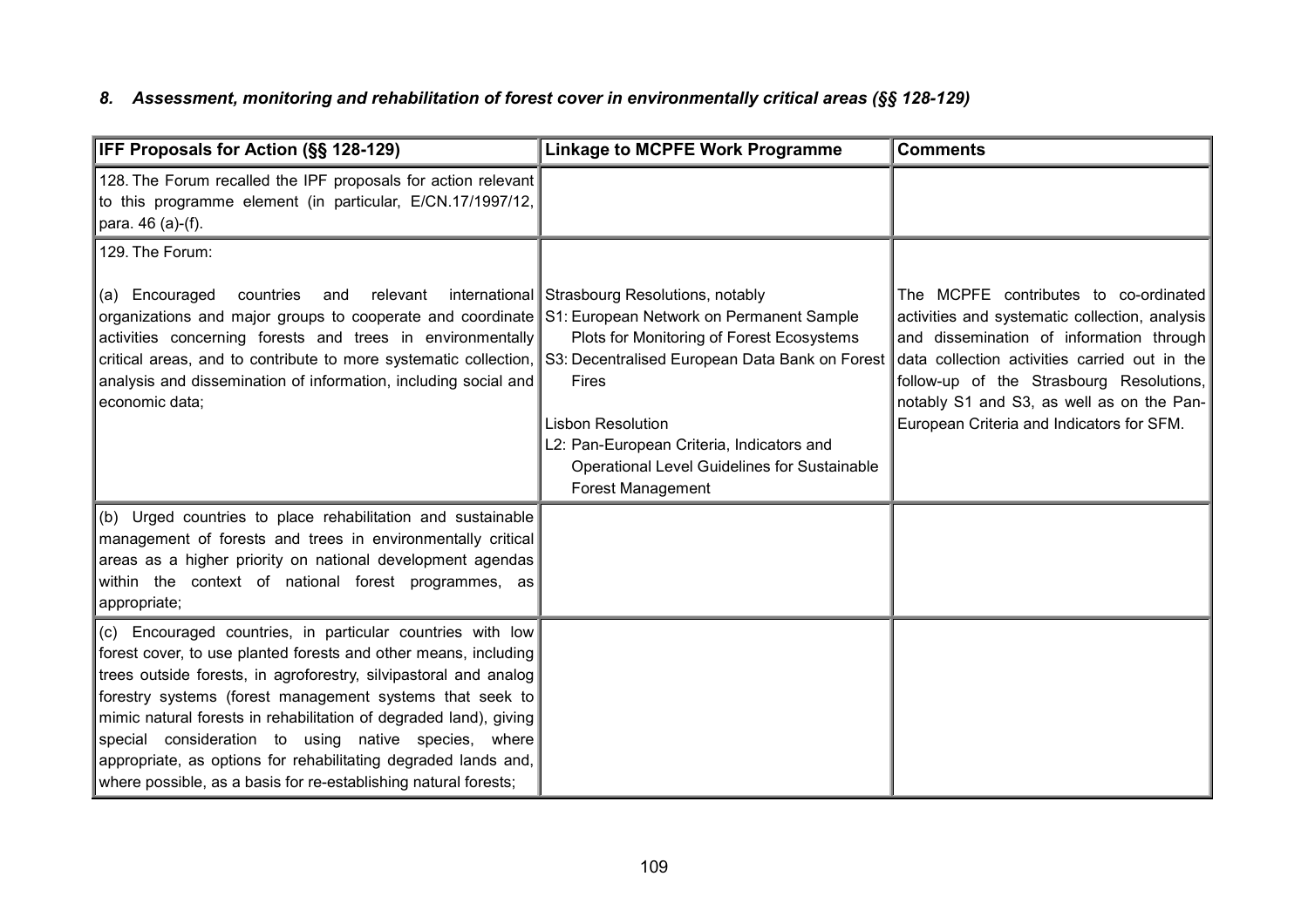| <b>IFF Proposals for Action (SS 128-129)</b>                                                                                                                                                                                                                                                                                                                                                                                                                                                                                                                                                                              | <b>Linkage to MCPFE Work Programme</b> | Comments |
|---------------------------------------------------------------------------------------------------------------------------------------------------------------------------------------------------------------------------------------------------------------------------------------------------------------------------------------------------------------------------------------------------------------------------------------------------------------------------------------------------------------------------------------------------------------------------------------------------------------------------|----------------------------------------|----------|
| $\parallel$ (d) Urged countries to engage in raising awareness of the<br>ecological, social, cultural and economic roles that planted and                                                                                                                                                                                                                                                                                                                                                                                                                                                                                 |                                        |          |
| natural forests might fulfil in the rehabilitation and sustainable<br>management of forests in environmentally critical areas;                                                                                                                                                                                                                                                                                                                                                                                                                                                                                            |                                        |          |
| $\vert$ (e) Further urged international organizations and donor<br>countries to strengthen their support to and collaboration with<br>linternational programmes, including through the provision of<br>financial resources and the transfer of environmentally sound<br>technologies as set out in chapters 33 and 34 of Agenda 21<br>and through conventions directed to fragile ecosystems, in<br>particular concerning the role of forests, other wooded lands<br>and trees in the Convention to Combat Desertification and<br>Agenda 21, chapters 12 and 13, which address the concerns<br>of the poorer communities. |                                        |          |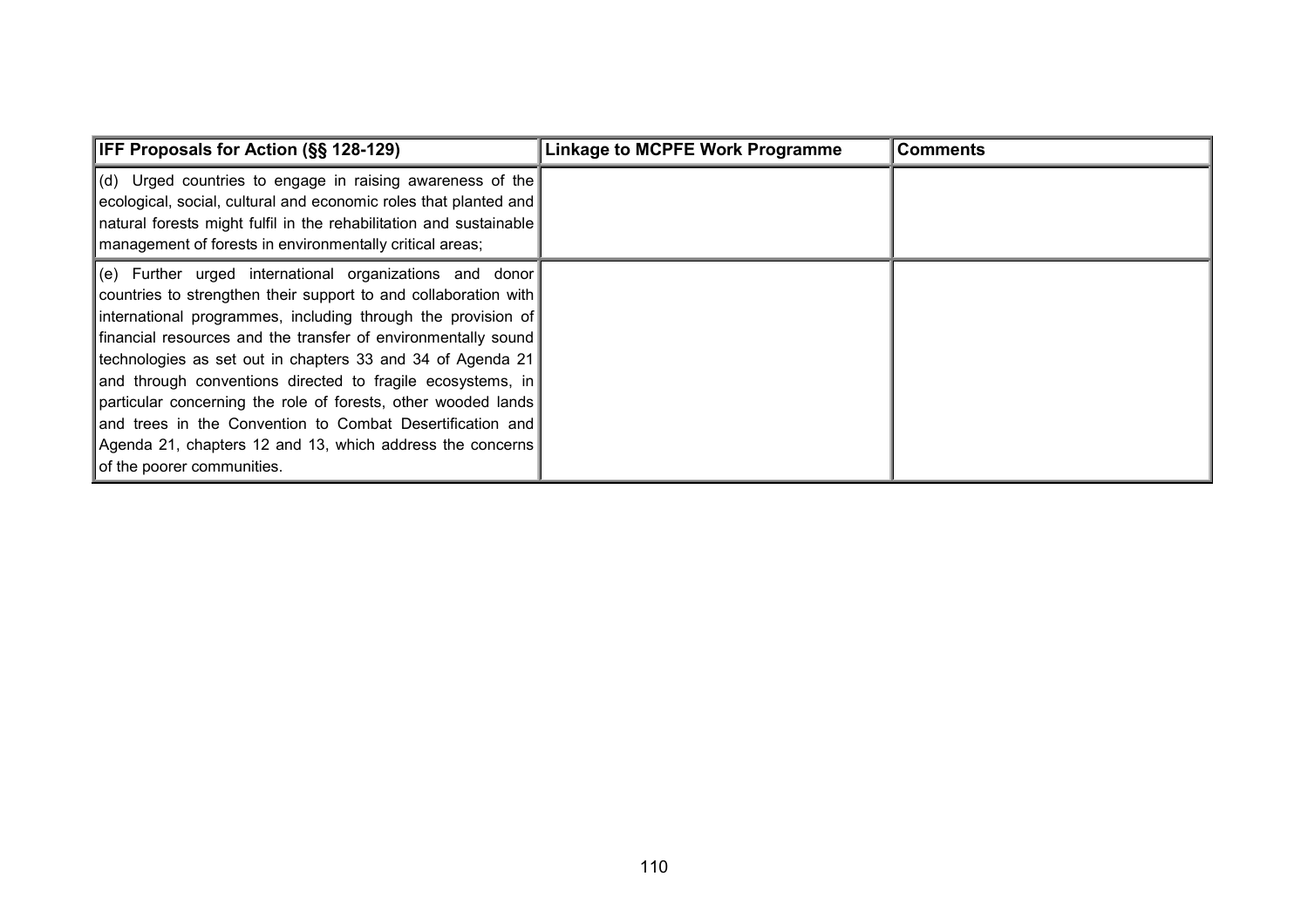## *E. Forest-related work of international and regional organizations and under existing instruments (§§ 139-144)*

| IFF Proposals for Action (§§ 139-144)                                                                                                                                                                                                                                                                                                                           | <b>Linkage to MCPFE Work Programme</b> | <b>Comments</b>                                                                                                                                                                                                                                                                                                                                                                                                                                                                                                                                                                                                             |
|-----------------------------------------------------------------------------------------------------------------------------------------------------------------------------------------------------------------------------------------------------------------------------------------------------------------------------------------------------------------|----------------------------------------|-----------------------------------------------------------------------------------------------------------------------------------------------------------------------------------------------------------------------------------------------------------------------------------------------------------------------------------------------------------------------------------------------------------------------------------------------------------------------------------------------------------------------------------------------------------------------------------------------------------------------------|
| 139. The Forum called upon all interested parties, including the<br>governing bodies of relevant international and regional<br>organizations and instruments, to:                                                                                                                                                                                               |                                        |                                                                                                                                                                                                                                                                                                                                                                                                                                                                                                                                                                                                                             |
| (a) Identify practical means for mobilizing their diverse Lisbon General Declaration<br>strengths and capabilities to support country-level efforts in<br>implementing the proposals for action adopted by IPF, taking<br>into account the need to enhance the active participation of all<br>parties concerned;                                                |                                        | At the Third Ministerial Conference on the<br>Protection of Forests the ministers responsible<br>for forests in Europe committed themselves to<br>"take national as well as co-operative actions<br>towards the implementation of the decisions of<br>the United Nations General Assembly Special<br>Session (UNGASS) concerning the proposals<br>action<br>agreed<br>the<br>at<br>ad-hoc<br>for<br>Intergovernmental Panel on Forests (IPF) and<br>contributing<br>the<br>of<br>to<br>work<br>the<br>Intergovernmental Forum on Forests under the<br>United Nations Commission on Sustainable<br>Development (UNCSD/IFF)". |
| (b) Foster synergies among different international and Lisbon General Declaration<br>regional organizations and instruments, and encourage their<br>active participation in and contribution to international forest<br>policy dialogue, with due consideration to the Forest Principles,<br>chapter 11 of Agenda 21 and the IPF/Forum proposals for<br>action; |                                        | See comment § 10 (a) above.                                                                                                                                                                                                                                                                                                                                                                                                                                                                                                                                                                                                 |
| (c) Clarify the respective roles and work to be carried out by Lisbon General Declaration<br>international and regional organizations and instruments with<br>respect to the forest-related programmes of action of the<br>United Nations Conference on Environment and Development<br>and its follow-up.                                                       |                                        | See comment § 10 (a) above.                                                                                                                                                                                                                                                                                                                                                                                                                                                                                                                                                                                                 |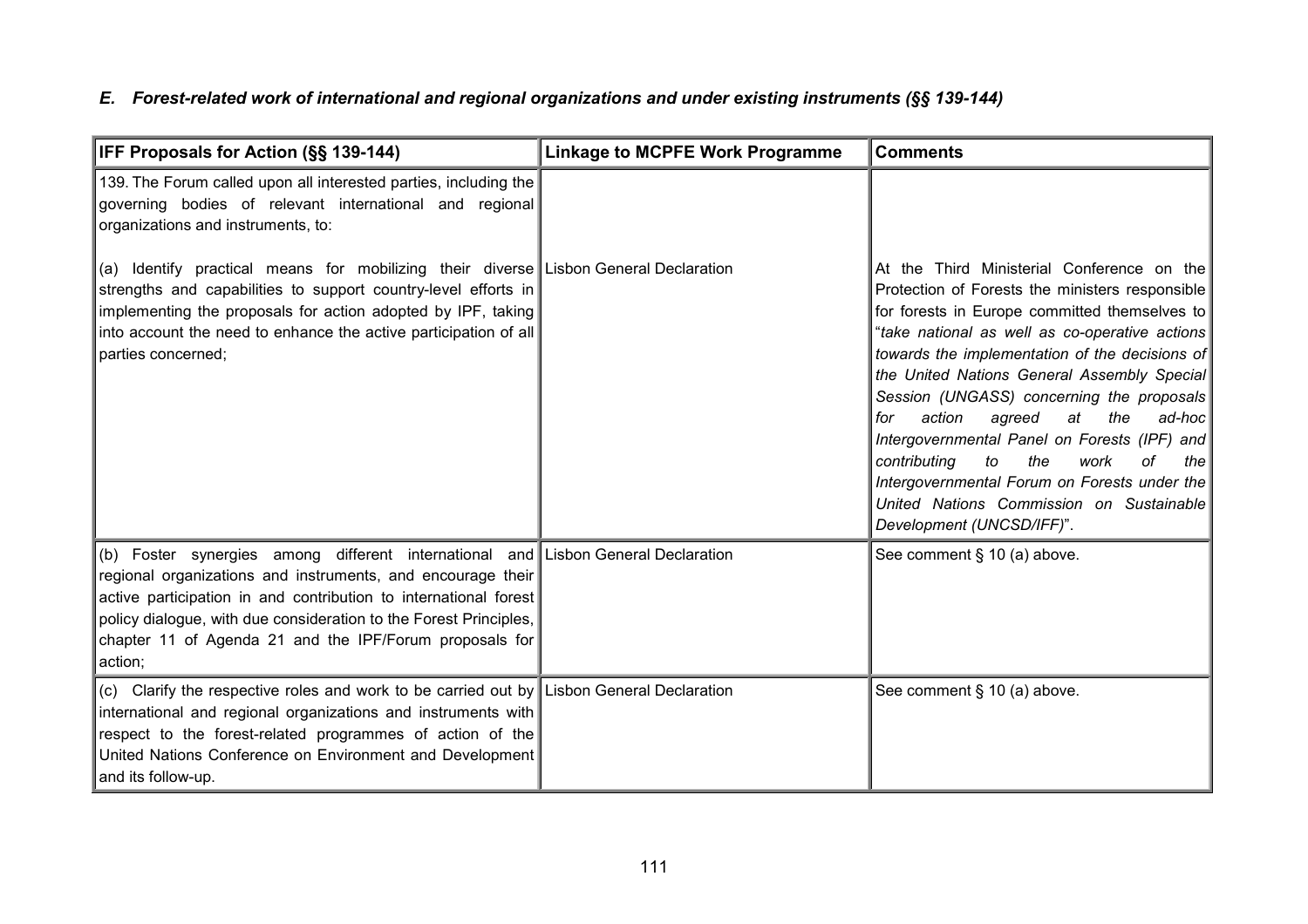| IFF Proposals for Action (§§ 139-144)                                                                                                                                                                                                                                                                                                                                                                                       | <b>Linkage to MCPFE Work Programme</b> | <b>Comments</b>                                                                                                                                                                                                                                                                                                                                                                                         |
|-----------------------------------------------------------------------------------------------------------------------------------------------------------------------------------------------------------------------------------------------------------------------------------------------------------------------------------------------------------------------------------------------------------------------------|----------------------------------------|---------------------------------------------------------------------------------------------------------------------------------------------------------------------------------------------------------------------------------------------------------------------------------------------------------------------------------------------------------------------------------------------------------|
| 140. The Forum called upon Governments to:<br>(a) Utilize, as appropriate, the expertise provided by Work Programme Element 4.1:<br>international and regional organizations and instruments in the National Forest Programmes<br>formulation of their national forest programmes, in particular to<br>better integrate cross-sectoral linkages and the social,<br>economic and environmental aspects of sustainable forest |                                        | In the follow-up of the Lisbon Conference the<br>participants of the MCPFE emphasised the<br>importance of a co-operative and co-ordinated<br>approach to the issue of National Forest<br>Programmes at a pan-European level. In its                                                                                                                                                                    |
| management into national policies;                                                                                                                                                                                                                                                                                                                                                                                          |                                        | work on NFPs so far the MCPFE succeeded in<br>developing a common understanding of NFPs<br>in the pan-European context and in identifying<br>principles and elements of NFPs. It was agreed<br>that the elements and principles for NFPs as<br>identified by the IPF would be relevant for<br>Europe. Inter-sectoral and holistic approaches<br>were seen as one distinctive characteristic of<br>NFPs. |
| (b) Establish and strengthen, as appropriate, effective<br>national arrangements to provide coordinated and effective<br>guidance to multilateral organizations.                                                                                                                                                                                                                                                            |                                        |                                                                                                                                                                                                                                                                                                                                                                                                         |
| 141. The Forum called upon the secretariats of the Task Force<br>member organizations to:                                                                                                                                                                                                                                                                                                                                   |                                        |                                                                                                                                                                                                                                                                                                                                                                                                         |
| (a) Inform their governing bodies about the progress and<br>outcome of the IPF/Forum process so as to strengthen their<br>forest-related activities and their inter-agency cooperation in<br>this regard;                                                                                                                                                                                                                   |                                        |                                                                                                                                                                                                                                                                                                                                                                                                         |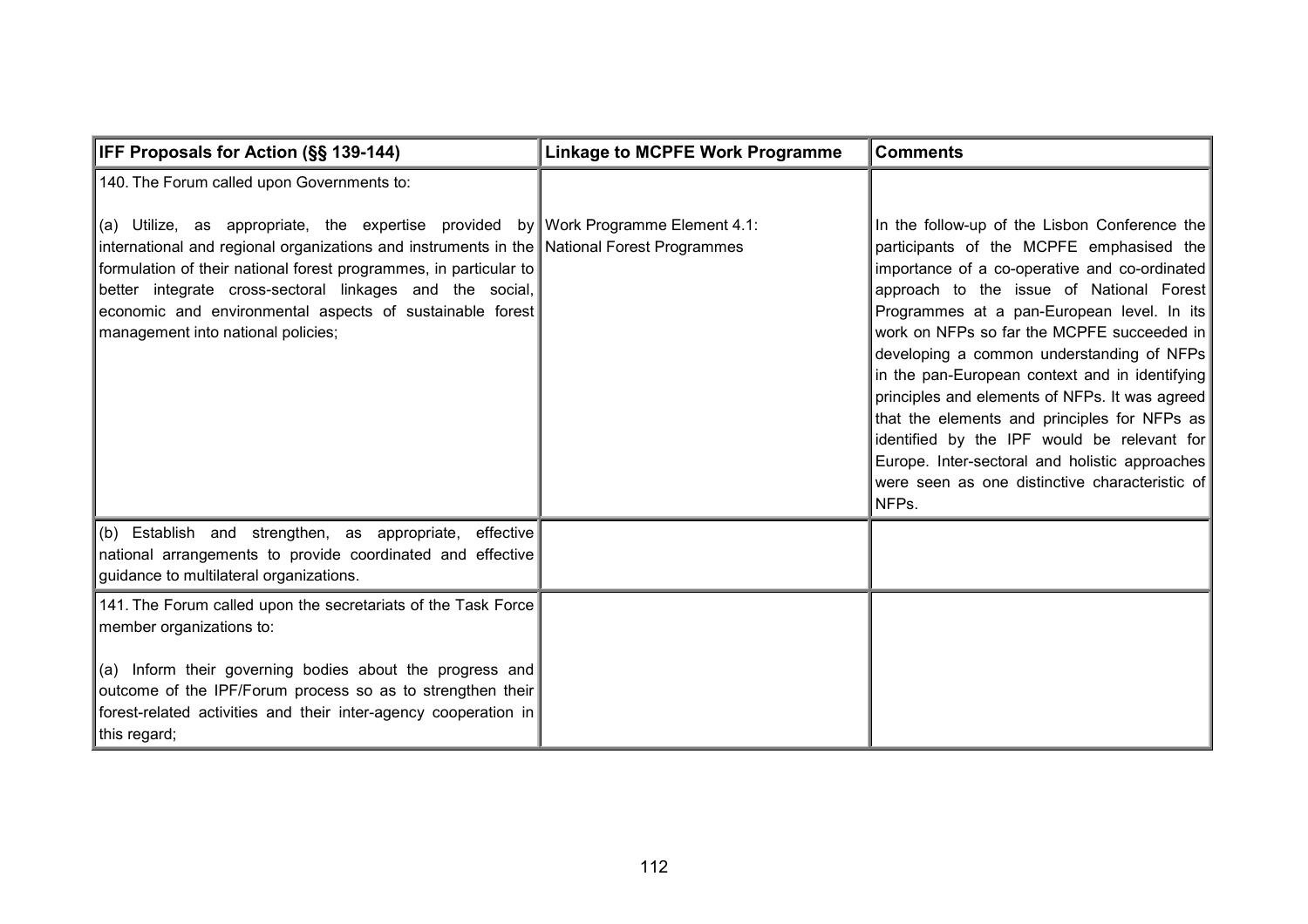| <b>IFF Proposals for Action (§§ 139-144)</b>                                                                                                                                                                                                                                                                                                                                                                                                                                                                                                                                                     | <b>Linkage to MCPFE Work Programme</b>                                                                                                     | <b>Comments</b>                                                                                                                                                                                                                        |
|--------------------------------------------------------------------------------------------------------------------------------------------------------------------------------------------------------------------------------------------------------------------------------------------------------------------------------------------------------------------------------------------------------------------------------------------------------------------------------------------------------------------------------------------------------------------------------------------------|--------------------------------------------------------------------------------------------------------------------------------------------|----------------------------------------------------------------------------------------------------------------------------------------------------------------------------------------------------------------------------------------|
| (b) Explore and develop the potential for institutional<br>synergies with other partners, especially with regional<br>development banks, regional commissions and other regional<br>intergovernmental bodies, non-governmental organizations,<br>other international organizations and private sector institutions;                                                                                                                                                                                                                                                                              |                                                                                                                                            |                                                                                                                                                                                                                                        |
| (c) Cooperate towards developing a comprehensive Directory<br>of forest-related international and regional organizations and<br>instruments engaged in forest-related activities, including their<br>mandates, missions, organizational structures, programmes,<br>activities, personnel and budget, as well as information on<br>collaborative forest-related work and activities of organizations<br>and instruments. The Directory should be updated on a regular<br>basis. FAO, in cooperation with other member organizations of<br>the Task Force, could have a leading role in this task. |                                                                                                                                            |                                                                                                                                                                                                                                        |
| 142. The Forum called upon Governments to provide guidance<br>to the governing bodies of international and regional<br>organizations and instruments, and to encourage non-<br>governmental organizations to cooperate in:                                                                                                                                                                                                                                                                                                                                                                       |                                                                                                                                            |                                                                                                                                                                                                                                        |
| (a) Implementing activities to increase public awareness of Work Programme Element 1.1:<br>the direct and indirect benefits derived from forests, at national, Public Relations<br>subregional, regional and global levels;                                                                                                                                                                                                                                                                                                                                                                      |                                                                                                                                            | The activities of the MCPFE on "Public Relations"<br>aim to provide information on the achievements<br>of the MCPFE to the interested public, also<br>communicating the manifold benefits derived<br>from forests.                     |
|                                                                                                                                                                                                                                                                                                                                                                                                                                                                                                                                                                                                  | Lisbon Resolution L2:<br>Pan-European Criteria, Indicators and<br><b>Operational Level Guidelines for Sustainable</b><br>Forest Management | Furthermore, comprehensive data on forests<br>have also been collected through the Temperate<br>and Boreal Forest Resource Assessment 2000<br>(TBFRA-2000) with regard to most of the<br>quantitative pan-European indicators for SFM. |